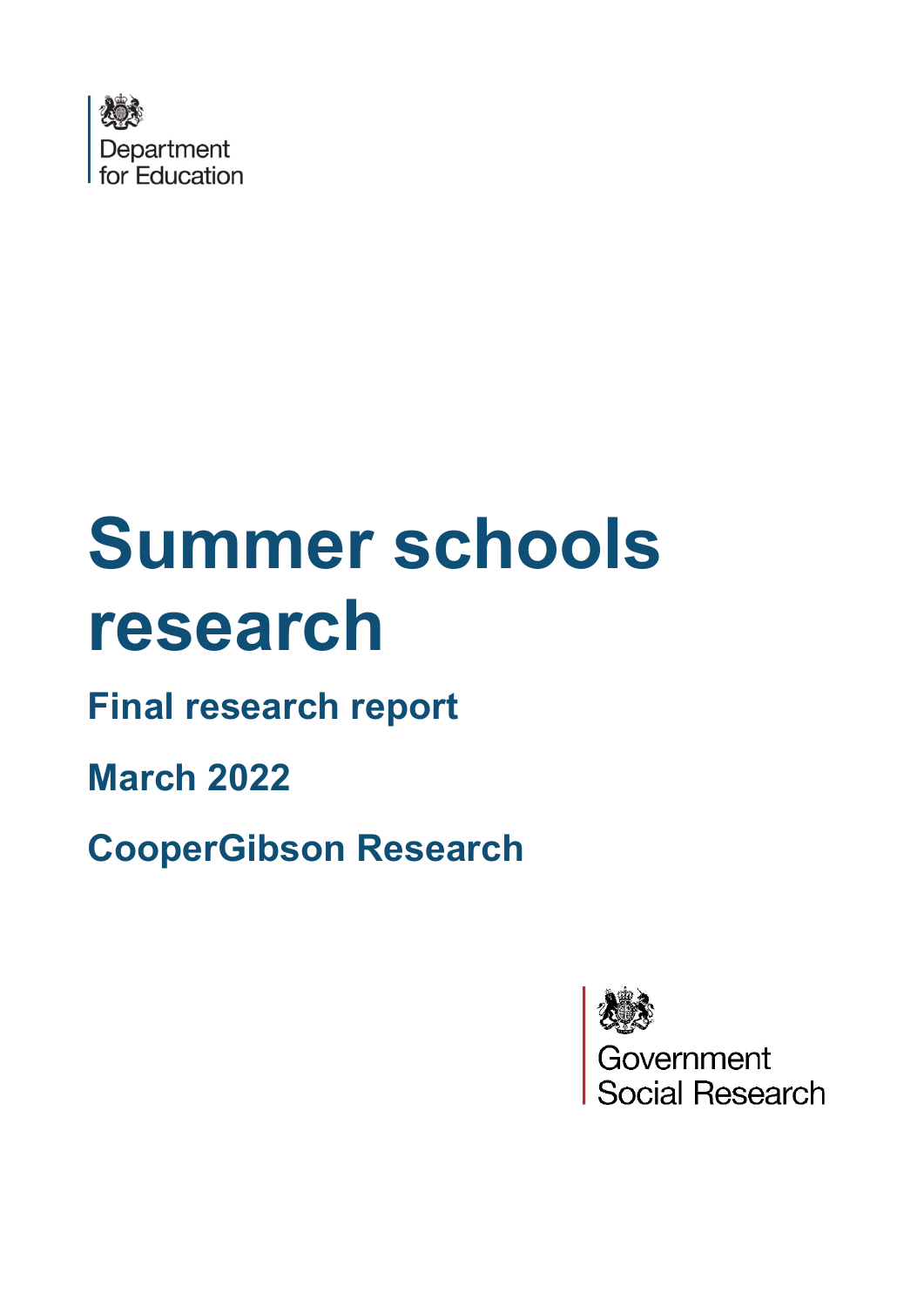# **Contents**

| List of figures                                                                                            | 5  |
|------------------------------------------------------------------------------------------------------------|----|
| List of tables                                                                                             | 7  |
| Glossary of terms                                                                                          | 9  |
| <b>Executive Summary</b>                                                                                   | 10 |
| 1. Introduction                                                                                            | 17 |
| 1.1 Aims and objectives                                                                                    | 17 |
| 1.1.1 Programme objectives                                                                                 | 17 |
| 1.1.2 Research objectives                                                                                  | 18 |
| 1.2 Methodology                                                                                            | 18 |
| 1.2.1 Online surveys                                                                                       | 19 |
| 1.2.2 Management information (MI)                                                                          | 23 |
| 1.2.3 Schools' Recovery Strategies: interim research report                                                | 25 |
| 1.3 Methodological considerations                                                                          | 25 |
| 1.4 Structure of this report                                                                               | 26 |
| 2. Pupils' expectations and experiences of attending summer school                                         | 27 |
| 2.1 Pupils' expectations and experiences of attending summer school                                        | 27 |
| 2.2 Favourite aspects of summer school                                                                     | 29 |
| 2.3 Summer school improvements                                                                             | 31 |
| 2.4 Pupils' confidence about starting the next academic year                                               | 32 |
| 2.5 Pupils' wellbeing before and after attending summer school                                             | 33 |
| 2.5.1 Year 7 pupils' wellbeing before and after attending summer school                                    | 35 |
| 2.5.2 Wellbeing before and after attending summer school of pupils transitioning into<br>other year groups | 37 |
| 3. Schools' experiences of planning and delivering summer schools                                          | 39 |
| 3.1 Schools' prior transition activity plans                                                               | 39 |
| 3.2 Types of pupils that attended summer school                                                            | 41 |
| 3.3 Perceptions of main benefit of summer schools                                                          | 43 |
| 3.4 Communication with parents and pupils                                                                  | 44 |
| 3.5 Factors influencing summer school planning and delivery                                                | 46 |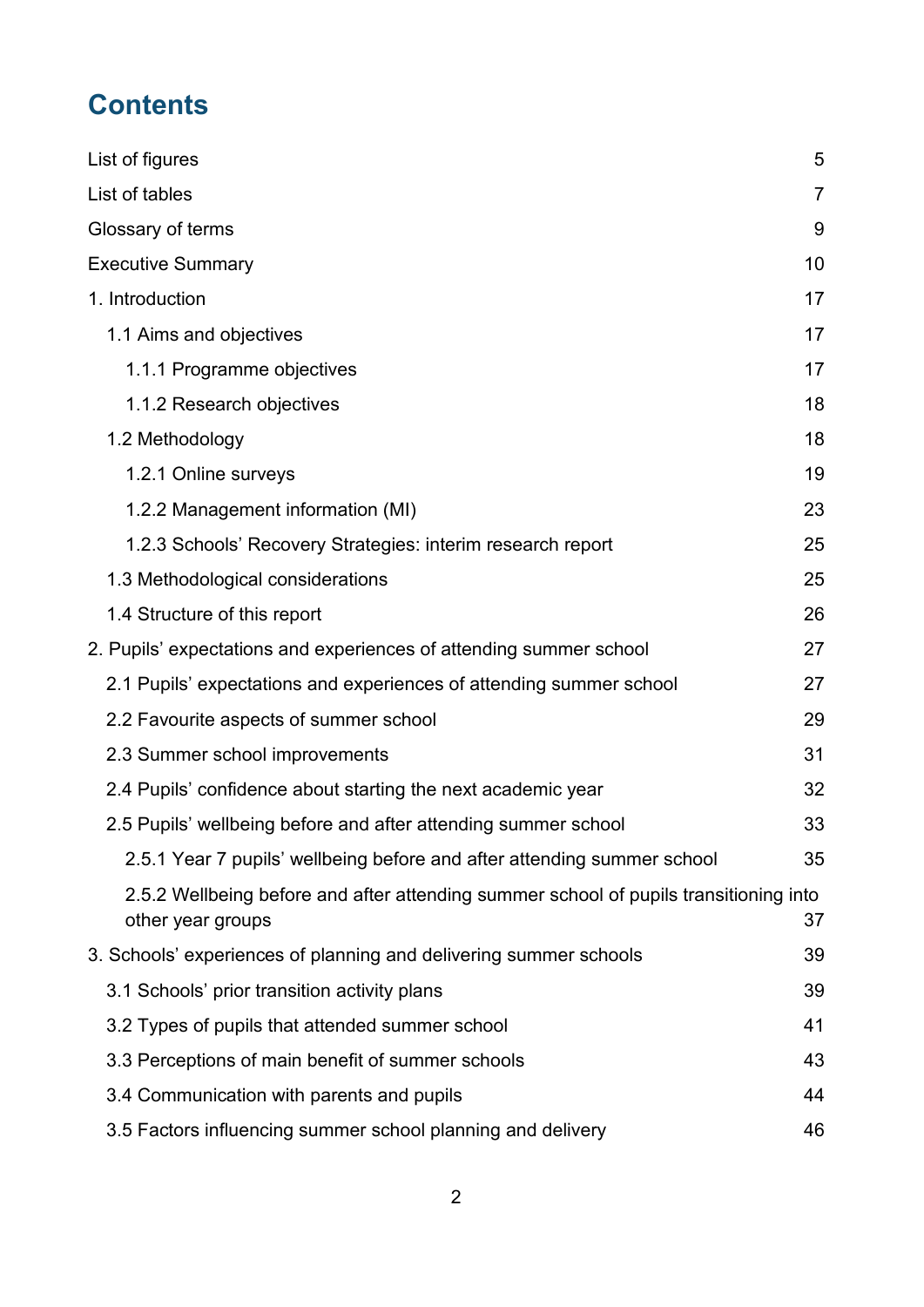| 3.5.1 Factors influencing summer school planning               | 46 |
|----------------------------------------------------------------|----|
| 3.5.2 Factors influencing pupil selection                      | 47 |
| 3.5.3 Factors influencing the activities offered               | 48 |
| 3.6 Resources used to plan and deliver summer schools          | 49 |
| 3.7 Use of third-party organisations                           | 51 |
| 3.8 Helpful support when delivering summer schools             | 52 |
| 3.9 Challenges                                                 | 53 |
| 3.10 Measuring effectiveness of summer schools                 | 55 |
| 3.11 Perceptions of effectiveness of summer schools            | 55 |
| 3.12 Improvements                                              | 57 |
| 4. Summer school management information                        | 58 |
| 4.1 Profile of schools involved in the summer school programme | 58 |
| 4.2 Length of summer school programme                          | 62 |
| 4.3 Target group invited                                       | 64 |
| 4.4 Target group engaged                                       | 64 |
| 4.5 Summer school activities delivered                         | 70 |
| 4.6 Staffing                                                   | 70 |
| 4.7 Awareness of summer schools                                | 72 |
| 4.8 Improvements to summer school policy                       | 72 |
| 4.8.1 Support for the summer school policy                     | 72 |
| 4.8.2 Longer lead-in time for development and planning         | 73 |
| 4.8.3 Funding                                                  | 73 |
| 4.8.4 Reporting requirements                                   | 74 |
| 4.8.5 Other improvements                                       | 74 |
| 4.9 Summer school delivery without DfE funding                 | 75 |
| 4.9.1 Concerns about funding                                   | 76 |
| 4.9.2 Delivery on a smaller scale                              | 76 |
| 4.10 Plans for future delivery with existing funding sources   | 77 |
| 4.10.1 Funding constraints                                     | 77 |
| 4.10.2 Schools considering future delivery                     | 78 |
| 5. Conclusions                                                 | 79 |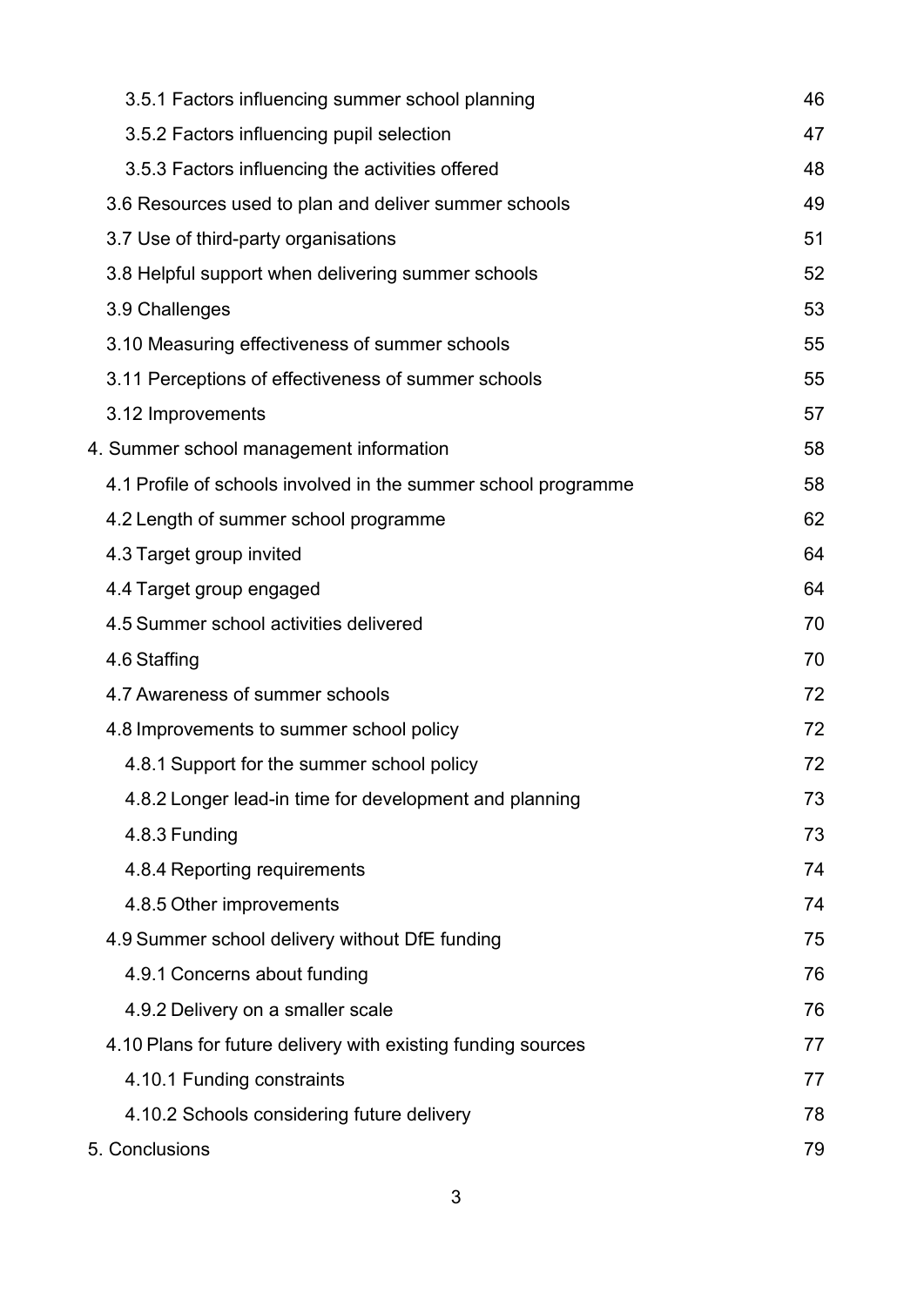| 5.1 Reach                                      | 79 |
|------------------------------------------------|----|
| 5.2 Planning and delivery                      | 79 |
| 5.3 Expectations and experiences               | 80 |
| 5.4 Impact on pupils' confidence and wellbeing | 80 |
| 5.5 Areas for future development               | 81 |
| 6. Appendix: Additional data tables            | 82 |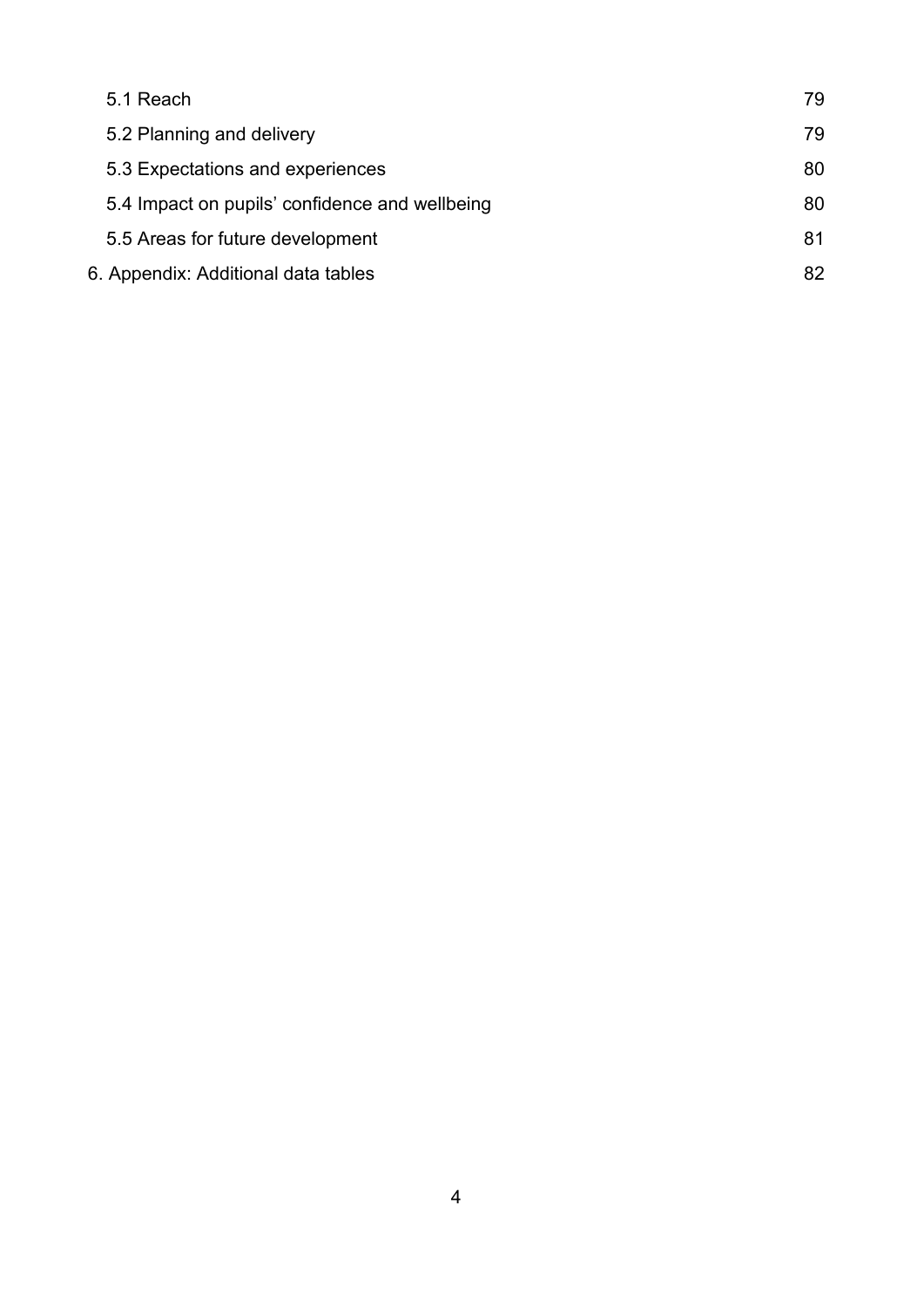# <span id="page-4-0"></span>**List of figures**

| Figure 1: Pupils' expectations and experiences of attending summer school (pre and         |
|--------------------------------------------------------------------------------------------|
|                                                                                            |
| Figure 3: Aspects of summer school pupils would like to be done differently (post) 31      |
| Figure 4: Pupils' feelings about starting the next academic year (pre and post)32          |
| Figure 5: Pupils' feelings about starting the next academic year (pre and post)33          |
|                                                                                            |
| Figure 7: Proportion of pupils completely/quite confident about the new academic year by   |
| Figure 8: Feelings about aspects of their life - pupils transitioning into year 7 (pre and |
| Figure 9: Feelings about aspects of their life - pupils transitioning into years 8-13 (pre |
| Figure 10: Feelings about aspects of their life - pupils transitioning into years 4-6 (pre |
| Figure 11: Types of pupils that schools had planned transition activities for before the   |
| Figure 12: Types of transition activities schools had planned to run prior to the summer   |
|                                                                                            |
| Figure 14: Types of pupils attending summer school (year 7 versus other pupils) 43         |
| Figure 15: Perceived main benefit of summer school by type of pupil attending 44           |
|                                                                                            |
| Figure 17: Channels used to invite pupils to attend summer school46                        |
|                                                                                            |
|                                                                                            |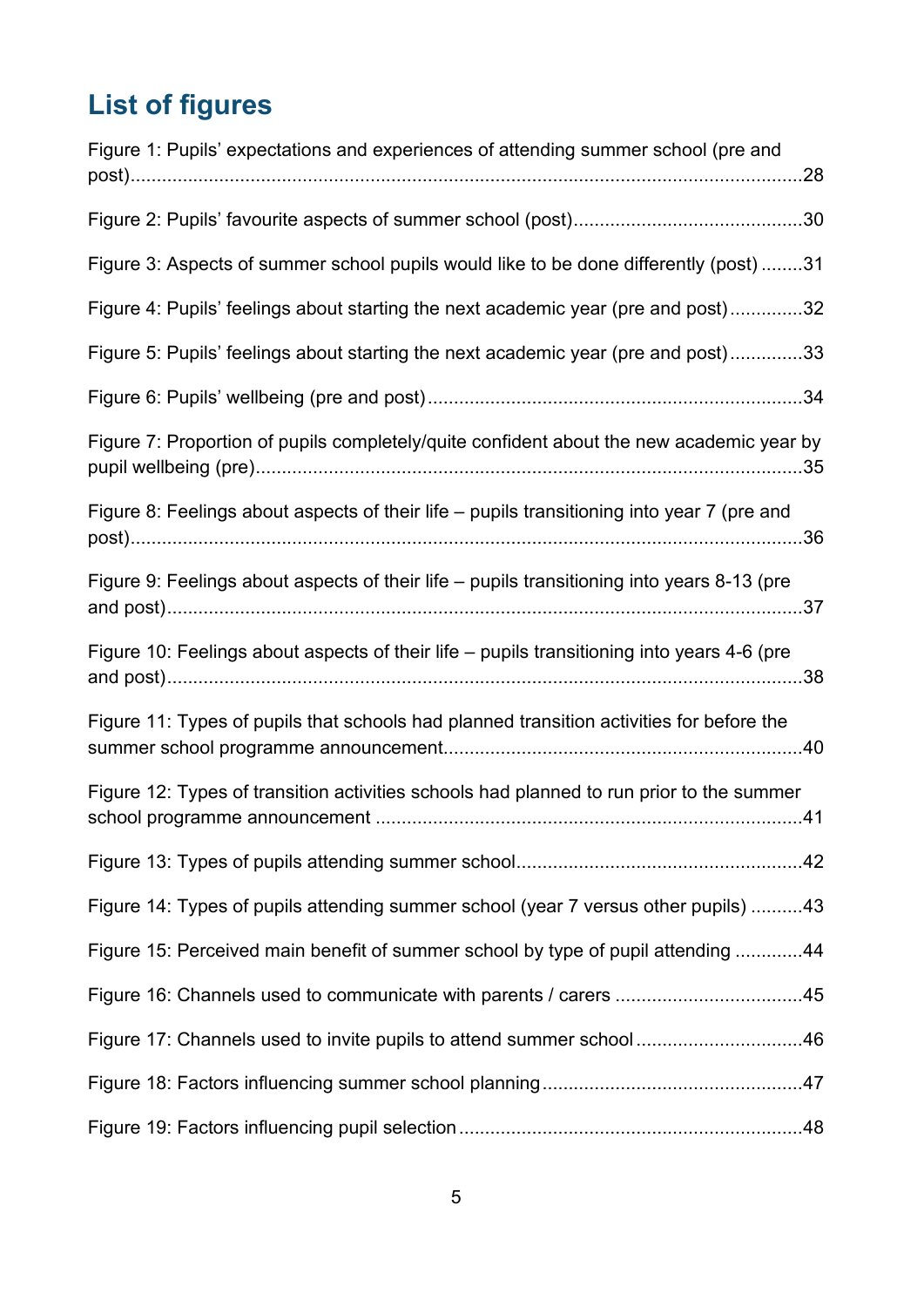| Figure 23: Aspects schools found helpful when delivering their summer school 53          |  |
|------------------------------------------------------------------------------------------|--|
| Figure 24: Challenges faced by schools when delivering their summer school 54            |  |
| Figure 25: Methods used for measuring effectiveness of summer schools55                  |  |
| Figure 26: Perceptions of the effectiveness of summer schools in influencing attainment, |  |
|                                                                                          |  |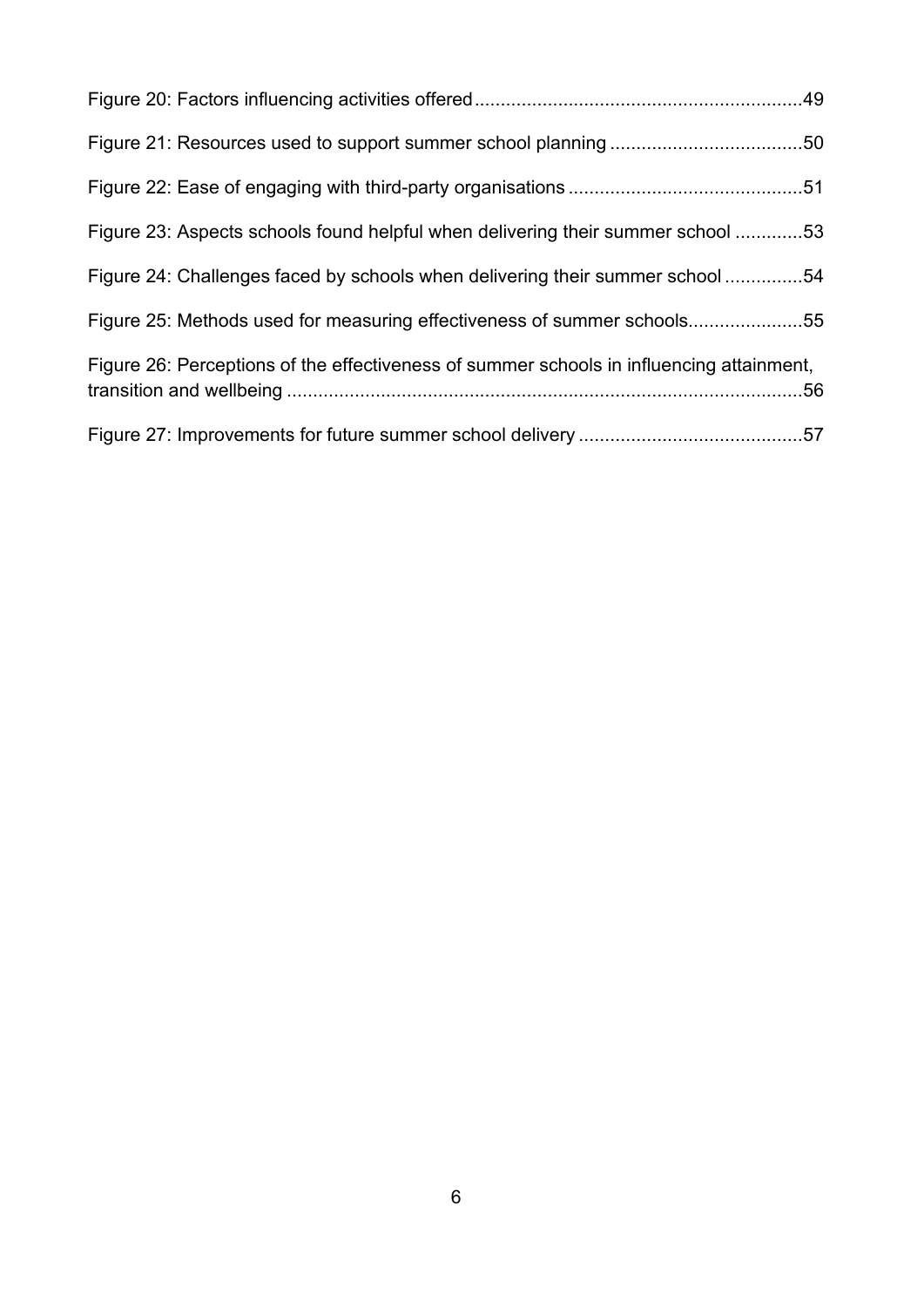# <span id="page-6-0"></span>**List of tables**

| Table 1: Year group moving into in September 2021 (pupil surveys) 21               |  |
|------------------------------------------------------------------------------------|--|
|                                                                                    |  |
|                                                                                    |  |
| Table 4: Expectations from attending summer school by year group (pre and post) 29 |  |
| Table 5: Pupils' favourite aspects of summer school by year group (post)30         |  |
|                                                                                    |  |
|                                                                                    |  |
|                                                                                    |  |
|                                                                                    |  |
|                                                                                    |  |
|                                                                                    |  |
|                                                                                    |  |
|                                                                                    |  |
|                                                                                    |  |
|                                                                                    |  |
|                                                                                    |  |
|                                                                                    |  |
|                                                                                    |  |
| Table 19: Number of pupils attended (banded) by school size banded 67              |  |
| Table 20: Number of pupils attended (banded) by pupil premium deciles 68           |  |
|                                                                                    |  |
|                                                                                    |  |
|                                                                                    |  |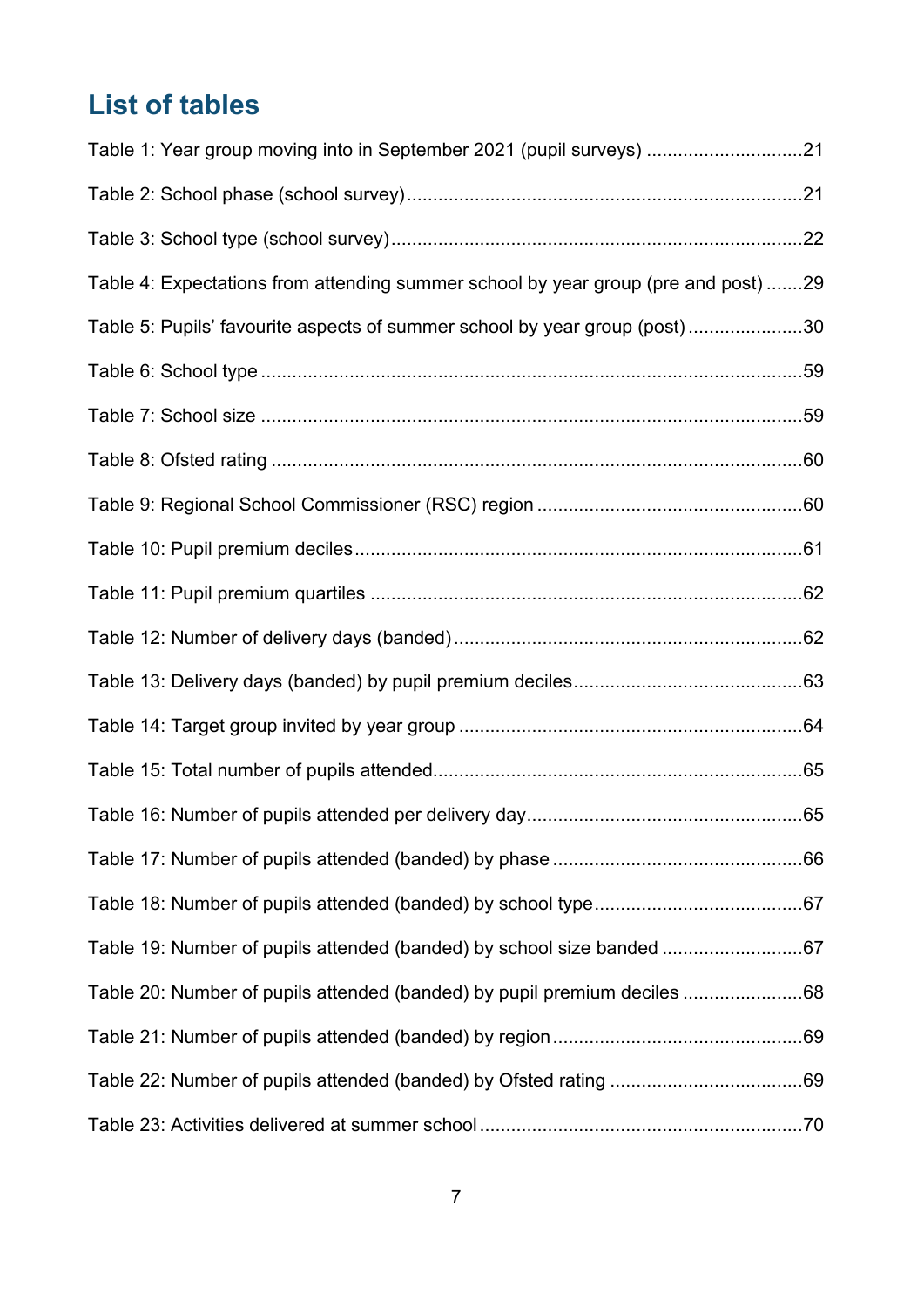| Table 25: How did you hear about the 2021 summer schools programme? |  |
|---------------------------------------------------------------------|--|
|                                                                     |  |
|                                                                     |  |
|                                                                     |  |
|                                                                     |  |
|                                                                     |  |
|                                                                     |  |
|                                                                     |  |
|                                                                     |  |
|                                                                     |  |
|                                                                     |  |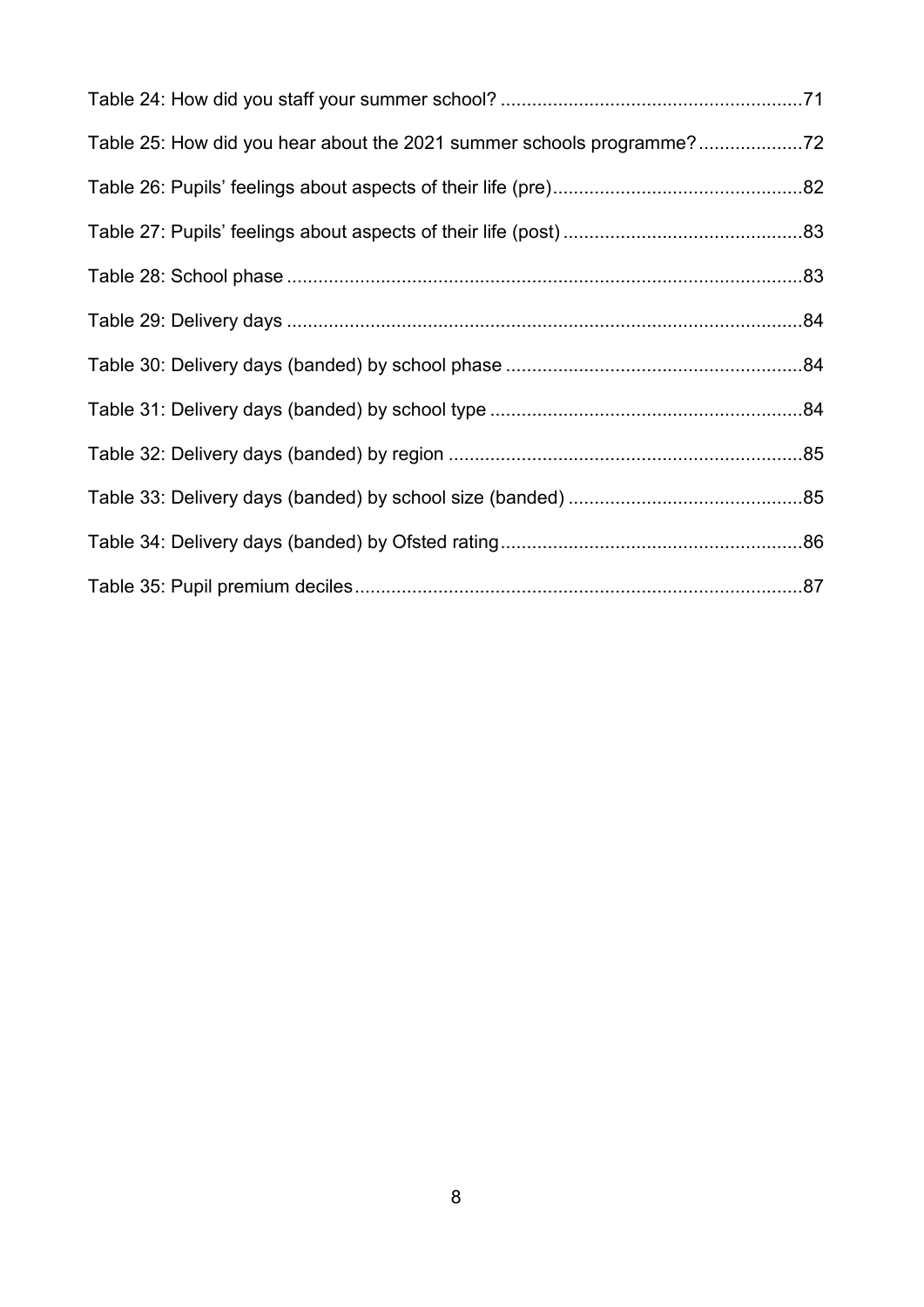# <span id="page-8-0"></span>**Glossary of terms**

- EAL English as an Additional Language
- EEF Education Endowment Foundation
- EHCP Education and Health and Care Plan
- ESFA Education and Skills Funding Agency
- FSM Free School Meals
- GIAS Get Information About Schools
- HAF Holiday Activities and Food
- HR Human Resources
- IT Information Technology
- MAT Multi-Academy Trust
- NQT Newly Qualified Teacher
- NTP National Tutoring Programme
- PiXL Partners in Excellence
- RSC Regional School Commissioner
- SEND Special Educational Needs and Disabilities
- SLT Senior Leadership Team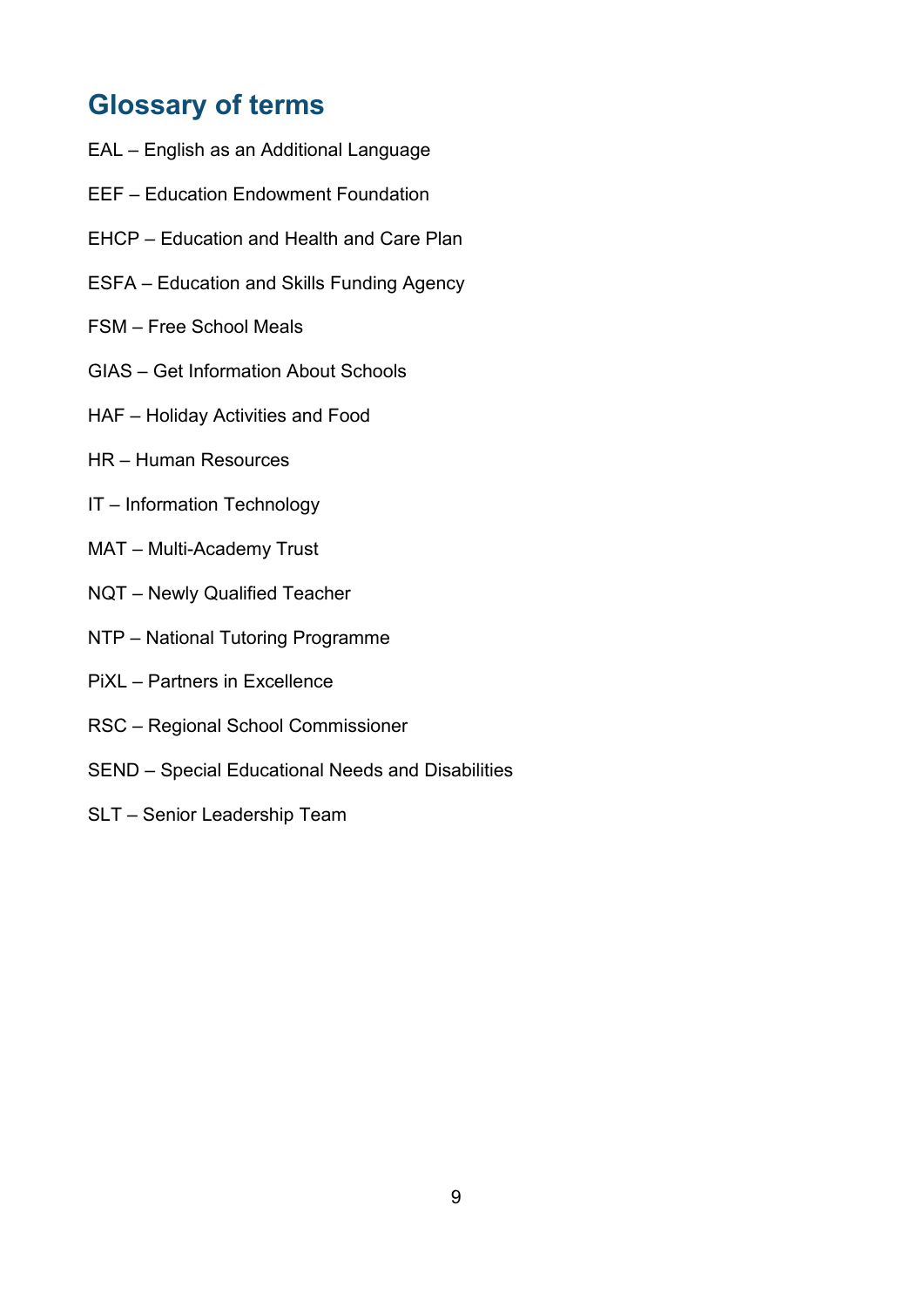# <span id="page-9-0"></span>**Executive Summary**

The Department for Education (DfE) provided funding for secondary schools to establish short face-to-face summer schools over the 2021 summer holiday, to help them make up for learning lost during the Covid-19 pandemic. Lasting for one or two weeks, summer schools involved a blend of academic learning and enrichment activities and were intended to complement transition work that schools might normally undertake. Schools determined which pupils, from any year group, would most benefit from a summer school, although it was anticipated that there would be a focus on pupils transitioning into year 7. This transition is known to be a challenging one for some pupils, and the impacts of the pandemic increased this challenge.

A range of data was collected by the DfE to assess the effectiveness of the summer school programme. CooperGibson Research was commissioned to conduct analysis of survey and management information (MI) data relating to the programme, triangulating findings where possible. This report presents the findings of this analysis.

# **Methodology**

Analysis was conducted on data provided by the DfE, including:

- Online pupil surveys, completed before (n=5536) and after (n=6437) attending summer school. The pupil sample included:
	- Pupils transitioning into year 7 (pre n=4871, post n=5758)
	- Pupils transitioning into other year groups (years 4-[61](#page-9-1) pre n=72, post n=82; years 8-13 pre n=593, post n=597).
- 440 school surveys, completed by participating school senior leaders in September 2021, after the summer schools had been delivered. The school sample included:
	- Secondary schools (n=331) and all-through or middle deemed secondary schools (n=13). School phase classification was not applicable or not identified for a number of schools  $(n=86)$ .<sup>[2](#page-9-2)</sup>
- Management Information (MI) claim form data submitted by 2,755 schools participating in the programme.

<span id="page-9-1"></span><sup>1</sup> The inclusion of years 4-6 is likely to be as a result of pupil responses from all-through and middle schools, special schools, pupil referral units and alternative provision, which were included within the summer school sample.

<span id="page-9-2"></span> $2$  These schools included special schools, pupil referral units and alternative provision.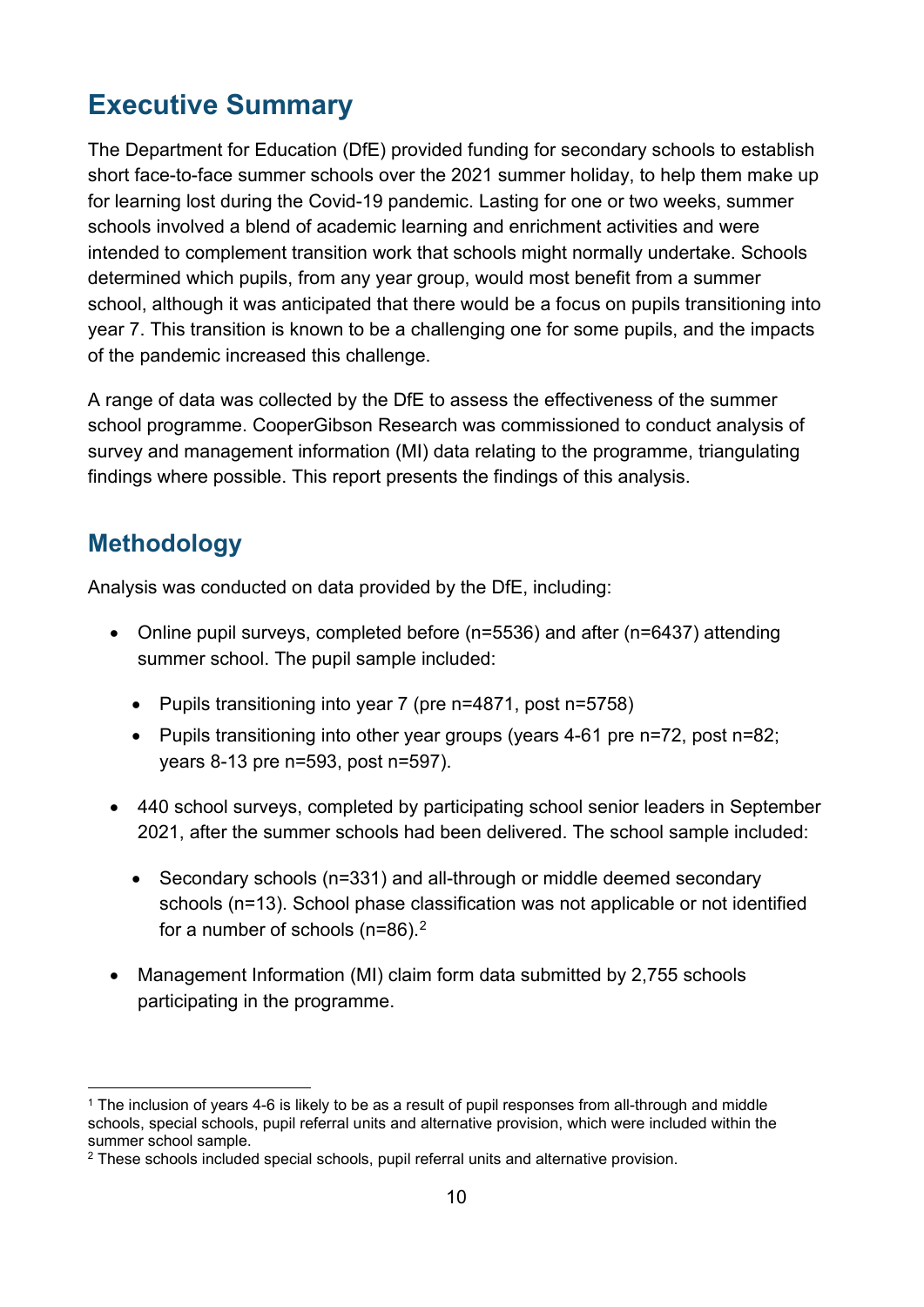Relevant findings from a DfE research report have also been included and compared to the summer school online survey findings where possible:

• Interim report on the Department's Schools Recovery Strategies<sup>3</sup> study from a nationally representative survey of 1,018 senior leaders and 49 qualitative interviews with senior leaders in state schools in England.

# **Schools' experiences of planning and delivering summer schools**

#### **Prior transition plans**

Just under half (46%) of schools that responded to the summer school online survey were not planning on running summer transition activities before the DfE announced the summer schools funding programme. A similar finding (40%) was noted in the Department's School Recovery Strategies study. This suggests that the summer school programme increased access to transition support for pupils significantly.

The remaining schools that responded to the summer school online survey had primarily planned to provide activities before funding was announced for pupils transitioning into year 7 (43%). Less than one-third (29%) of schools had planned to provide transition activities for pupils in other year groups. Sports activities were the most common transition activities that schools had already planned to provide, followed by arts and craft activities, extra academic lessons and wellbeing activities. Over half had planned some sort of school introductory sessions.

#### **Engagement with the summer schools programme**

In total, 2,755 schools completed a management information claim form about their involvement in the summer school programme at the time of analysis. The analysis of this information showed that:

- Gov.uk was the main source for schools finding out about the summer school programme (58%), followed by the ESFA bulletin (38%).
- Over two-thirds (69%) of participating schools were academies, 19% were local authority maintained schools and less than  $10\%$  were free schools<sup>[4](#page-10-1)</sup>.

<span id="page-10-0"></span><sup>&</sup>lt;sup>3</sup> Ipsos Mori and Sheffield Hallam University (2022) [School Recovery Strategies: year 1 findings](https://assets.publishing.service.gov.uk/government/uploads/system/uploads/attachment_data/file/1045471/School_Recovery_Strategies_year_1_findings.pdf) (publishing.service.gov.uk)

<span id="page-10-1"></span><sup>&</sup>lt;sup>4</sup> In comparison, national school profile data from Get information about schools [\(get-information](https://www.get-information-schools.service.gov.uk/)[schools.service.gov.uk\)](https://www.get-information-schools.service.gov.uk/) indicates that 72% of secondary schools are academies, 21% are local authority maintained schools and 8% are free schools.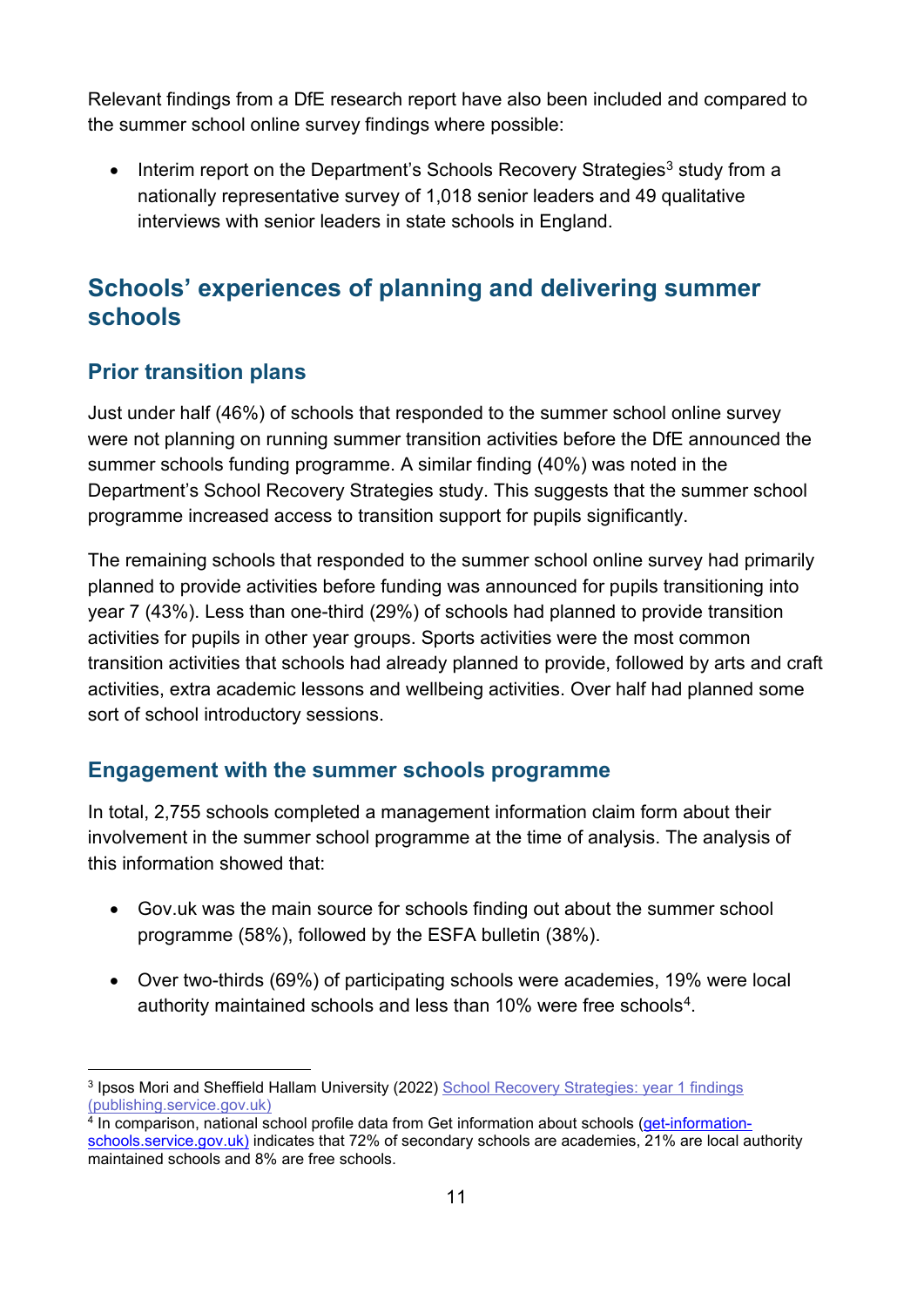- Small secondary schools were the most common (37%) and large secondary schools were the least common  $(31\%)^5$  $(31\%)^5$ .
- There was a good spread of school involvement in the programme across the regions.

In relation to the delivery of the summer school programme specifically:

- 18,263 days of summer school activities were delivered (6.6 days on average per school). It was most common for schools to deliver for up to five days (67%).
- Schools with a higher pupil premium percentage tended to deliver for a longer period.
- Over half a million (589,882) pupils were invited to attend the summer school programme; 58% of these were year 7 pupils and 42% were from other year groups.
- At the time of reporting, in total, 336,195 pupils attended the summer school programme, an average of 122 pupils per school.

The vast majority (88%) of schools responding to the online survey indicated that their summer school was attended by pupils transitioning into year 7. Half of schools indicated that pupils in other year groups attended their summer school, primarily disadvantaged or vulnerable pupils and SEND pupils. This highlights the extended reach achieved by the summer school programme.

Schools hoped that the main benefit of their summer school would be helping pupils to transition into the next academic year, and this was particularly the case where pupils transitioning into year 7 attended.

The majority (71%) of schools responding to the summer school online survey had communicated with parents throughout the process. Email (93%) was the main channel used to communicate with parents about summer school, although almost two-fifths (58%) of schools also utilised telephone calls. Pupils were primarily invited to attend via an email or letter sent directly from the secondary school (91%), supported by the use of other channels such as telephone calls and emails or calls from the primary school. The use of other channels for communication with parents or pupils was less common.

<span id="page-11-0"></span><sup>5</sup> In comparison, national school profile data from Get information about schools [\(get-information-](https://www.get-information-schools.service.gov.uk/)

[schools.service.gov.uk\)](https://www.get-information-schools.service.gov.uk/) indicates that 31% of secondary schools are small, 33% are medium and 35% are large.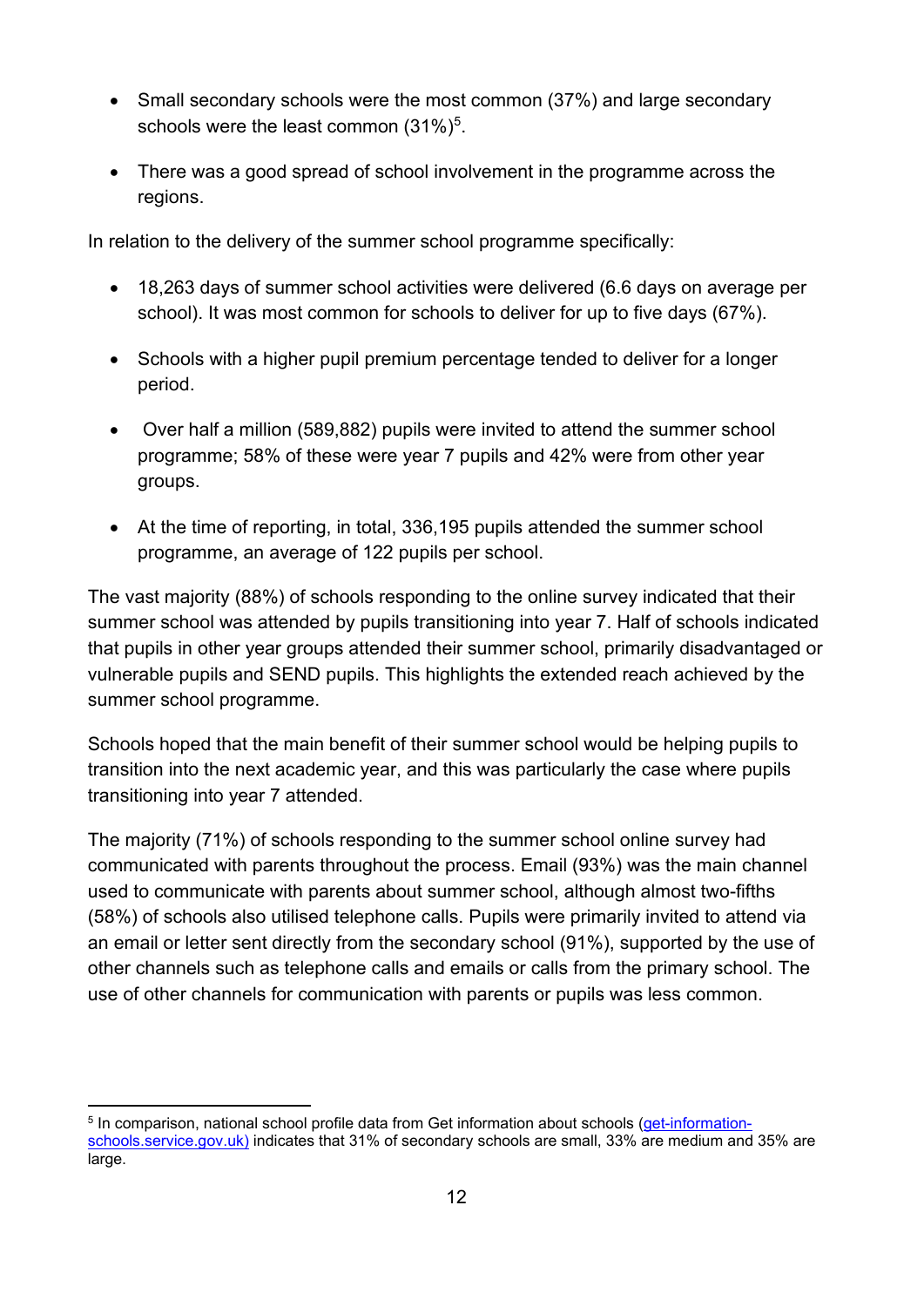#### **Factors influencing summer school planning and delivery**

Participating school monitoring claim form data indicated that the majority of schools provided sport-based activities (97%) well-being activities (93%) and additional subject support (91%). Nearly all schools used qualified teachers from their own school to staff the summer school programme (96%). The use of teaching assistants and wider support staff was also common.

School staff were important to the successful planning and delivery of summer schools, with their availability (91%), skills (76%) and engagement (81%) being key factors. Costs also influenced the planning of summer schools (65%) and the activities that schools could offer (41%).

Restrictions due to Covid-19 continued to be a factor which half (51%) of schools considered when planning their summer school and choosing the activities to offer (30%). The availability of indoor or outdoor space and equipment pupil availability and timescales were also considerations when planning their summer school.

Pupil selection was primarily driven by pupil need, with other, more practical factors, such as space, timescales and equipment less of a consideration. Schools also considered pupils' needs when deciding on the activities to offer, along with the desire to offer inclusive, appealing activities.

#### **Utilisation of resources, support and third-party organisations**

Participating school monitoring claim form data indicated that the use of third-party organisations was fairly common (47%). In the online survey, schools said they found the third-party organisations relatively easy to find and work with. That said, finding the right organisation and agreeing the activities to deliver appeared to be less easy where schools engaged with more than one third-party organisation.

According to the summer school online surveys, in addition to staff engagement as mentioned above, DfE funding (71%) and guidance (57%) were the main sources of support that schools found useful when planning and delivering their summer school. The resources used to deliver summer schools were primarily schools' own (89%).

#### **Pupils' expectations and experiences**

Overall, pupils' experiences of attending summer school appear to be in line with or better than they expected, in particular for making new friends. The only area which perhaps did not meet expectations was for year 7 pupils getting to know their way round their new school; 77% of year 7 pupils who completed the survey before attending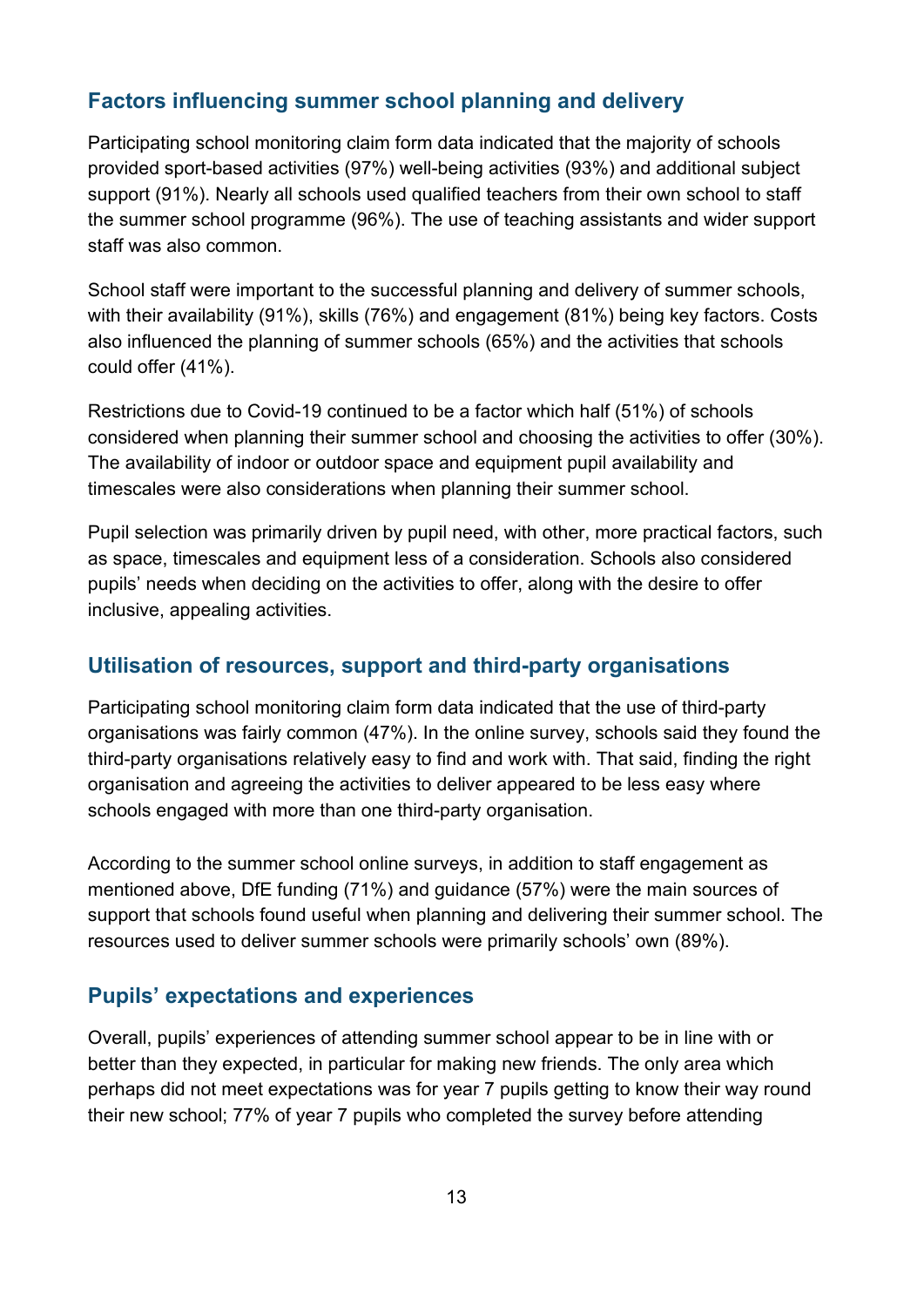expected to get to know their way around their new school, however only 66% said that they had actually been able to do so.[6](#page-13-0)

For pupils entering year 7, making new friends was one of their favourite elements of summer school, along with the activities they took part in, and they would like there to be even more focus on arts, sports and induction activities for future summer schools.

For pupils entering other year groups, the activities were by far their favourite aspect, and they too would like to see more sports activities. Overall, the majority of pupils were happy with the level of wellbeing activities. Pupils were also generally happy with the amount of help with schoolwork they received, although pupils entering years 8-13 were more likely to say they would like there to be less focus on this aspect.

## **Pupils' confidence and wellbeing**

The majority of pupils were broadly confident about starting their new academic year even before they attended summer school, with eight out of ten (80%) stating they were very or quite confident. After attending, it was positive to see that the proportion who felt 'completely confident' increased significantly from 18% before attending to 23%.

Pupils were also asked to rate their feelings on aspects of their wellbeing before and after they attended summer school and the data suggests that pupils were less likely to feel anxious after attending summer school. Although the differences between the pre and post survey ratings for the remaining measures (satisfaction with life, extent to which things in life are worthwhile and happiness on the previous day) were small, they were deemed as significant due to the large pre and post survey sample sizes.

## **Schools' perceptions of the effectiveness of summer schools**

Three-fifths (61%) of schools said that they had attempted to measure the effectiveness of their summer school. The main source of feedback was from pupils (47%). Just over one-quarter of schools collected feedback from staff (29%) or parents (27%). Teacher assessment of pupil progress was less common.

Overall, schools were most likely to perceive that summer schools were very or extremely effective at influencing transition (94%) and wellbeing (73%), compared to academic attainment (30% very or extremely effective). This aligns well with what schools hoped the main benefits of their summer school would be and with pupils' expectations and experiences of attending summer school.

<span id="page-13-0"></span> $6$  This answer response was only shown to pupils entering into year 7.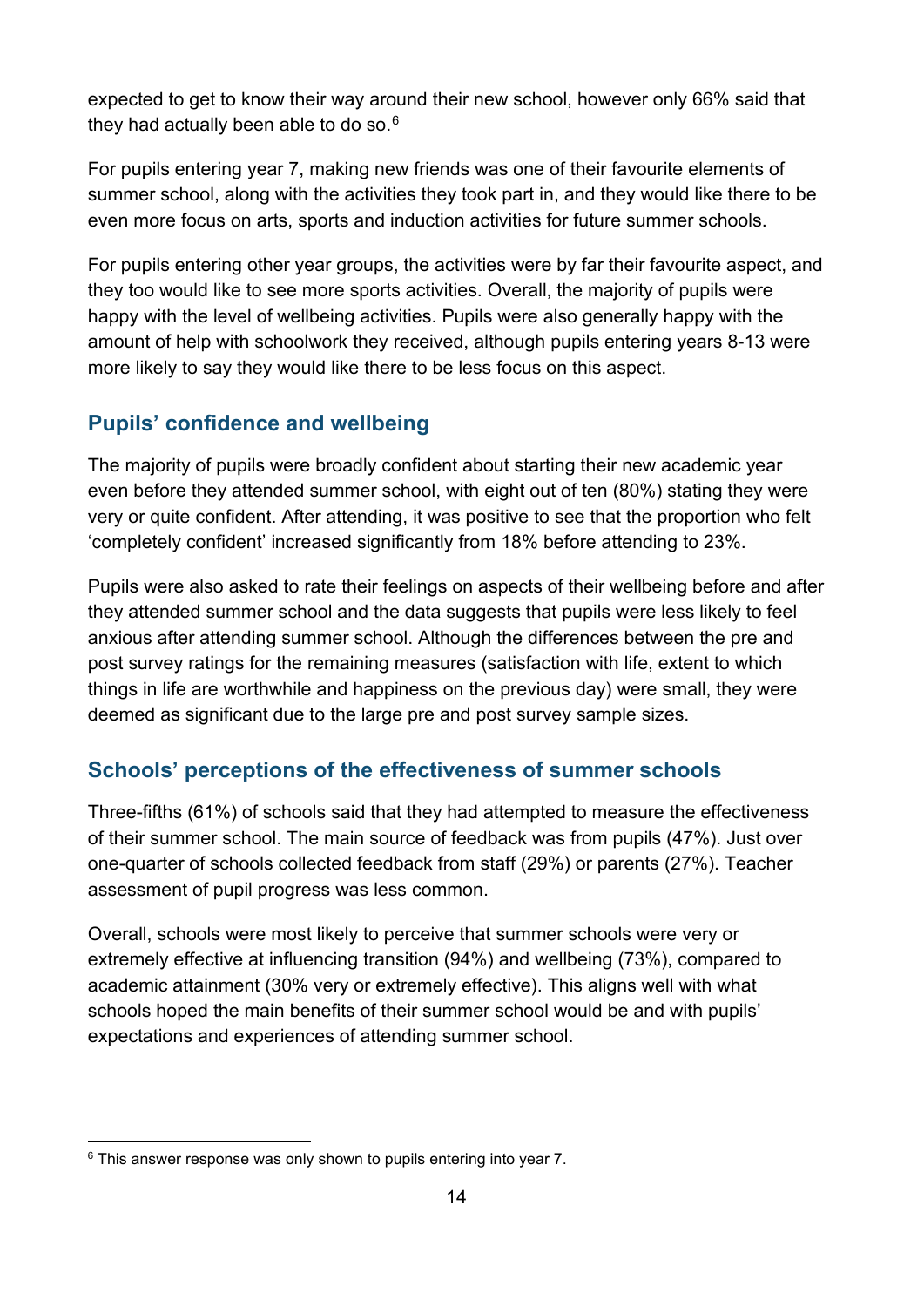### **Challenges and improvements**

According to the online survey, more than two-fifths of schools (43%) experienced no challenges when delivering their summer school. The main challenges cited by schools were staff availability, dealing with Covid-19 restrictions, lack of pupil engagement or attendance and time. Funding was cited as a challenge by only a small minority of schools (4%).

The main change schools would make if they were to deliver a summer school again was allowing more time to prepare for their summer school (34%). A small number of schools said they would run different activities, change the timings, target different pupils or use different staff. Almost half (45%) of schools indicated that they would not do anything differently, which suggests they were satisfied with the delivery of their summer school.

Schools also offered suggestions in the management claim form data for how the summer school policy could be improved. Having a longer lead-in time for the summer school to allow schools to organise and plan their programme would have been helpful. Schools also suggested improvements to the funding arrangements, specifically being able to claim some of the funding upfront and more clarity on how funding could be spent. Schools would also have valued knowing the requirements for the claim for in advance so that they could collate this information from the outset in a more efficient way.

Pupils requested more focus on arts activities (57%) and sports activities (51%). Year 7 pupils (50%) also asked for more school induction activities.

# **Areas for future development**

Some areas to consider for future development emerged from the summer school research:

- Earlier notification of funding availability, allowing more time for schools to plan and prepare for the delivery of their summer school.
- Greater clarity around funding arrangements for the programme and the opportunity to claim some of the funding in advance.
- Advance notice of the reporting and claim requirements for the programme to enable schools to collate the information in the required format.
- Inclusion of more activities focussed on school familiarisation for pupils transitioning into year 7.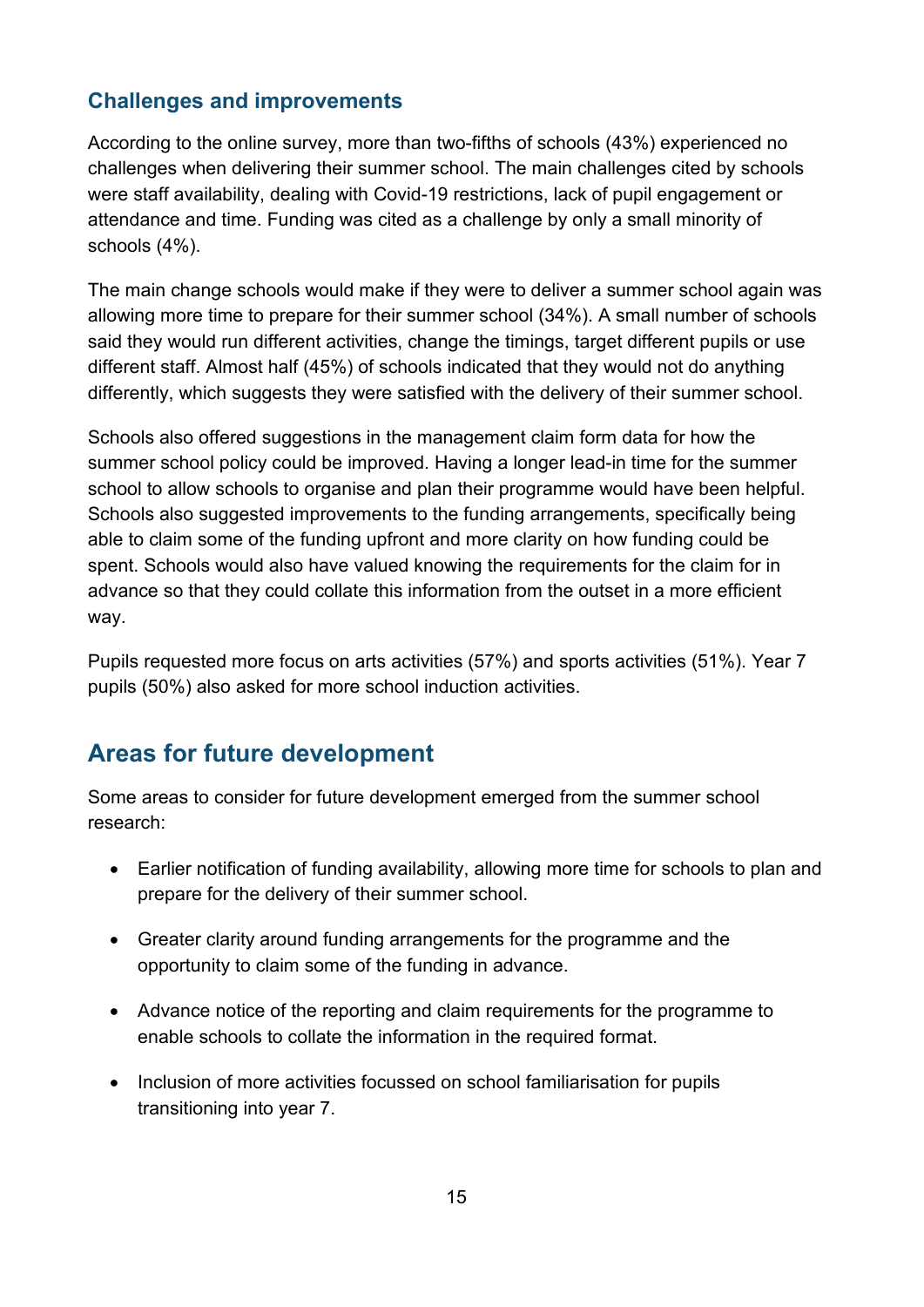- Guidance on the third-party organisations that could be engaged with to support the delivery of future summer schools.
- DfE guidance for schools on measuring the effectiveness of their summer school, in particular the impact on pupil progress.
- That said, consideration should also be given to the extent to which academic improvements should, or can, be an aim of the summer schools programme.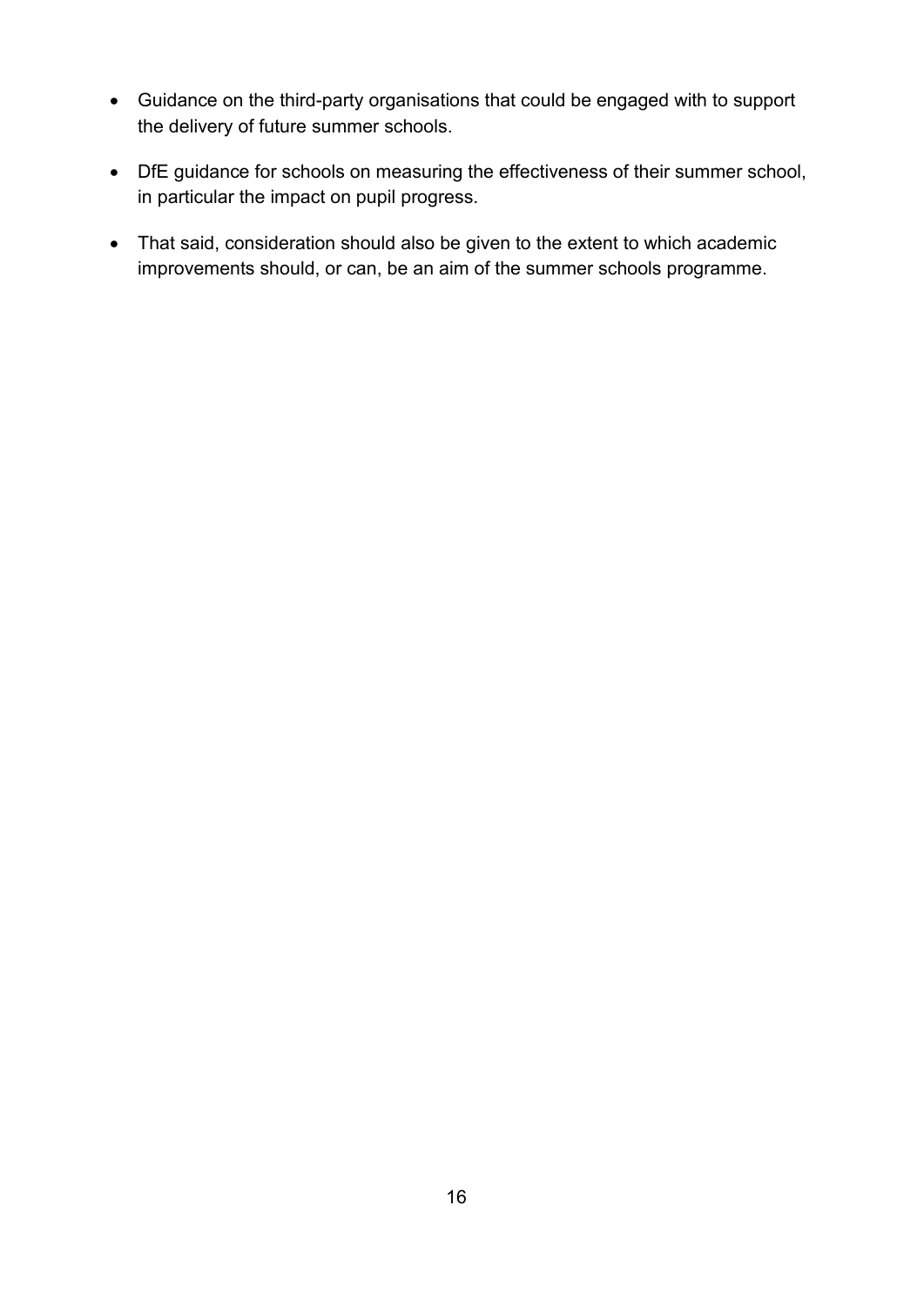# <span id="page-16-0"></span>**1. Introduction**

As part of its plans to support pupils who had been impacted by the Covid-19 pandemic, the Department for Education (DfE) provided funding for schools to establish short face-to-face summer schools over the 2021 summer holiday.<sup>[7](#page-16-3)</sup> The aim of summer schools was to support pupils to prepare for the next academic year and help them make up for learning lost during the pandemic. Summer schools lasted for one or two weeks and involved a blend of academic learning and enrichment activities including outdoor sports and academic catch-up in subjects such as maths and English. Summer schools were intended to complement rather than replace primary to secondary transition work that schools might normally undertake during term time. Summer schools were optional for secondary schools to offer and pupils to attend.

Pupils starting year 7 (or year 11 in the case of special schools) in September 2021 were identified as the priority group due to the significant proportion of face-to-face teaching at Key Stage 2 and valuable preparation for secondary education that they had missed as a result of the Covid-19 pandemic.<sup>[8](#page-16-4)</sup> Schools were also asked to encourage vulnerable children or those with an Education Health and Care (EHC) plan to attend provision.

The DfE commissioned CooperGibson Research to conduct analysis on a range of data collected by the DfE on the summer school programme, triangulating findings where possible. This report presents the findings of this analysis.

# <span id="page-16-1"></span>**1.1 Aims and objectives**

## <span id="page-16-2"></span>**1.1.1 Programme objectives**

The overall objectives of the summer school programme were to:

- 1. Provide an academic boost and improvements to wellbeing and physical and mental health, achieved through a mix of academic and enrichment activity to mitigate the impact of the pandemic on learning and development.
- 2. Ensure extra support for pupils which schools felt would most benefit.

<span id="page-16-4"></span><span id="page-16-3"></span><sup>&</sup>lt;sup>7</sup> The DfE's summer schools programme made funding available to secondary schools for provision delivered during the school summer holidays. Further information on the programme can be found here: <https://www.gov.uk/government/publications/summer-schools-programme/summer-schools-guidance> <sup>8</sup> DfE summer schools guidance suggested that schools may want to focus summer school provision on pupils making the transition into Year 7. Further information on the programme can be found here: <https://www.gov.uk/government/publications/summer-schools-programme/summer-schools-guidance>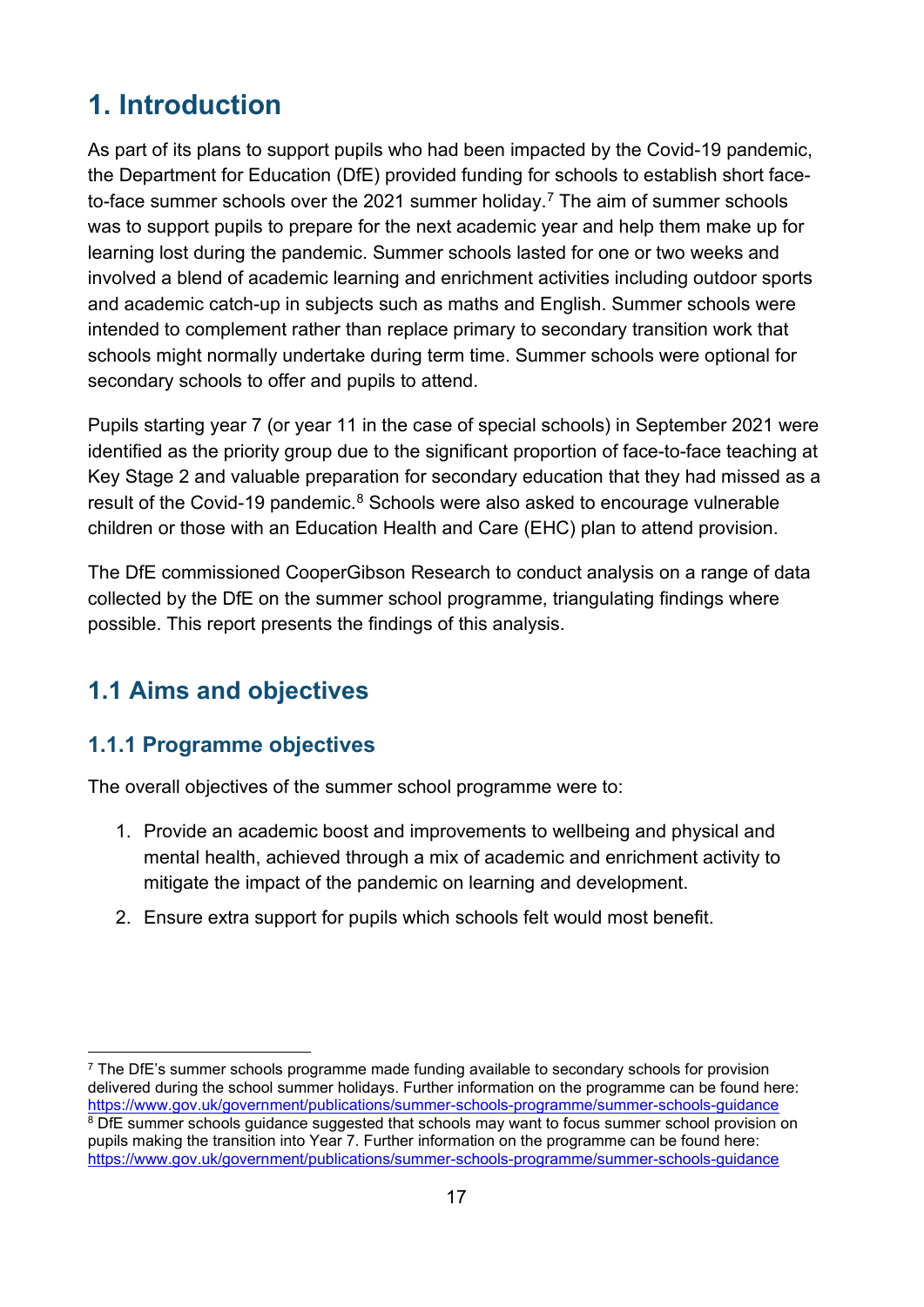## <span id="page-17-0"></span>**1.1.2 Research objectives**

The DfE identified that research was required to test the summer schools' concept in an education recovery context, and to provide evidence to inform policy makers' decisions on future delivery of summer schools.

The overall objectives of the research included within this report were to understand:

- Schools' transition activity plans prior to DfE announcement of the summer schools programme.
- How schools found out about the summer school programme.
- The profile of schools involved in the summer school programme.
- How schools planned and delivered their summer school, including:
	- Their length, the types of pupils that attended and types of activities delivered.
	- Factors which influenced the planning and delivery of summer schools.
	- What resources schools used to plan and deliver their summer school and what support schools found useful, including the use of third-party organisations.
	- Engagement and communication with parents and pupils.
	- Any challenges faced and improvements suggested.
	- Plans for future summer school delivery and the impact of DfE funding.
- How enjoyable/useful the summer school was for pupils and impact on pupil wellbeing and transition confidence.
- School leaders' overall perceived effectiveness / impact of the programme on pupils' self-confidence and wellbeing, academic confidence, literacy and numeracy skills, and the transition from primary to secondary school (where appropriate).

# <span id="page-17-1"></span>**1.2 Methodology**

The DfE utilised a range of approaches to collect data for analysis, including online surveys with schools and pupils, and management information (MI) data completed by schools participating in the programme. Questions about the summer school experience were also incorporated into the Department's research study into School Recovery Strategies from Covid-19. All these data, apart from that collated through the Pupil and Parent Panel (due to publication timescales not aligning) have been included in this report.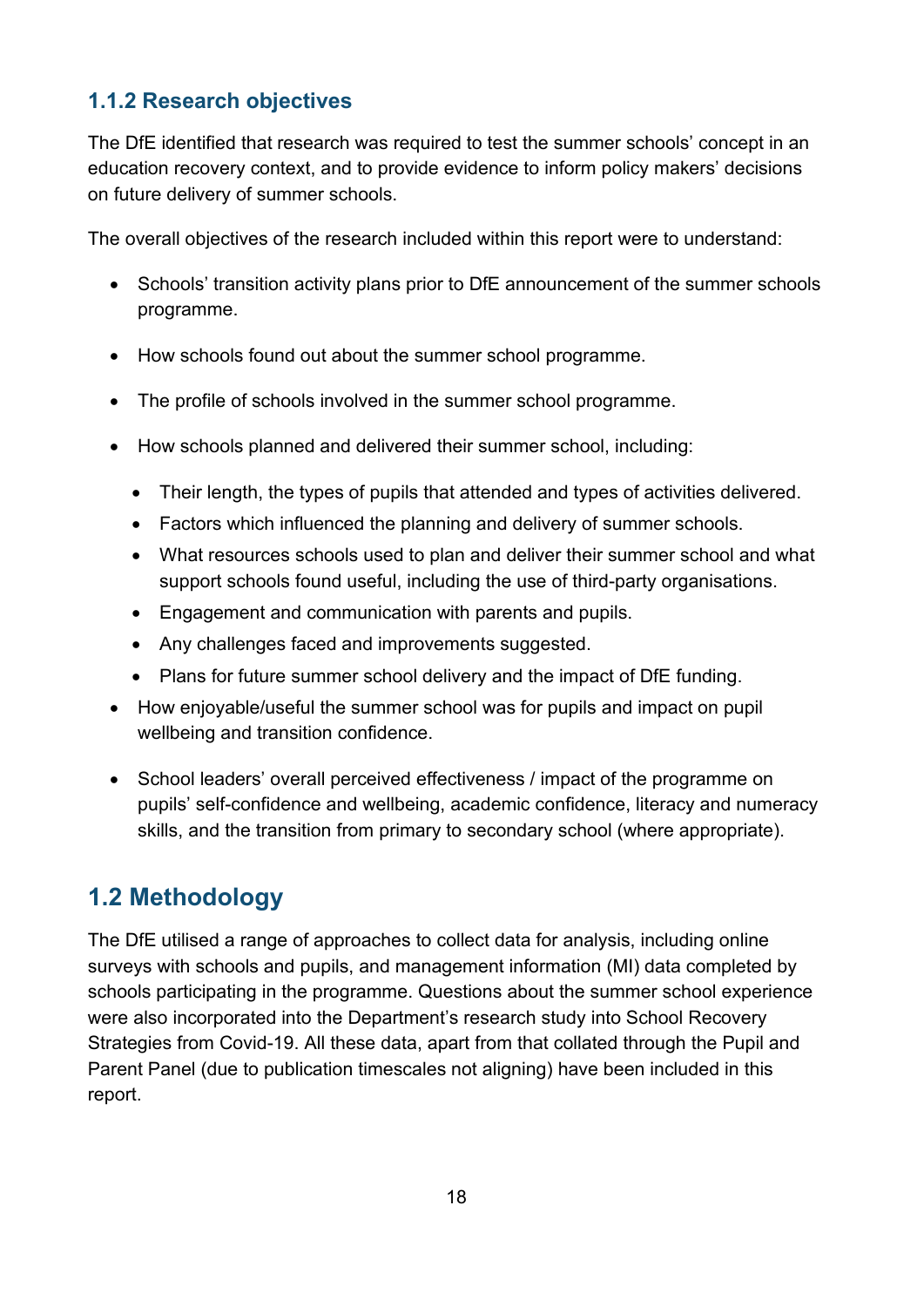The methodologies employed for the data sources included within this report are outlined in sections 1.2.1 to 1.2.4.

## <span id="page-18-0"></span>**1.2.1 Online surveys**

The DfE developed and conducted three online surveys which were completed by schools participating in the summer school programme:

- Pupil surveys, completed before (pre) and after (post) attending summer school.
- A school survey, completed by participating school senior leaders in September, after the summer schools had been delivered.

The surveys ran from  $30<sup>th</sup>$  July to 17<sup>th</sup> September 2021.

A convenience sampling approach was used for each survey. Schools were given the chance to opt-in to being contacted to be part of the research, and participating schools were asked to circulate the survey link to pupils who consented to take part in the surveys. The surveys were disseminated to 1884 schools (approximately 300,000 pupils). Schools were entered into a prize draw to win one of ten £500 book tokens, if they completed their school survey in full.

#### **1.2.1.1 Data processing and analysis**

The raw survey data was explored and cleaned, and responses were removed $9$  if they:

- Appeared to be test surveys, e.g. those with 'test' shown as responses or which did not contain valid school or location details.
- Were missing substantial data, e.g. if they contained no responses for the majority of survey questions.
- Appeared to be poor quality, e.g. conflicting responses on grid / rating scale questions or random characters in open ended response questions.

For the school survey sample, information on school type and phase from the Get Information About Schools<sup>[10](#page-18-2)</sup> (GIAS) database was matched to school email addresses within the respondent database and added to the survey responses where possible. A total of 374 schools were matched to GIAS, leaving 66 schools where GIAS data could not be matched.

<span id="page-18-1"></span><sup>9</sup> Cases removed were as follows: pupil pre survey 329, pupil post survey 773, school survey 91.

<span id="page-18-2"></span><sup>10</sup> <https://www.get-information-schools.service.gov.uk/>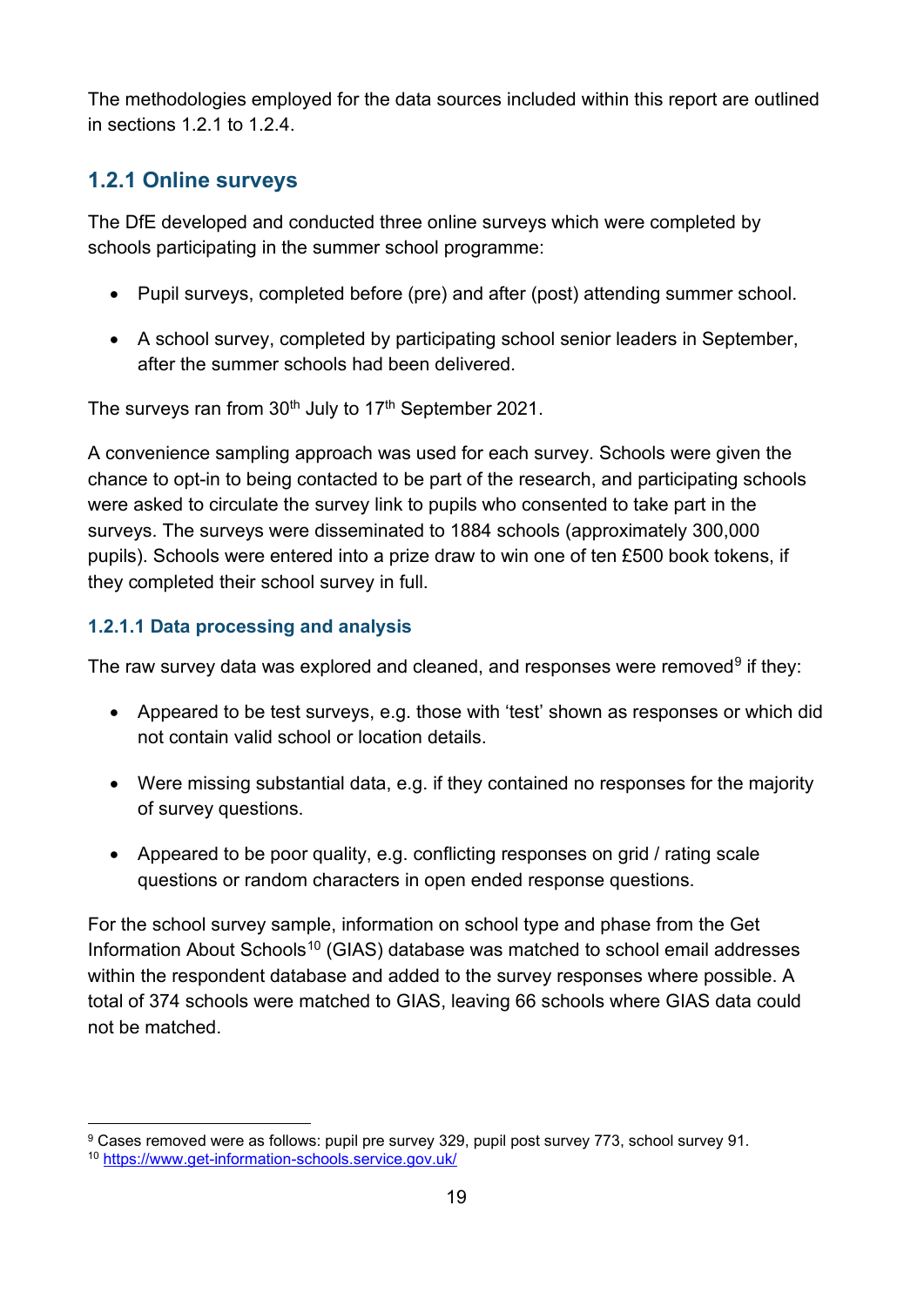Once cleaned, data was imported into a statistical analysis package and frequency tables were produced for each question. Cross tables were produced to look at the relationships between responses to different questions within each survey. Significance testing was conducted on these cross tables to identify any significant differences between different sample groups. Data is reported based on the number of respondents who answered the question.

#### **1.2.1.2 Pupil survey sample**

Once cleaned, the final pupil online survey data included 5536 pre survey respondents and 6437 post survey respondents.

The vast majority (pre 96%, n=5317, post 96%, n=6168) of pupils who completed the pre and post pupil surveys were moving into Key Stage 3 (years 7, 8 or 9) in September 2021, primarily into year 7 (Table 1). This is to be expected given the primary target for summer schools was pupils transitioning into year 7.

A minority of pupils were moving into Key Stage 2[11](#page-19-0) (pre 1%, n=72, post 1%, n=82), Key Stage 4 (pre 2%, n=116, post 2%, n=155) or Key stage 5 (pre 1%, n=31, post <1%,  $n=32$ ).  $12$ 

<span id="page-19-0"></span><sup>11</sup> The inclusion of Key Stage 2 pupils is likely to be as a result of pupil responses from all-through and middle schools, special schools, pupil referral units and alternative provision which were included within the summer school survey sample.

<span id="page-19-1"></span> $12$  The sum of the percentages in Table 1 is not equal to the combined percentages for the key stages due to data rounding.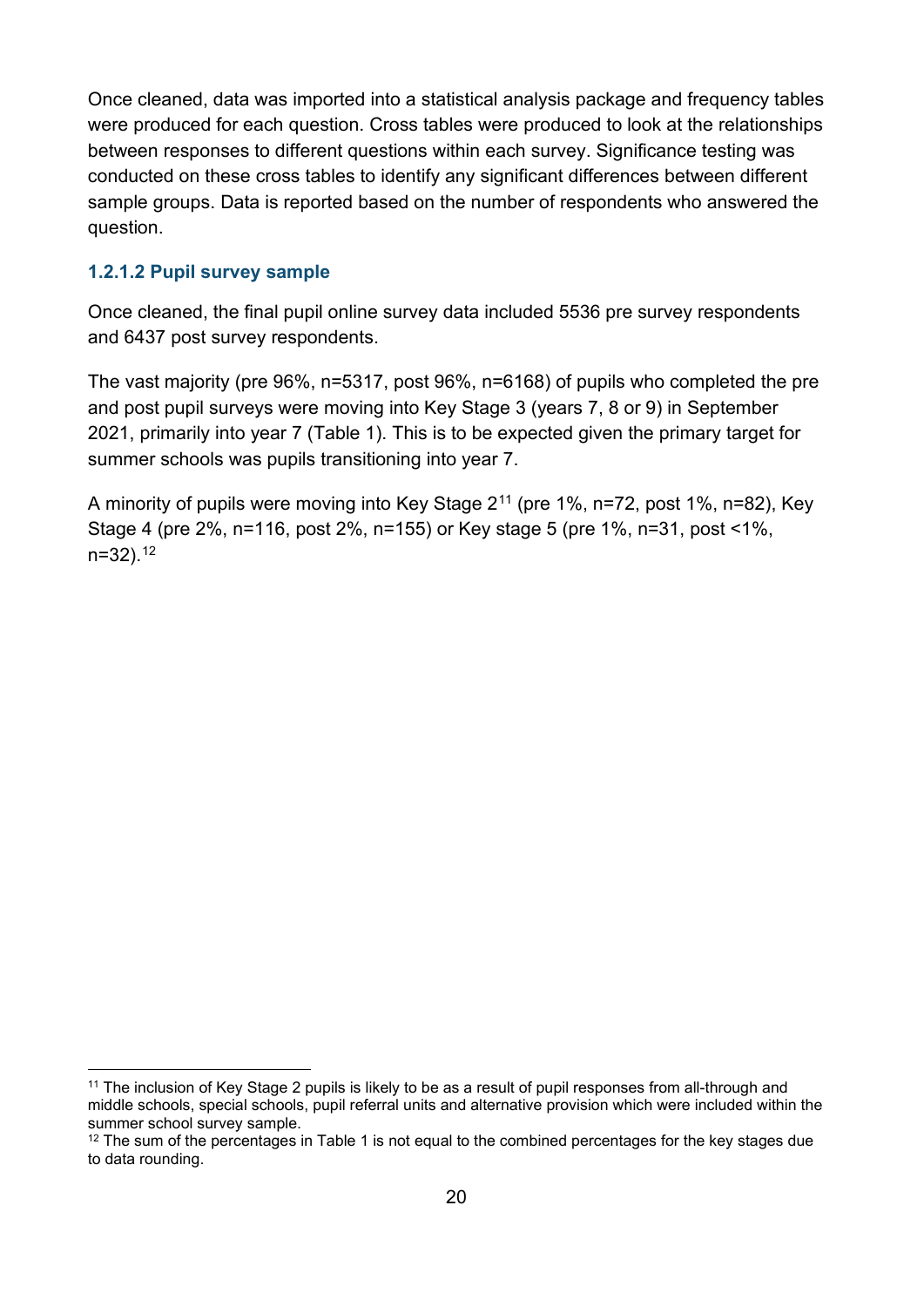<span id="page-20-0"></span>

|                   | <b>Pre</b>                      |          | <b>Post</b>                     |          |
|-------------------|---------------------------------|----------|---------------------------------|----------|
|                   | <b>Number of</b><br>respondents | Per cent | <b>Number of</b><br>respondents | Per cent |
| Year 4            | 17                              | $1\%$    | 4                               | 1%       |
| Year 5            | $\mathbf 0$                     |          | 21                              | $1\%$    |
| Year <sub>6</sub> | 55                              | $1\%$    | 57                              | $1\%$    |
| Year 7            | 4871                            | 88%      | 5758                            | 89%      |
| Year <sub>8</sub> | 293                             | 5%       | 274                             | 4%       |
| Year 9            | 153                             | 3%       | 136                             | 2%       |
| Year 10           | 31                              | $1\%$    | 44                              | $1\%$    |
| Year 11           | 85                              | 2%       | 111                             | 2%       |
| Year 12           | 3                               | $1\%$    | $\overline{7}$                  | $1\%$    |
| Year 13           | 28                              | 1%       | 25                              | 1%       |

#### **Table 1: Year group moving into in September 2021 (pupil surveys)**

Source: Pupil surveys, pre  $(5536)$ , post  $(6437)^{13}$  $(6437)^{13}$  $(6437)^{13}$ 

#### **1.2.1.3 School survey sample**

Once cleaned, the final school survey sample included 440 schools of 1884 schools invited to take part. The majority of schools were secondary phase (Table 2).

**Table 2: School phase (school survey)**

<span id="page-20-1"></span>

|                         | <b>Number of respondents</b> | Per cent |
|-------------------------|------------------------------|----------|
| Secondary               | 331                          | 75%      |
| All-through             | 11                           | 3%       |
| Middle deemed secondary | 10                           | 2%       |
| Not applicable          | 20                           | 5%       |
| Not identified          | 68                           | 15%      |

Source: School survey. Base: all respondents (440)

<span id="page-20-2"></span><sup>&</sup>lt;sup>13</sup> Presence of pupils transitioning to years 4-6 is likely to be as a result of responses from all-through and middle schools, special schools, pupil referral units and alternative provision which were included within the summer school survey sample.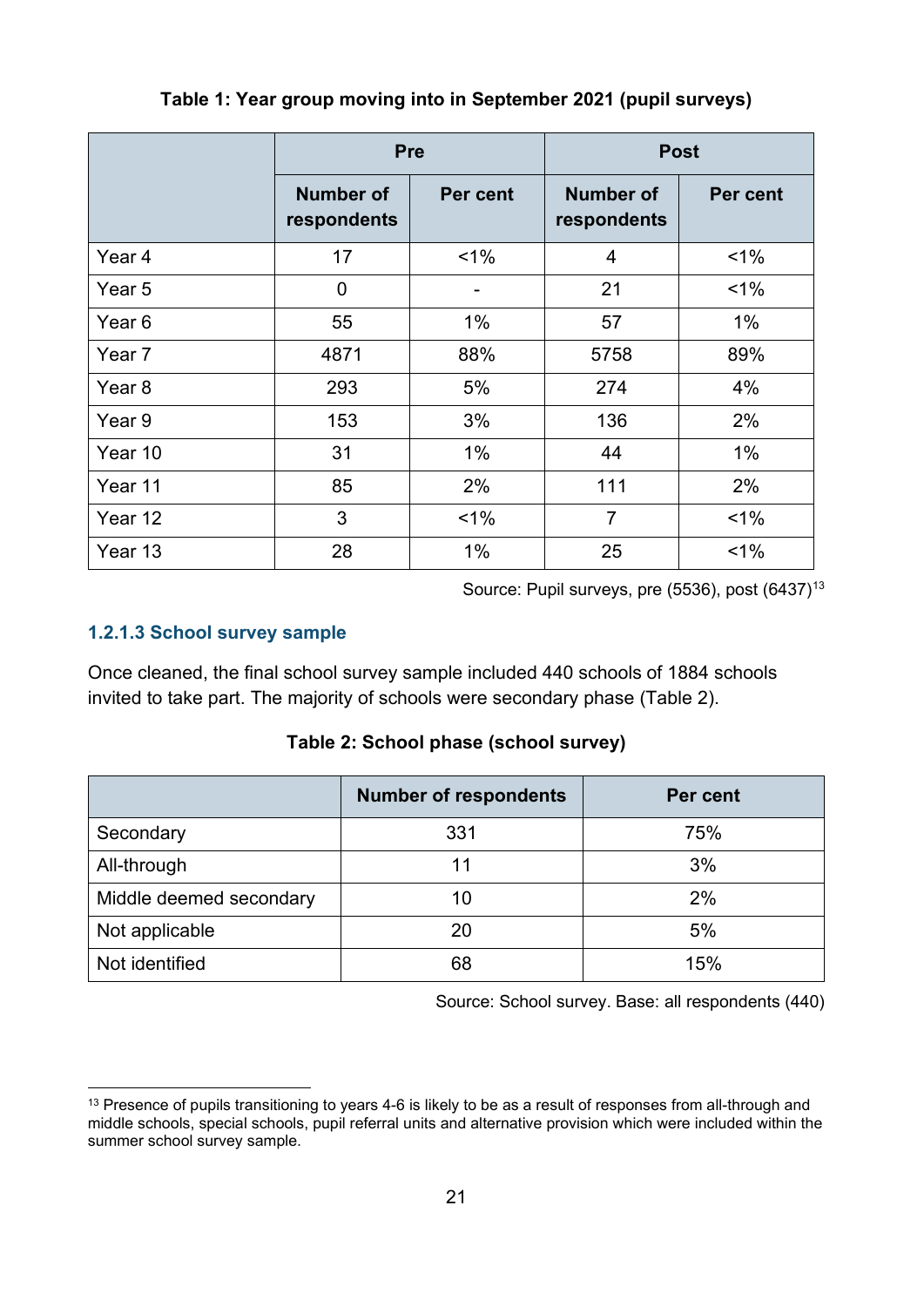Overall, 62% (n=271) of schools were academies and 23% (n=103) were local authority maintained schools.[14](#page-21-1) Table 3 details the different types of schools within the final sample.

<span id="page-21-0"></span>

|                                              | <b>Number of respondents</b> | Per cent |
|----------------------------------------------|------------------------------|----------|
| Academy converter                            | 180                          | 41%      |
| Academy sponsor led                          | 69                           | 16%      |
| Community school                             | 38                           | 9%       |
| Foundation school                            | 24                           | 5%       |
| Voluntary aided school                       | 23                           | 5%       |
| Free school                                  | 16                           | 4%       |
| Community special school                     | 10                           | 2%       |
| Foundation special school                    | 4                            | 1%       |
| Voluntary controlled school                  | 3                            | 1%       |
| Academy special converter                    | $\overline{2}$               | $< 1\%$  |
| Academy alternative<br>provision converter   | 1                            | $1\%$    |
| Academy alternative<br>provision sponsor led | 1                            | $< 1\%$  |
| Academy special sponsor<br>led               | 1                            | $< 1\%$  |
| Pupil referral unit                          | $\mathbf{1}$                 | $1\%$    |
| University technical college                 | 1                            | $1\%$    |
| Not identified                               | 66                           | 15%      |

#### **Table 3: School type (school survey)**

Source: School survey. Base: all respondents (440)

<span id="page-21-1"></span><sup>&</sup>lt;sup>14</sup> For the purposes of cross analysis, schools were grouped into (1) academies (academy alternative provision converter / academy alternative provision sponsor led / academy converter / academy special converter / academy special sponsor led / academy sponsor led / free school / university technical college) and (2) local authority maintained schools (community school /community special school / foundation special school / foundation school / voluntary aided school / voluntary controlled school / pupil referral unit).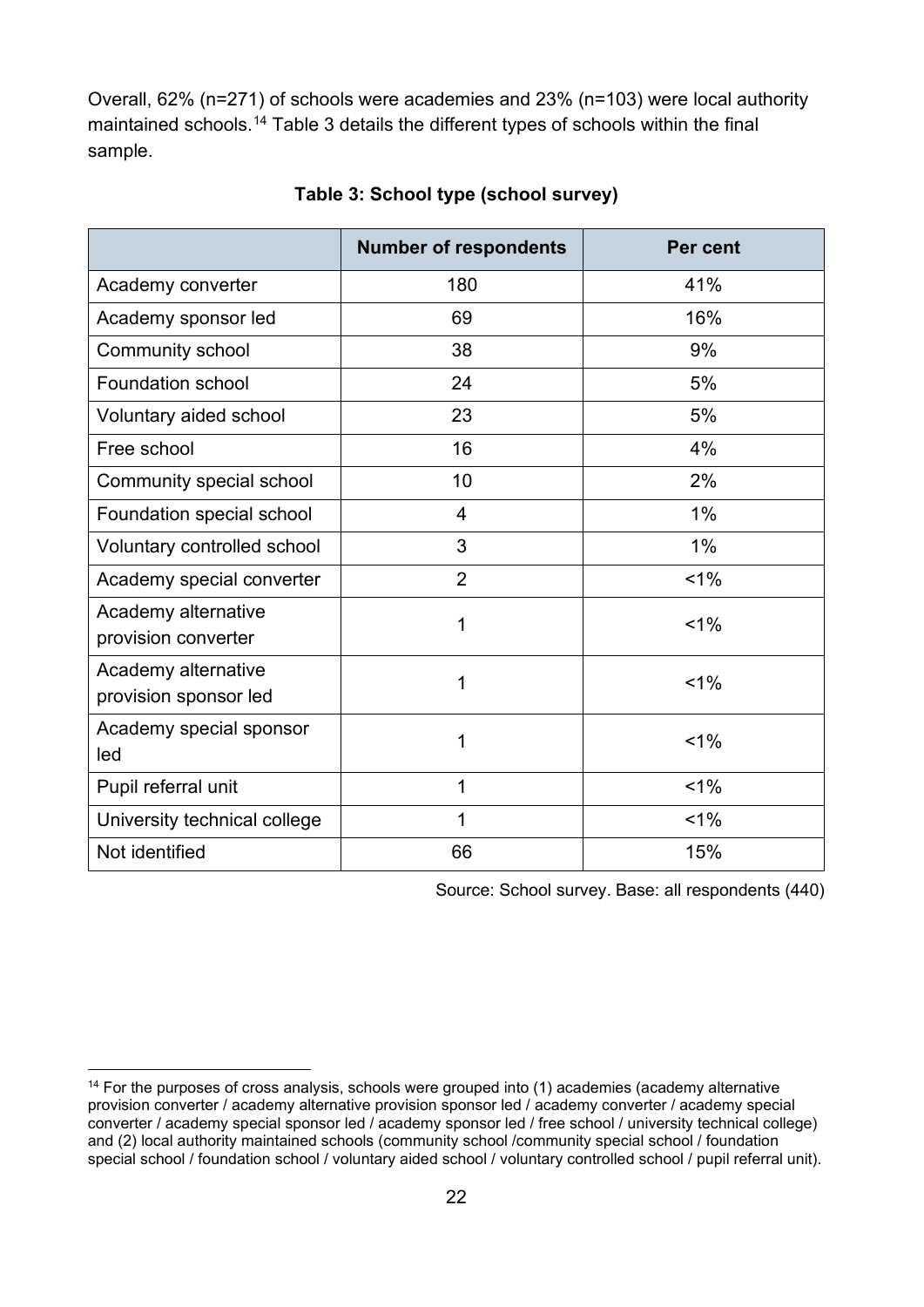## <span id="page-22-0"></span>**1.2.2 Management information (MI)**

Schools involved in the summer school programme were required to complete a claim form by the DfE.<sup>[15](#page-22-1)</sup> This asked schools to provide details on the number and type of pupils they had invited, and the number who had attended the programme. Furthermore, the claim form collected some feedback from the schools on:

- How the schools' staffed the summer school.
- Types of activities delivered.
- How the schools heard about the programme.
- Views on improvements to summer school policy.
- Whether the schools would have delivered the programme without DfE funding and whether they would deliver in the future using existing funding streams.

The quantitative and qualitative information collected in the forms was then analysed.

#### **1.2.2.1 Quantitative analysis of claim forms**

All information collected in the claim forms was matched back to the contextual and demographic school-level information held by the DfE in their database, Get Information About Schools (GIAS). This included school type, phase, Ofsted rating, RSC region, and size of pupil cohort. This data has been used in analysis to provide more detailed information on the profile of schools involved in the programme. Where required to assist with analysis and due to the format of the data, bands were created for:

- Pupil premium % (deciles used).
- School size (small secondary, medium secondary, large secondary)<sup>16</sup>.
- Number of delivery days (up to 5 days, 6-10 days, over 10 days).
- Number of pupils involved in the programme<sup>[17](#page-22-3)</sup> (0-60, 61-111, 112-163 and 164-1227).

<span id="page-22-1"></span> $15$  Claim form data used in this analysis was taken on 20<sup>th</sup> October 2021. The final claim form data is slightly different due to the processing of late claims and the associated assurance process. This final data is set out in the Appendix (Table 36).

<span id="page-22-2"></span><sup>&</sup>lt;sup>16</sup> The school size bands were calculated using national profile data from 'Get information about schools' (https://www.get-information-schools.service.gov.uk/).

<span id="page-22-3"></span><sup>&</sup>lt;sup>17</sup> The bands for the number of pupils involved in the programme were created through calculating the inter-quartile ranges from the claim form data.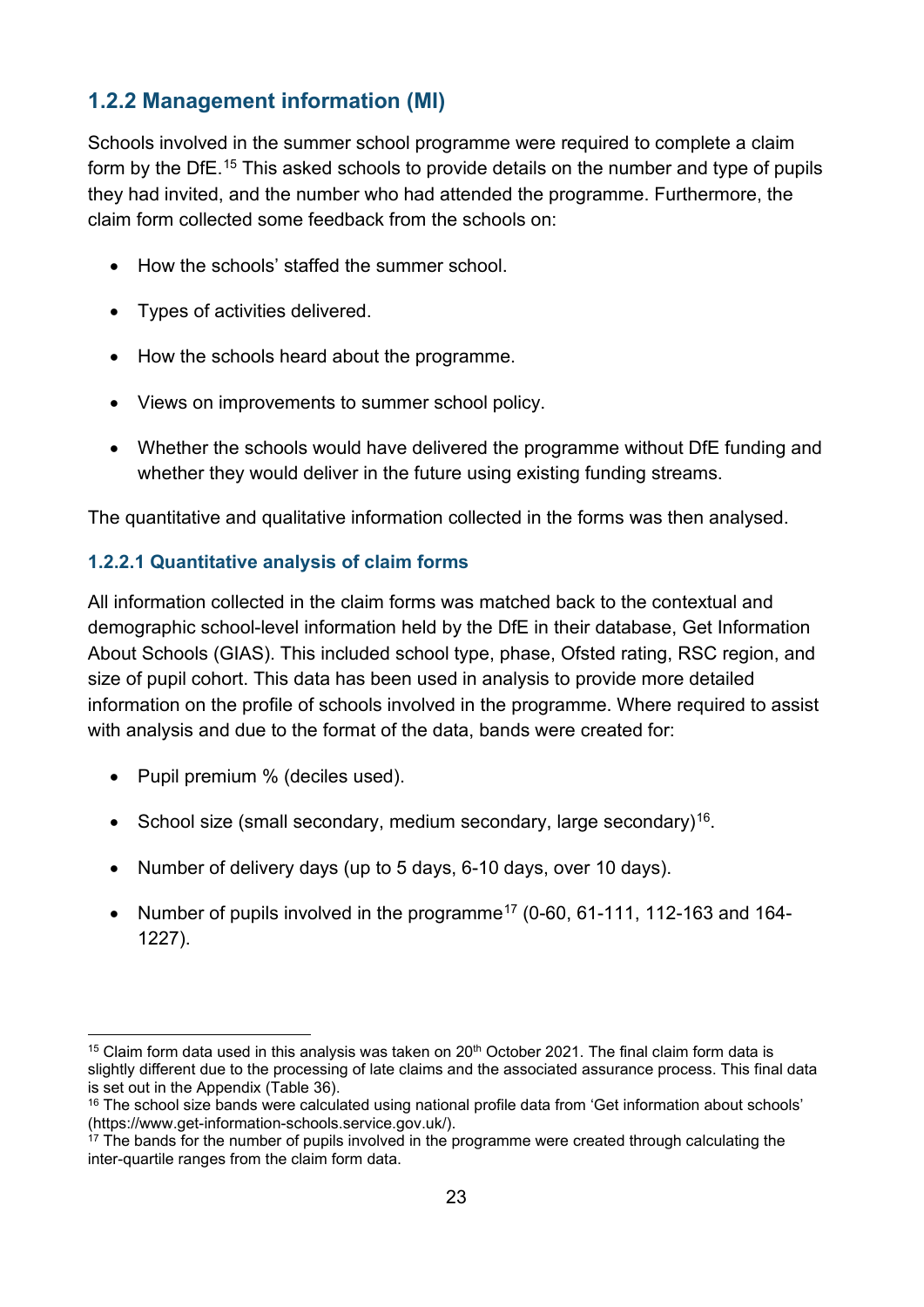In total, 2755 schools completed a claim form about their summer school at the point of data collection. There were some issues with the completeness of the dataset for some of the school-level contextual and demographic fields. As such, the base number for analysis purposes is included in each table in Section 4 and the Appendix.

Schools were able to complete their claim forms including pupils from other schools that had not delivered a summer school themselves. As the data collected through the claim form was then matched with the DfE's GIAS database to provide further school-level contextual information (such as school type, number of pupils on roll, pupil premium percentage) this created some anomalies in the management information data. For example, there were instances where it appeared that the numbers of pupils who were invited or attended the summer school exceeded the number of pupils on roll. It is likely that this is the result of some claim forms including pupils from multiple schools and therefore the data not aligning or being easily reconciled with the individual school-level data used from GIAS.

#### **1.2.2.2 Qualitative analysis**

Seven questions<sup>[18](#page-23-0)</sup> within the claim form gave the opportunity for the schools to provide further detail, in addition to providing a closed (yes, no etc.) response. For the purposes of this report, half of the open responses from the schools who responded to the following questions have been coded and analysed  $19$ :

- What could we have done differently to improve the summer schools policy?
- Would you have delivered without DfE funding?
- Would you deliver in future using existing funding sources?

All open-responses provided for the following questions (which followed a closed question with 'other' as an option), were coded and analysed:

- What are the other enrichment or pastoral activities that you provided?
- What are the 'other' ways you staffed your summer school?
- How did you hear about the 2021 summer schools programme?

<span id="page-23-0"></span><sup>&</sup>lt;sup>18</sup> The open responses to the question 'did you have existing transition support in place?' have not been analysed for this report.

<span id="page-23-1"></span><sup>&</sup>lt;sup>19</sup> The open responses to be coded and analysed were selected at random.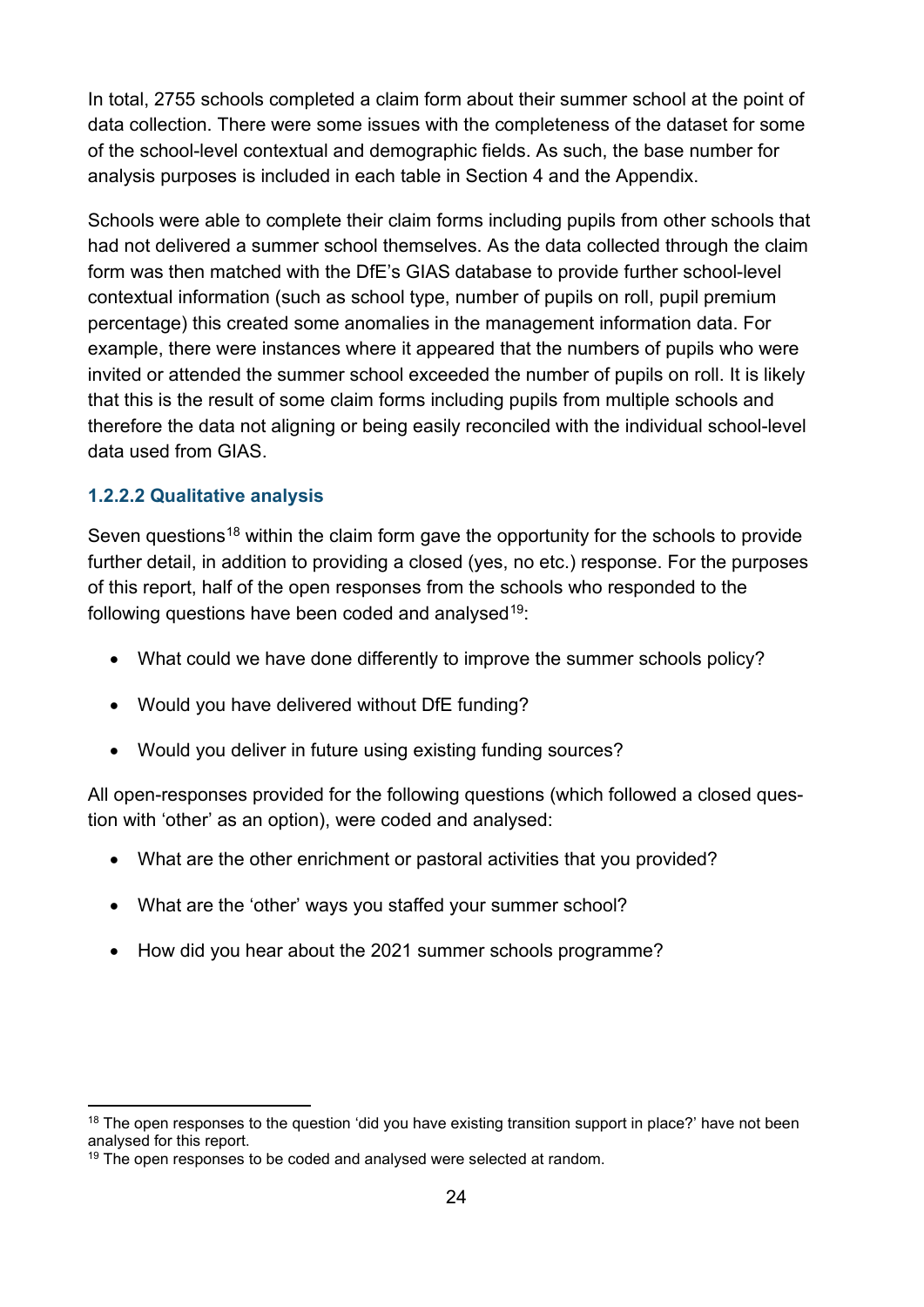## <span id="page-24-0"></span>**1.2.3 Schools' Recovery Strategies: interim research report**

This project includes several strands of quantitative and qualitative research being conducted over the 2021/2022 academic year. The elements of the research completed so far incorporate:

- A nationally representative survey of state primary, secondary, all-through, middle, special schools and alternative provision in England, drawn from a sample of the DfE's GIAS database. Senior leaders were invited to take part in a 20 minute online survey and 1,018 responses were received in total (649 primary, 369 secondary). Final data was weighted to be representative of the school population.
- Qualitative interviews with senior leaders. Round 1 used a rapid opportunistic sample of schools, whilst for round 2 the sample was mainly schools which took part in the survey and agreed to be recontacted for interviews. The achieved sample covered a range of schools in terms of regional spread, Ofsted rating size, school type, proportion of pupils with special educational needs and disabilities (SEND), Free School Meals (FSM), and English as an additional language (EAL).

Relevant findings from the interim report have been included in this report (see Sections 3.1 and 3.9) and compared to the online survey findings where possible.

# <span id="page-24-1"></span>**1.3 Methodological considerations**

The following methodological considerations mean that interpretation of the findings of the summer school research data should be treated with some caution:

- The timing of the pupil pre survey (from  $30<sup>th</sup>$  July) may have meant that some schools which ran their summer school at the beginning of the summer holidays were unable to take part in the pre survey.
- The pupils who completed the surveys before and after they attended a summer school have not been tracked or matched. It is therefore not possible to identify whether the same pupils completed both surveys, or to identify any change or impact at an individual level.
- It was not feasible within the timescales available to establish a control sample within the research design for comparison, nor was it possible to control for the influence of other, outside factors. It is, therefore, not possible to say that any changes seen were as a direct result of attending a summer school.
- Schools opted-in to take part in the research and completion of the online surveys was voluntary. As such, the sample was self-selecting, meaning that the findings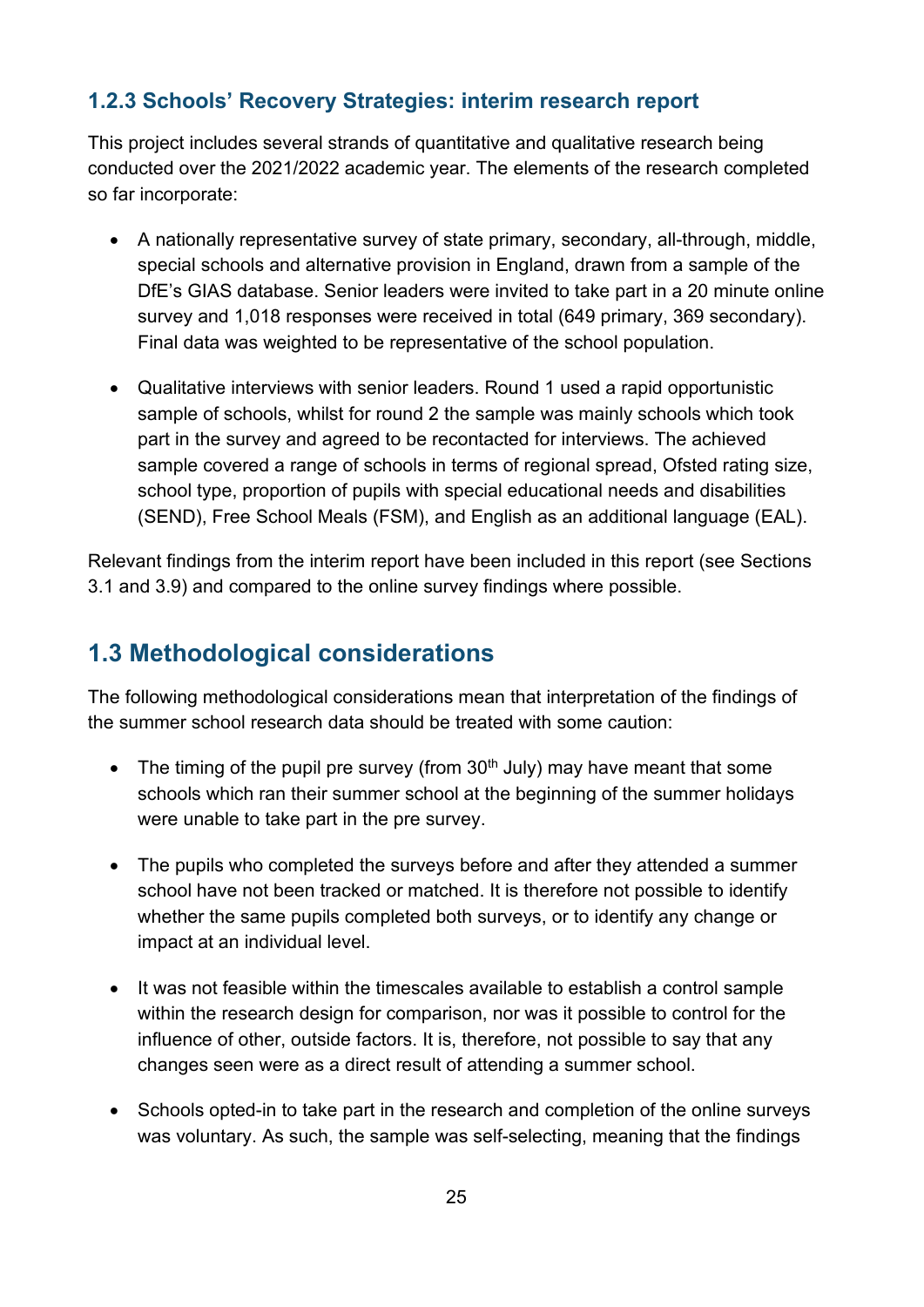could be biased, positively or negatively, and may not accurately represent all schools and pupils participating in the summer school programme.

- Survey questions were also not compulsory, meaning some respondents did not answer some questions. There is therefore an element of missing data within the surveys. The impact of missing data is likely to be minimal, as the volume of missing data is small compared to the overall number of responses achieved within the online surveys.
- The data collected through the monitoring information claim forms was taken as accurate at the time of submission. However, there could be some inconsistencies in how the form was completed. In addition, this data was matched to GIAS by the DfE to provide school contextual information to aid analysis. As both datasets were collected at different timepoints, it is possible that this created some anomalies and inconsistencies.

# <span id="page-25-0"></span>**1.4 Structure of this report**

The remainder of this report is structured as follows:

**[Section 2](#page-26-0)** outlines the expectations and experiences of pupils who attended summer school and explores any differences in their wellbeing and confidence about starting the new academic year before and after attending.

**[Section 3](#page-38-0)** explores the planning, delivery and impact of summer schools from the participating schools' perspective.

**[Section 4](#page-57-0)** details analysis from management information (MI) claim forms completed by schools involved in the summer school programme.

**[Section 5](#page-78-0)** outlines the key conclusions and suggested areas for future development.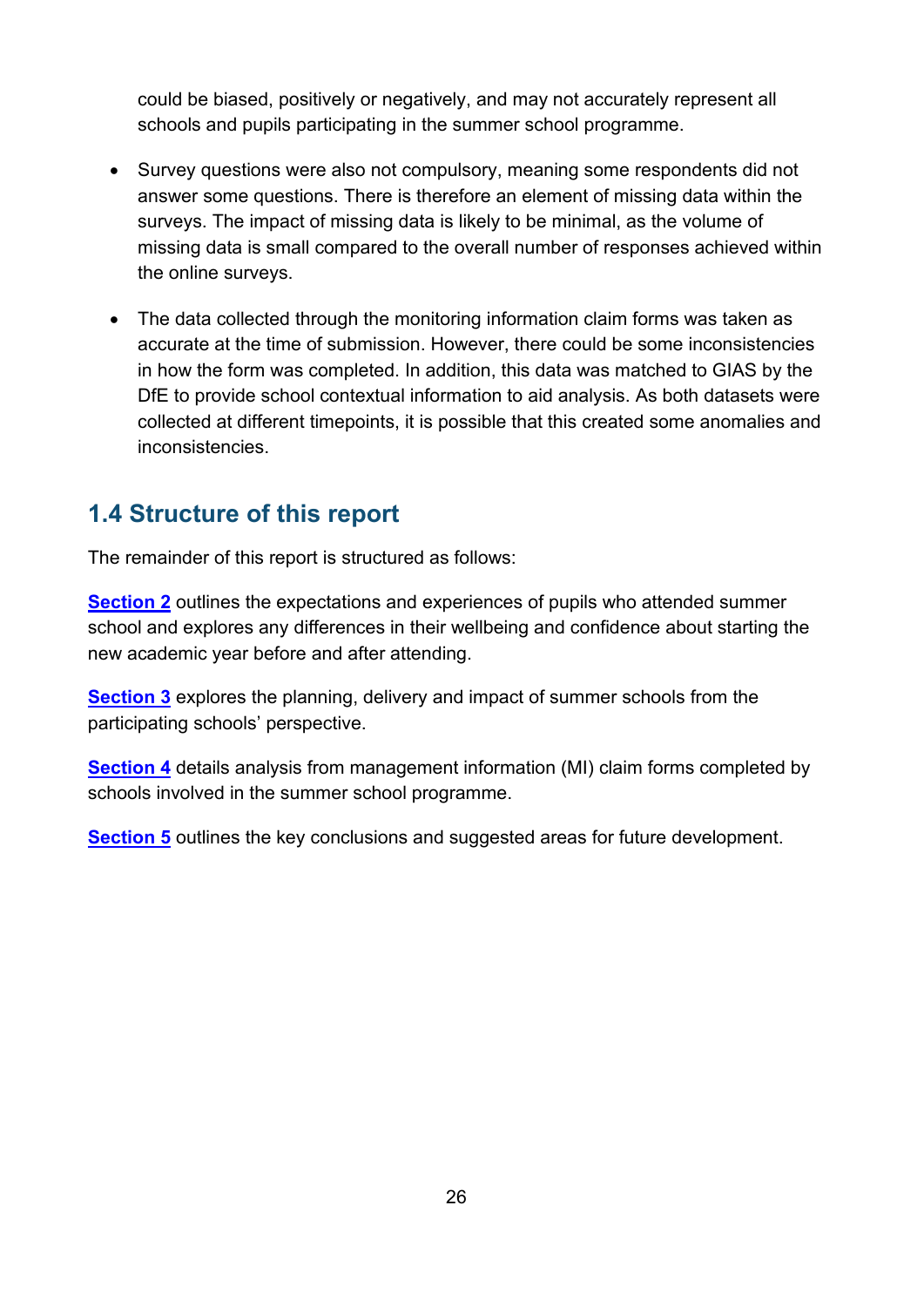# <span id="page-26-0"></span>**2. Pupils' expectations and experiences of attending summer school**

This section outlines the responses of pupils who completed surveys before or after they attended summer school. It explores pupils' expectations of what they would gain from attending summer school prior to attendance and what they felt they had gained from it after attending. It identifies their favourite parts of summer school and whether they would like to see certain aspects done differently. Finally, it explores their confidence about starting the new academic year and their wellbeing, and makes comparisons between their responses before and after attending summer school to identify any differences. Analysis of 5536 pre summer school survey respondents and 6437 post summer school survey respondents, is included. However, it is important to note that individual responses to the pre and post surveys cannot be tracked, therefore comparisons are made at an aggregate level.

# <span id="page-26-1"></span>**2.1 Pupils' expectations and experiences of attending summer school**

Overall, pupils' experiences of attending summer school appear to be broadly in line with what they were expecting (Figure 1).

Before attending summer school, the top expectation was to make new friends (pre 79%, n=4279). After attending, a similar proportion of pupils cited that they had indeed made new friends (post 82%, n=5259).

Some aspects appear to have been experienced by a larger proportion of pupils than had expected before attending. Two-thirds of pupils met their new teachers at summer school (post 67%, n=4258), significantly higher than the proportion who expected to do so before attending (pre 62%, n=3405). Similarly, a significantly greater proportion of pupils had participated in some fun activities (post 72% n=4364) or tried something new (post 64%, n=4109), compared to the expectations of pupils who completed the survey before attending (pre 61%, n=3316 and 55%, n=2994 respectively). A significantly larger proportion of pupils also learnt something new in lessons compared to the expectation of pupils prior to attending (pre 41%, n=2219, post 50%, n=3173).

Pupils were least likely to have expected or experienced receiving help with things they had previously learnt in lessons (pre 19%, n=1036, post 22%, n=1389).

The only area which perhaps did not meet expectations was for year 7 pupils getting to know their way around their new school.<sup>[20](#page-26-2)</sup> Almost four out of five (pre  $77\%$ , n=3700) year

<span id="page-26-2"></span><sup>&</sup>lt;sup>20</sup> This answer response was only shown to pupils entering into year 7.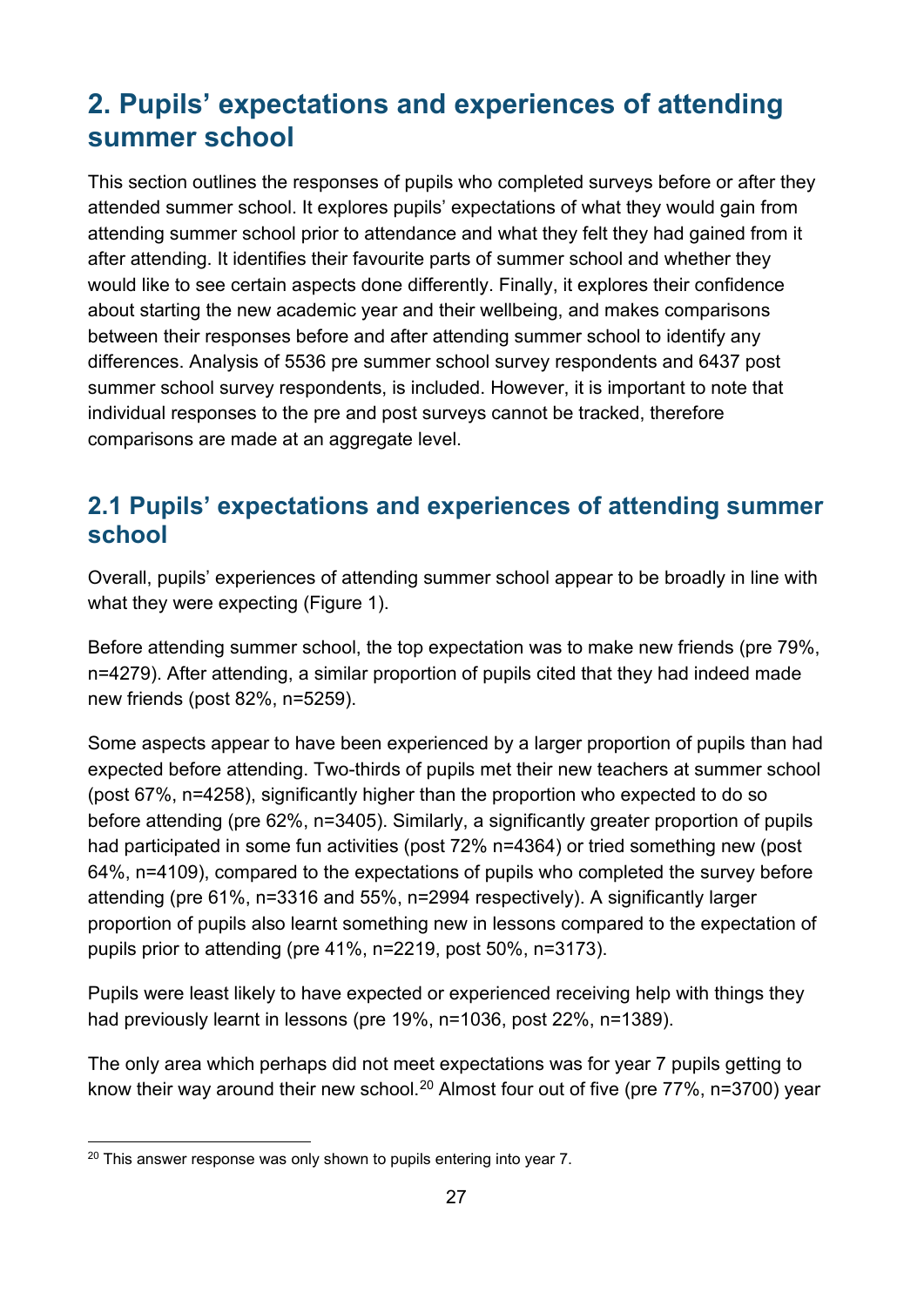7 pupils expected to get to know their way around their new school, however a significantly lower proportion of pupils said that they had actually been able to do so (post 66%, n=3764).

#### <span id="page-27-0"></span>**Figure 1: Pupils' expectations and experiences of attending summer school (pre and post)**



Source: Pupil surveys. Base: all respondents pre (5466), post (6397); all year 7 pupils pre (4819), post (5723). Multi-response question.

Expectations of summer school before attending were somewhat lower for pupils entering years 8-13 (Key Stage 3-5), who were generally less likely to mention what they expected to gain from attending summer school compared to pupils entering year 7 (Table 4). After attending summer school, pupils in years 8-13 were significantly more likely to mention that they had experienced making new friends, meeting their new teachers, participated in some fun activities and tried something new compared to the expectations of pupils before attending. Before attending, pupils entering years 4-6 (Key Stage 2) had similar expectations to year 7 pupils, except they were significantly more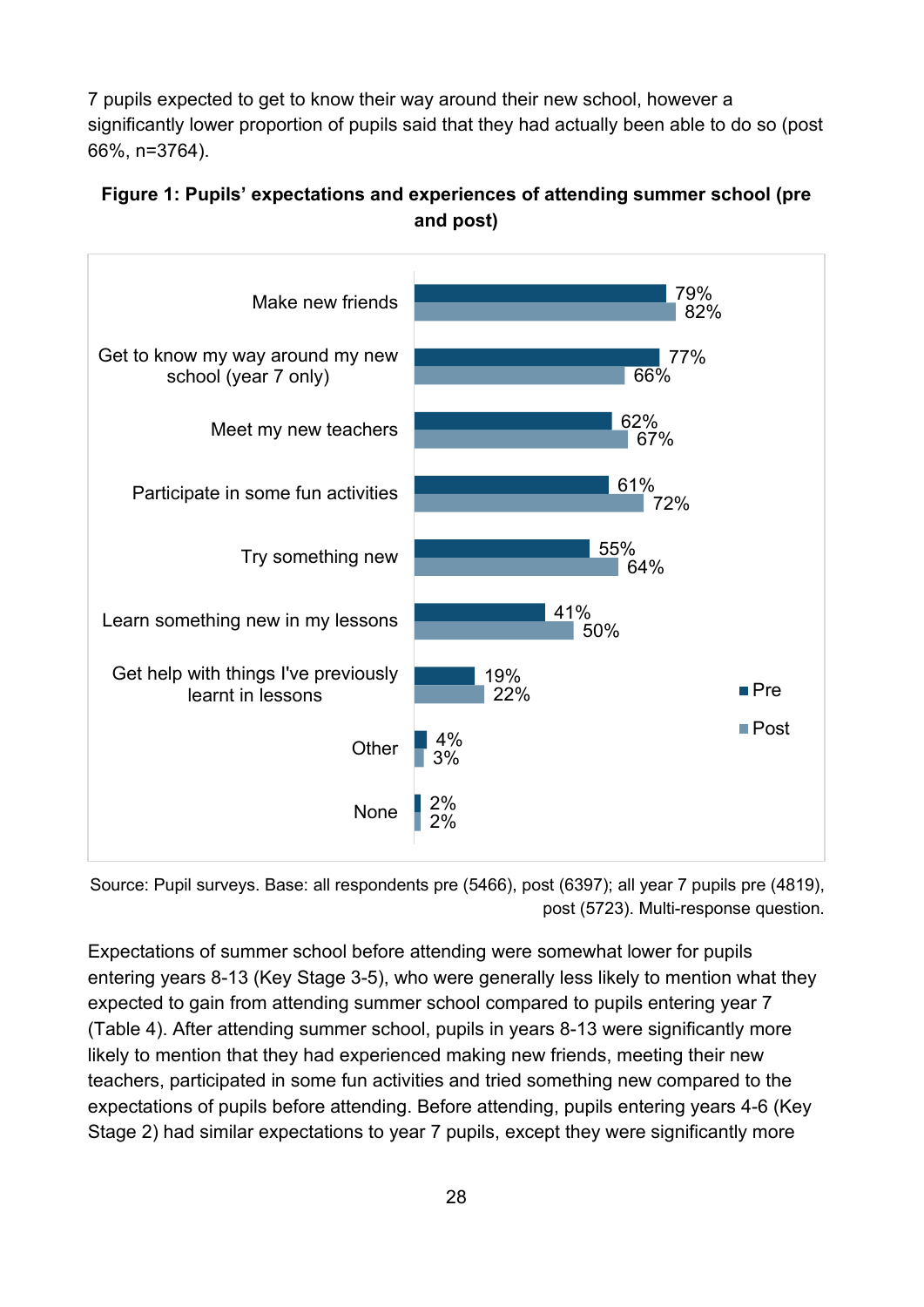likely to expect there would be a focus on learning something new (59%, n=40) or getting help with things previously learnt in lessons (32%, n=22) versus year 7 pupils, and these expectations were broadly met.

A minority of pupils mentioned other things that they expected or gained from attending summer school, mainly around becoming familiar with their new school, the staff or how to travel to school (pre 49 mentions, post 31 mentions), improving their learning or skills (pre 23 mentions, post 23 mentions) or gaining confidence (pre 15 mentions, post 10 mentions). Pupils who completed the post stage survey also mentioned enjoying trying out school lunches (13 mentions) and spending time with friends (13 mentions).

|                                                              | Years 4-6  |             | Year <sub>7</sub> |             | Years 8-13 |             |
|--------------------------------------------------------------|------------|-------------|-------------------|-------------|------------|-------------|
|                                                              | <b>Pre</b> | <b>Post</b> | <b>Pre</b>        | <b>Post</b> | <b>Pre</b> | <b>Post</b> |
| Make new friends                                             | 75%        | 74%         | 85%               | 87%         | 27%        | 40%         |
| To get to know my way around my new<br>school <sup>21</sup>  |            |             | 77%               | 66%         |            |             |
| To meet my new teachers                                      | 53%        | 72%         | 68%               | 71%         | 17%        | 23%         |
| To participate in some fun activities                        | 59%        | 59%         | 62%               | 74%         | 50%        | 60%         |
| To try something new                                         | 65%        | 58%         | 56%               | 66%         | 40%        | 51%         |
| To learn something new in my lessons                         | 59%        | 51%         | 41%               | 51%         | 33%        | 33%         |
| To get help with things I've previously learnt in<br>lessons | 32%        | 31%         | 18%               | 21%         | 22%        | 24%         |
| None of the above                                            | 1%         | $1\%$       | $1\%$             | 1%          | 14%        | 10%         |
| Other                                                        | 6%         | 2%          | 3%                | 3%          | 6%         | 6%          |

#### <span id="page-28-1"></span>**Table 4: Expectations from attending summer school by year group (pre and post)**

Source: Pupil pre/post surveys. Base: all respondents years 4-6 (68/81) year 7 pre (4819/5723), years 8-13 (579/593). Multi-response question.

# <span id="page-28-0"></span>**2.2 Favourite aspects of summer school**

Overall, pupils' favourite aspects of summer school were the activities they participated in (77%, n=4706) and making new friends (71%, n=4348) (Figure 2). Just over two out of five (43%, n=2627) pupils said meeting their new teachers was one of their favourite aspects.

<span id="page-28-2"></span> $21$  This response option was only shown to pupils going into year 7.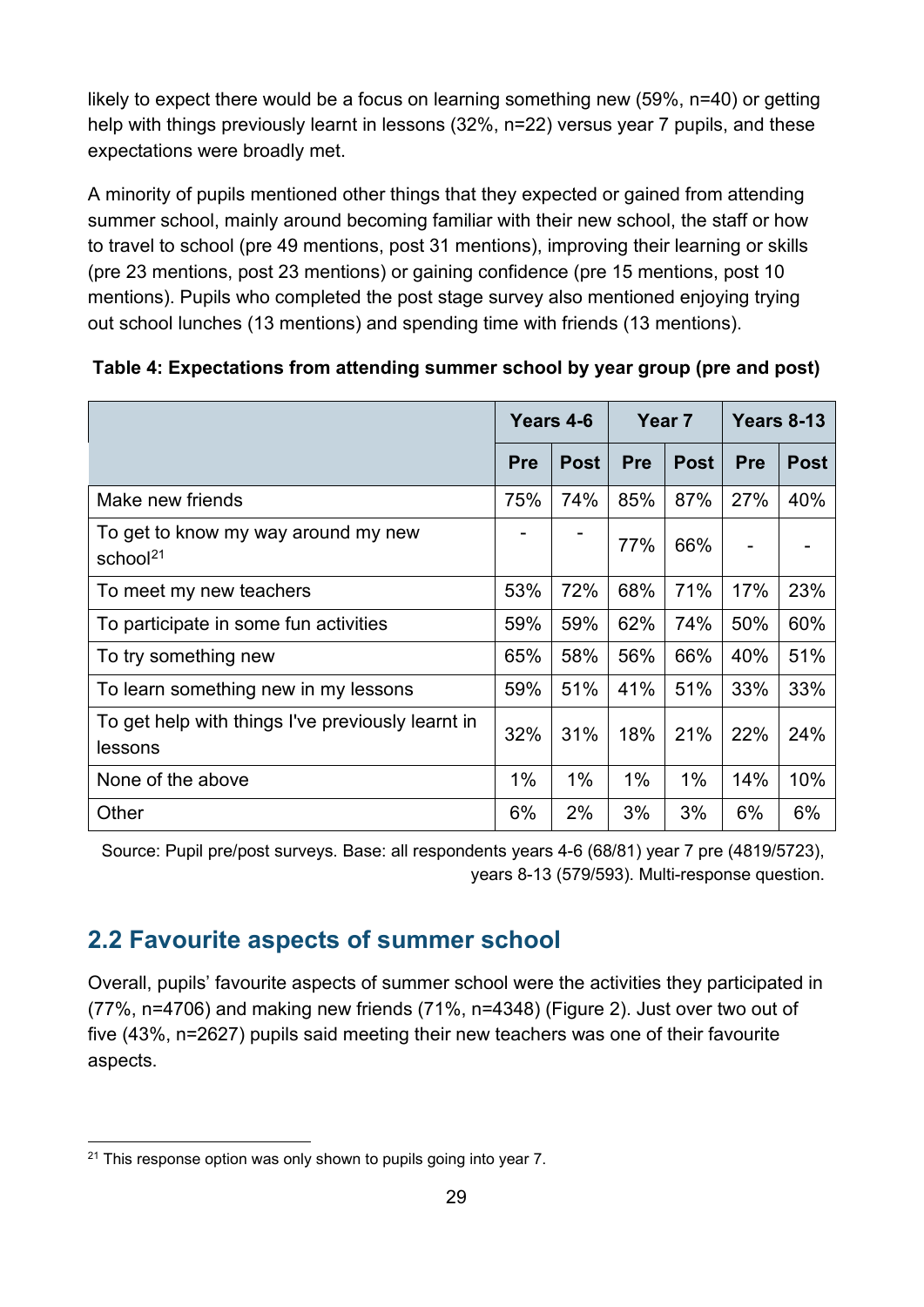Pupils transitioning into years 4-6 and 8-13 were significantly more likely to mention getting help with things they struggle with as a favourite aspect compared to pupils transitioning into year 7.

A minority of pupils mentioned other favourite aspects of summer school, mainly the specific activities, subjects or lessons they took part in (146 mentions), being able to familiarise themselves with the school, staff or travel arrangements (42 mentions), lunch times or the food available (36 mentions) and spending time with friends or other people (34 mentions).

<span id="page-29-0"></span>



Source: Pupil post survey. Base: all respondents (6140). Multi-response question.

**Table 5: Pupils' favourite aspects of summer school by year group (post)**

<span id="page-29-1"></span>

|                                          | Years 4-6 | Year <sub>7</sub> | Years 8-13 |
|------------------------------------------|-----------|-------------------|------------|
| The activities we did.                   | 76%       | 77%               | 71%        |
| Making new friends                       | 56%       | 75%               | 31%        |
| Meeting my new teachers                  | 39%       | 46%               | 12%        |
| Getting help with things I struggle with | 28%       | 14%               | 20%        |
| Other                                    | 4%        | 5%                | 11%        |
| None of the above                        | $0\%$     | 2%                | 10%        |

Source: Pupil post survey. Base: all respondents (5536). Multi-response question.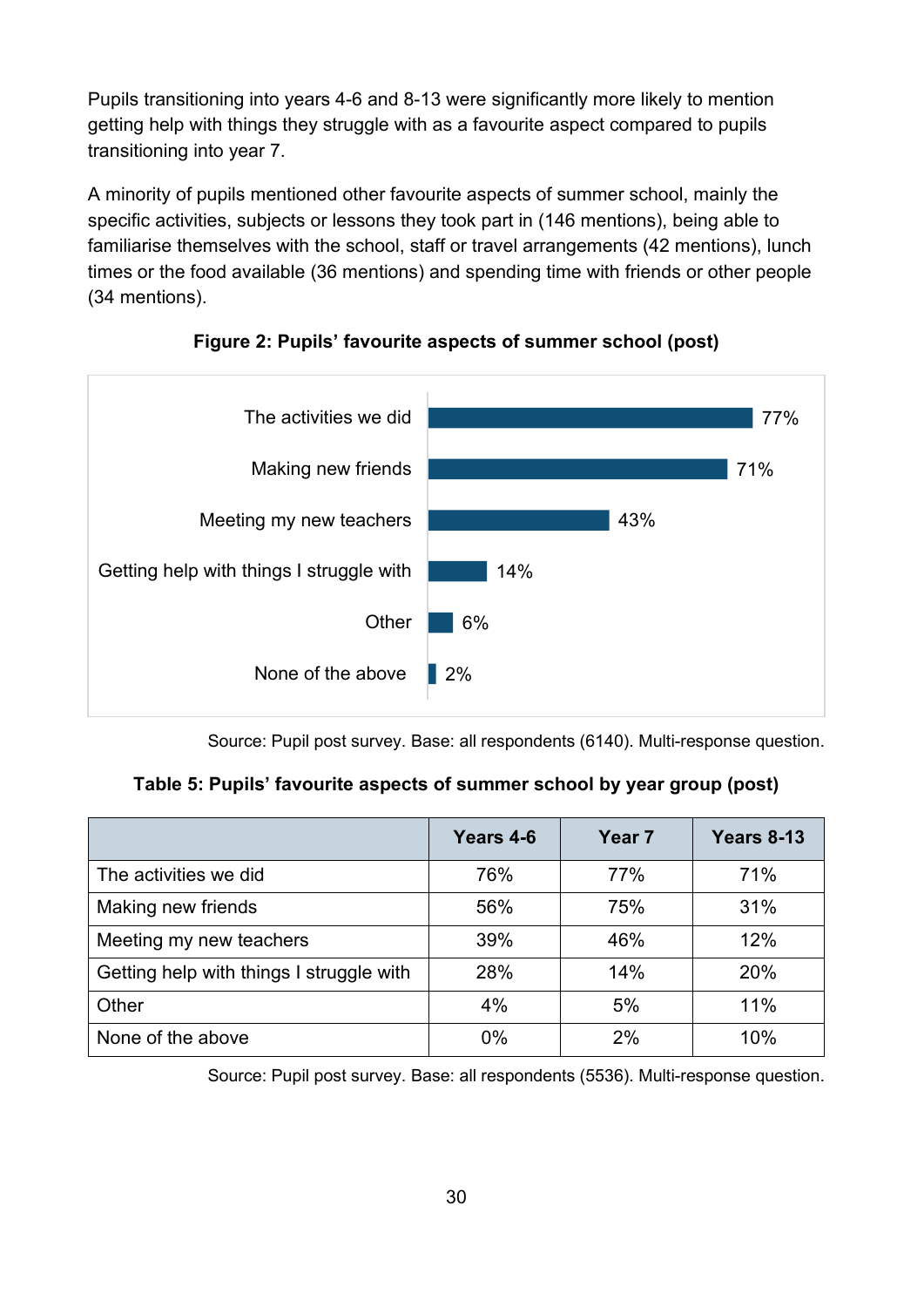# <span id="page-30-0"></span>**2.3 Summer school improvements**

Pupils were asked to indicate whether they would like anything to be done differently, if they were to attend summer school again (Figure 3). Pupils were most likely to request that there be more or a greater range of arts activities (57%, n=3327) and sports activities (51%, n=3061). Half of year 7 pupils (50%, n=2559) asked for more or a greater range of school induction activities.<sup>22</sup>

Overall, the majority of pupils were happy with the help with their schoolwork and wellbeing activities, although around one-third would like to see more or a greater range of these types of activities (30%, n=1733 and 35%, n=1972 respectively).



<span id="page-30-1"></span>**Figure 3: Aspects of summer school pupils would like to be done differently (post)** 

Source: Pupil post survey. Base: all respondents (5703/5621/5147/5958/5876)

Some differences were noted by the year group that pupils were transitioning to in September.

Compared to pupils transitioning into year 7, year 8-13 pupils requested:

- **More or a greater range of sports activities** (years 8-13 61%, n=339 versus year 7 50%, n=2687).[23](#page-30-3)
- **Less help with their schoolwork** (years 8-13 23%, n=123 versus year 7 9%, n=452).

<span id="page-30-2"></span> $22$  This question was only asked for pupils transitioning into year 7.

<span id="page-30-3"></span> $23$  Half (50%, n=35) of pupils transitioning into years 4-6 said that they would like more or a greater range of sports activities, however this figure is not significantly lower than for years 8-13 due to the small base size for years 4-6 pupils.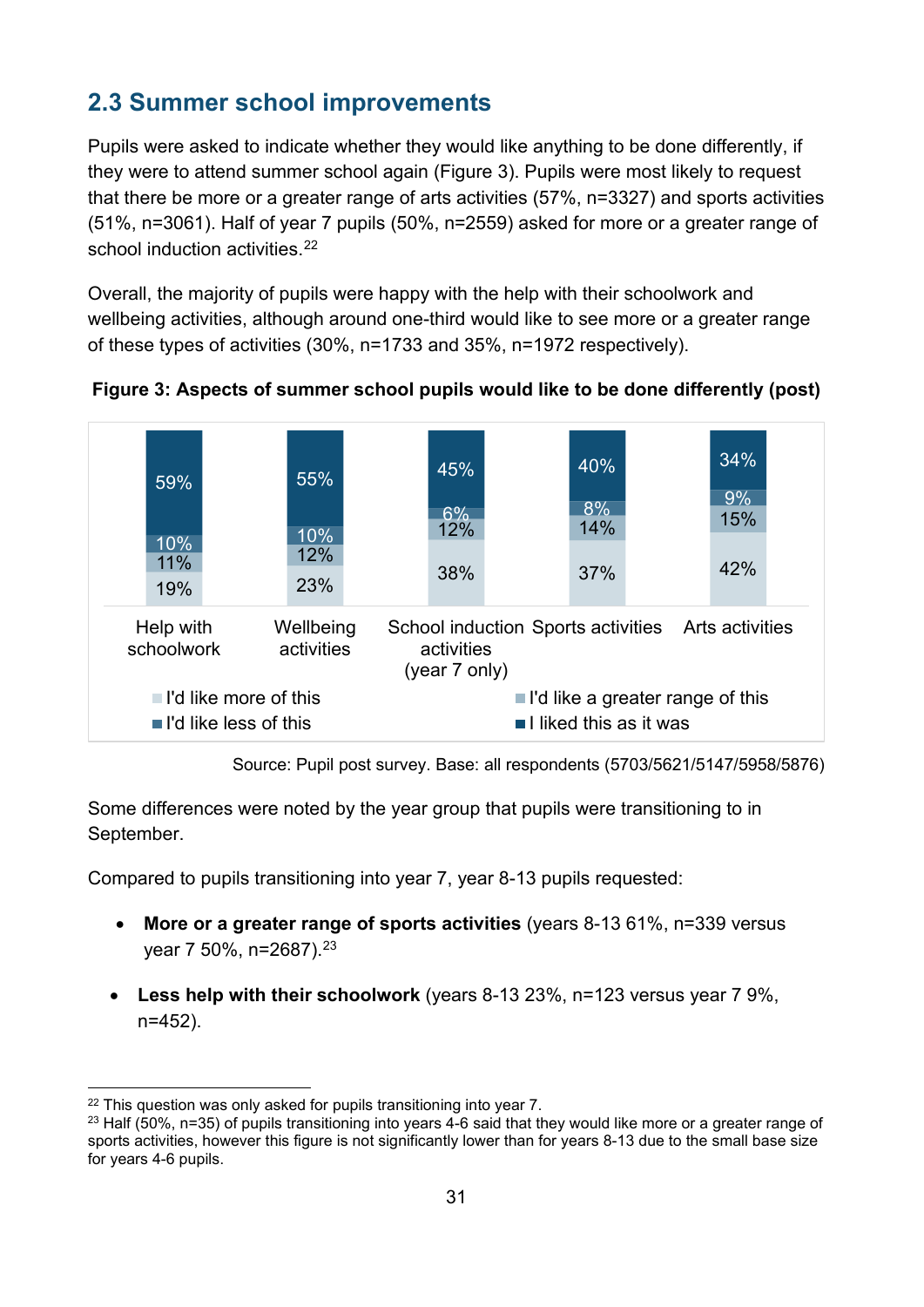• **Less arts** (18%, n=98) **and wellbeing** (20%, n=107) activities (year 7 8%, n=438 and 9%, n=472 respectively).

# <span id="page-31-0"></span>**2.4 Pupils' confidence about starting the next academic year**

Before attending summer school, over three-fifths (62%, n=3365) of pupils said they were quite confident about starting the new academic year and almost one-fifth (18%, n=1009) said they were completely confident (Figure 4). However, pupils entering years 4-6 or 8- 13 were significantly more likely to say that they were *not* feeling confident (not very confident/not at all confident) about starting the next academic year compared to pupils entering year 7 (Figure 5).

After attending summer school, the proportion of pupils overall who said they were feeling 'completely confident' was significantly higher at 23% (n=1447). Whilst it is not possible to identify whether this difference was due to attending summer school, it is positive to see that the majority (85%, n=5432) of pupils were broadly confident about starting their next academic year after attending summer school.



<span id="page-31-1"></span>**Figure 4: Pupils' feelings about starting the next academic year (pre and post)** 

Source: Pupil surveys. Base: all respondents pre (5466), post (6384)

An increase in confidence between the pre and post surveys was seen amongst pupils transitioning into year 7 and years 4-6 (Figure 5). This suggests that the confidence of these year groups had improved after attending summer school. However, no significant shifts were seen for pupils transitioning into years 8-13.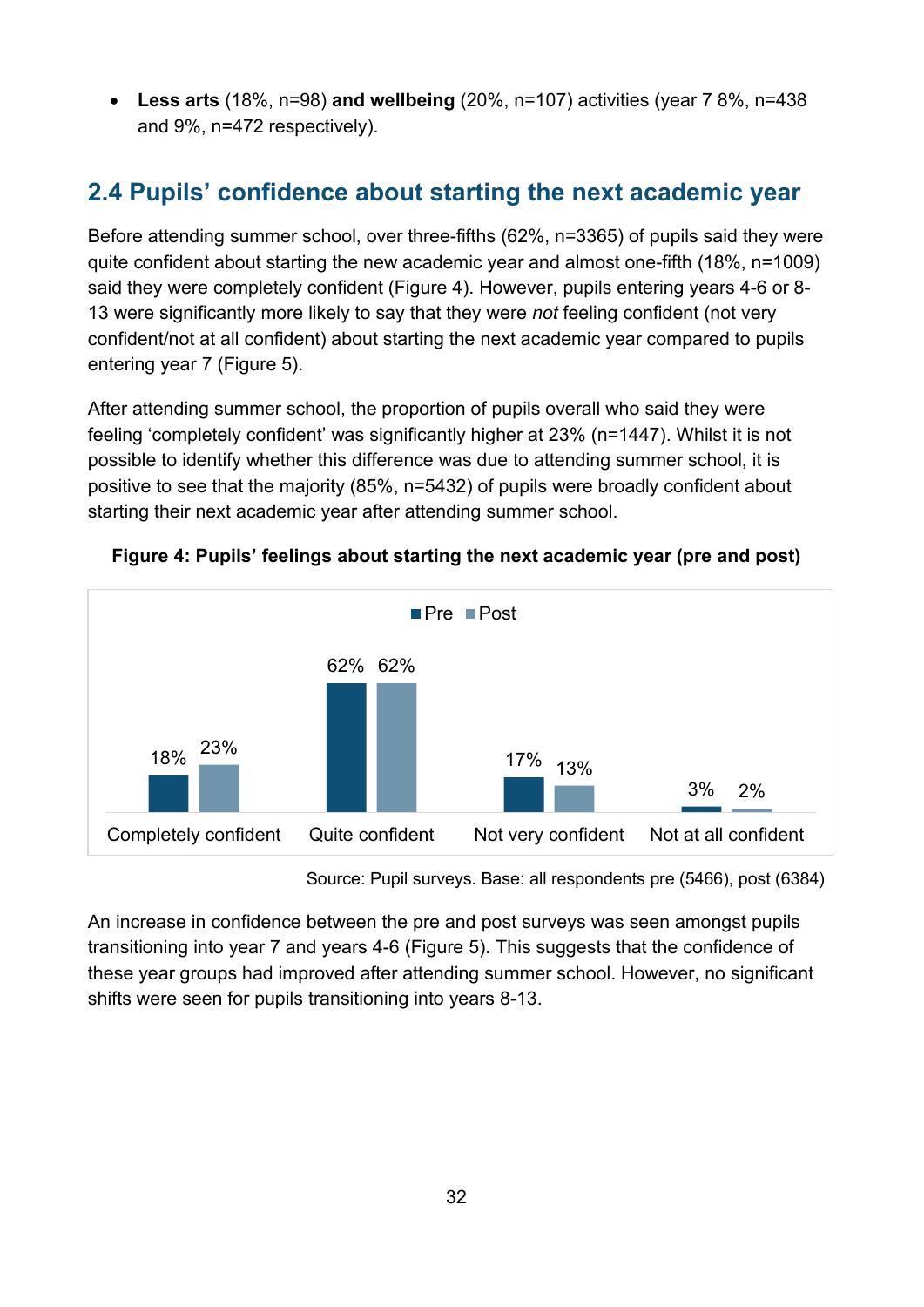<span id="page-32-1"></span>

**Figure 5: Pupils' feelings about starting the next academic year (pre and post)**

Source: Pupil surveys. Base: all respondents pre years 4-6 (68), year 7 (4819), years 8-13 (579), post years 4-6 (82), year 7 (5707), years 8-13 (595)

# <span id="page-32-0"></span>**2.5 Pupils' wellbeing before and after attending summer school**

Pupils were asked to rate their feelings on aspects of their wellbeing before they attended summer school (Appendix Table 26), and again after they had attended (Appendix Table 27) on a scale of 1 to 10, where 1 represents 'not at all' and 10 is 'completely'. Figure 6 shows their responses aggregated into net scores (1-3, 4-7, 8-10) for the pre and post surveys.

At the time of completing the pre survey, over three-fifths of pupils indicated they felt satisfied with their lives (63% rated 8-10 out of 10, n=3481). A similar proportion indicated that things in their lives were worthwhile (61%, n=3362). Less than one out of twenty pupils gave a low score of 1-3 out of 10 on these measures (3%, n=169 and 4%, n=205 respectively).

Two-thirds (66%, n=3647) stated that they had felt happy overall on the day before they completed the survey and one out of twenty were not happy (5%, n=264 rated 1-3 out of 10). Conversely, around half of pupils did not feel anxious on the day before, (1-3 out of 10, 51%, n=2797) and around one-fifth (19%, n=1066) gave a score of 8-10 out of 10.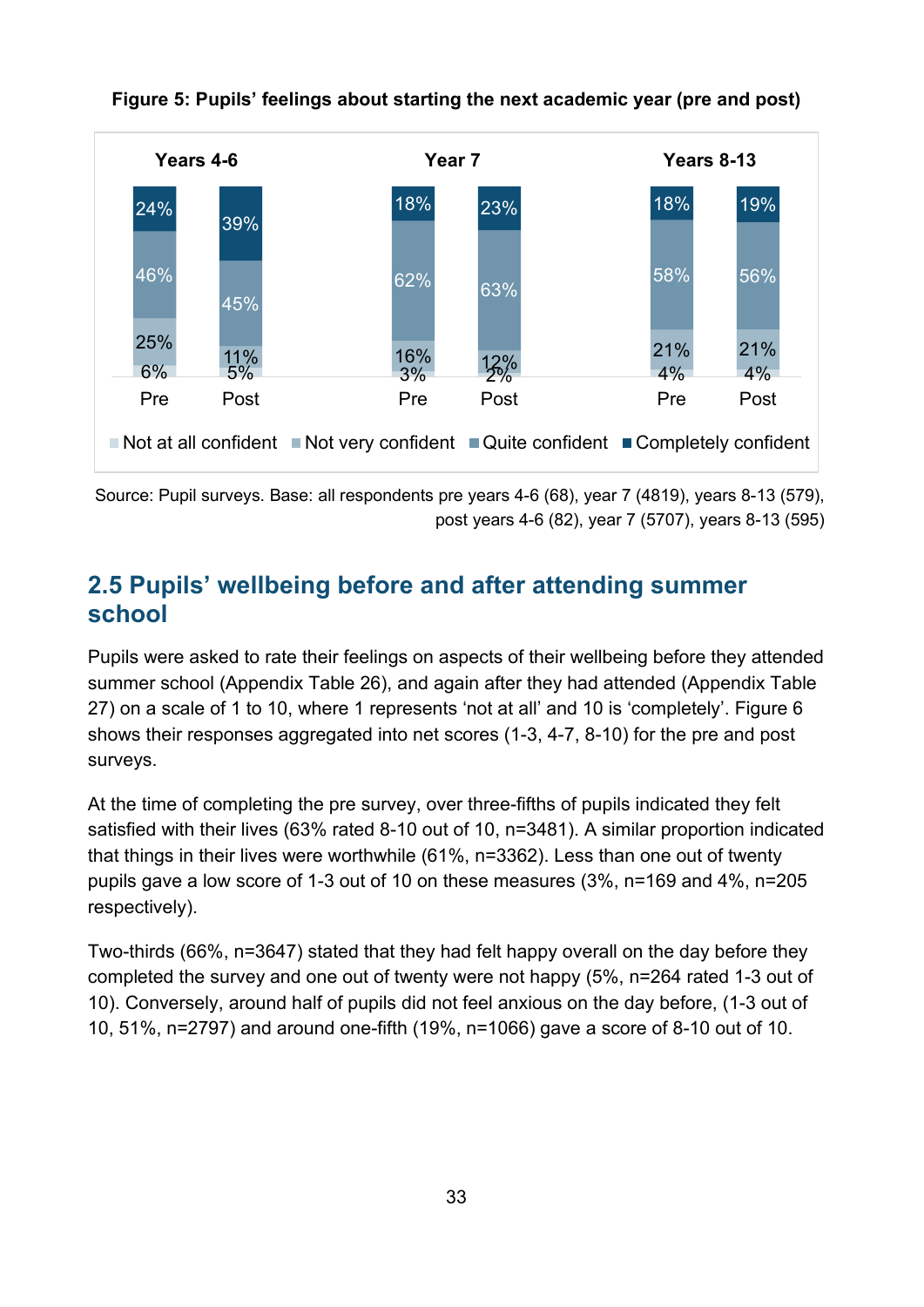<span id="page-33-0"></span>

#### **Figure 6: Pupils' wellbeing (pre and post)**

Source: Pupil surveys. Base: all respondents pre (5536), post (6410/6339/6360/6327)

After attending summer school, the greatest change was seen for the anxiousness measure (Figure 6). A significant increase from 51% (n=2797) at the pre stage to 62% (n=3920) at the post stage was seen for pupils who indicated they were *not* anxious on the previous day (gave a score of 1-3 out of 10).

Conversely, the proportion of pupils who stated that they were anxious (gave a score of 8-10 out of 10) decreased significantly from 19% (n=1066) at the pre stage to 14% (n=863) at the post stage.

The differences between the pre and post survey ratings for the remaining measures are small, although they are deemed as significant due to the large pre and post survey sample sizes. Two-thirds of pupils indicated they felt satisfied with their lives (66% rated 8-10 out of 10, n=4260) and a similar proportion indicated that things in their lives were worthwhile (63% rated 8-10 out of 10, n=4002). Just over two-thirds (69%, n=4383) indicated that they were happy on the previous day. All of these figures are slightly higher than seen amongst pupils before they attended summer school (Figure 6). Similar to the pre stage findings, around one out of twenty pupils gave a low score of 1-3 out of 10 on these measures (3%, n=188 and 3%, n=217 and 5%, n=298 respectively).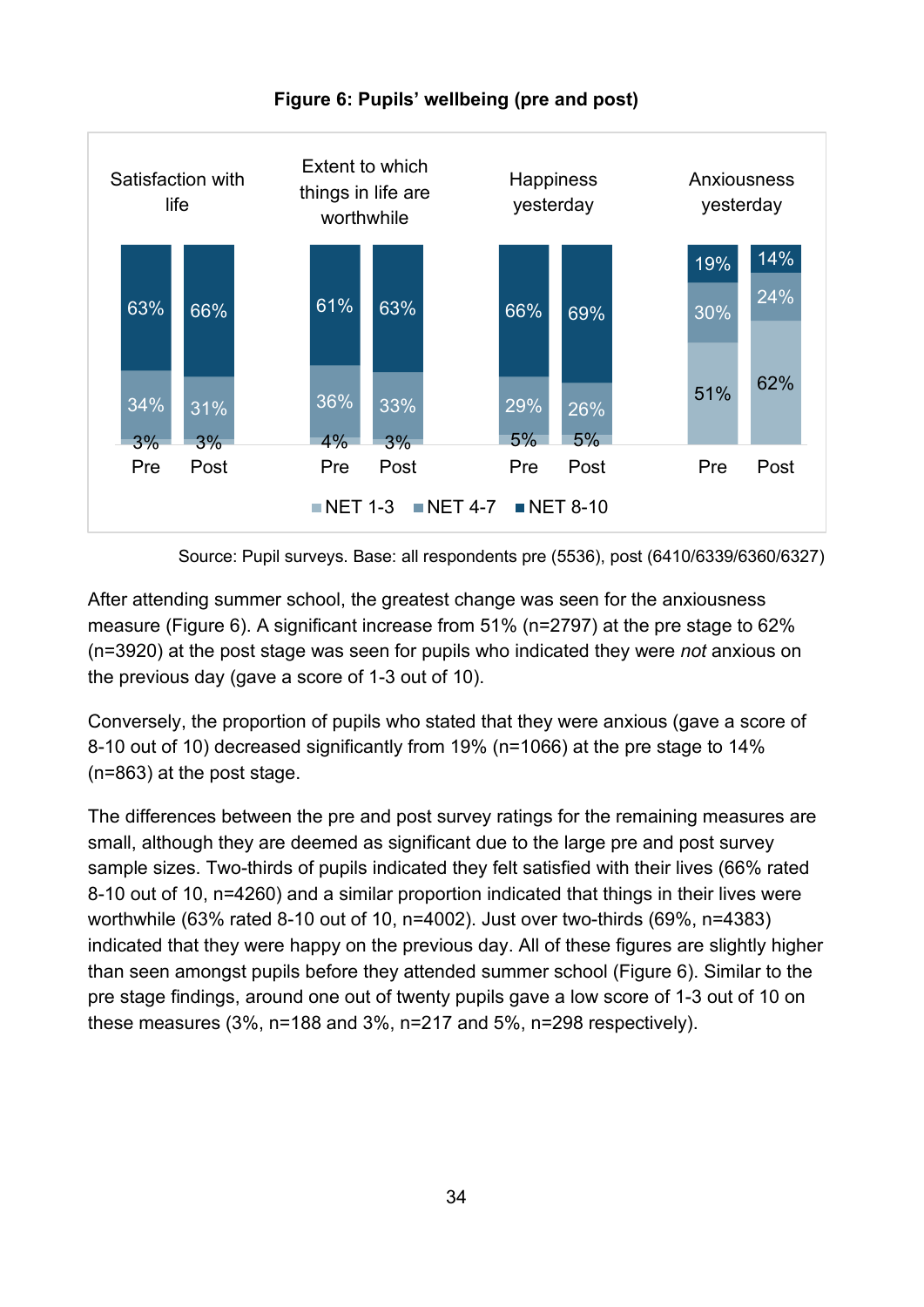

#### <span id="page-34-1"></span>**Figure 7: Proportion of pupils completely/quite confident about the new academic year by pupil wellbeing (pre)**

Source: Pupil pre survey. Base: all respondents (base size varies) $^{24}$  $^{24}$  $^{24}$ 

There is a relationship between pupils' ratings on the wellbeing measures and their confidence in starting their next academic year. Figure 7 shows the proportion of pupils who felt completely or quite confident about starting their next academic year amongst those who gave a rating of 1-3, 4-7 or 8-10 for the wellbeing measures. Pupils who rated themselves more positively on the wellbeing measures were significantly more likely to say they felt confident about starting their next academic year. For example, 88% of (n=3016) pupils who gave a score of 8-10 for their satisfaction with life were completely or quite confident about the new academic year, compared to 69% (n=1273) of pupils who gave a satisfaction with life score of 4-7 and 52% (n=85) of pupils who gave a score of 1-3. A similar pattern is seen for the extent to which things are worthwhile and happiness on the previous day, whereas the pattern is reversed for anxiousness on the previous day. Findings amongst pupils who responded to the post survey were similar.

#### <span id="page-34-0"></span>**2.5.1 Year 7 pupils' wellbeing before and after attending summer school**

A number of significant differences in the wellbeing measures were noted when comparing the pre and post surveys for pupils transitioning into year 7 (Figure 8). Year 7

<span id="page-34-2"></span><sup>24</sup> NET 1-3 (165/201/260/2767), NET 4-7 (1858/1944/1594/1646), NET 8-10 (3443/3321/3612/1053).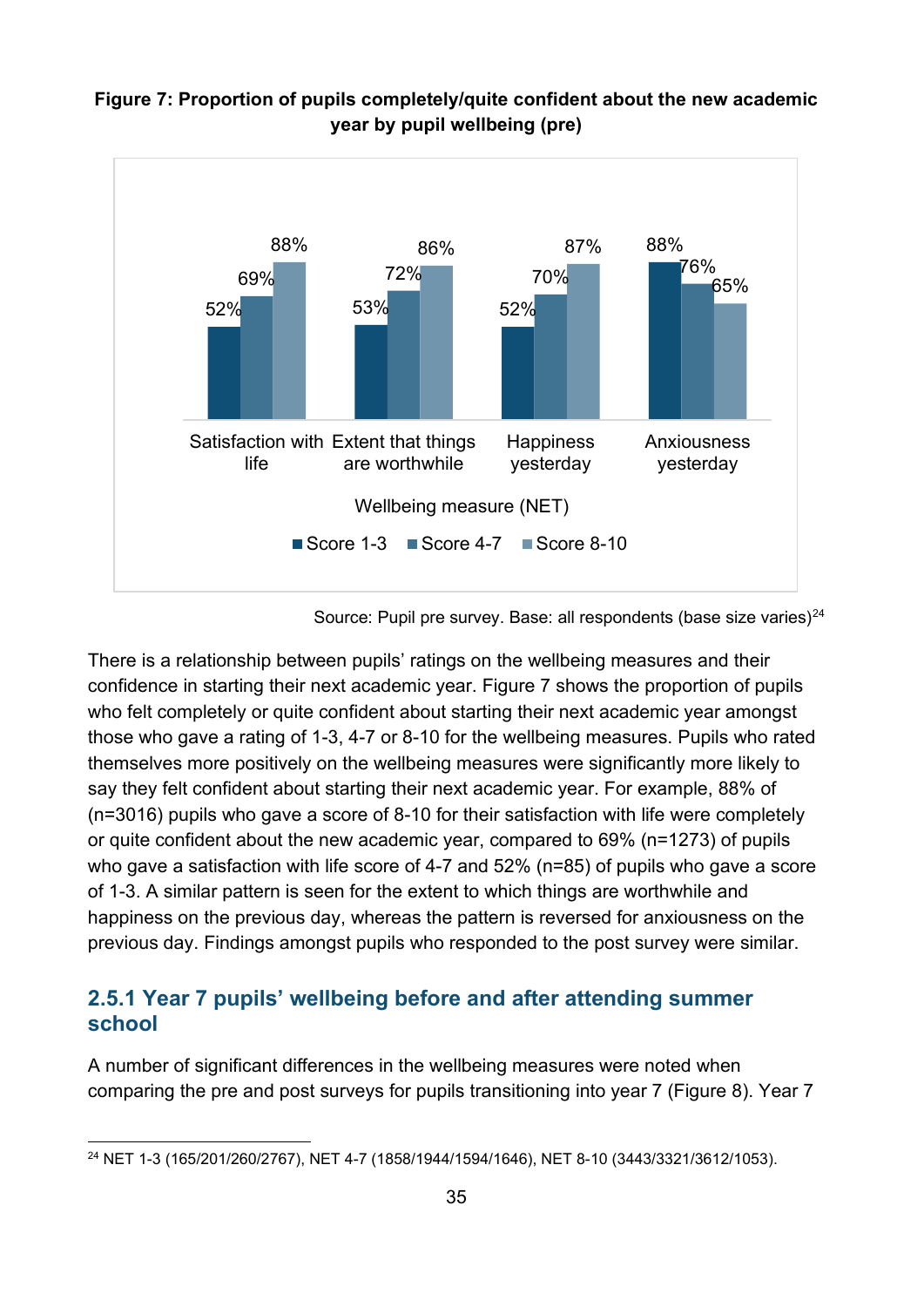pupils who completed the post survey after attending summer school were significantly more likely than those who completed the pre survey before attending, to give a score of 8-10 out of 10 for their satisfaction with life, the extent to which things in their lives were worthwhile and happiness on the previous day. This suggests that pupils' wellbeing perceptions were more positive after attending summer school. These differences are small, however they are deemed as significant due to the large base sizes for the pre and post pupil surveys.

A much larger difference can be seen in pupils' ratings of their anxiousness on the previous day when comparing the pre and post surveys. There was a significant increase in the proportion of year 7 pupils who gave a score of 1-3 for their anxiousness on the previous day and a significant decrease of 6% in the proportion who gave a score of 4-7 and 7% who gave a score of 8-10 on this measure. This suggests that pupils were less anxious after attending summer school than they were before they attended.



<span id="page-35-0"></span>**Figure 8: Feelings about aspects of their life – pupils transitioning into year 7 (pre and post)**

Source: Pupil surveys. Base: all respondents year 7 pre (4871), post (5732/5663/5690/5658)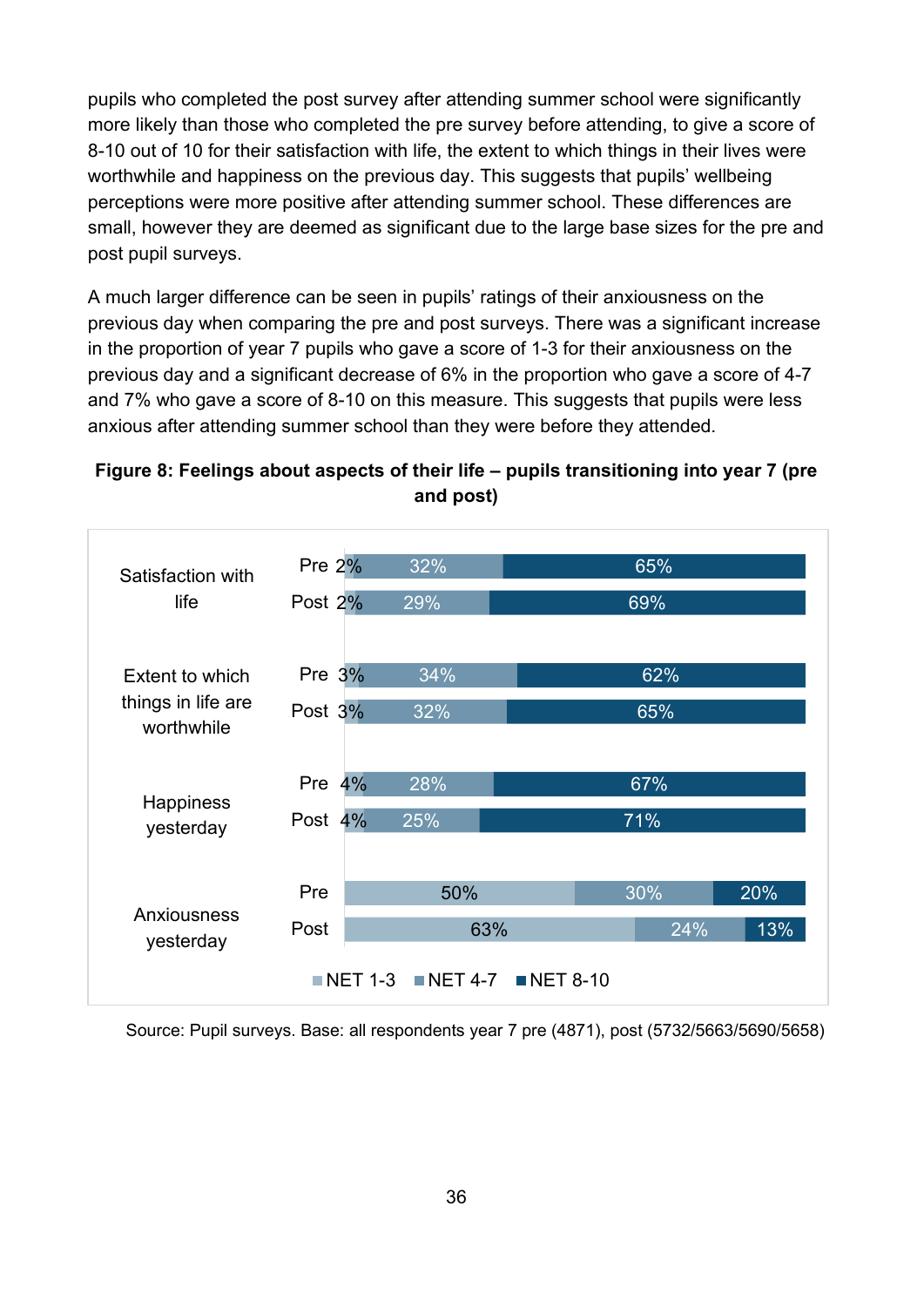### **2.5.2 Wellbeing before and after attending summer school of pupils transitioning into other year groups**

Pupils transitioning into years 8-13 (Figure 9) generally rated their wellbeing more poorly on these measures at both the pre and the post stages compared to year 7 pupils (Figure 8). In particular, pupils transitioning into years 8-13 were:

- Significantly less likely than the other year groups to indicate that they felt satisfied with their lives or that things in their lives were worthwhile at both the pre and post stages.
- Significantly less likely at both the pre and post stages to say that they felt happy and more likely to say they felt anxious on the previous day compared to pupils entering year 7.[25](#page-36-0)

### **Figure 9: Feelings about aspects of their life – pupils transitioning into years 8-13 (pre and post)**



Source: Pupil surveys. Base: all respondents years 8-13 pre (593), post (597/595/592/591)

<span id="page-36-0"></span><sup>&</sup>lt;sup>25</sup> Differences compared to pupils transitioning into years 4-6 are not significant at both the pre and post stages, which is due, in part, to the small base size for years 4-6 pupils.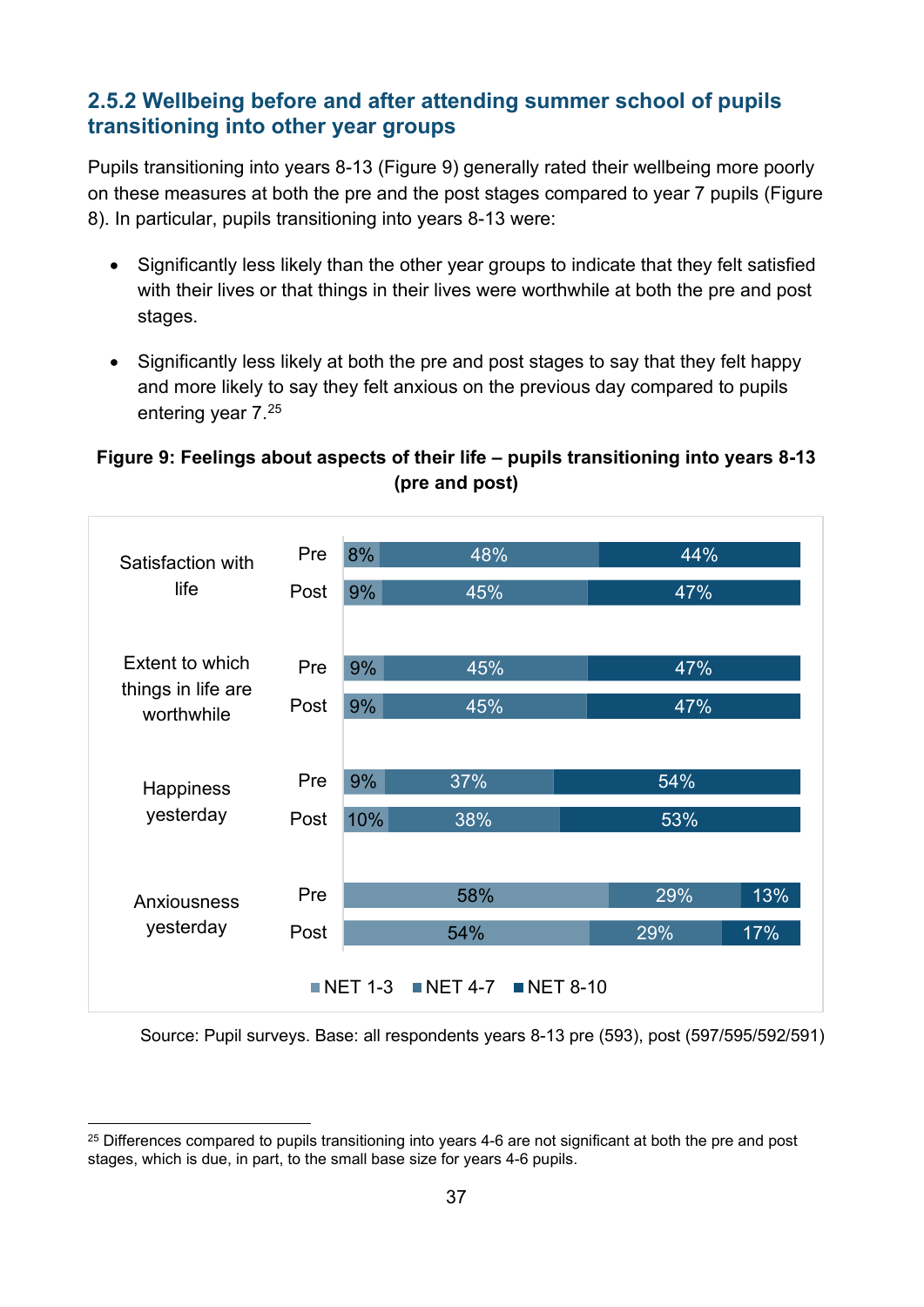Overall, pupils transitioning into years 4-6 (Figure 10) were more likely to be anxious than older pupils at both the pre and post stages (Figures 8 and 9).



### **Figure 10: Feelings about aspects of their life – pupils transitioning into years 4-6 (pre and post)**

These findings may suggest that after participation in summer school, pupils transitioning into year 7 had improved wellbeing compared to before participation, whereas the impact on pupils transitioning into other school years was more minimal. However, this could be due, in part, to the large differences in the base sizes of the pupil groups and as previously mentioned (Section 1.3), these findings should be interpreted with some caution because the pre and post survey samples are not matched.

Source: Pupil surveys. Base: all respondents years 4-6 pre (72), post (81/81/78/78)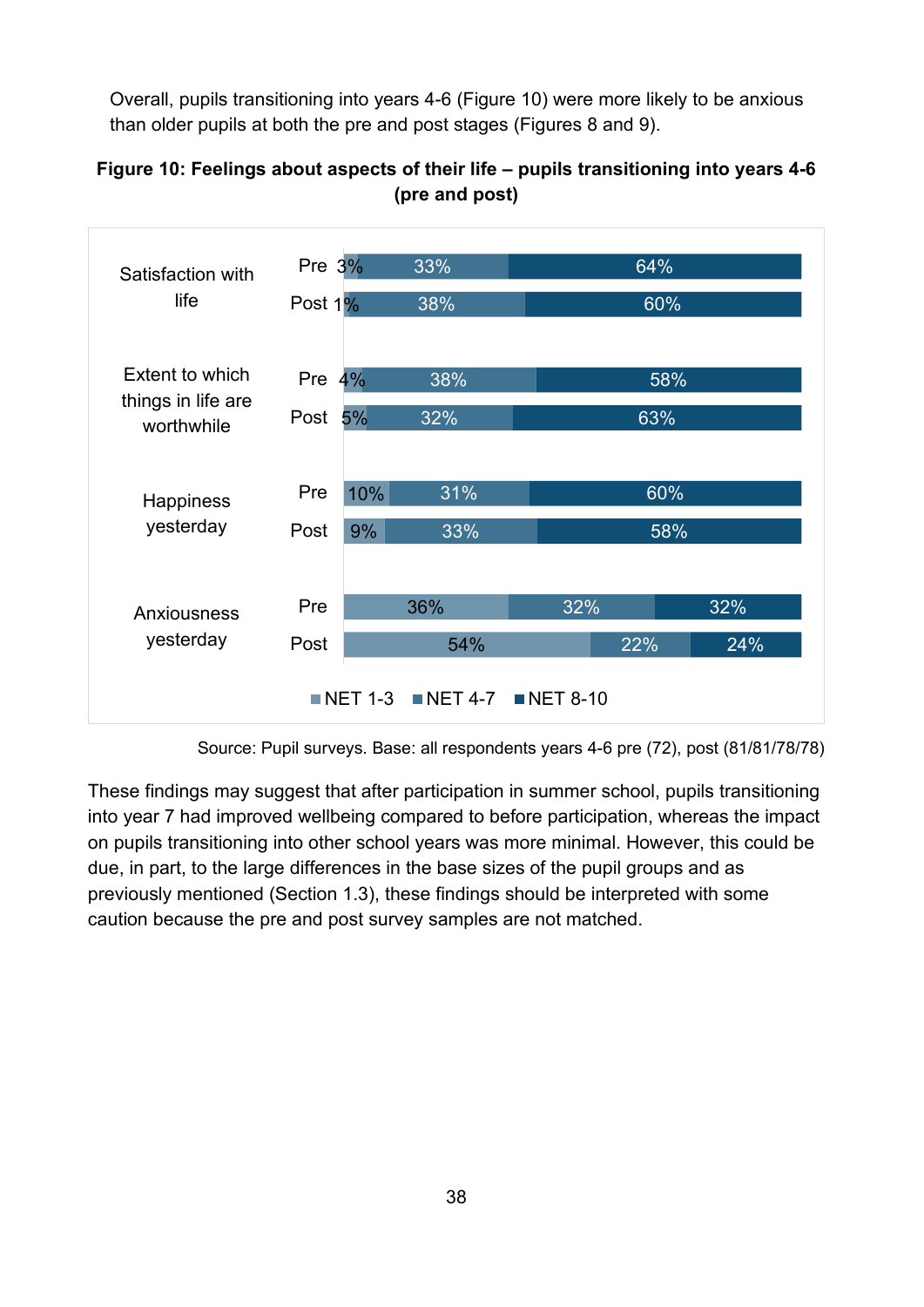# **3. Schools' experiences of planning and delivering summer schools**

This section outlines the planning and delivery of summer schools from the participating schools' perspective. It identifies whether schools already had any transition activity plans before DfE announced the summer schools funding programme and the types of pupils that attended summer school. Factors which influenced summer school planning, the pupils selected, and activities offered are explored. The resources schools used to plan and deliver their summer school are identified, including the use of third-party organisations. Finally, schools' perceptions of the benefits, challenges and impact of summer schools are explored. Analysis of responses from 440 schools are included.

## **3.1 Schools' prior transition activity plans**

When asked in the Department's School Recovery Strategies study survey in the summer 2021 term<sup>26</sup>, three out of five  $(60%)$  secondary schools were planning to organise a summer school. In interviews, nearly all of the secondary school leaders were planning to provide summer school days to support the year 6 to year 7 transition in particular, sometimes planned in addition to other transition days delivered in the summer 2021 term or virtually. Most transition provision was targeted at a larger group of pupils identified as vulnerable. DfE summer school funding was not made available for primary schools, and plans for summer school provision were not common amongst primaries (6%).

Similarly, just over half (54%, n=237) of schools that responded to the summer school online survey said they were already planning on running summer transition activities before DfE announced the summer schools funding programme.

Given the proportion of schools that were not planning to deliver summer transition activities from the Schools' Recovery Strategies survey (40%) and the summer schools online survey (46%, n=203), these findings suggest that the summer school programme increased access to transition support for pupils significantly.

Amongst those schools which were planning on running transition activities prior to the summer schools programme announcement (54%, n=237), pupils transitioning into year 7 were the primary audience, followed by disadvantaged or vulnerable pupils and SEND pupils (Figure 11). Other mentions included Key Stage 3 pupils, pupils transitioning from primary to middle school (i.e., from year 4 into year 5), pupils identified as future young leaders, pupils in receipt of pupil premium support or free school meals (FSM), pupils with English as an additional language (EAL) and pupils who had been identified as

<span id="page-38-0"></span> $26$  Wave 1 survey fieldwork dates:  $28<sup>th</sup>$  April –  $29<sup>th</sup>$  June 2021.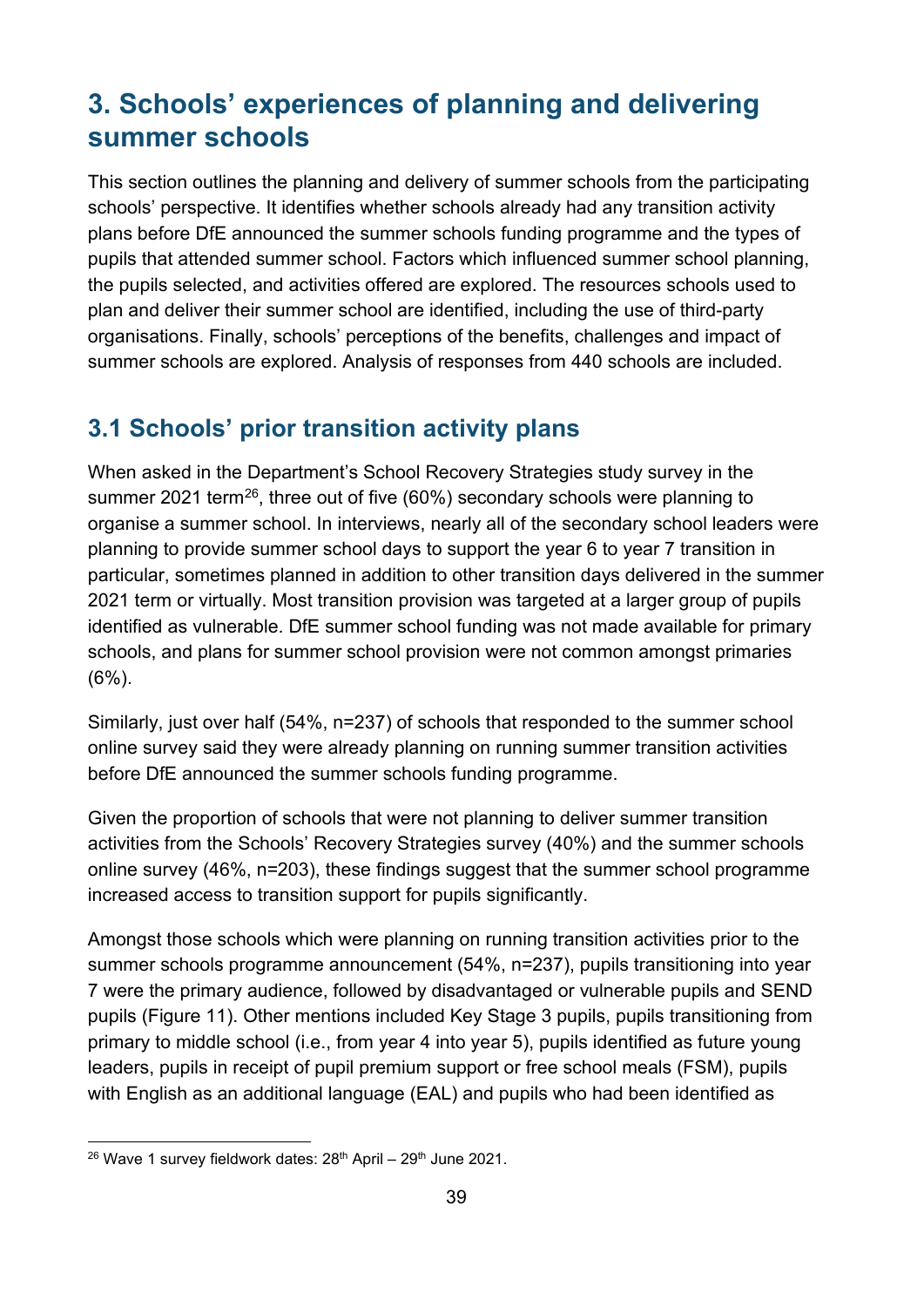needing to catch up on their learning. Overall, less than one-third (29%, n=128) of schools had planned to provide transition activities for pupils in year groups other than those transitioning into year 7.





Source: School survey. Base: all respondents (440).Multi-response question.

Sports activities (82%, n=194) were the most common transition activities that schools had already planned to provide (Figure 12). Two-thirds of schools planned to provide arts and craft activities (68%. n=160) and around three-fifths planned to provide extra academic lessons (62%, n=147) or wellbeing activities (61%, n=145). Over half (54%, n=132) of schools had planned introduction sessions, such as school tours, classroom tours or meeting teachers. Introduction sessions to the school were significantly more likely to be planned for pupils transitioning into year 7 (67%, n=127), compared to other pupils (41%, n=52).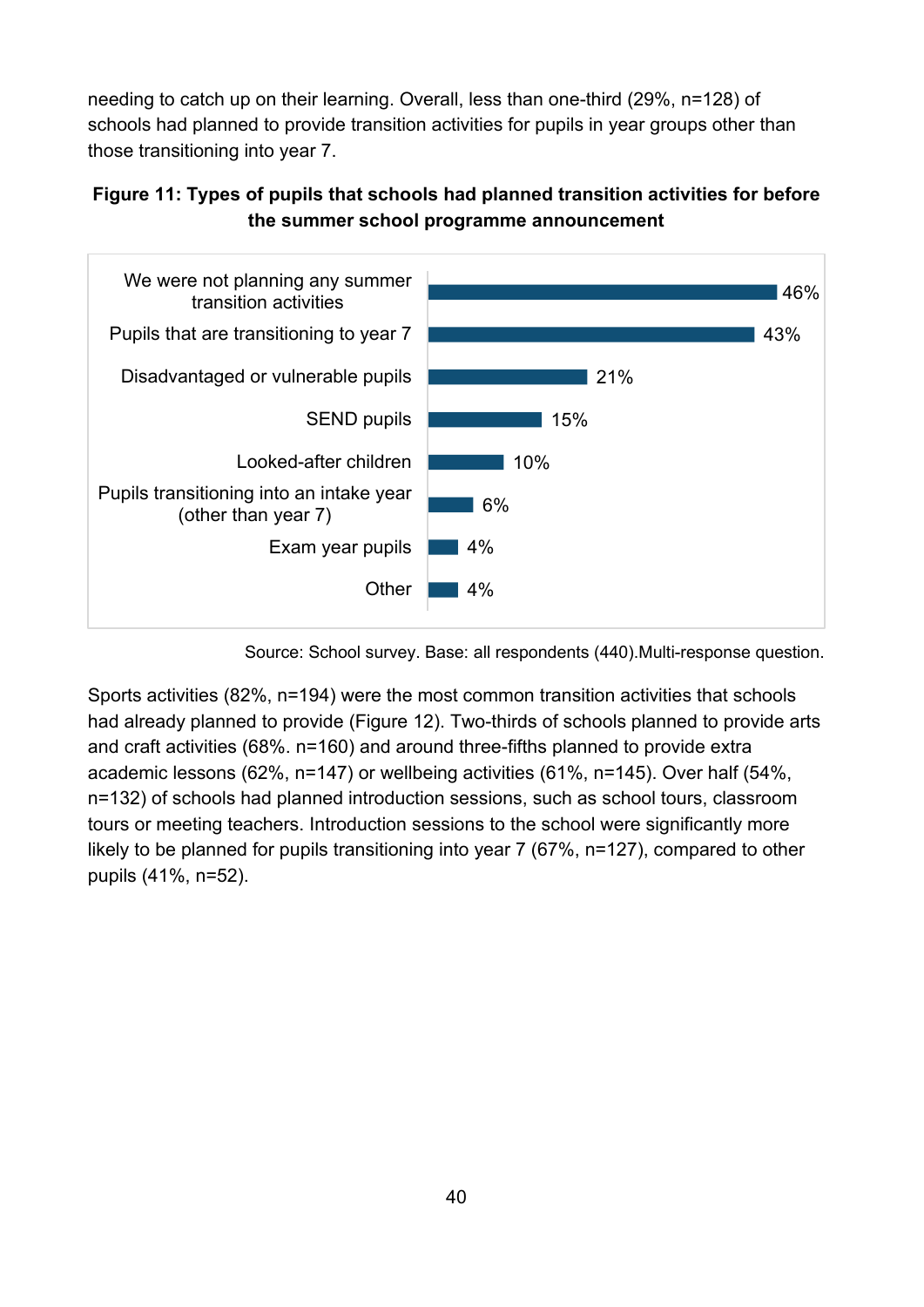### **Figure 12: Types of transition activities schools had planned to run prior to the summer school programme announcement**



Source: School survey. Base: all planned to run transition activities prior to summer school announcement (237). Multi-response question.

# **3.2 Types of pupils that attended summer school**

The vast majority (88%, n=389) of schools indicated that their summer school was attended by pupils transitioning into year 7 (Figure 13). Overall, half  $(51\%$ , n=223)<sup>27</sup> of schools indicated that other pupils attended their summer school, primarily disadvantaged or vulnerable pupils and SEND pupils. Local authority maintained schools were significantly more likely than academies to say that their summer school was attended by:

- SEND pupils (38%, n=39 versus 23%, n=62 respectively)
- Looked-after children (26%, n=27 versus 15%, n=42 respectively).

Other types of pupils mentioned included Key Stage 3 pupils, pupils transitioning from primary to middle school or where they were the sole pupil transitioning from their

<span id="page-40-0"></span><sup>&</sup>lt;sup>27</sup> Calculated by combining together all the schools that indicated their summer school had been attended by pupils other than those transitioning to year 7.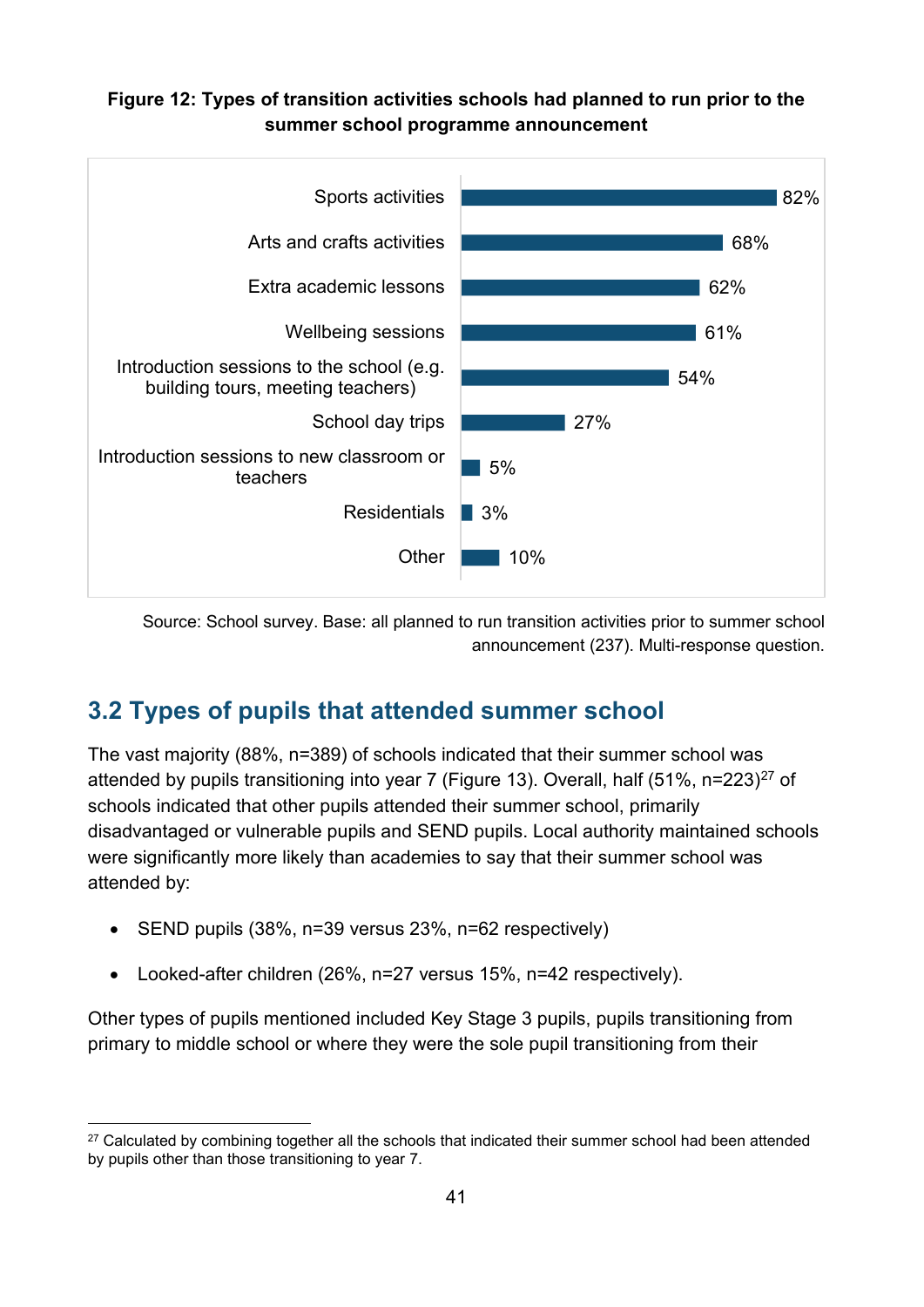primary school, pupils identified as needing additional support with their learning, 'young leaders' and high ability pupils.



**Figure 13: Types of pupils attending summer school**

Source: School survey. Base: all respondents (440). Multi-response question.

Overall, almost half (49%, n=217) of schools indicated that their summer school was only attended by pupils transitioning into year 7 (Figure 14). Almost two-fifths (39%, n=172) of schools had a mix of pupils transitioning into year 7 and other pupils attending their summer school, whereas just over one-tenth (12%, n=51) of schools said that only other pupils (i.e., pupils other than those transitioning into year 7) attended.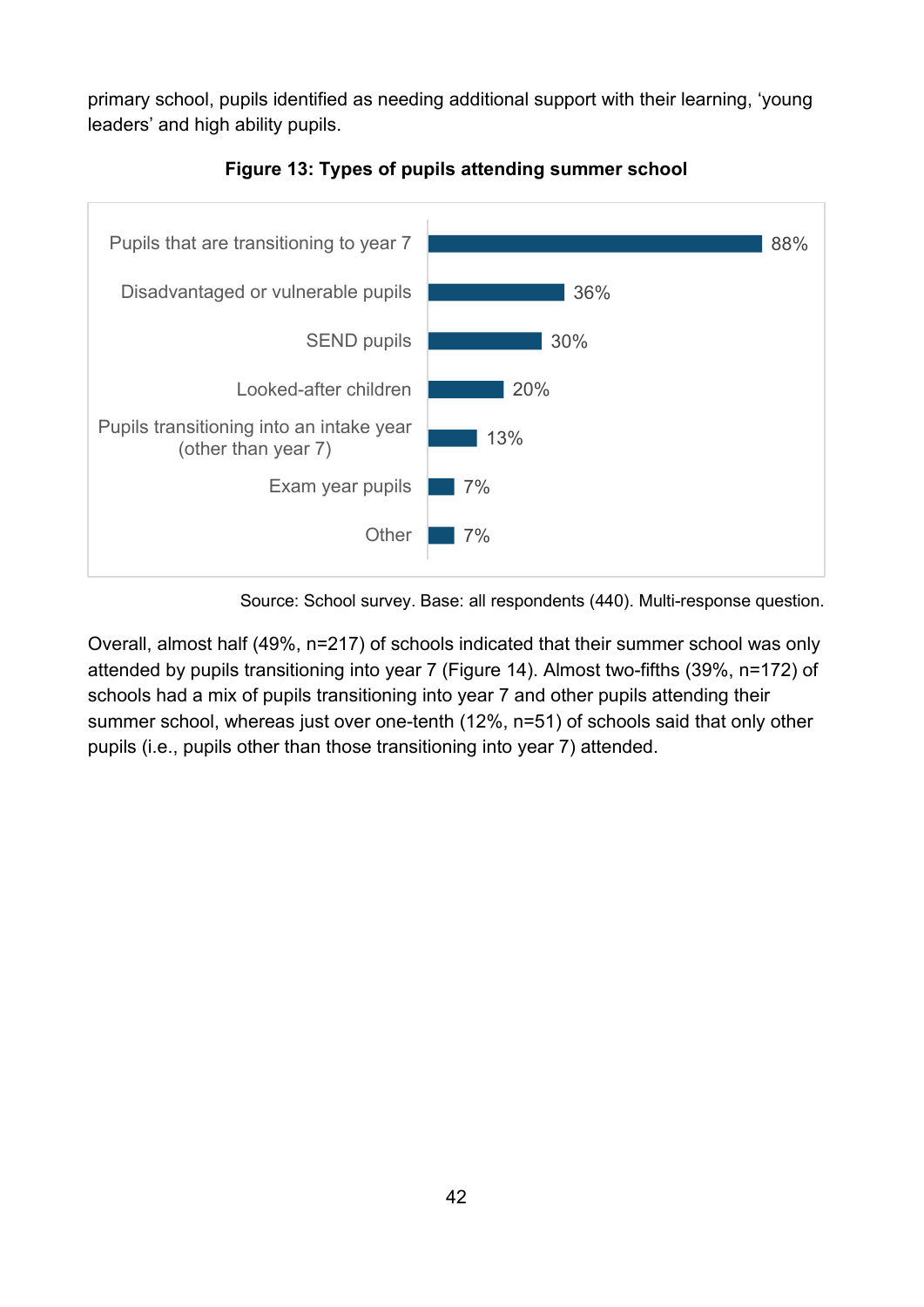

#### **Figure 14: Types of pupils attending summer school (year 7 versus other pupils)**

Source: School survey. Base: all respondents (440)

## **3.3 Perceptions of main benefit of summer schools**

Overall, schools had hoped that the main benefit of their summer school would be to help pupils transition into the next academic year (73%, n=322).

A minority of schools felt the main benefit would be improved pupil wellbeing (16%, n=70) or support in education recovery (10%, n=43).<sup>28</sup>

However, there was a significant difference in the perceptions of the main benefit of summer schools depending on the types of pupils that attended (Figure 15). Schools where pupils transitioning into year 7 attended were significantly more likely to be focussed on supporting transition. Schools where other types of pupils (i.e., pupils transitioning into other years than year 7, exam year pupils, disadvantaged or vulnerable pupils, SEND pupils or looked after children) but no year 7 pupils attended, were more focussed on pupil wellbeing and education recovery.

<span id="page-42-0"></span><sup>&</sup>lt;sup>28</sup> Other mentions included helping pupils who had limited transition due to Covid-19, supporting families, providing students with opportunities to go on a school trip and to develop positive relationships.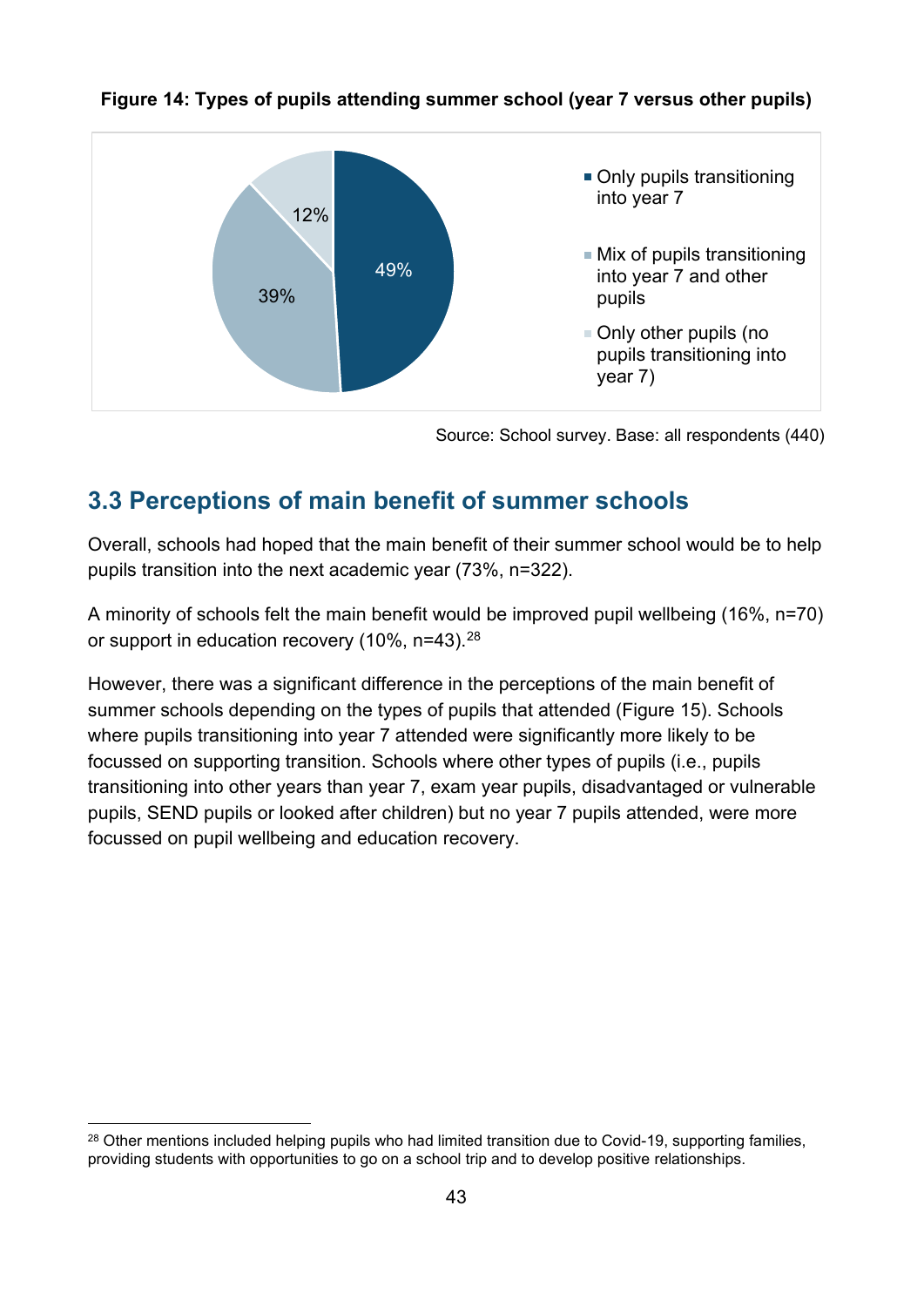

### **Figure 15: Perceived main benefit of summer school by type of pupil attending**

Source: School survey. Base: all respondents year 7 (388), other pupils (222)

## **3.4 Communication with parents and pupils**

All but one school communicated with parents or carers of participating summer school pupils at some stage and the majority (71%, n=313) communicated with them at all stages of the process:

- 93% (n=410) communicated with parents or carers before the summer school.
- 87% (n=383) communicated with parents or carers during the invitation stage.
- 77% (n=338) communicated with parents or carers during the summer school itself.

The main channel for communicating with parents or carers about their summer school was via email (93%, n=405) (Figure 16). Almost three-fifths (58%, n=255) of schools communicated with parents or carers by telephone and one-quarter (25%, n=108) used school newsletters. Other mentions included letters (n=39), social media (n=28), face to face (n=16), texts (n=14), via the primary school (n=12) and via the school website  $(n=9)$ .  $29$ 

<span id="page-43-0"></span> $^{29}$  A minority mentioned other channels: communications systems (n=6), feedback via surveys (n=6), information leaflets / packs (n=4), presentations (n=2) and online meetings (n=1).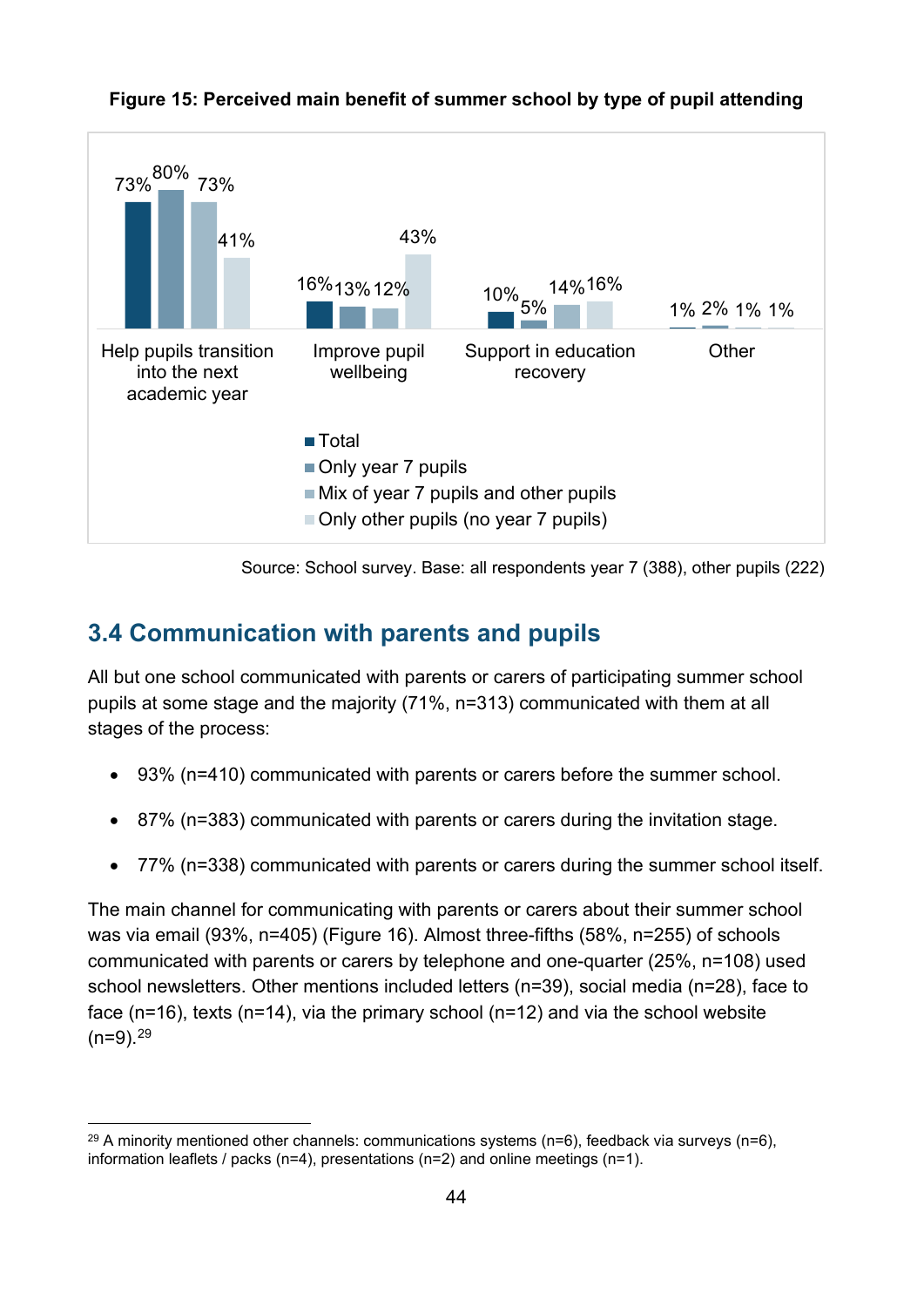

#### **Figure 16: Channels used to communicate with parents / carers**

Source: School survey. Base: all respondents (437). Multi-response question.

Communication with parents or carers was mainly to share information (96%, n=419) or to encourage pupil attendance (92%, n=403). Just over one-tenth (12%, n=54) of schools consulted on ideas for the summer school with parents or carers. Over one-third (37%, n=161) contacted parents or carers to gather feedback on their summer school.<sup>30</sup> A minority of schools (3%, n=13) communicated with parents for other reasons, including discussing practicalities such as transport arrangements or notifying parents of positive Covid-19 tests, wellbeing or support calls, responding to enquiries, sharing information about what pupils were doing at summer school and celebrating pupil achievements.

The vast majority (91%, n=395) of schools invited pupils to attend summer school via an email or letter which they themselves sent directly (Figure 17).

Just over two-fifths (44%, n=190) of schools conducted telephone calls to invite pupils to attend and almost one-third (31%, n=134) said that invitation emails or letters were sent out from the participants' primary schools (Figure 17). The use of events, school newsletters or through the involvement of key partners was less common. A minority of schools mentioned other channels, most commonly the school's website (n=14), social media (n=13), induction or transition meetings or events (n=7), online meetings (n=6) or online surveys or forms (n=6).<sup>[31](#page-44-1)</sup>

<span id="page-44-1"></span><span id="page-44-0"></span><sup>30</sup> Section 3.10 provides detail on whether schools measured the effectiveness of their summer school. <sup>31</sup> Other mentions included via local primary schools, text messaging, presentations or assemblies, parent meetings and school visits.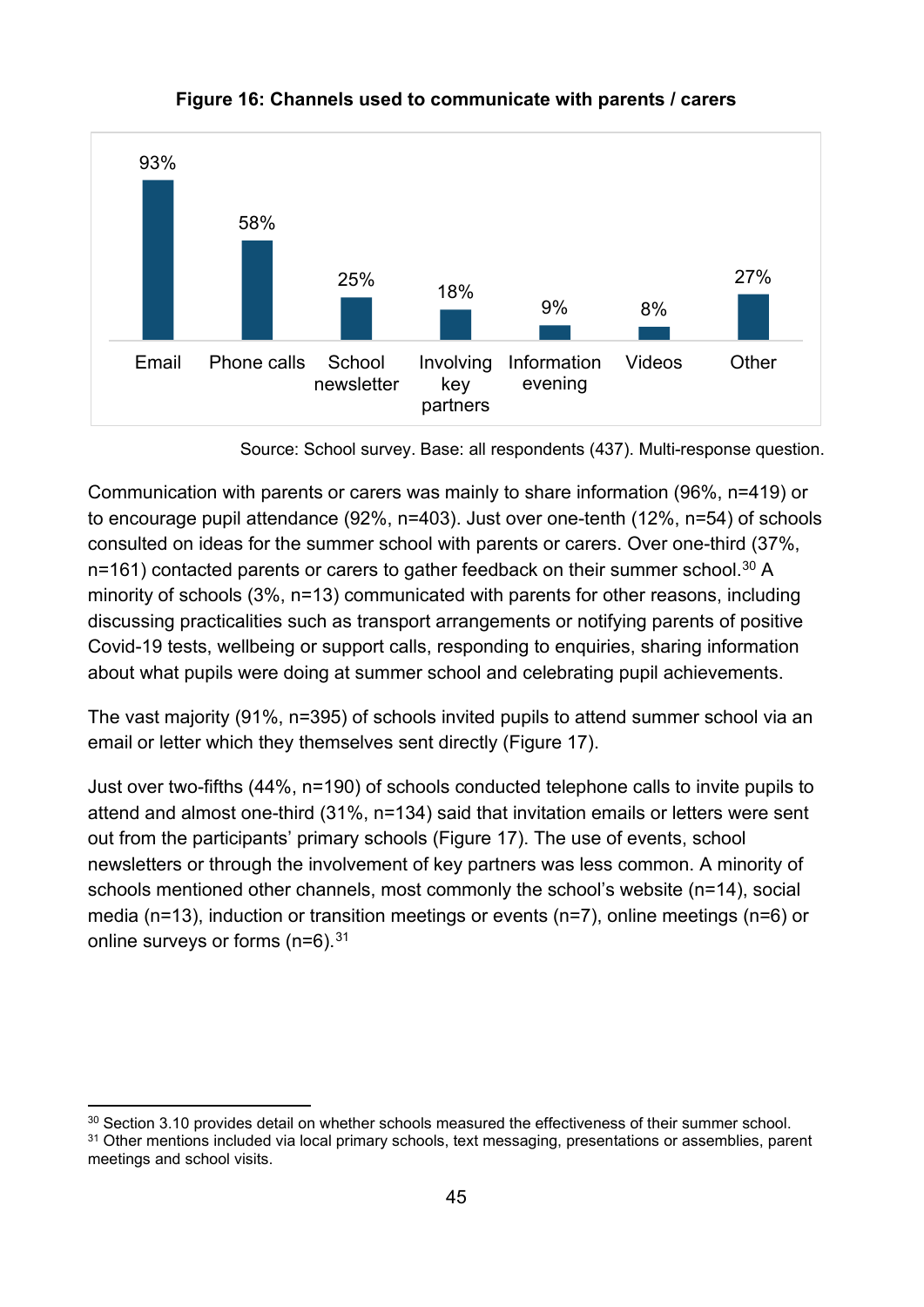### **Figure 17: Channels used to invite pupils to attend summer school**



Source: School survey. Base: all respondents (435). Multi-response question.

# **3.5 Factors influencing summer school planning and delivery**

Schools were asked about the factors that influenced the planning of their summer school, the selection of pupils to attend and the activities they offered.

### **3.5.1 Factors influencing summer school planning**

The factors most likely to have influenced the planning of summer schools were staff availability (91%, n=398) and costs (65%, n=285).

Restrictions due to Covid-19 continued to be a factor for around half of schools (51%, n=224). Availability of space (49%, n=217) and pupil availability (47%, n=208) were also factors for almost half of schools.

Other mentions included staff expertise, DfE guidance on the mix of academic and creative activities, pupil wellbeing and supporting pupils' transition, and schools' consideration of what they wanted pupils to experience at their summer school, such as the balance of fun and learning and mirroring the school experience. $^{32}$  $^{32}$  $^{32}$ 

<span id="page-45-0"></span><sup>&</sup>lt;sup>32</sup> Other factors mentioned by individual schools were: site improvements, availability of external provider, staff willingness, awareness of pupils that would benefit from additional support and of areas where pupils needed to catch up academically.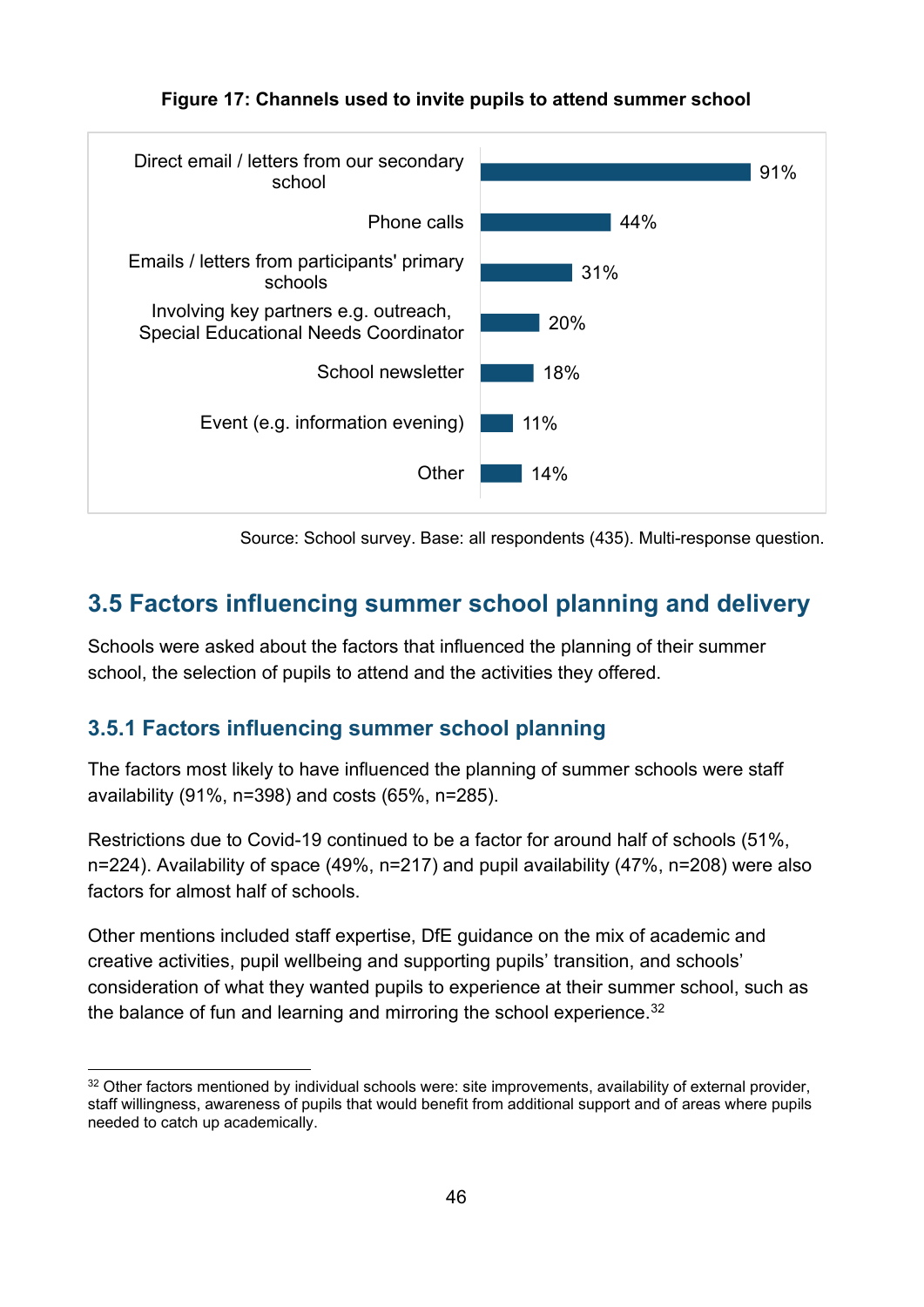

**Figure 18: Factors influencing summer school planning**

Source: School survey. Base: all respondents (439). Multi-response question.

### **3.5.2 Factors influencing pupil selection**

The factors which influenced the pupils that schools selected to attend summer school were primarily based around pupil need and educational priority (Figure 19). Pupils' needs were significantly more likely to be a consideration for schools where pupils other than those transitioning into year 7 attended:

- Pupils' academic needs (other pupils 45%, n=99 versus year 7 28%, n=109 respectively)
- Pupils' wellbeing needs (63%, n=139 versus 44%, n=170 respectively)
- Disadvantaged pupils needs (58%, n=128 versus 37%, n=142 respectively).

More practical factors such as equipment, timescales, Covid-19 restrictions and availability of space were much less likely to be mentioned (Figure 19). Costs were much less likely to be a factor in pupil selection compared to summer school planning (Figure 18). Several schools mentioned other factors, the main one being ensuring that all pupils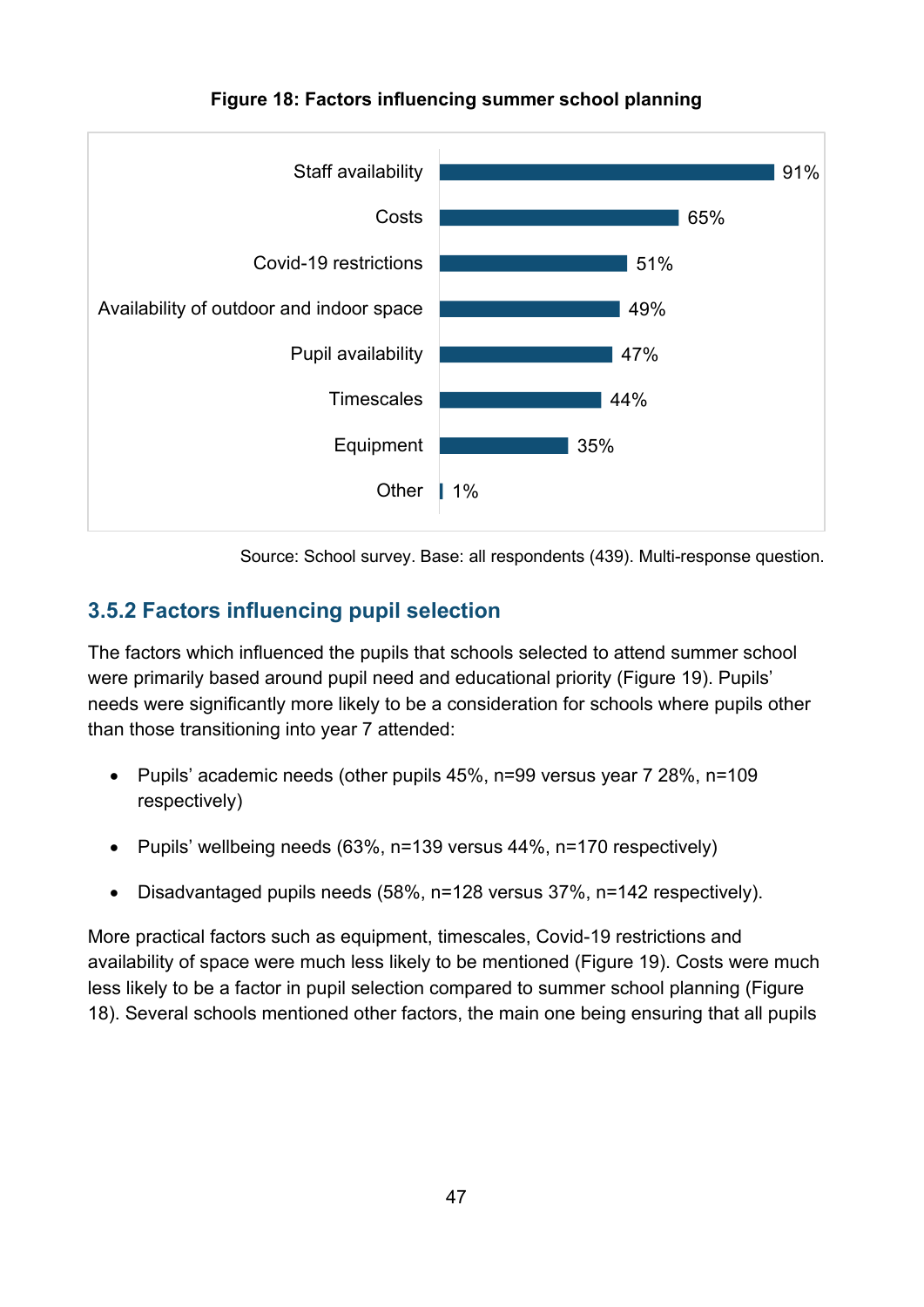who were transitioning into year 7 were invited to attend (n=27). A small number of schools considered staffing  $(n=5)$ . 33



**Figure 19: Factors influencing pupil selection**

Source: School survey. Base: all respondents (435). Multi-response question.

### **3.5.3 Factors influencing the activities offered**

The main factor that influenced the activities offered by schools was staff skills or specialisms, which was cited by three-quarters (76%, n=331) of schools (Figure 20).

Many schools also considered the needs of attending pupils when making decisions about the activities offered. Pupils' wellbeing needs were a key consideration for twothirds of schools (66%, n=288). A similar proportion said that inclusivity (63%, n=273) or the appeal of activities for pupils (62%, n=269) were factors in their decisions. Half (50%, n=216) of schools considered pupils' academic needs.

Practical factors, such as costs, the availability of space, disadvantaged pupil needs, and Covid-19 restrictions influenced decision making on activities offered for many schools.

<span id="page-47-0"></span><sup>&</sup>lt;sup>33</sup> Other mentions included: consideration of different types of pupils who would benefit from summer school (e.g. most able, disadvantaged pupils, pupils in receipt of pupil premium, young carers, SEND pupils, pupils requiring additional transition support), ensuring accessibility for all who wished to attend, and DfE guidance.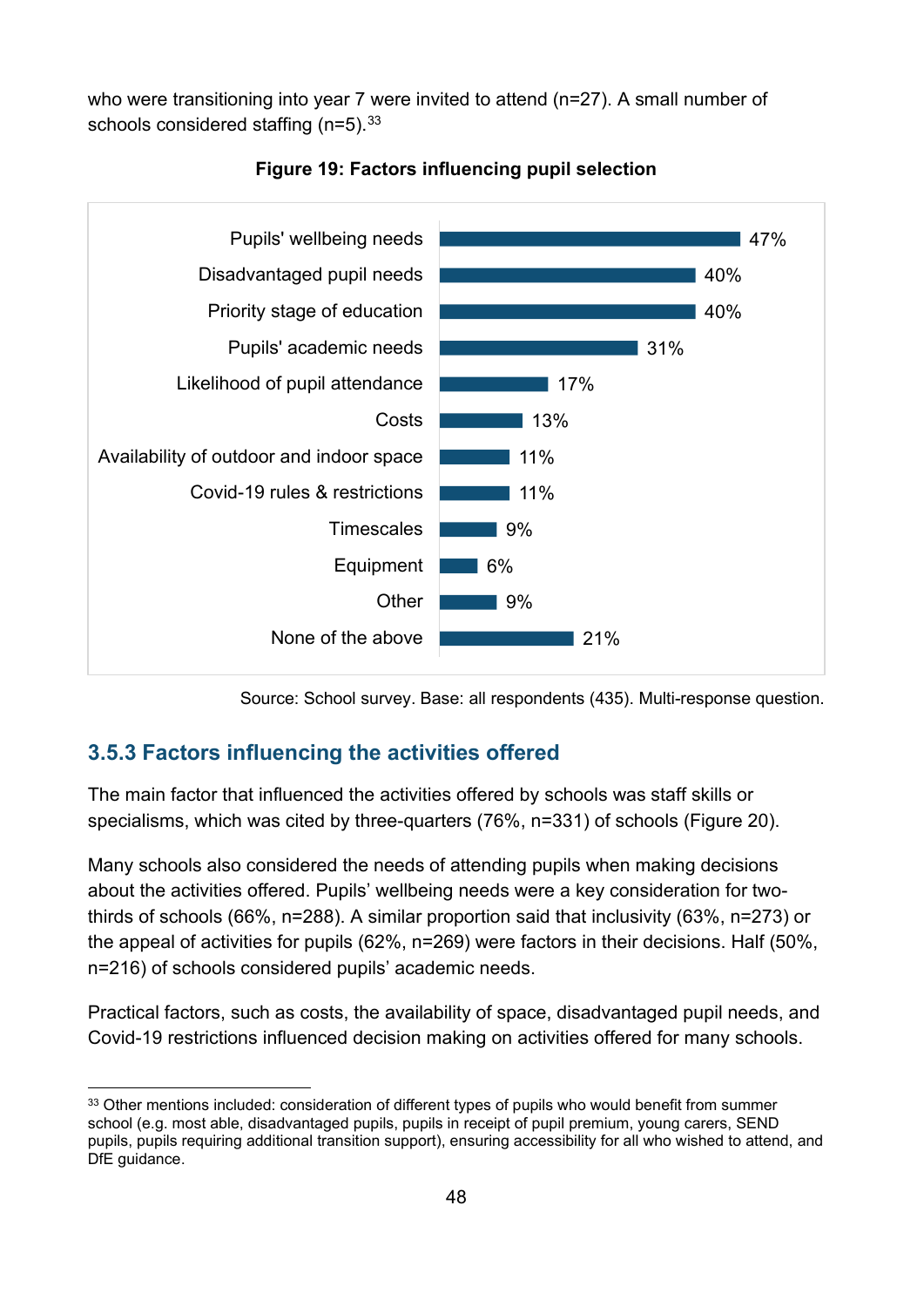

**Figure 20: Factors influencing activities offered**

Source: School survey. Base: all respondents (435). Multi-response question.

### **3.6 Resources used to plan and deliver summer schools**

The vast majority (90%, n=394) of schools used DfE guidance to support their summer school planning (Figure 21). Schools' use of other resources for planning was much lower, the most commonly mentioned being support from their Multi-Academy Trust (MAT) (17%, n=76), or best practice guides (16%, n=69). Local authority maintained schools were significantly more likely to have used best practice guides (23%, n=24) compared to academies (12%, n=33).

Other mentions included schools' own prior experience of running summer schools or transition activities, information available from other schools such as Oak Academy, feedback or input from pupils, parents and staff, and information from a range of other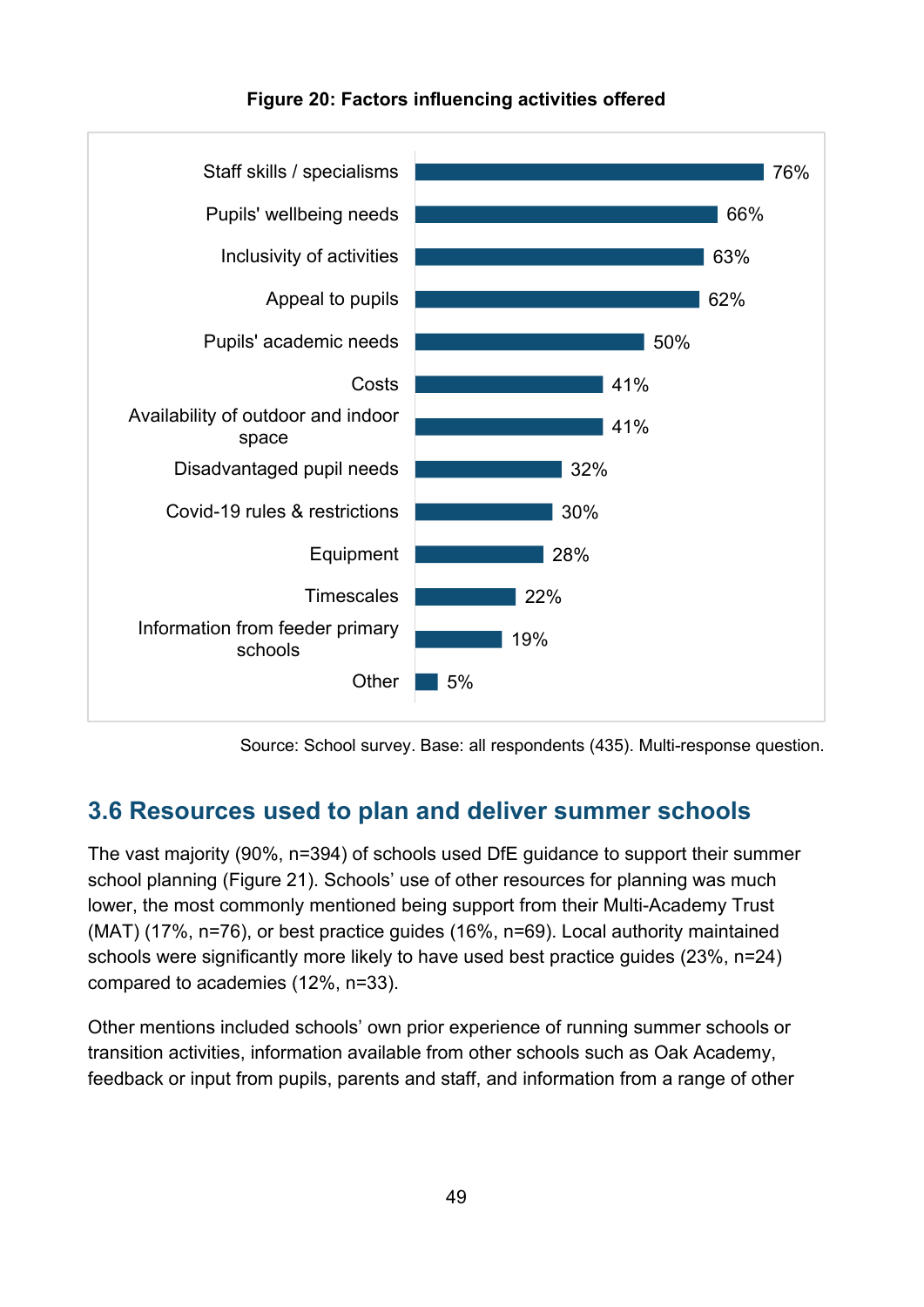organisations, most commonly the National College, the Education Endowment Foundation (EEF) and Partners in Excellence (PiXL).[34](#page-49-0)



**Figure 21: Resources used to support summer school planning** 

Source: School survey. Base: all respondents (440). Multi-response question.

Schools primarily used their own internal resources for delivery of their summer school (89%, n=384). A minority of schools mentioned using any other resources:

- MAT resources, 7% (n=32)
- EEF resources, 6% (n=27)
- Oak Academy resources, 6% (n=24)
- Dr. Alex George's mental health toolkit, <1% (n=2)
- Other resources, 9% (n=37), including educational resources, third-party organisation resources and resources available from other organisations.

Less than ten per cent (8%, n=36) of schools indicated that they had not used any of these resources during their summer school.

<span id="page-49-0"></span><sup>&</sup>lt;sup>34</sup> Other sources mentioned included: the National Trust, Hemraj Goyal Foundation, Youth Sport Trust, Sense, Headstart, Future Foundations, Literacy Intervention Toolkit (LIT) programme, Evolve, Holiday Activities and Food (HAF) programme, Plymouth Commission Strategy and Teachus Campus.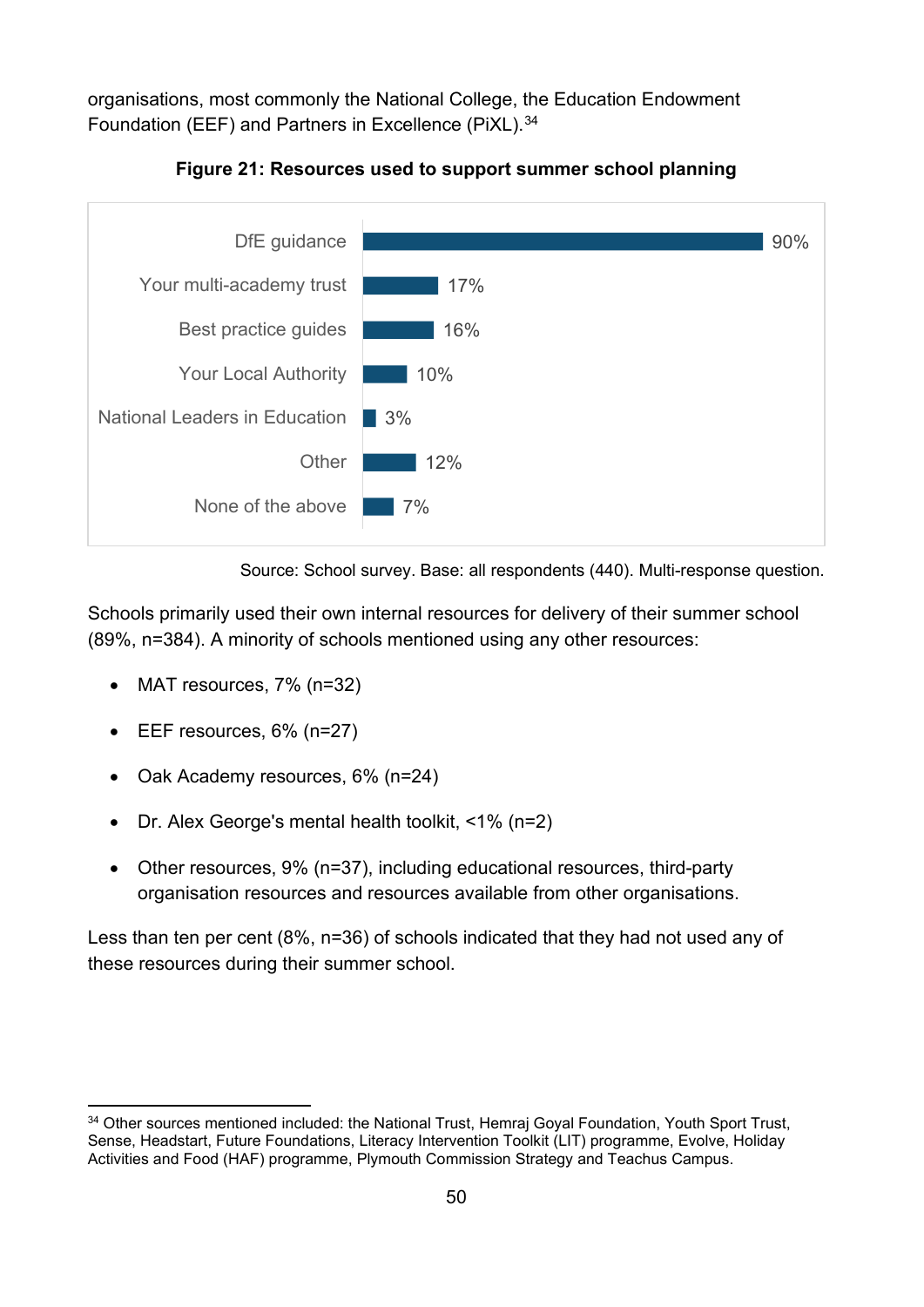# **3.7 Use of third-party organisations**

Use of third-party organisations was fairly common, with three-fifths (61%, n=267) of schools indicating they used them in the delivery of their summer school:

- 29% (n=127) used one third-party organisation.
- 32% (n=140) used more than one third-party organisation.

Overall, schools that used third-party organisations felt that it was relatively easy to engage with them (Figure 22). The vast majority of schools felt that it was extremely or somewhat easy to find the right third-party organisation (84%, n=219) and agree the activities to deliver (91%, n=325). Similarly, the vast majority felt that engaging with thirdparty organisations for the delivery of the summer school had been extremely or somewhat easy (87%, n=220).[35](#page-50-0)



**Figure 22: Ease of engaging with third-party organisations**

Source: School survey. Base: all who used third-party organisations (261/258/254)

Schools which engaged with one third-party organisation were significantly more likely to have found it extremely easy to deal with them compared to those which engaged with more than one:

<span id="page-50-0"></span><sup>&</sup>lt;sup>35</sup> The sum of the separate percentages is not equal to the combined percentage for net easy or difficult due to data rounding.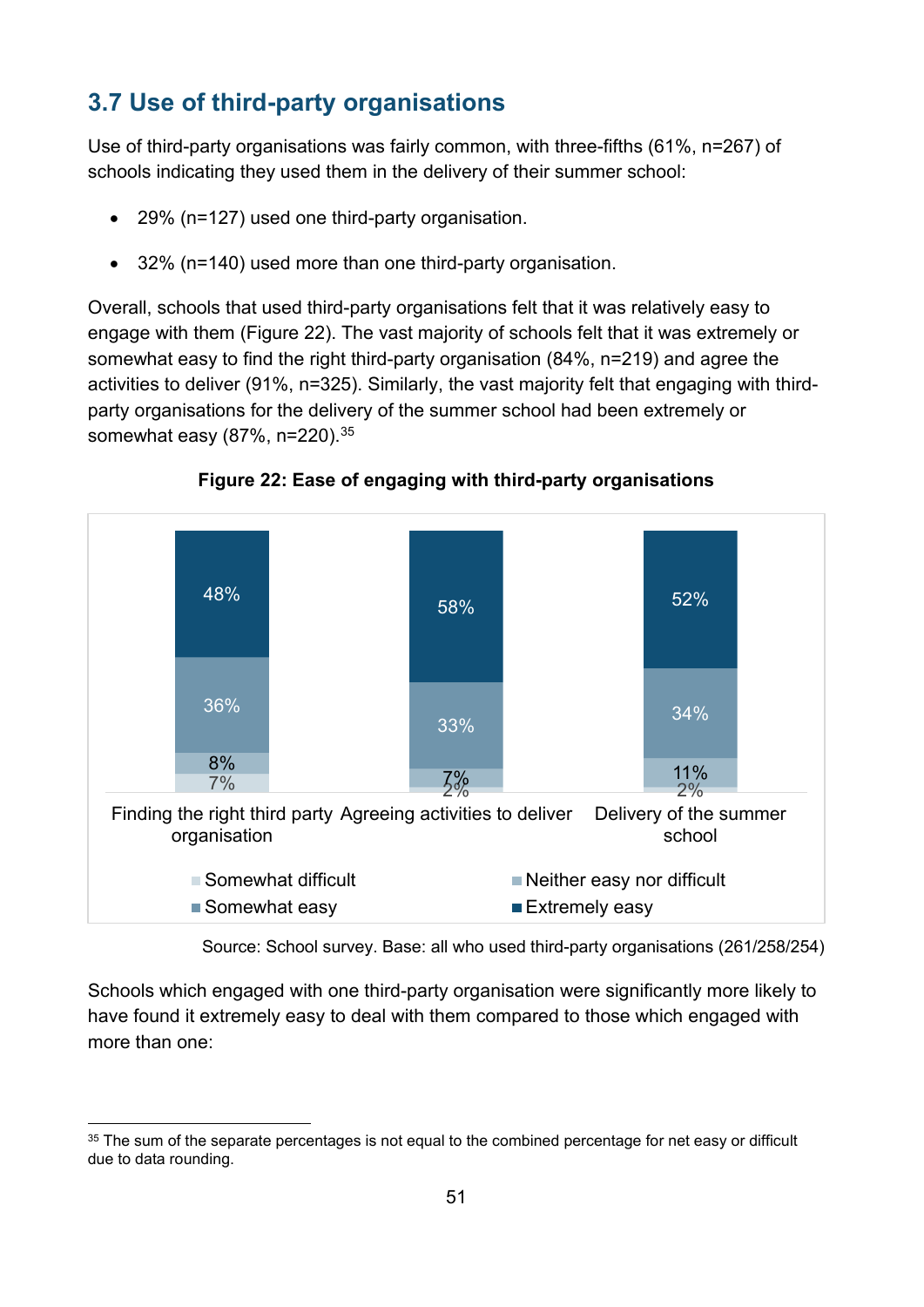- Finding the right third-party organisation (extremely easy 56%, n=70 versus 41%, n=56 respectively).
- Agreeing the activities to deliver (extremely easy 67%, n=82 versus 50%, n=68 respectively).

A small minority of schools indicated that engaging with third-party organisations had been somewhat difficult for these aspects (Figure 22). Only one school felt that finding the right third-party organisation had been extremely difficult. Another school indicated that engaging with third-party organisations for the delivery of the summer school had been extremely difficult.

# **3.8 Helpful support when delivering summer schools**

The area most likely to be identified by schools as being helpful when delivering their summer school was the engagement of school staff (81%, n=344) (Figure 23). Funding (71%, n=301) and DfE guidance (57%, n=243) were also mentioned by many schools, which suggests that this support put in place by the DfE was welcomed.

In interviews conducted for the Schools' Recovery Strategies study, several schools reported that the additional transition funding from the DfE was welcome to support the summer provision and that it would either be used to cover their usual transition costs or enable them to scale up more than previous years to meet increased needs.

Other helpful support was much less likely to be mentioned by schools responding to the online survey (Figure 23).[36](#page-51-0)

<span id="page-51-0"></span><sup>36</sup> A minority mentioned other support, such as from parents, pupils from other year groups, the senior leadership team or other organisations.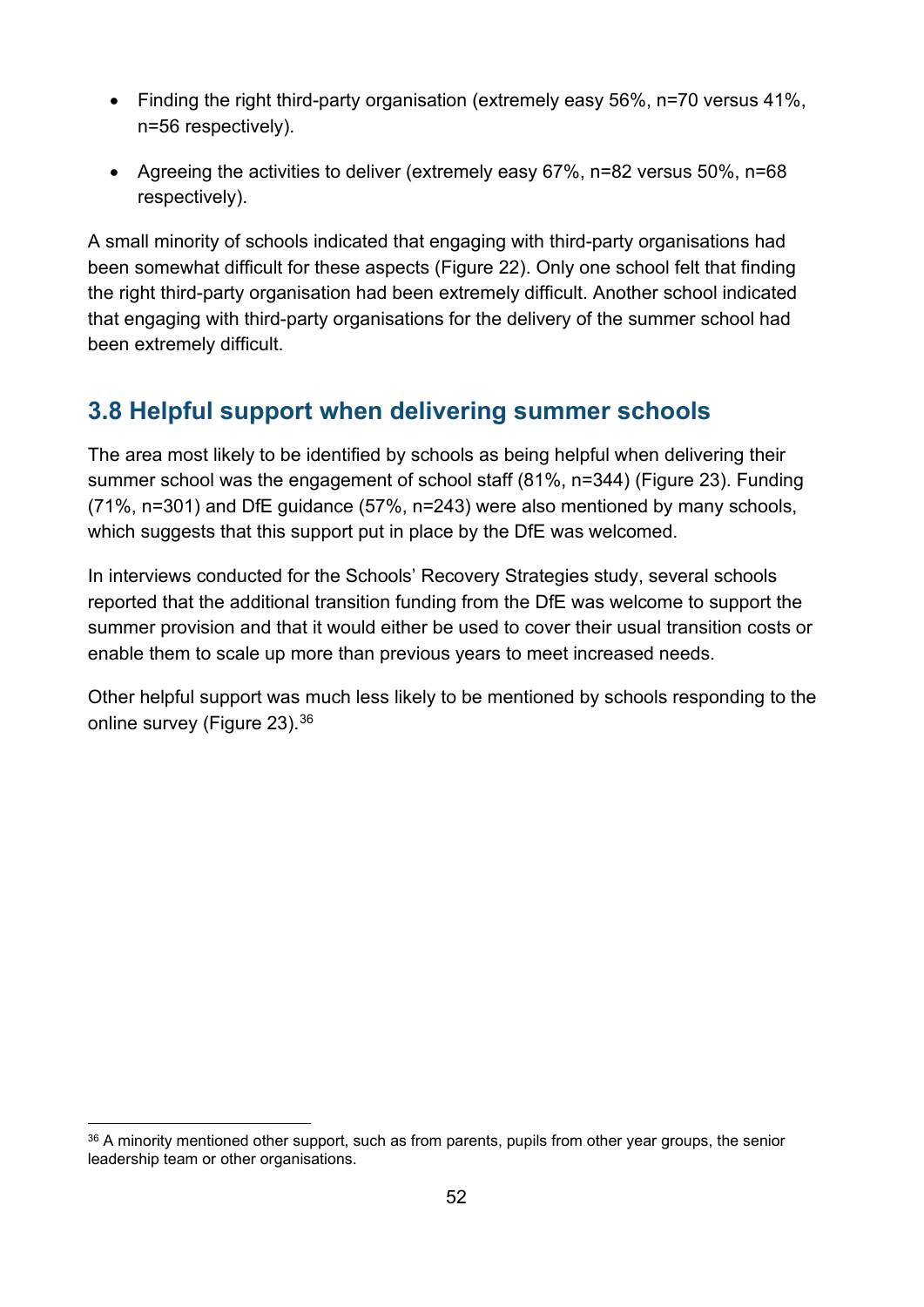

#### **Figure 23: Aspects schools found helpful when delivering their summer school**

Source: School survey. Base: all respondents (425). Multi-response question.

## **3.9 Challenges**

Overall, just over half of schools indicated that they had experienced some challenges when delivering their summer school (Figure 24). The most commonly cited challenge was lack of staff availability, which affected almost one-quarter (24%, n=100) of schools that responded to the online survey. Restrictions due to Covid-19 also continued to impact upon some schools (17%, n=73), particularly local authority maintained schools (25%, n=25 compared to academies 14%, n=38).

Lack of engagement or interest from pupils or parents was significantly more likely to be mentioned by schools where pupils other than those transitioning into year 7 attended summer school:

- Lack of pupil interest / attendance (other pupils 21%, n=46 versus year 7 pupils 13%, n=47 respectively)
- Lack of parental engagement (16%, n=34 versus 9%, n=34 respectively).

It is positive to note that only a small minority (4%, n=18) of schools cited that funding was a challenge when delivering their summer school. [37](#page-52-0) Furthermore, over two-fifths

<span id="page-52-0"></span> $37$  Other challenges mentioned by schools included last minute changes in attendees ( $n=8$ ), buildings or maintenance works being carried out on site (n=5), issues caused by staff or pupils having to isolate due to Covid-19 (n=4), staff management (n=3) and lack of clarity on costs criteria (n=3).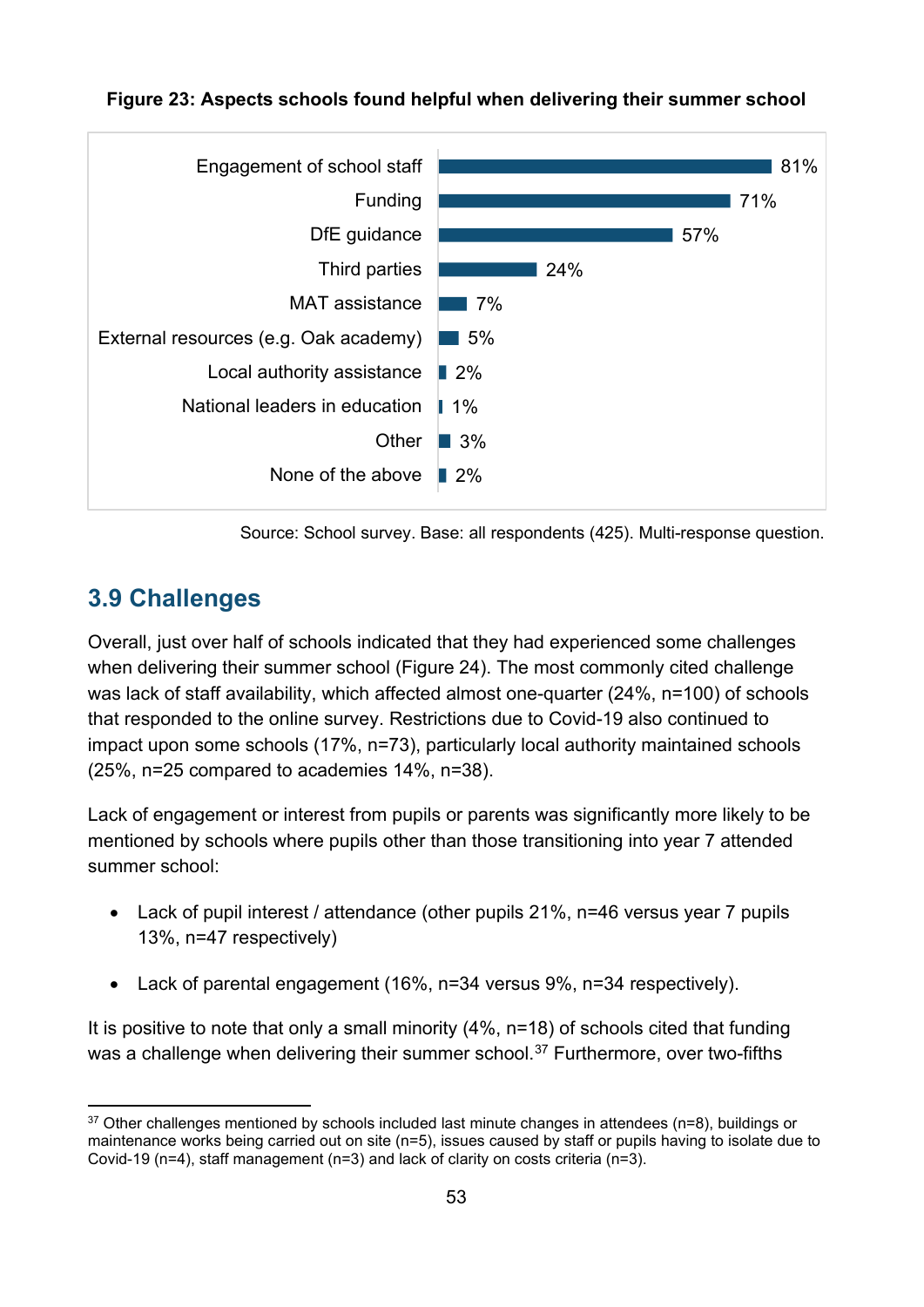(43%, n=181) of schools indicated that they had not experienced any challenges in delivering their summer school.



#### **Figure 24: Challenges faced by schools when delivering their summer school**

Source: School survey. Base: all respondents (425). Multi-response question.

However, some difficulties in terms of planning were reported during interviews conducted for the Schools' Recovery Strategies research. As the funding was retrospective and based on the numbers attending, concerns were raised about recruitment and attendance. For example, one school offered transition pupils a Chromebook laptop as an incentive for attending.

There was also a sense of reluctance to run holiday 'recovery' clubs and/or interventions from some school leaders because both pupils and staff were exhausted and needed a break.

> Staff were deprived of a proper break at Christmas and Easter due to government u-turns and last-minute changes. – *Primary, June/July 2021, Schools' Recovery Strategies study*

> We think that it's contrary to what we as professionals feel that the children need […] families need to return to being a family unit beyond their doorstep and that is a priority […] Our staff are mentally tired and they need a little fire break from that to be able to really bring themselves in to that very positive mode of thinking and look back. – *Primary, June/July 2021, Schools' Recovery Strategies study*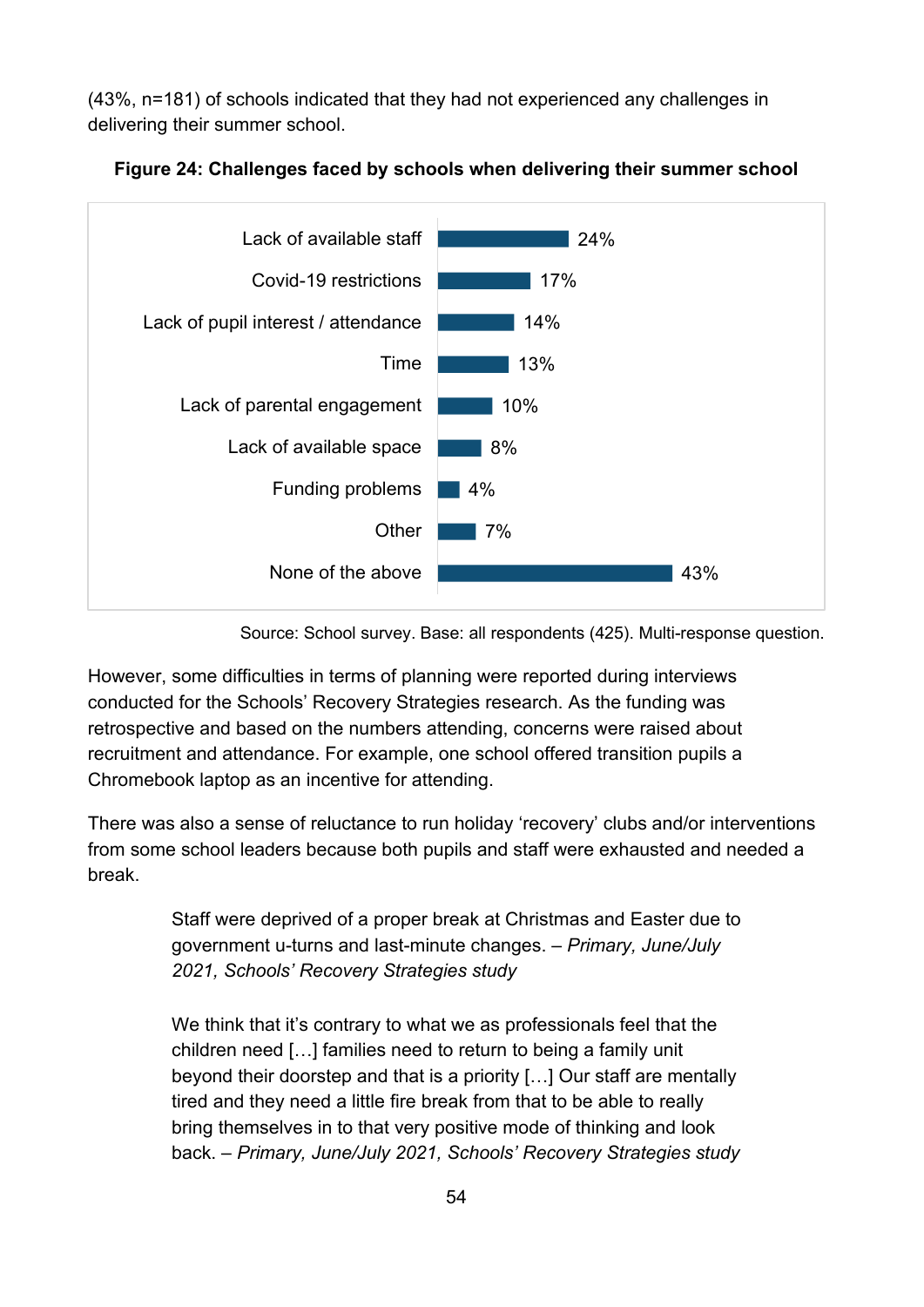Instead, some schools provided additional enrichment activities before the end of term (e.g. combining academic and social interaction, or focused on building resilience, team work, problem solving), or suggested additional summer work or activities (e.g. reading lists, online first aid courses, bridging work for A level starters, life skills projects).

### **3.10 Measuring effectiveness of summer schools**

Three-fifths of schools said that they had attempted to measure the effectiveness of their summer school (61%, n=269). However, the proportion may in reality be somewhat higher, as a further one-fifth of schools either said they were not sure or did not answer the question (20%, n=89).

Almost half (47%, n=205) of all schools attempted to collect feedback from pupils (Figure 25). Just over one-quarter of schools collected feedback from staff (29%, n=126) or from parents (27%, n=119).<sup>[38](#page-54-0)</sup> Teacher assessment of pupil progress was less common. A minority of schools mentioned other approaches, including assessing how pupils transition into the new academic year and analysing pupil attendance, behaviour and engagement levels.



#### **Figure 25: Methods used for measuring effectiveness of summer schools**

Source: School survey. Base: all respondents (440). Multi-response question.

## **3.11 Perceptions of effectiveness of summer schools**

Schools were asked how effective they felt summer schools are at influencing pupil academic attainment, transition between academic years and pupil wellbeing (Figure 26).

<span id="page-54-0"></span><sup>38</sup> Additionally, 37% of schools (n=161) said they communicated with parents or carers to gather feedback on their summer school, see Section 3.4.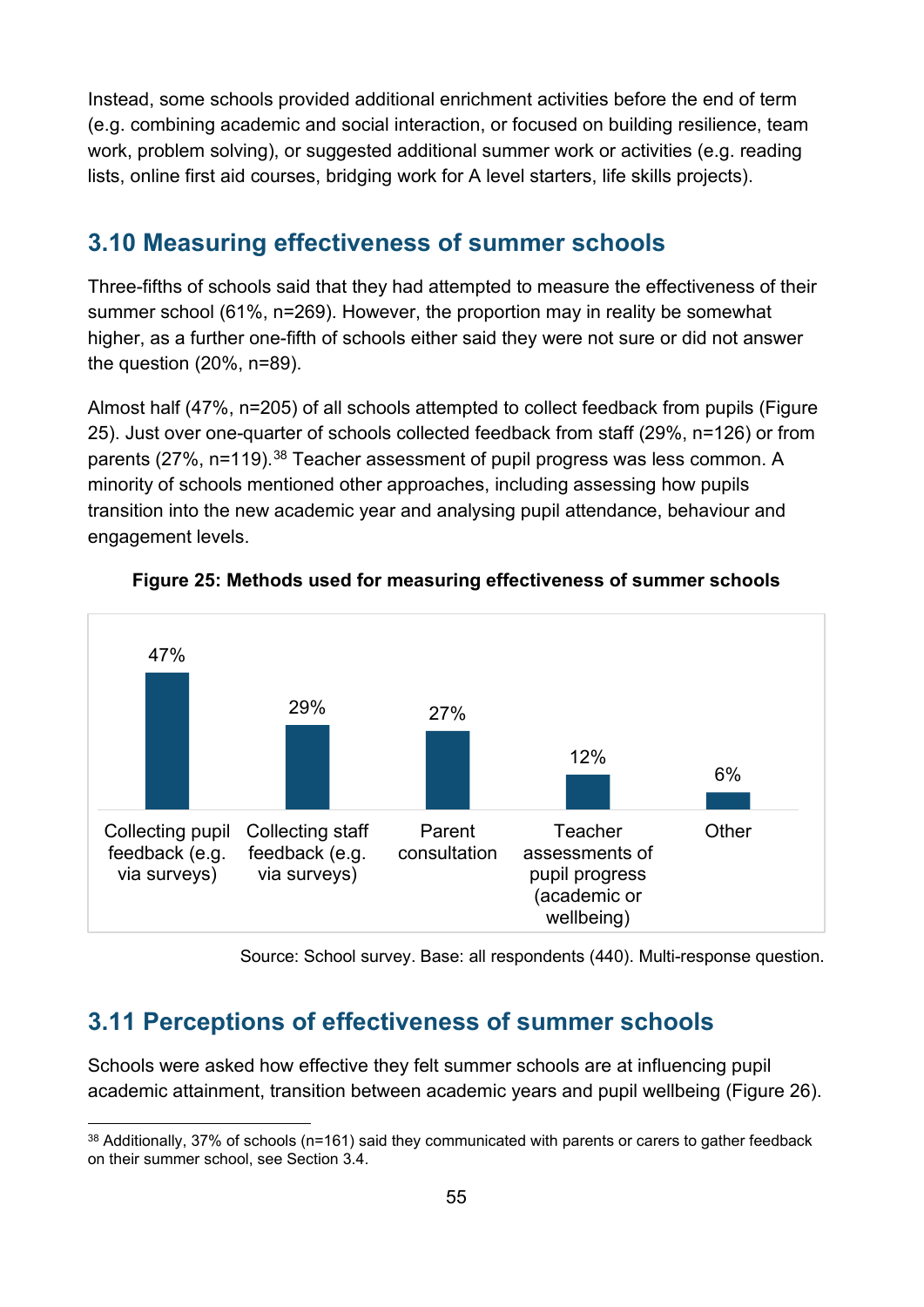Overall, schools were significantly more likely to believe that summer schools are effective at influencing transition and wellbeing compared to academic attainment.

- Over half (53%, n=220) of schools indicated that they believed summer schools were 'extremely effective' at improving pupil wellbeing and over two-thirds (68%, n=285) indicated they were 'extremely effective' for improving transition.
- However, just over one-tenth (11%, n=44) of schools believed that summer schools were 'extremely effective' at improving academic attainment.

Schools where year 7 pupils attended were significantly more likely to say that they felt that summer schools were extremely effective at improving transition between academic years compared to those where other types of pupils attended (71%, n=264 versus 61%, n=134 respectively). Positively, very few schools felt that summer schools were 'not at all effective' at influencing any of these aspects.

These findings suggest that schools were perhaps more focussed on pupil transition (particularly into year 7) and wellbeing than academic attainment, which aligns with what schools hoped the main benefits of their summer school would be (Section 3.3). It also compares well with pupils' expectations and experiences of attending summer school (Section 2). However, future summer school programmes may need to consider the extent to which academic improvements should, or can, be an aim.

### **Figure 26: Perceptions of the effectiveness of summer schools in influencing attainment, transition and wellbeing**



Source: School survey. Base: all respondents (418/419/419)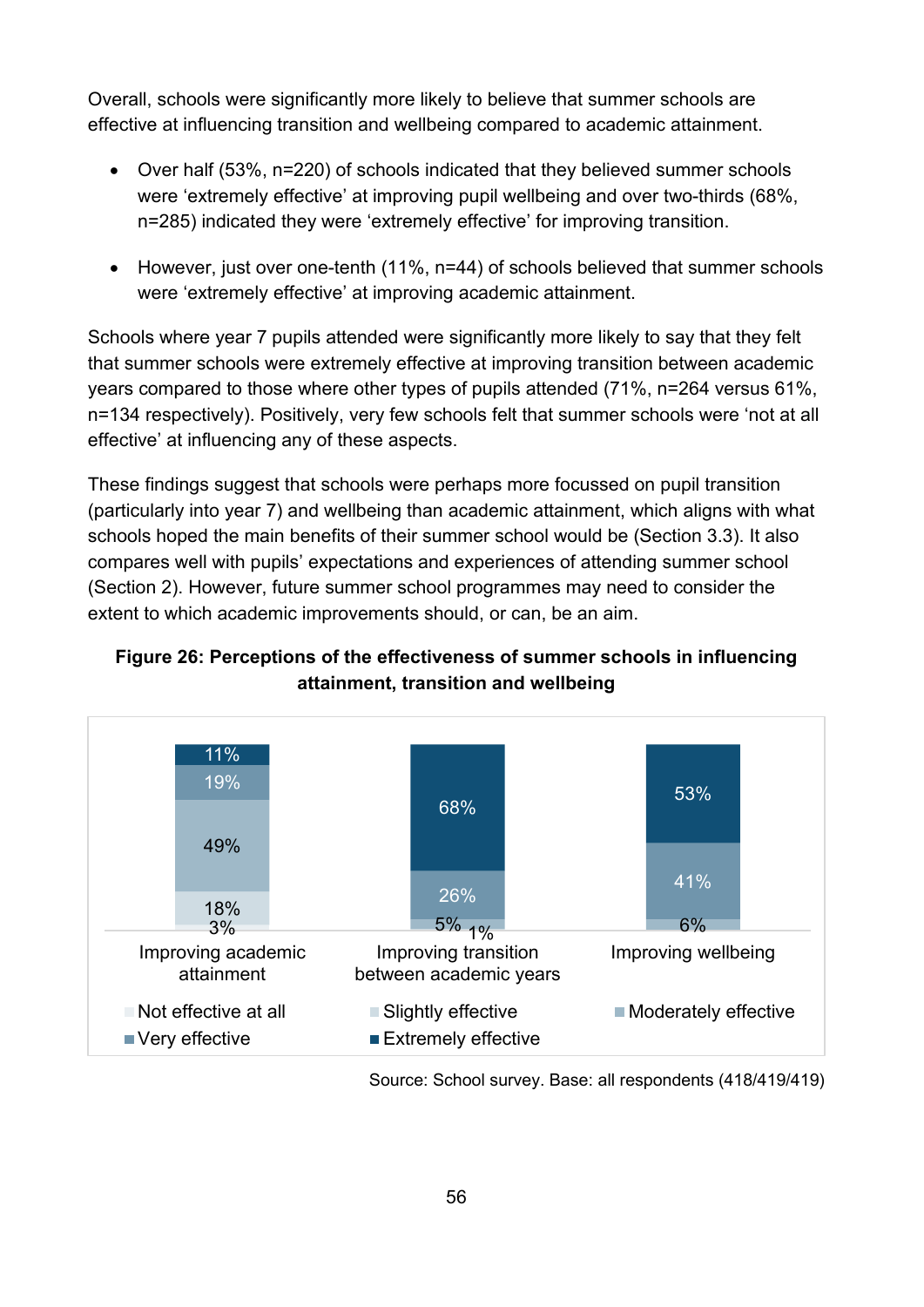# **3.12 Improvements**

Schools were asked if there was anything they would do differently if they were to deliver a summer school again in the future (Figure 27). The main change schools suggested was allowing more time to prepare for their summer school (34%, n=145).



**Figure 27: Improvements for future summer school delivery**

Source: School survey. Base: all respondents (425). Multi-response question.

A small number of schools said they would run different activities (16%, n=67), change the timings (10%, n=43), target different pupils (9%, n=38) or use different staff (4%, n=15). Other mentions were mainly around inviting more pupils (n=9) or enlisting more staff (n=6)

Over two-fifths (45%, n=190) of schools indicated that they would not do anything differently, which suggests they were satisfied with the delivery of their summer school.

Other suggestions for improvements were provided by schools in the monitoring claim form submissions (see Section 4.8).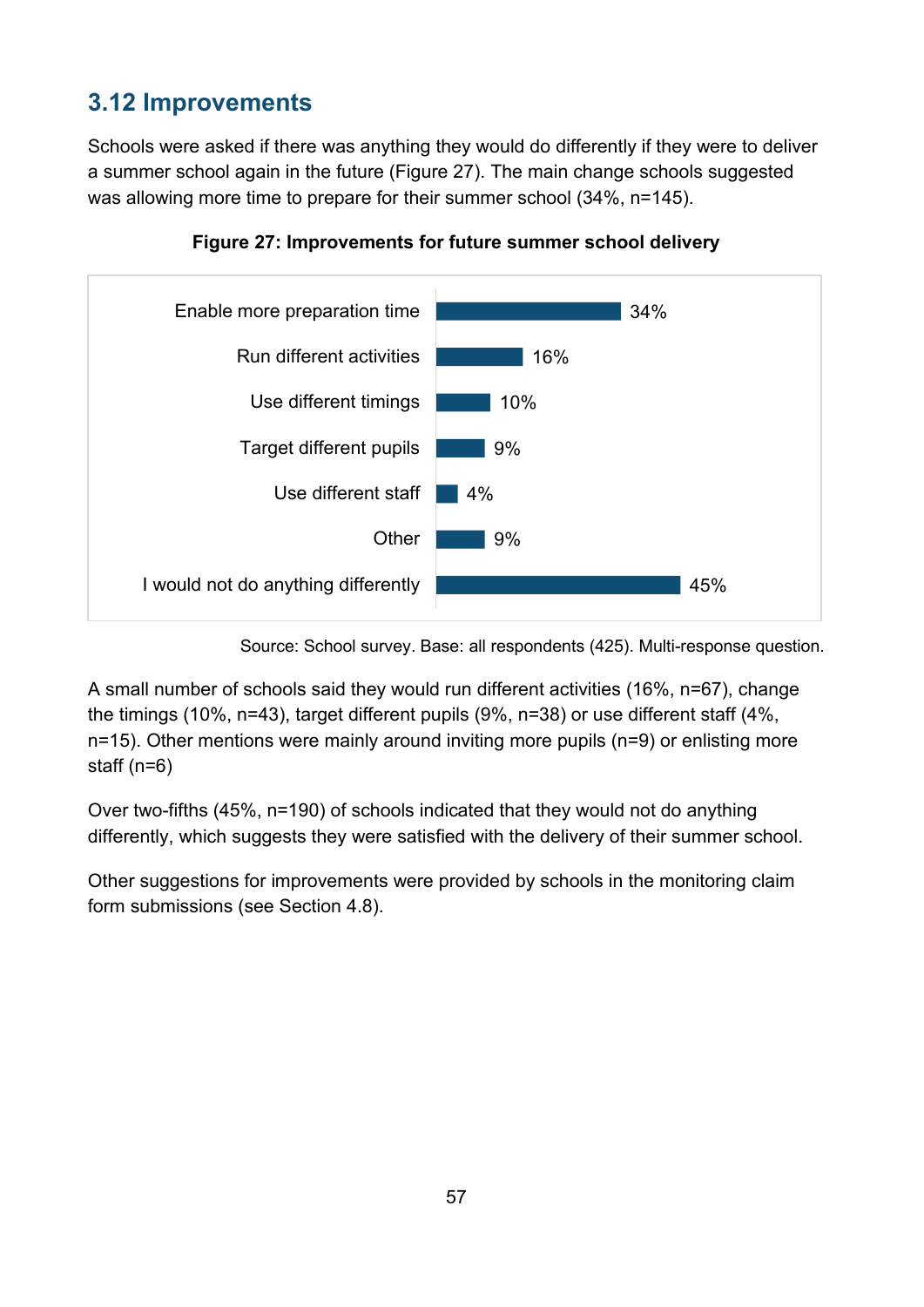# **4. Summer school management information**

All data presented in this section describes the management information collected by the DfE through their monitoring claims form required from schools as part of the summer school programme. Data were collated on the following areas: [39](#page-57-0)

- Profile of schools involved in the summer school programme.
- Length of summer school programme.
- Target group invited.
- Target group engaged.
- Summer school activities delivered.
- Staffing.
- Awareness of summer school.
- Improvements to summer school policy.
- Summer school delivery without DfE funding.
- Plans for future delivery with existing funding sources.

# **4.1 Profile of schools involved in the summer school programme**

In total, 2,755 schools completed a monitoring claim form about their summer school. Over four out of five (84%, n=2312) of these were secondary schools, 4% (n=121) were all through schools and 2% (n=51) were middle deemed secondary schools. One out of ten schools (10%, n=271) which completed a claim form were categorised as 'not applicable'[40](#page-57-1) in terms of their phase (see Appendix Table 28).

Most schools that provided their management information on the summer school programme were academies (69%, n=1907). Around one out of five (19%, n=528) were local authority maintained schools and less than one out of ten were free schools (7%, n=183). There were 132 special schools involved in the programme and five independent schools (see Table 6 below).

<span id="page-57-0"></span><sup>&</sup>lt;sup>39</sup> See Section 1.3 for methodological considerations regarding the monitoring information.

<span id="page-57-1"></span><sup>&</sup>lt;sup>40</sup> The data collected on the claim forms suggests that these tended to be alternative provision and special schools.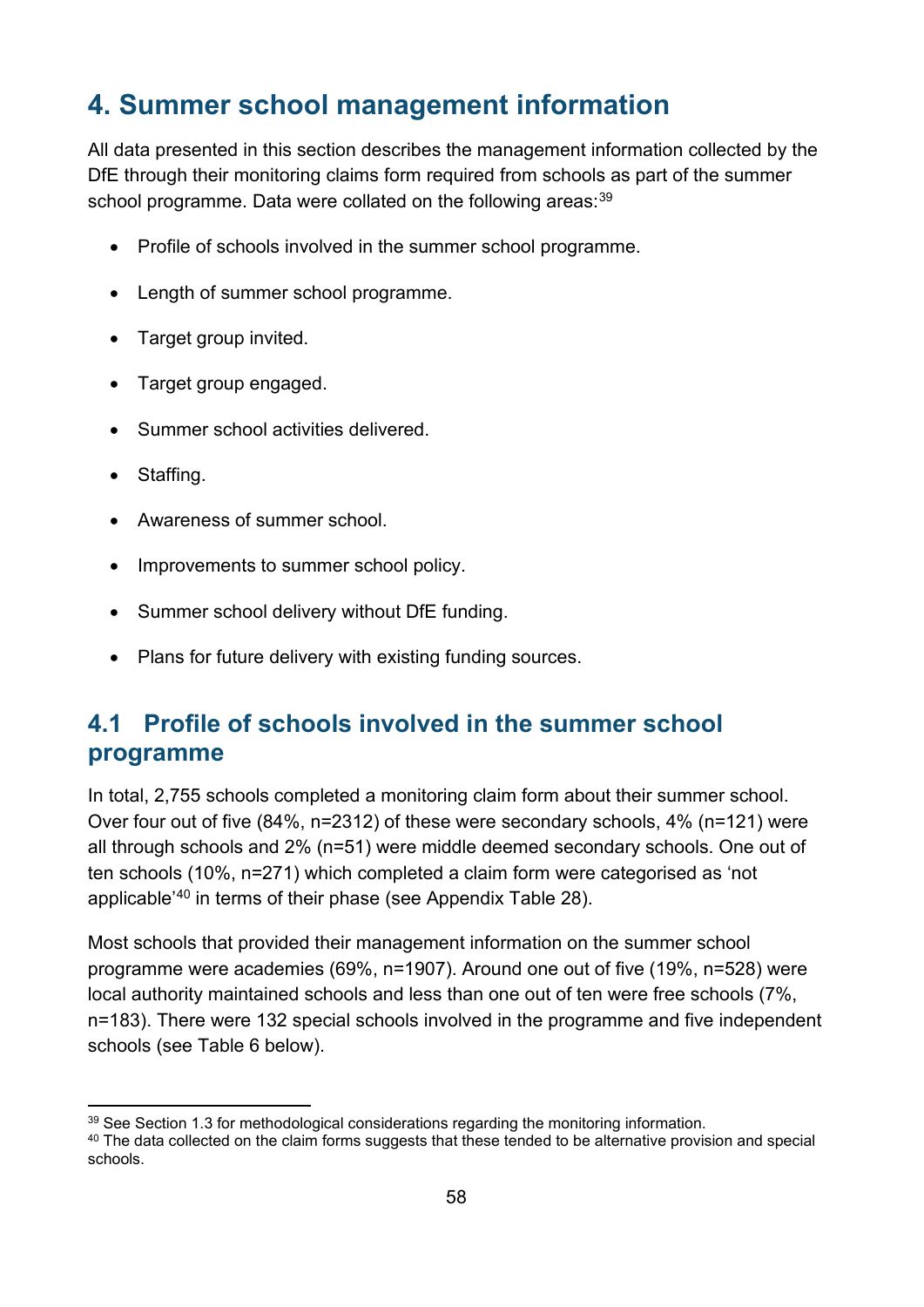### **Table 6: School type**

|                                       | <b>Number</b> | Per cent |
|---------------------------------------|---------------|----------|
| Academies                             | 1907          | 69%      |
| Local authority maintained<br>schools | 528           | 19%      |
| Free schools                          | 183           | 7%       |
| Special schools                       | 132           | 5%       |
| Independent schools <sup>41</sup>     | 5             | $< 1\%$  |

Source: DfE Summer school management information. Base (2755)

There was a fairly even spread of school sizes involved in the summer school programme (see Table 7). The number of small secondary schools involved in the programme (37%, n=997) was significantly higher than the number of large (31%, n=826) or medium sized (32%, n=847) secondary schools.

### **Table 7: School size[42](#page-58-1)**

|                             | <b>Number</b> | Per cent |
|-----------------------------|---------------|----------|
| Small secondary (1-813)     | 997           | 37%      |
| Medium secondary (814-1155) | 847           | 32%      |
| Large secondary (1156-3012) | 826           | 31%      |

Source: DfE Summer school management information. Base (2670)<sup>[43](#page-58-2)</sup>

Nearly two-thirds (63%, n=1399) of schools providing summer school monitoring claim forms had received a 'Good' Ofsted judgement (Table 8). Around one-fifth had an 'Outstanding' judgement (18%, n=393) or a 'Requires improvement' judgement (18%, n=395).

<span id="page-58-0"></span><sup>41</sup> Providers with alternative provision pupils and other independent schools with secondary age pupils were able to deliver a summer school. The MI claim form data suggests that this included three 'other independent school' and two 'city technology colleges'.

<span id="page-58-2"></span><span id="page-58-1"></span><sup>&</sup>lt;sup>42</sup> The school size bands have been calculated using national profile data from 'Get information about schools' [\(https://www.get-information-schools.service.gov.uk/\)](https://www.get-information-schools.service.gov.uk/).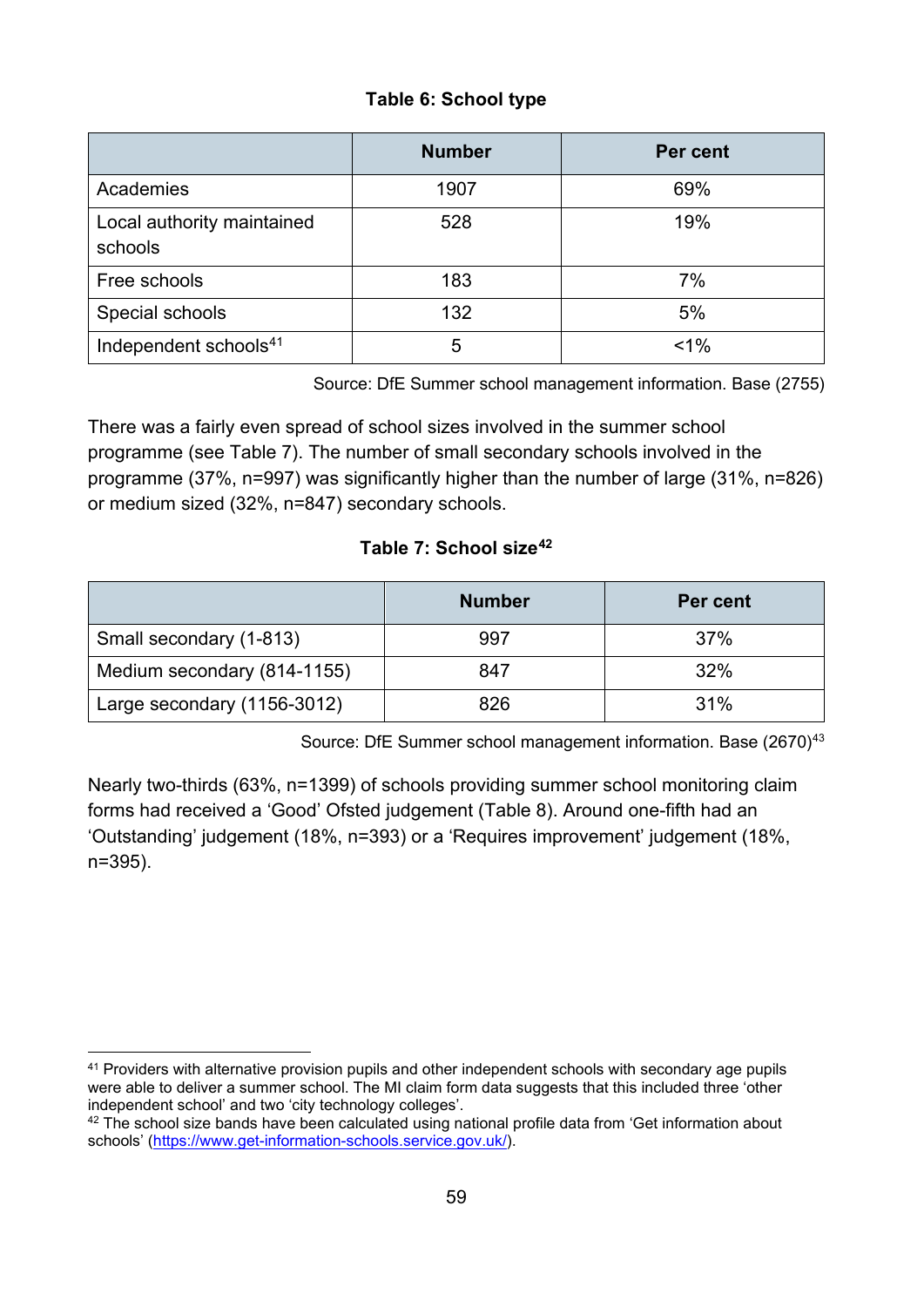### **Table 8: Ofsted rating**

|                      | <b>Number</b> | Per cent |
|----------------------|---------------|----------|
| Outstanding          | 393           | 18%      |
| Good                 | 1399          | 63%      |
| Requires improvement | 395           | 18%      |
| Serious weaknesses   | 19            | 1%       |
| Special measures     | 21            | 1%       |
| Inadequate           |               | $1\%$    |

Source: DfE Summer school management information. Base (2228)<sup>[44](#page-59-0)</sup>

There was a good spread of involvement in the summer school programme across all eight RSC regions. The largest number of schools involved in the programme were in the South-East England and South London (17%, n=462) and Lancashire and West Yorkshire (17%, n=455) followed by North-West London and South-Central England (15%, n=409) and the West Midlands (14%, n=372). The lowest number of schools were in the North of England (7%, n=193) and South-West England (9%, n=244) (see Table 9 below).

|                                                        | <b>Number</b> | Per cent |
|--------------------------------------------------------|---------------|----------|
| South-East England and South<br>London                 | 462           | 17%      |
| Lancashire and West Yorkshire                          | 455           | 17%      |
| North-West London and South-<br><b>Central England</b> | 409           | 15%      |
| <b>West Midlands</b>                                   | 372           | 14%      |
| East of England and North-East<br>London               | 318           | 12%      |
| East Midlands and the Humber                           | 302           | 11%      |
| South-West England                                     | 244           | 9%       |
| North of England                                       | 193           | 7%       |

### **Table 9: Regional School Commissioner (RSC) region**

Source: DfE Summer school management information. Base (2755)

<span id="page-59-0"></span><sup>44</sup> Ofsted judgement data was not available for 527 schools.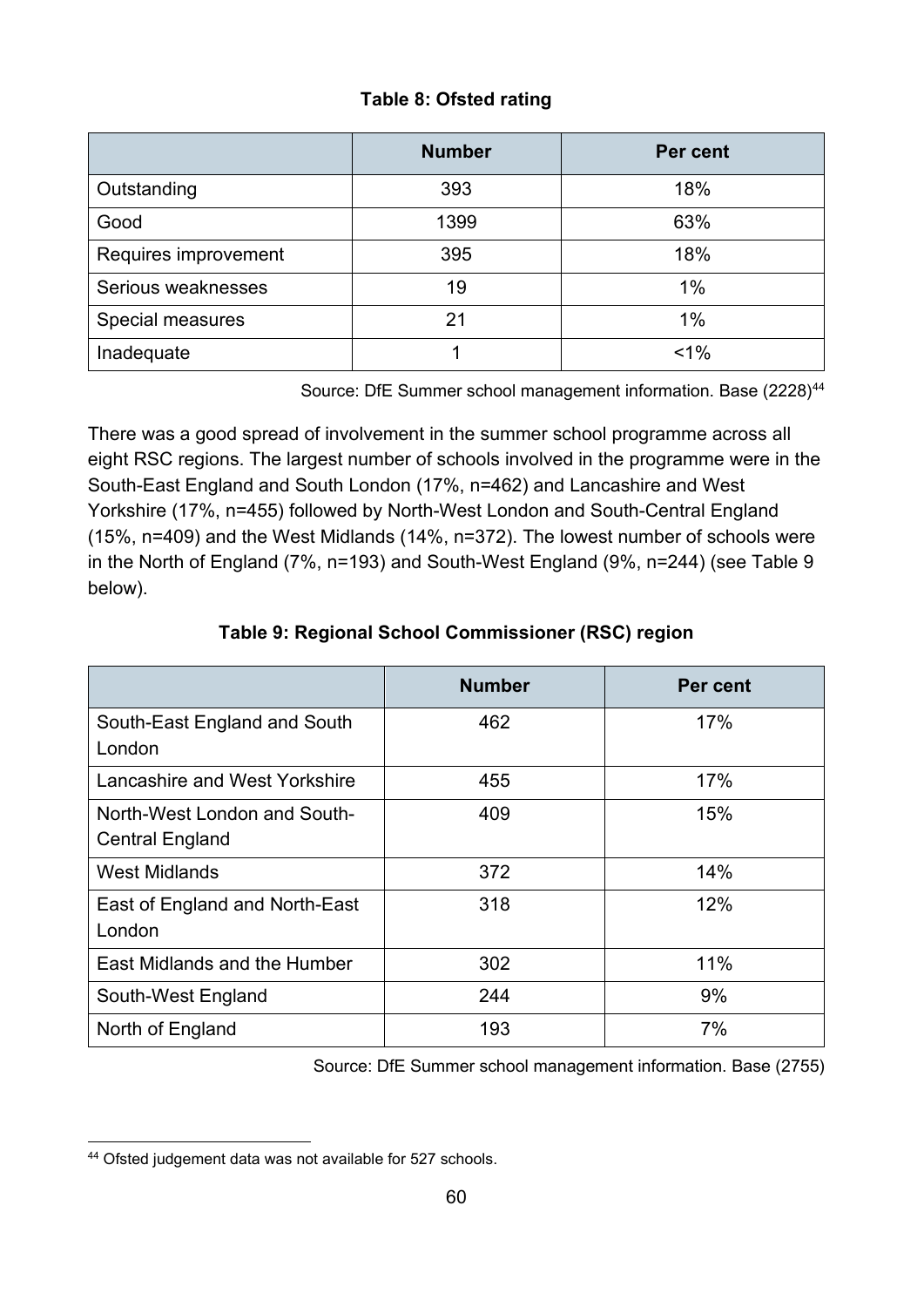The distribution of schools involved in the summer school programme by pupil premium decile is shown in Table 10 below. Overall, there was a relatively even distribution across the deciles, although fewer schools fell into the bottom and top deciles.

|                  | <b>Number</b> | Per cent |
|------------------|---------------|----------|
| $1(0-11.1)$      | 208           | 8%       |
| $2(11.2 - 15.4)$ | 252           | 10%      |
| $3(15.5-18.9)$   | 266           | 10%      |
| $4(19.0-23.4)$   | 275           | 10%      |
| $5(23.5-27.9)$   | 298           | 11%      |
| $6(28.0-32.6)$   | 271           | 10%      |
| $7(32.7-38.5)$   | 281           | 11%      |
| 8 (38.6-46.3)    | 320           | 12%      |
| $9(46.4-56.5)$   | 273           | 10%      |
| 10 (56.6-100)    | 197           | 7%       |

#### **Table 10: Pupil premium deciles[45](#page-60-0)**

Source: DfE Summer school management information. Base (2641)<sup>[46](#page-60-1)</sup>

To aid analysis, the pupil premium percentage by school was also split into quartiles. As shown in Table 11 below 24% (n=621) of schools had a pupil premium percentage of 42.2% or more. Similarly, 22% of schools that participated (n=589) had a pupil premium percentage of 17.1% or below. The remaining schools were evenly split across the middle two quartiles. This again suggests that a broad range of schools were involved in the summer school programme, including those with a high pupil premium percentage.

<span id="page-60-0"></span><sup>45</sup> Pupil premium deciles have been calculated from the pupil premium school level allocation 2020-21 [\(2021-22\\_Pupil\\_premium\\_School\\_level\\_allocations-Sept\\_21\\_.xlsx \(live.com\)](https://view.officeapps.live.com/op/view.aspx?src=https%3A%2F%2Fassets.publishing.service.gov.uk%2Fgovernment%2Fuploads%2Fsystem%2Fuploads%2Fattachment_data%2Ffile%2F1021264%2F2021-22_Pupil_premium_School_level_allocations-Sept_21_.xlsx&wdOrigin=BROWSELINK)

<span id="page-60-1"></span><sup>46</sup> Pupil premium data was not available for 114 schools.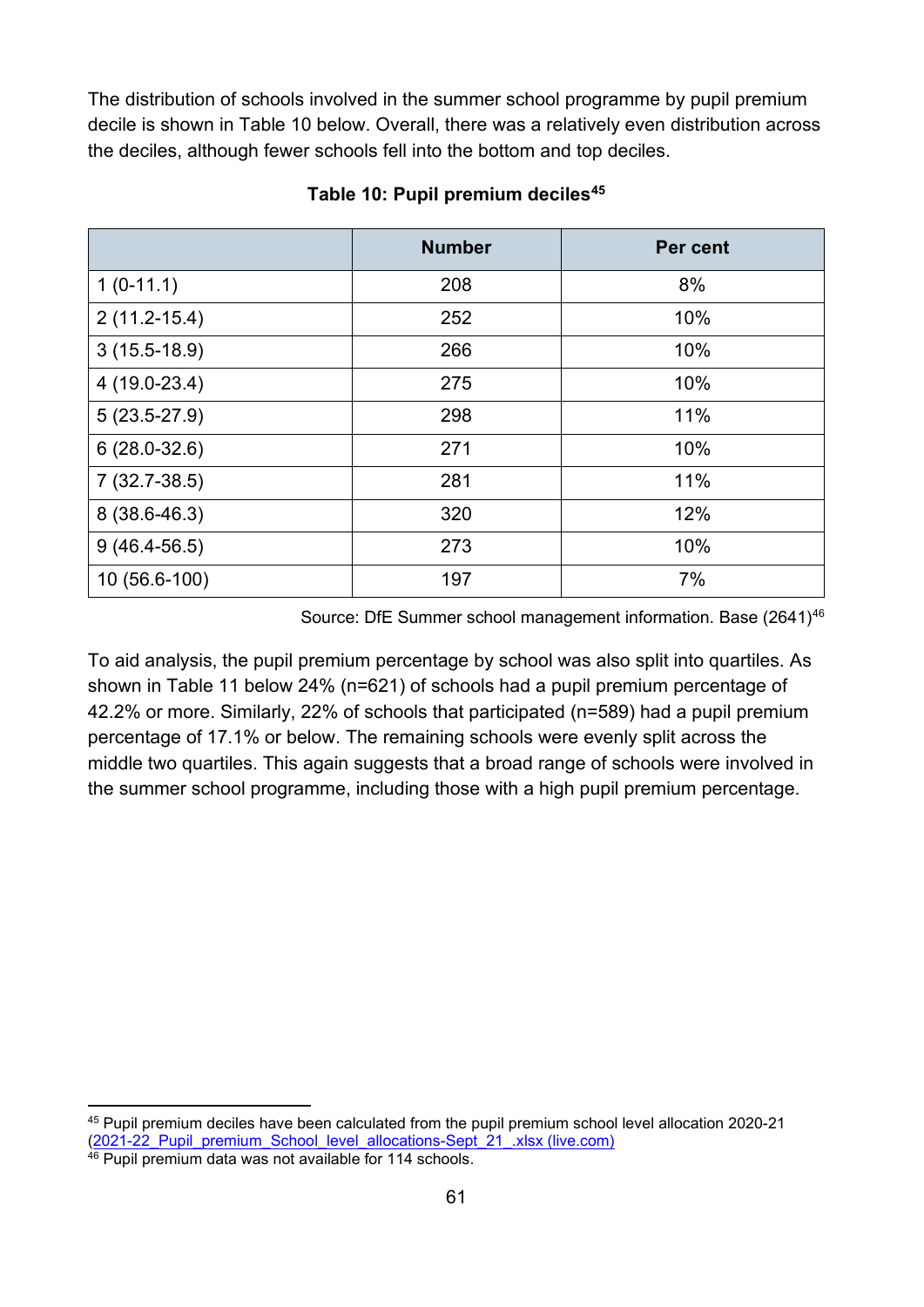|                        | <b>Number</b> | Per cent |
|------------------------|---------------|----------|
| Quartile 1 (0-17.1)    | 589           | 22%      |
| Quartile 2 (17.2-27.9) | 710           | 27%      |
| Quartile 3 (28.0-42.1) | 721           | 27%      |
| Quartile 4 (42.2-100)  | 621           | 24%      |

### **Table 11: Pupil premium quartiles[47](#page-61-0)**

Source: DfE Summer school management information. Base (2641)

# **4.2 Length of summer school programme**

Across the 2,755 schools that completed the claim form, 18,263 days of summer school activity were delivered, an average of 6.6 days of delivery per school. The range of days that the summer school programme was delivered for varied greatly, ranging from one day to 28 days across schools. However, both the median and mode number of delivery days was five.

As shown in Table 12 below, most schools had delivered their summer school for up to five days (67%, n=1858), followed by between six and ten days (28%, n=775). Less than one out of twenty schools (4%, n=122) had delivered their summer school for over ten days.

|              | <b>Number</b> | per cent |
|--------------|---------------|----------|
| Up to 5 days | 1858          | 67%      |
| $6-10$ days  | 775           | 28%      |
| Over 10 days | 122           | 4%       |

### **Table 12: Number of delivery days (banded)**

Source: DfE Summer school management information. Base (2755)

<span id="page-61-0"></span><sup>47</sup> Pupil premium quartiles have been calculated from the pupil premium school level allocation 2020-21 [\(2021-22\\_Pupil\\_premium\\_School\\_level\\_allocations-Sept\\_21\\_.xlsx \(live.com\).](https://view.officeapps.live.com/op/view.aspx?src=https%3A%2F%2Fassets.publishing.service.gov.uk%2Fgovernment%2Fuploads%2Fsystem%2Fuploads%2Fattachment_data%2Ffile%2F1021264%2F2021-22_Pupil_premium_School_level_allocations-Sept_21_.xlsx&wdOrigin=BROWSELINK) Pupil premium data was not available for 114 schools.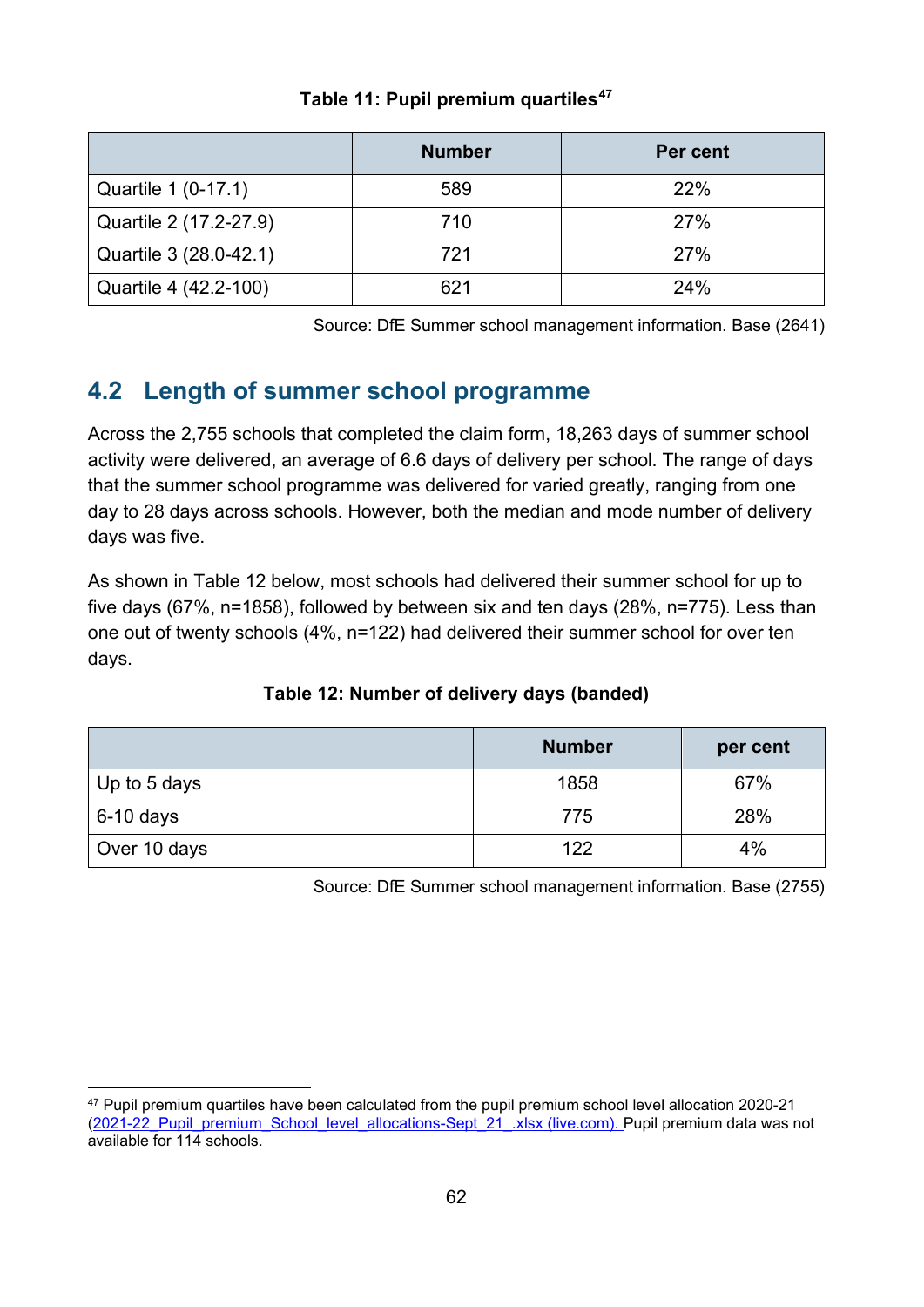Analysis by phase and school type (Table 30 and Table 31 in the Appendix) identified that:

- Schools across phase<sup>[48](#page-62-0)</sup> had broadly delivered the summer school programme for up to five days. All through schools were more likely to have delivered for longer one-third of schools (34%, n=41) had delivered for between six and ten days.
- Across types of school the majority had delivered their summer school programme for up to five days. Special schools were the most likely of the different school types to have delivered the programme for six days or more (49%, n=65).

There were minimal differences between regions in terms of delivery length (see Table 32 in the Appendix). Across regions, between 61% (Lancashire and West Yorkshire) and 75% (East Midlands and the Humber) of schools had delivered for up to five days. Similarly, school size and Ofsted rating did not appear to affect length of summer school delivery and minimal differences were observed (see Table 33 and Table 34 in Appendix).

Analysis by pupil premium deciles (Table 13) showed that those schools with a higher pupil premium percentage tended to deliver for a longer period.

|                  | Up to 5 days | $6-10$ days | Over 10 days |
|------------------|--------------|-------------|--------------|
| $1(0-11.1)$      | 80%          | 16%         | 4%           |
| $2(11.2 - 15.4)$ | 78%          | 21%         | $1\%$        |
| $3(15.5-18.9)$   | 77%          | 21%         | 3%           |
| $4(19.0-23.4)$   | 69%          | 29%         | 3%           |
| $5(23.5-27.9)$   | 68%          | 28%         | 4%           |
| $6(28.0-32.6)$   | 66%          | 29%         | 6%           |
| $7(32.7-38.5)$   | 68%          | 30%         | 3%           |
| $8(38.6 - 46.3)$ | 63%          | 31%         | 6%           |
| $9(46.4-56.5)$   | 62%          | 30%         | 8%           |
| 10 (56.6-100)    | 48%          | 46%         | 7%           |

### **Table 13: Delivery days (banded) by pupil premium deciles[49](#page-62-1)**

Source: DfE Summer school management information. Base (2641)

<span id="page-62-0"></span><sup>48</sup> Including all-through, secondary and middle-deemed secondary schools.

<span id="page-62-1"></span><sup>49</sup> Pupil premium deciles have been calculated from the pupil premium school level allocation 2020-21 [\(2021-22\\_Pupil\\_premium\\_School\\_level\\_allocations-Sept\\_21\\_.xlsx \(live.com\)](https://view.officeapps.live.com/op/view.aspx?src=https%3A%2F%2Fassets.publishing.service.gov.uk%2Fgovernment%2Fuploads%2Fsystem%2Fuploads%2Fattachment_data%2Ffile%2F1021264%2F2021-22_Pupil_premium_School_level_allocations-Sept_21_.xlsx&wdOrigin=BROWSELINK)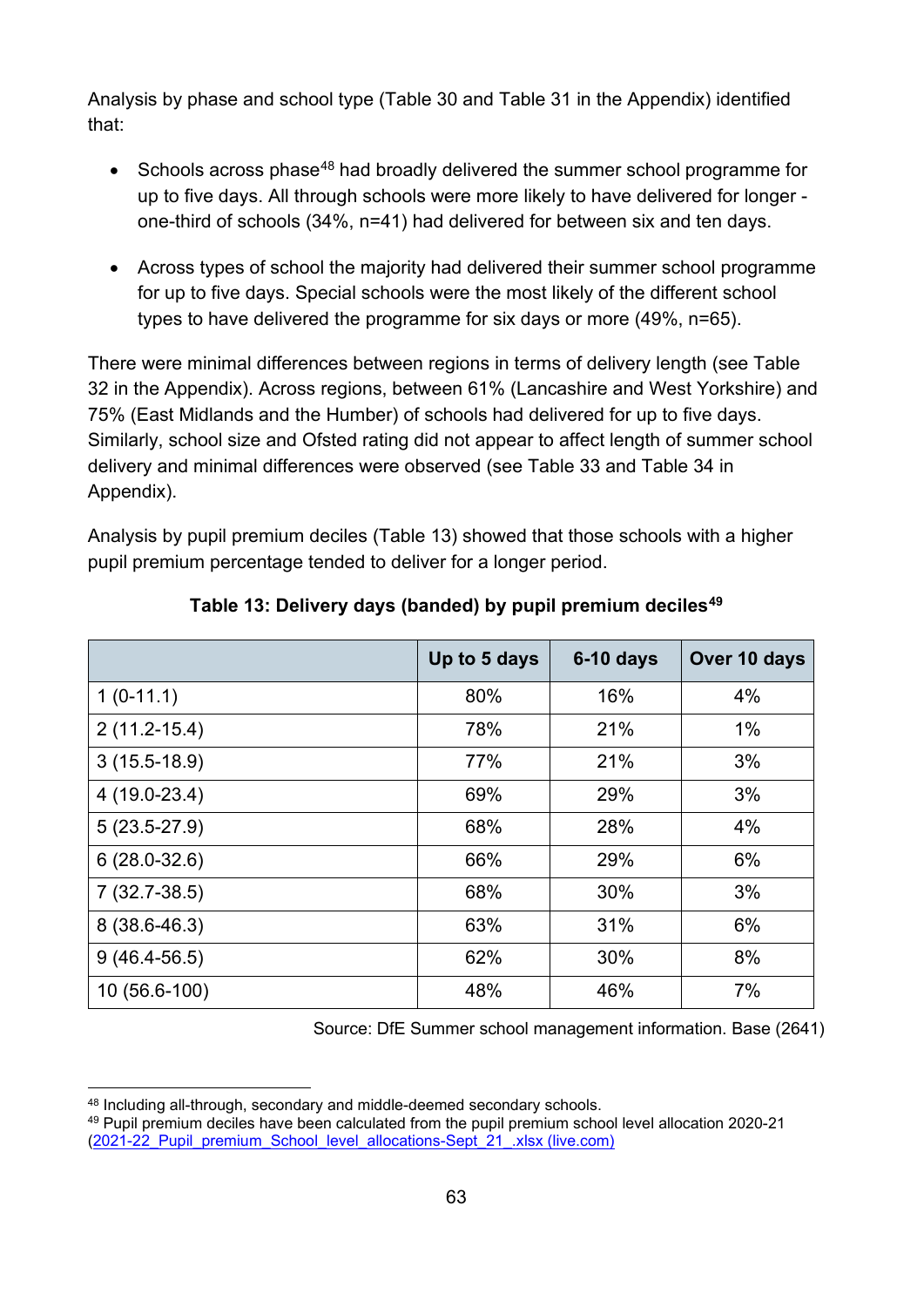Schools in the tenth decile were significantly more likely to have delivered for six days or more (53%, n=103) compared to schools in decile one (20%, n=42). Furthermore, four out of five of schools in decile one (80%, n=166) had delivered their programme for up to five days, significantly higher than schools in decile ten (48%, n=94).

# **4.3 Target group invited**

According to the monitoring claim forms, across the age groups, 589,882 pupils were invited by their schools to take part in the summer school programme (Table 14). Over half of those invited (58%, n=341,589) were year 7 pupils; around two in five (42%, n=248,293) were from other year groups.

On average, more year 7 pupils were invited per school (124 per school on average), compared to the other year groups (90 per school on average). However, the range of pupils invited was greatest for other year groups, ranging from 0-1920 (compared to 0- 1105 for year 7 pupils).  $50$ 

|                                                | Year 7 pupils | Other year groups |
|------------------------------------------------|---------------|-------------------|
| Total pupils invited                           | 341,589       | 248,293           |
| Average number of<br>pupils invited per school | 124           | 90                |
| Range of pupils invited<br>across schools      | $0 - 1105$    | $0 - 1920$        |
| Median number of<br>pupils invited             | 129           | 14                |

**Table 14: Target group invited by year group[51](#page-63-1)**

Source: DfE Summer school management information. Base (2755)

# **4.4 Target group engaged**

In total, 336,195 pupils attended the summer school programme, just over half (57%) of the total number of pupils that were invited<sup>[52](#page-63-2)</sup> (Table 15). On average, 122 pupils attended per school, although the number of pupils who attended varied considerably across schools (ranging from 2-1227).

<span id="page-63-0"></span><sup>&</sup>lt;sup>50</sup> See Section 1.3 for methodological considerations regarding the monitoring information.

<span id="page-63-1"></span><sup>51</sup> Schools were able to complete claim forms for summer school places that they delivered on behalf of other schools (for example, multiple schools within a Trust). As such, the data presented will for some schools, include pupils invited from other schools.

<span id="page-63-2"></span><sup>52</sup> According to the monitoring claim forms, 589,882 pupils were invited to participate.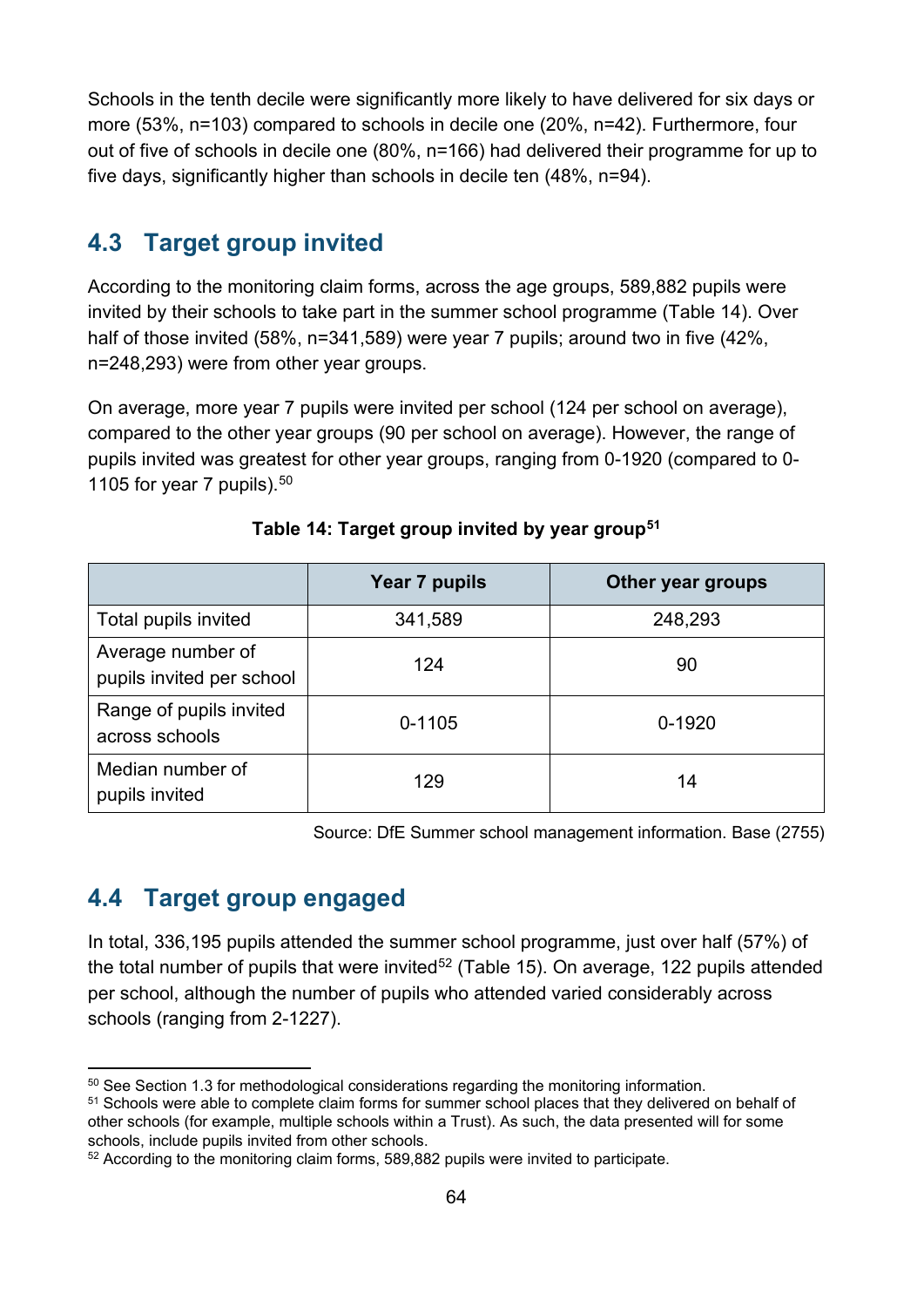### **Table 15: Total number of pupils attended[53](#page-64-0)**

|                                                    | <b>Number</b> |
|----------------------------------------------------|---------------|
| Total pupils attending                             | 336,195       |
| Average number of pupils attending per<br>school   | 122           |
| Range of pupils attending per school <sup>54</sup> | 2-1227        |
| Median number of pupils attending                  |               |

Source: DfE Summer school management information. Base (2755)

Information was collected in the claim form on the cumulative total of mainstream and SEN pupils who had attended over the course of the summer school (Table 16). On average, across schools 83 mainstream pupils attended per day of the summer school, ranging from 1 pupil to 466 pupils each day across schools.<sup>[55](#page-64-2)</sup>

Only 13 schools gave details of SEN pupils who attended. Across these schools five pupils attended per day on average, ranging from 1 pupil to 21 pupils.

### **Table 16: Number of pupils attended per delivery day[56](#page-64-3)**

|                                                        | <b>Mainstream pupils</b> | <b>SEN pupils</b> |
|--------------------------------------------------------|--------------------------|-------------------|
| Average number of pupils attending per<br>delivery day | 83                       | 5                 |
| Range of pupils attending per delivery<br>day          | 1-466                    | $1 - 21$          |
| Median number of pupils attending per<br>delivery day  |                          |                   |

Source: DfE Summer school management information. Base: mainstream pupils (2755), SEN pupils (13)

<span id="page-64-0"></span><sup>&</sup>lt;sup>53</sup> Schools were able to complete claim forms for summer school places that they delivered on behalf of other schools (for example, multiple schools within a Trust). As such, the data presented will for some schools, include pupils invited from other schools.

<span id="page-64-1"></span><sup>&</sup>lt;sup>54</sup> There were two schools where there was an anomaly in the management information and zero attendance was reported for this field. These schools have been excluded from this calculation. <sup>55</sup> See Section 1.3 for methodological considerations regarding the monitoring information.

<span id="page-64-3"></span><span id="page-64-2"></span><sup>&</sup>lt;sup>56</sup> These figures have been calculated using the cumulative total of mainstream and SEN pupils who attended in each school over the length of the programme.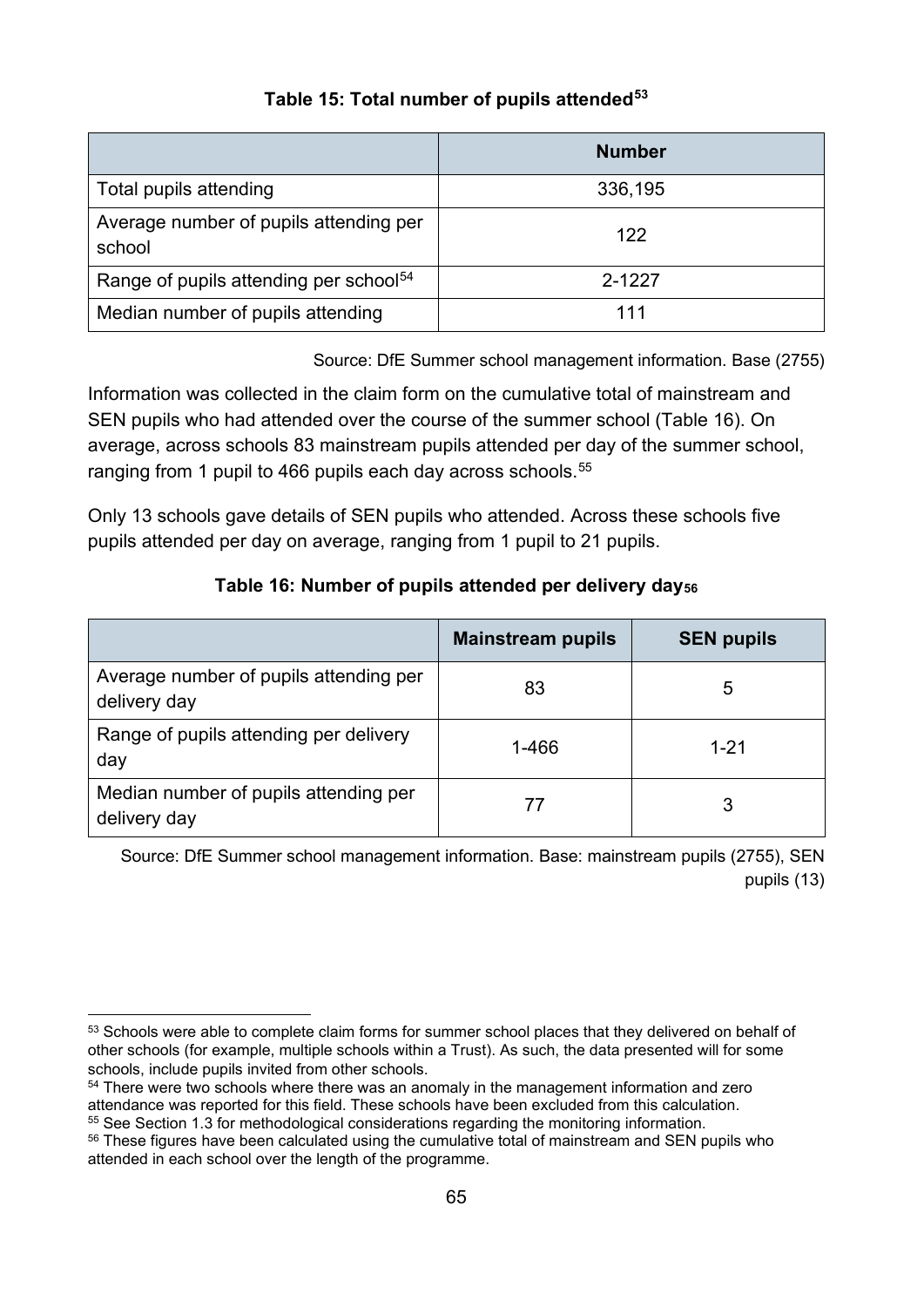When looking at attendance by phase (Table 17):

- All-through and middle-deemed secondary schools were significantly more likely to have had up to 60 pupils attending (25% and 45% respectively).
- Secondary and all through schools were significantly more likely to have had more pupils attending (164 or more) compared to middle-deemed secondary schools (28% and 21% vs. 8%).

|                         | Up to 60<br>pupils | 61-111<br>pupils | 112-163<br>pupils | 164-1227<br>pupils |
|-------------------------|--------------------|------------------|-------------------|--------------------|
| Secondary               | 16%                | 28%              | 28%               | 28%                |
| All through             | 25%                | 30%              | 24%               | 21%                |
| Middle deemed secondary | 45%                | 31%              | 16%               | 8%                 |
| Not applicable          | 94%                | 4%               | $1\%$             | 1%                 |

**Table 17: Number of pupils attended (banded) by phase**

Source: DfE Summer school management information. Base (2755)

Analysis by school type and the number of pupils attended found that (Table 18):

- There were limited differences between academies and local authority maintained schools in terms of number of pupils attending.
- Free schools had significantly fewer pupils who attended (primarily 60 or less), compared to academies and local authority maintained schools.
- Special schools had significantly fewer pupils who attended compared to the other school types with nearly all reporting attendance of up to 60 pupils (98%, n=129) likely reflecting the smaller pupil cohorts at special schools.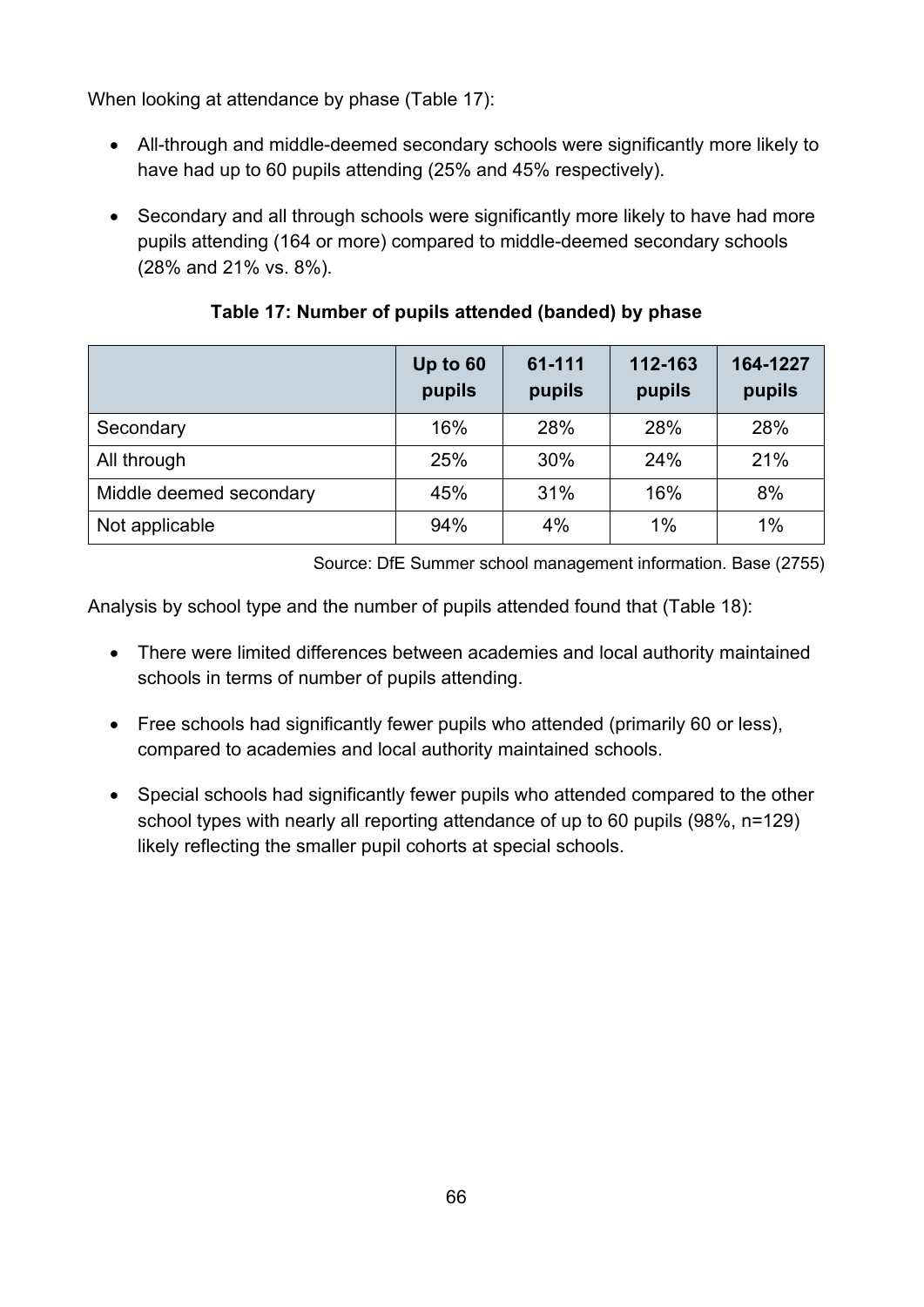|                                    | Up to $-60$<br>pupils | 61-111<br>pupils | 112-163<br>pupils | 164-1227<br>pupils |
|------------------------------------|-----------------------|------------------|-------------------|--------------------|
| Academies                          | 20%                   | 26%              | 27%               | 28%                |
| Local authority maintained schools | 22%                   | 28%              | 24%               | 25%                |
| Free schools                       | 33%                   | 32%              | 21%               | 14%                |
| Special schools                    | 98%                   | 2%               | 1%                |                    |

### **Table 18: Number of pupils attended (banded) by school type[57](#page-66-0)**

Source: DfE Summer school management information. Base (2755)

The number of pupils that attended the summer school in each school was affected by the size of the school as perhaps would be expected (Table 19). Small secondary schools had significantly lower number of pupils who had attended compared to medium and larger schools (44% vs. 15% and 11%). By contrast large secondary schools had engaged significantly more pupils than small and medium secondary schools (49% vs. 7% and 23%).

**Table 19: Number of pupils attended (banded) by school size banded[58](#page-66-1)**

|                             | Up to 60<br>pupils | 61-111<br>pupils | 112-163<br>pupils | 164-1227<br>pupils |
|-----------------------------|--------------------|------------------|-------------------|--------------------|
| Small secondary (1-813)     | 44%                | 32%              | 16%               | 7%                 |
| Medium secondary (814-1155) | 15%                | 26%              | 36%               | 23%                |
| Large secondary (1156-3012) | 11%                | 16%              | 24%               | 49%                |

Source: DfE Summer school management information. Base (2670)

Schools with lower pupil premium percentages had more pupils attend their summer school (see Table 20). Over two out of five (43%, n=89) of schools in decile one had 164 pupils or more attend, significantly higher than schools in decile 10 (10%, n=20). By contrast nearly three out of five (58%, n=114) schools in decile one had up to 60 pupils attend significantly higher than schools in decile one (10%, n=21).

<span id="page-66-0"></span> $57$  Data for independent schools not included due to low base (n=5).

<span id="page-66-1"></span><sup>58</sup> Small secondary schools are defined as those with 1-813 pupils, medium-sized secondary schools are those with 814-1155 pupils and large secondary schools are those with 1156-3012 pupils.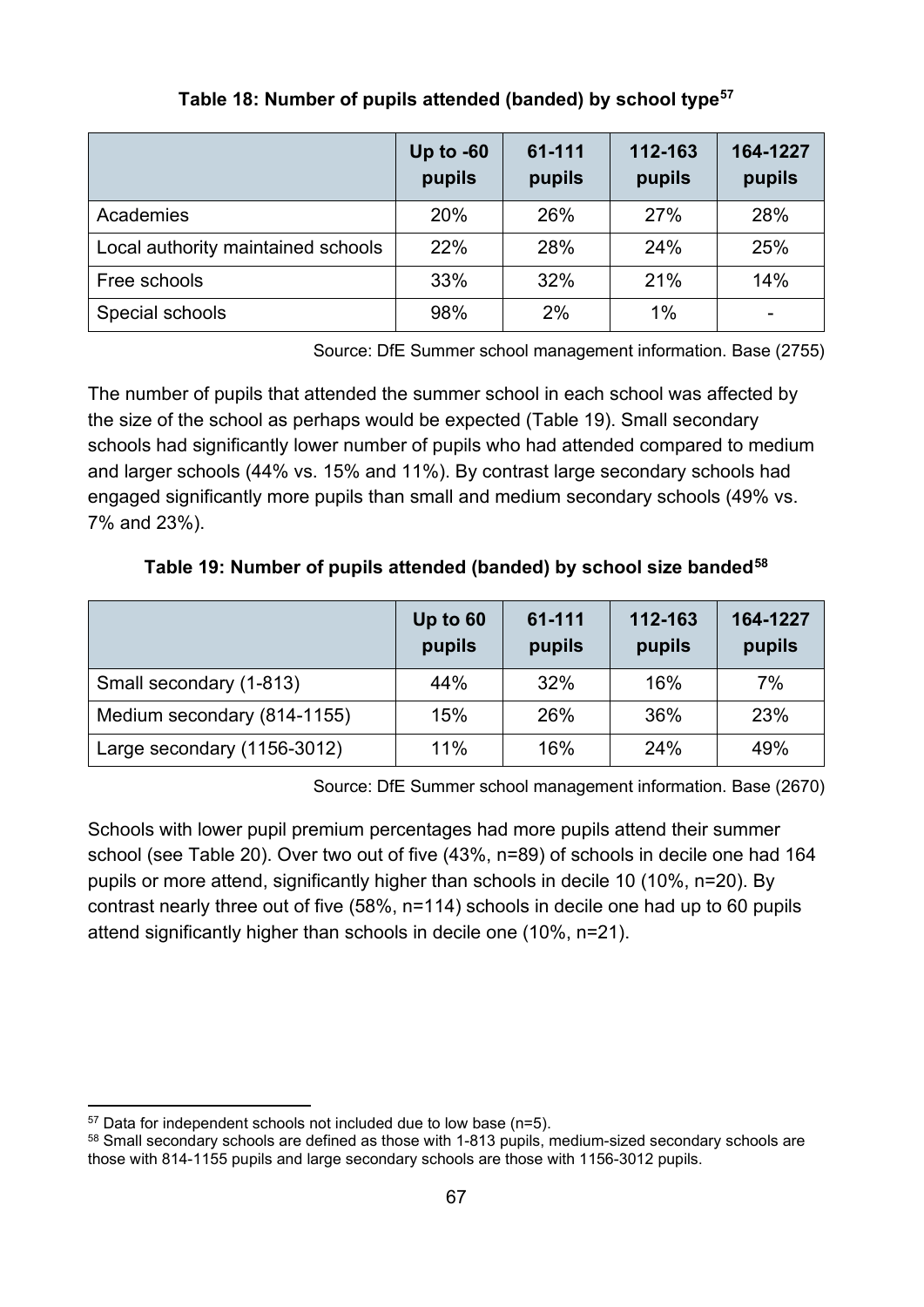|                  | Up to 60<br>pupils | 61-111<br>pupils | 112-163<br>pupils | 164-1227<br>pupils |
|------------------|--------------------|------------------|-------------------|--------------------|
| $1(0-11.1)$      | 10%                | 13%              | 34%               | 43%                |
| $2(11.2 - 15.4)$ | 18%                | 23%              | 29%               | 30%                |
| $3(15.5-18.9)$   | 18%                | 24%              | 24%               | 34%                |
| $4(19.0-23.4)$   | 20%                | 25%              | 26%               | 29%                |
| $5(23.5-27.9)$   | 15%                | 29%              | 29%               | 28%                |
| $6(28.0-32.6)$   | 17%                | 31%              | 25%               | 27%                |
| $7(32.7-38.5)$   | 24%                | 24%              | 27%               | 25%                |
| $8(38.6 - 46.3)$ | 28%                | 28%              | 26%               | 18%                |
| $9(46.4-56.5)$   | 36%                | 31%              | 20%               | 14%                |
| 10 (56.6-100)    | 58%                | 23%              | 9%                | 10%                |

**Table 20: Number of pupils attended (banded) by pupil premium deciles[59](#page-67-0)** 

Source: DfE Summer school management information. Base (2641)

Further analysis by school size (Table 35 in the Appendix) suggests that the schools with a higher pupil premium percentage tended to be smaller secondary schools. Over twothirds (69%, n=136), of schools in decile ten were small secondary schools as were 58% (n=157) of schools in decile nine and 44% (n=142) of schools in decile eight. In contrast, 56% (n=117) of schools in decile one, 46% (n=116) in decile two and 45% (n=119) in decile three were large secondary schools. As such, the schools with higher pupil premium percentages had fewer pupils to invite to their summer school, which may explain the lower attendance seen in those schools.

There were minimal differences between regions in terms of number of pupils who attended (Table 21):

- The lowest attendance was seen in South-West England, where 31% (n=76) of schools had up to 60 pupils who had attended.
- The highest attendance was seen in South-East England and London with 32% (n=146) of schools having engaged 164 pupils or more.

<span id="page-67-0"></span><sup>59</sup> Pupil premium deciles have been calculated from the pupil premium school level allocation 2020-21 [\(2021-22\\_Pupil\\_premium\\_School\\_level\\_allocations-Sept\\_21\\_.xlsx \(live.com\).](https://view.officeapps.live.com/op/view.aspx?src=https%3A%2F%2Fassets.publishing.service.gov.uk%2Fgovernment%2Fuploads%2Fsystem%2Fuploads%2Fattachment_data%2Ffile%2F1021264%2F2021-22_Pupil_premium_School_level_allocations-Sept_21_.xlsx&wdOrigin=BROWSELINK) Pupil premium data was not available for 114 schools.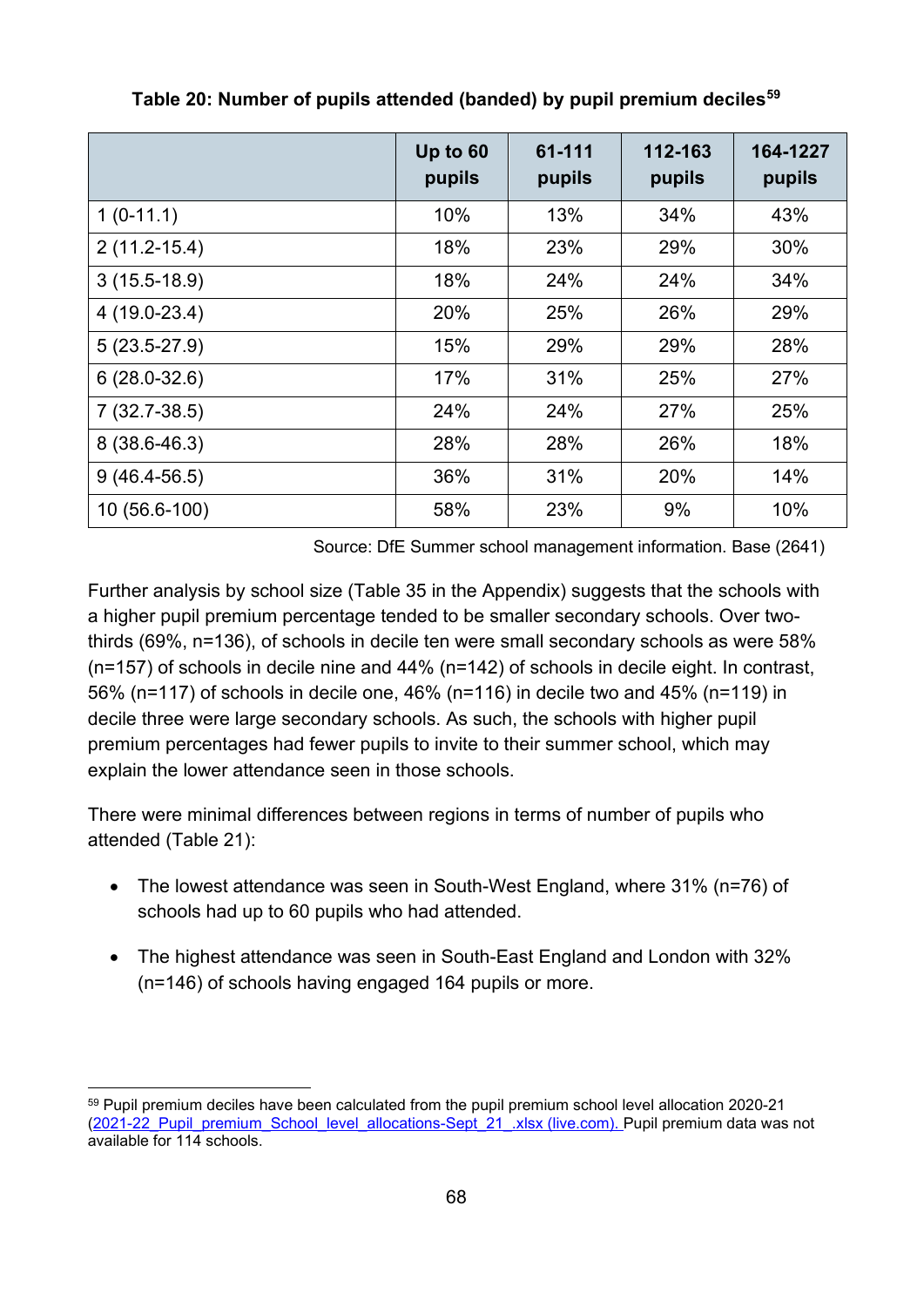|                                                        | Up to 60<br>pupils | 61-111<br>pupils | 112-163<br>pupils | 164-1227<br>pupils |
|--------------------------------------------------------|--------------------|------------------|-------------------|--------------------|
| East Midlands and the Humber                           | 29%                | 30%              | 21%               | 19%                |
| East of England and North East<br>London               | 28%                | 21%              | 23%               | 28%                |
| Lancashire and West Yorkshire                          | 24%                | 24%              | 27%               | 25%                |
| North of England                                       | 28%                | 30%              | 21%               | 21%                |
| North-West London and South-<br><b>Central England</b> | 26%                | 22%              | 28%               | 24%                |
| South-East England and South<br>London                 | 19%                | 25%              | 25%               | 32%                |
| South-West England                                     | 31%                | 27%              | 22%               | 20%                |
| <b>West Midlands</b>                                   | 22%                | 28%              | 25%               | 26%                |

**Table 21: Number of pupils attended (banded) by region**

Source: DfE Summer school management information. Base (2755)

Analysis by Ofsted rating (Table 22) showed that outstanding and good schools were significantly more likely to have had 164 or more pupils who attended (30% and 26%).

**Table 22: Number of pupils attended (banded) by Ofsted rating**

|                                                                                               | Up to 60<br>pupils | 61-111<br>pupils | 112-163<br>pupils | 164-1227<br>pupils |
|-----------------------------------------------------------------------------------------------|--------------------|------------------|-------------------|--------------------|
| Outstanding                                                                                   | 29%                | 18%              | 24%               | 30%                |
| Good                                                                                          | 24%                | 25%              | 25%               | 26%                |
| Requires improvement                                                                          | 26%                | 30%              | 24%               | 21%                |
| Serious weaknesses <sup>60</sup> /special<br>measures <sup>61</sup> /inadequate <sup>62</sup> | 27%                | 29%              | 32%               | 12%                |

Source: DfE Summer school management information. Base (2755)

<span id="page-68-0"></span><sup>60</sup> Low base number (n=19).

<span id="page-68-1"></span> $61$  Low base number (n=21).

<span id="page-68-2"></span> $62$  Low base number (n=1).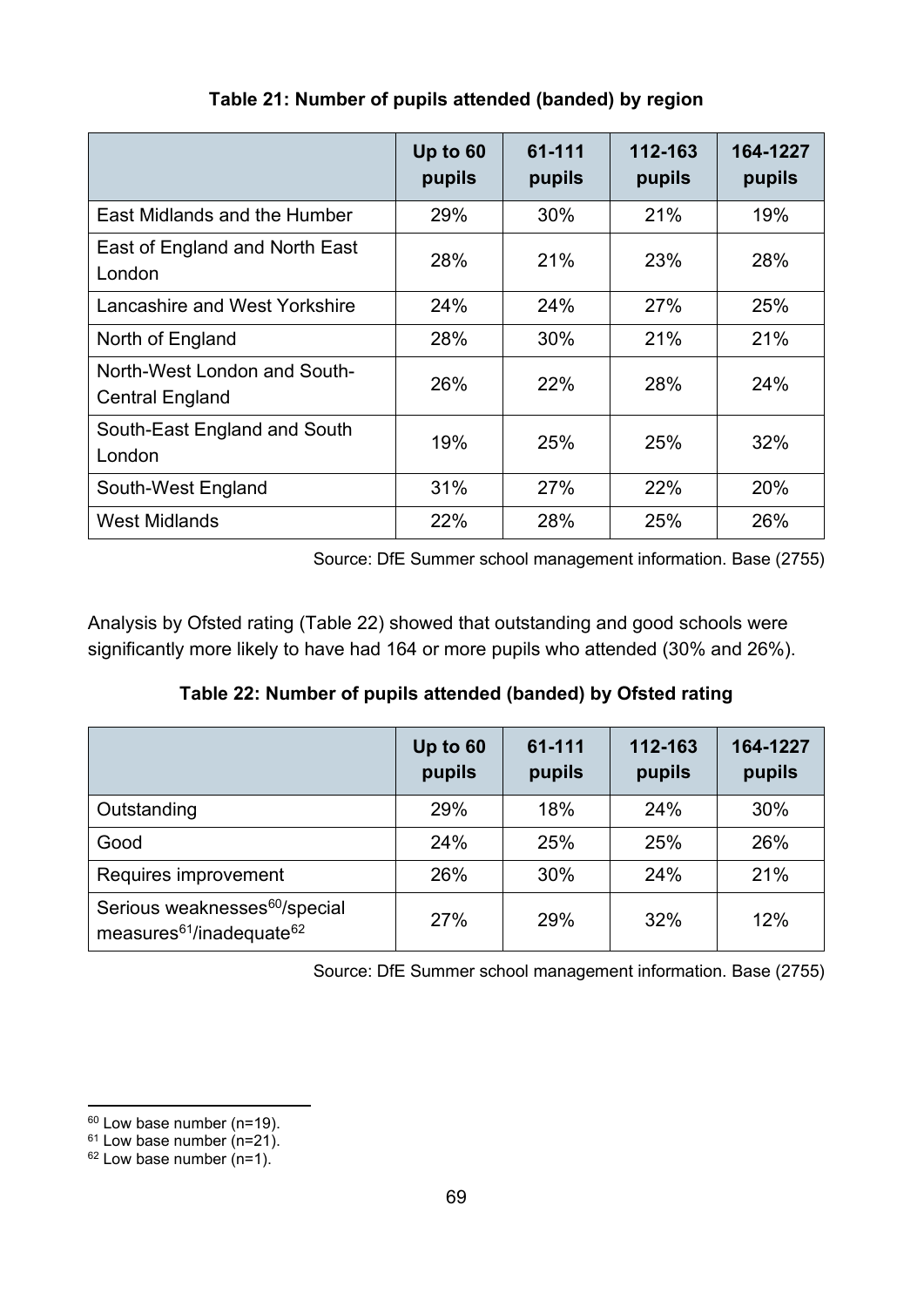# **4.5 Summer school activities delivered**

Schools had delivered a range of activities for their summer school (Table 23). Nearly all had provided sports-based activities (97%, n=2670) and well-being activities (93%, n=2575) and around nine out of ten had provided additional subject support (91%, n=2497). Over four out of five schools had delivered transitional activities (87%, n=2408) and art-based activities (85%, n=2341). It was less common for schools to have run trips as part of their summer school (30%, n=834).

|                                                                                              | <b>No</b> | Per cent |
|----------------------------------------------------------------------------------------------|-----------|----------|
| Sports-based activities (such as team<br>games)                                              | 2670      | 97%      |
| Wellbeing-based activities (such<br>as team building or 'getting-to-know-<br>you' exercises) | 2575      | 93%      |
| Additional subject support (such as<br>English and maths)                                    | 2497      | 91%      |
| Transitional activities (such as meeting<br>teachers or a tour of the school)                | 2408      | 87%      |
| Art-based activities (such as drama and<br>visiting the theatre)                             | 2341      | 85%      |
| <b>Trips</b>                                                                                 | 834       | 30%      |

### **Table 23: Activities delivered at summer school**

Source: DfE Summer school management information. Base (2755)

# **4.6 Staffing**

The majority of schools had staffed their summer school using qualified teaching staff from their own school (96%, n=2658). It was also common for schools to have used teaching assistants from their own school (82%, n=2247) and wider support staff (81%, n=2239). Nearly half of schools (47%, n=1293) stated in their monitoring claim forms that they had used external providers to staff their summer schools and 15% (n=425) had used other volunteers.

It was less common for schools to have used staff from elsewhere; 12% (n=343) had used qualified teaching staff and 7% (n=203) had used teaching assistants from elsewhere.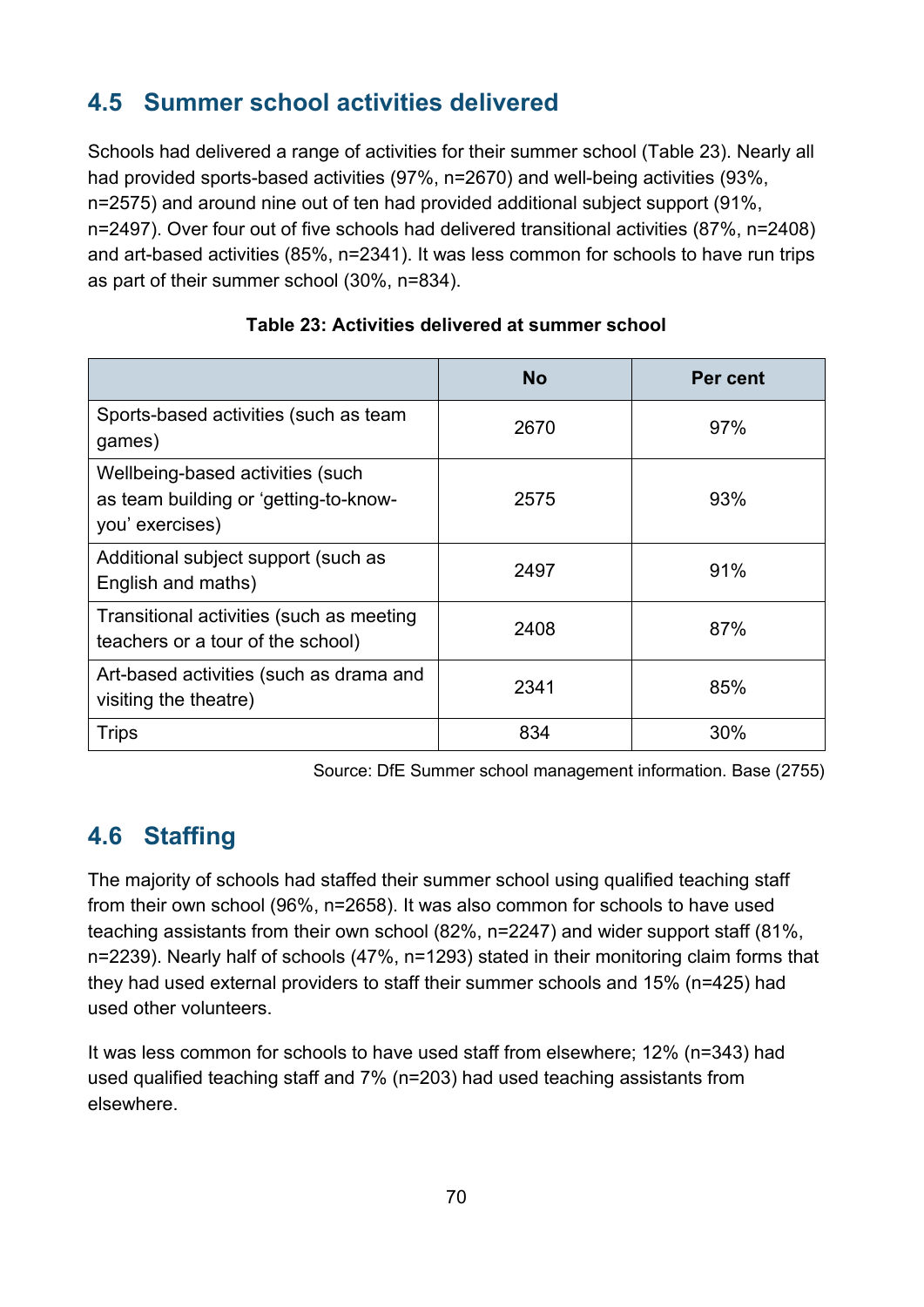Other mentions<sup>[63](#page-70-0)</sup> of how summer schools were staffed included:

- Other pupils, including those from their own school or other schools, for example, sixth-form students, peer mentors (63 mentions).
- Wider school staff, including science technicians, IT support, HR and finance staff, cleaning staff (15 mentions).
- Teachers, such as those from other schools, agency teachers, NQTs, trainees, NTP tutors (14 mentions).
- Health and well-being staff, such as counsellors, speech therapists, mental health workers, NHS staff (11 mentions).
- Community and external organisations such as Prince's Trust, faith groups, universities (9 mentions).
- Headteachers or other senior leaders (6 mentions).

|                                                                                 | <b>Number</b> | Per cent |
|---------------------------------------------------------------------------------|---------------|----------|
| Qualified teaching staff from your school                                       | 2658          | 96%      |
| Teaching assistants from your school                                            | 2247          | 82%      |
| Support staff, for example pastoral or<br><b>SEND support staff</b>             | 2239          | 81%      |
| Administrative, site or catering staff                                          | 2115          | 77%      |
| <b>External providers</b>                                                       | 1293          | 47%      |
| Other volunteers, such as mature<br>students                                    | 425           | 15%      |
| Qualified teaching staff from elsewhere,<br>such as an agency or another school | 343           | 12%      |
| Teaching assistants from elsewhere,<br>such as an agency or another school      | 203           | 7%       |
| Parents and carers of pupils                                                    | 21            | 1%       |
| Other                                                                           | 539           | 20%      |

### **Table 24: How did you staff your summer school?**

Source: DfE Summer school management information. Base (2755)

<span id="page-70-0"></span><sup>&</sup>lt;sup>63</sup> Although 539 schools specified that they had staffed the school in an 'other' way, only 130 schools provided more details.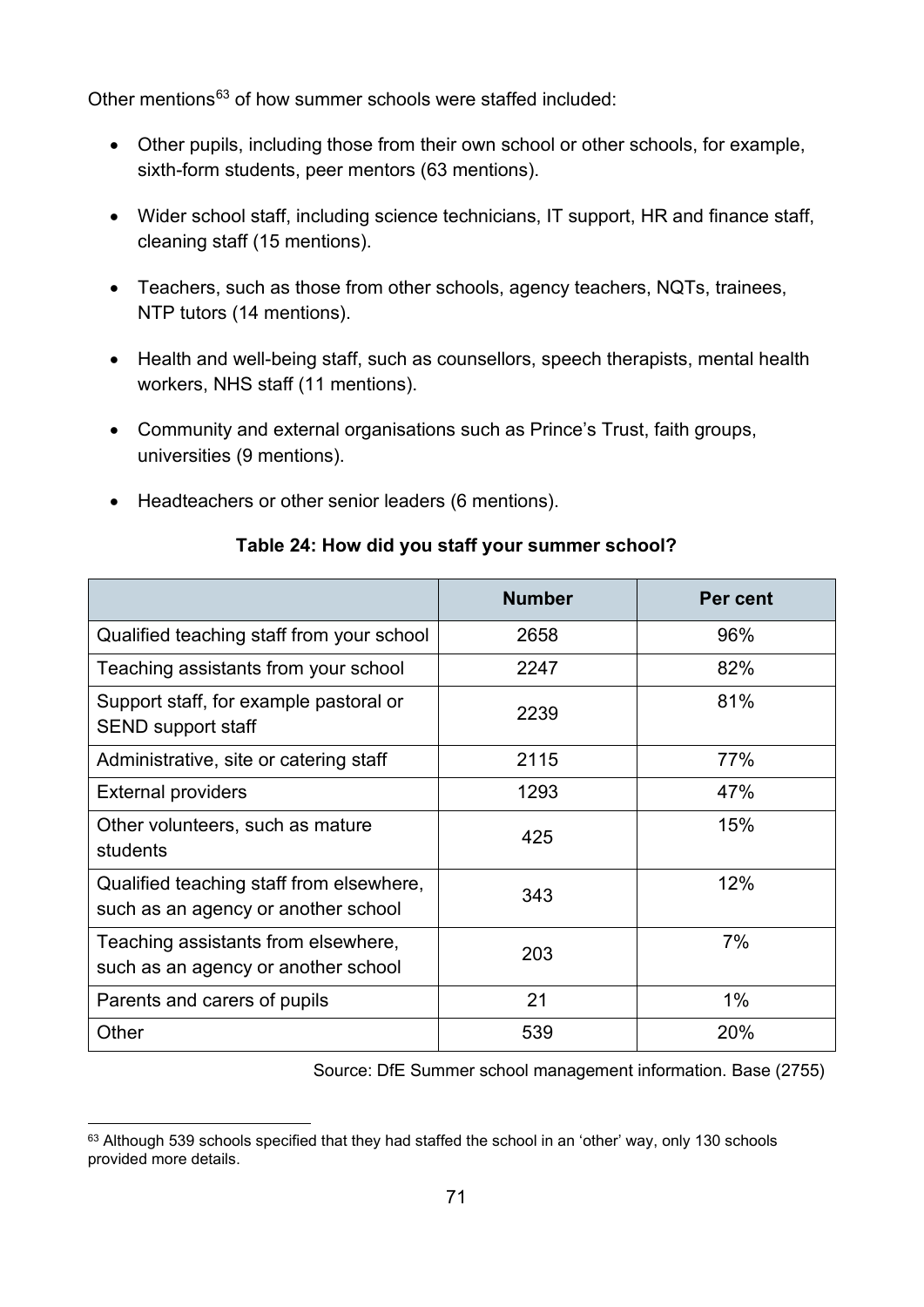## **4.7 Awareness of summer schools**

The Government website (gov.uk) had been the main source for schools finding out about the summer school programme (58%, n=1606), followed by the ESFA bulletin (38%, n=1048) and the daily Coronavirus update (32%, n=875). Schools were least likely to have found out about the programme through unions (2%, n=68), social media (5%, n=146) or the teacher bulletin  $(6\% , n=153)^{64}$ .

|                              | <b>Number</b> | Per cent |
|------------------------------|---------------|----------|
| Gov.uk                       | 1606          | 58%      |
| <b>ESFA bulletin</b>         | 1048          | 38%      |
| Daily Coronavirus update     | 870           | 32%      |
| Local authority or trust     | 735           | 27%      |
| <b>National press</b>        | 432           | 16%      |
| Other teaching professionals | 218           | 8%       |
| <b>Teacher bulletin</b>      | 153           | 6%       |
| Social media                 | 146           | 5%       |
| <b>Unions</b>                | 68            | 2%       |
| Other                        | 253           | 9%       |

**Table 25: How did you hear about the 2021 summer schools programme?**

Source: DfE Summer school management information. Base (2755)

## **4.8 Improvements to summer school policy**

There were 1,396 schools which gave responses to an open question in the monitoring claim form, offering suggested improvements to the summer school policy. For the purposes of this report, half of these (n=698) were coded and analysed and the key themes from these responses are outlined below.

### **4.8.1 Support for the summer school policy**

Around one-quarter (183 mentions) of the schools where their responses were analysed offered positive comments on the summer school policy. Schools mentioned the value of having the dedicated funding to develop a comprehensive programme and the benefits for their pupils' academic skills and also, for supporting transition. A few schools

<span id="page-71-0"></span> $64$  Other sources of finding out about the programme included: headteacher/senior leader (23 mentions), colleagues (8 mentions), an education organisation (14 mentions), and another school (4 mentions).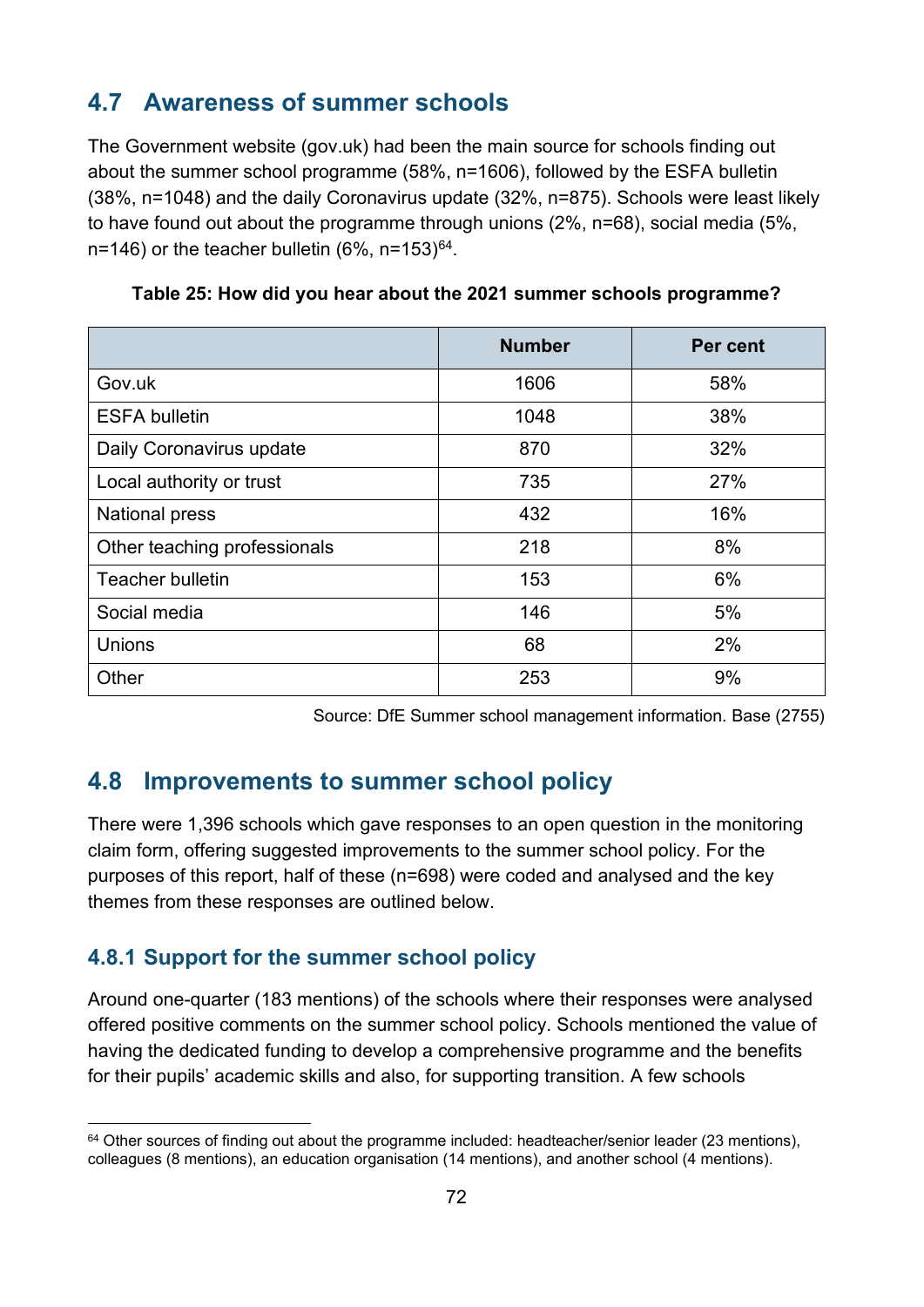mentioned that communication about the programme (including through the webinars) and the arrangements and guidance around setting up the programme were clear and useful. Many schools mentioned that they would like to see an annual summer school programme with the associated funding allowance.

> It has really supported students in maths and English catch up and importantly the social and emotional engagement needed to start secondary school successfully. I am really grateful for this program. Our year 7s have had the best start. – *Academy, South-West England*

We feel we delivered a really good programme which has helped the year 6 pupils get ready for their new school and surroundings. This scheme has meant a much quicker settling in period and set them up to start KS3 [Key Stage 3]. – *Academy, Lancashire and West Yorkshire*

### **4.8.2 Longer lead-in time for development and planning**

Around one-fifth (138 mentions) of schools where their responses were analysed thought that they would have benefitted from longer notification from the DfE about the intention to fund a summer school programme. Schools felt that a longer-lead in time would have allowed them to organise and plan their programme more effectively, with some saying they struggled with planning and staffing their summer school programme within the timescales. Earlier notification of the available funding allocation would also have been helpful in shaping schools' planning and approach.

### **4.8.3 Funding**

Schools suggested improvements to the funding arrangements for the programme. A number of schools felt it would have been helpful to have been able to claim some of the funding in advance, rather than fully on completion of the programme (32 mentions). It has been difficult for some schools to pay upfront for their programme costs from the school budget. Others mentioned that changes to the funding guidance and how funding would be calculated had been confusing and unhelpful (36 mentions), and that more clarity on how funding could be spent would have been useful (such as, knowing which costs were not recoverable).

> The summer school guidance was good however the funding guidance seemed to change from claiming £59.70 per eligible pupil to only being able to claim your costs. We budgeted well so this was not an issue for us but may be for other schools. – *Academy, North of England*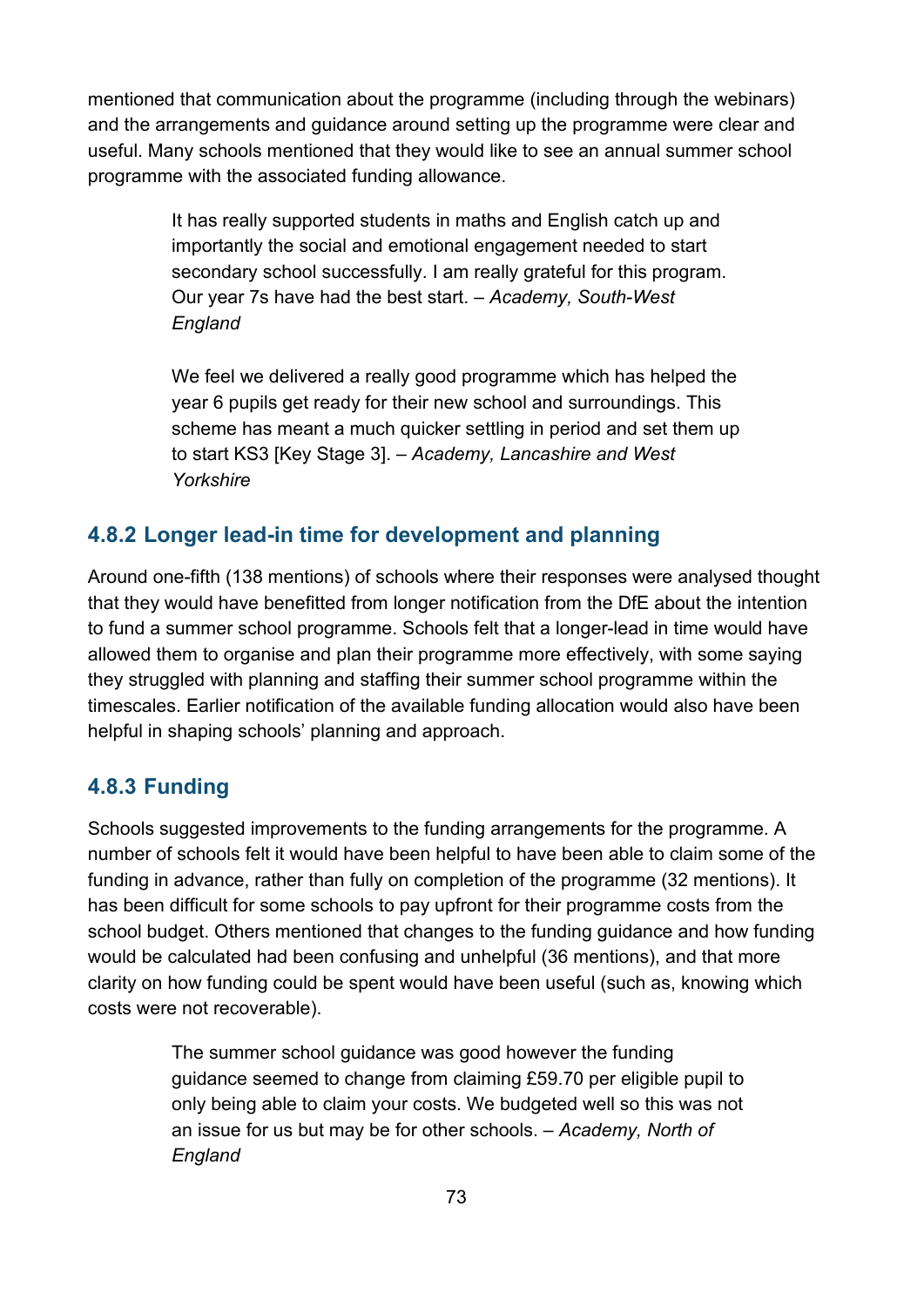More defined information on funding. Initially the funding was sold as a set cost per pupil - now it appears that it is just funding on actual costs some which are hidden and difficult to claim i.e., utilities. – *Academy, West Midlands*

Other suggested improvements related to funding included an increase in funding per pupil, more clarity about the available funding per pupil, and the types of pupils that could be funded. Increasing the funding allocation to cover resources and pupils that signed up but did not attend, was also mentioned by a few schools.

### **4.8.4 Reporting requirements**

Schools gave suggestions for improvements to the reporting and claim requirements for the programme. They thought it would be helpful to have known the requirements for the claim form[s65](#page-73-0) in advance as it would have allowed them to collate this information in the same format as required in the claim form from the outset, which would have been more efficient and saved time (28 mentions).

> I think it could be made clearer how the funding works. If you released the claim form at the same time the programme is launched that would have made it easier to capture information needed and understand the financial basis of the claim. – *Academy, North-West London and South-Central England*

Other schools found it challenging to complete the claim form online (29 mentions), either due to functionality (issues with saving the form, re-entering the form once started), or knowing how to enter information about certain aspects of their summer school delivery (such as, when delivery started in June, or including details of EHCP and SEN pupils who attended).

There were a number of mentions (17) about the timescales for completing and returning the form. Some schools felt that there needed to be more time to complete the form as it was challenging to complete at the start of term. A few schools also mentioned that it would have been helpful to have the student surveys sent out earlier.

## **4.8.5 Other improvements**

Other suggested improvements to the summer school policy included:

<span id="page-73-0"></span><sup>&</sup>lt;sup>65</sup> Schools were asked to complete the claim form which asked them to provide details on type of pupils, attendance, length of delivery etc., which has been presented in this section of the report. Schools had to complete the form in order to receive payment for their summer school.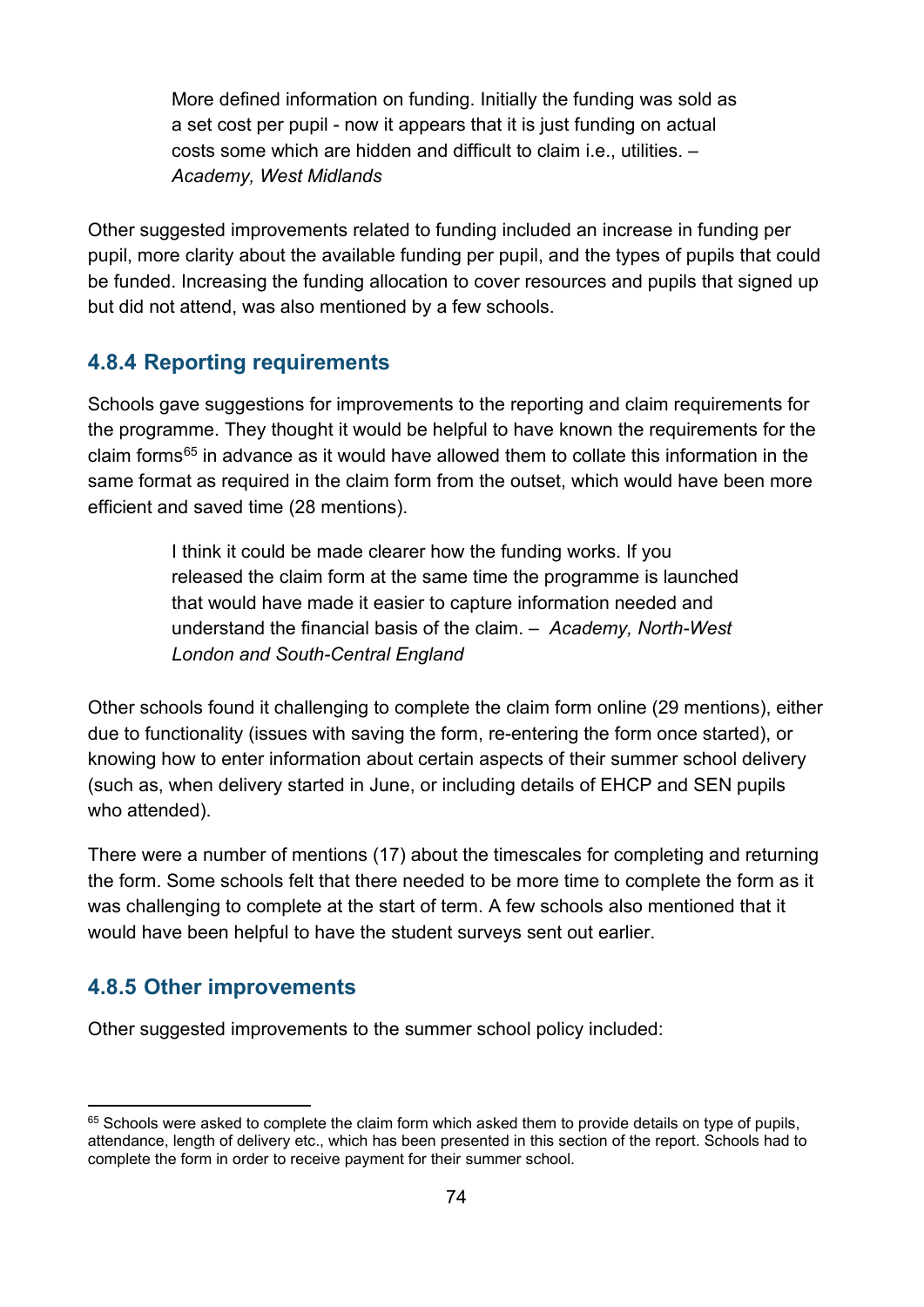- More publicity and marketing of the summer school programme to raise awareness amongst parents and pupils to help with engagement (20 mentions).
- DfE providing a list of accredited/approved providers who could undertake summer school activities (15 mentions).
- Examples of potential summer school itineraries, or timetables that schools could adopt to help them with shaping their programme (11 mentions).
- Opportunity to widen the summer school to other pupil groups or cohorts within the school (11 mentions).
- More flexible delivery options, suggestions included both lengthening and shortening delivery and moving delivery to the start of the summer holidays (12 mentions).

# **4.9 Summer school delivery without DfE funding**

When asked about whether they would have delivered the summer school without DfE funding $66$ :

- Most schools (60%, n=1651) would not have delivered.
- A further one-fifth (20%, n=536) were not sure.
- One-fifth (20%, n=555) stated that they would have delivered without DfE funding.

There were 1,312 schools which gave more details about funding (or not) summer school delivery without DfE support. Half of these free-text responses (n=656) were selected at random, coded and analysed and the key themes from these responses are outlined below.

Around one-fifth of schools indicated that they already usually delivered a summer school (144 mentions). For most this appeared to be on a smaller scale than delivered through the DfE programme and schools mentioned targeting specific pupil cohorts (such as year 6 pupils, pupil premium pupils, year 11 pupils who need extra support). Most indicated that the summer schools they usually ran were for a shorter period and for fewer pupils in order for them to be financially viable.

<span id="page-74-0"></span> $66$  This is based on 2742 schools which answered this question on the claim form. There were 58 schools that did not provide an answer to this question. This base number is higher than the management information analysis presented earlier in this section due to the timing of when this data was received from the DfE.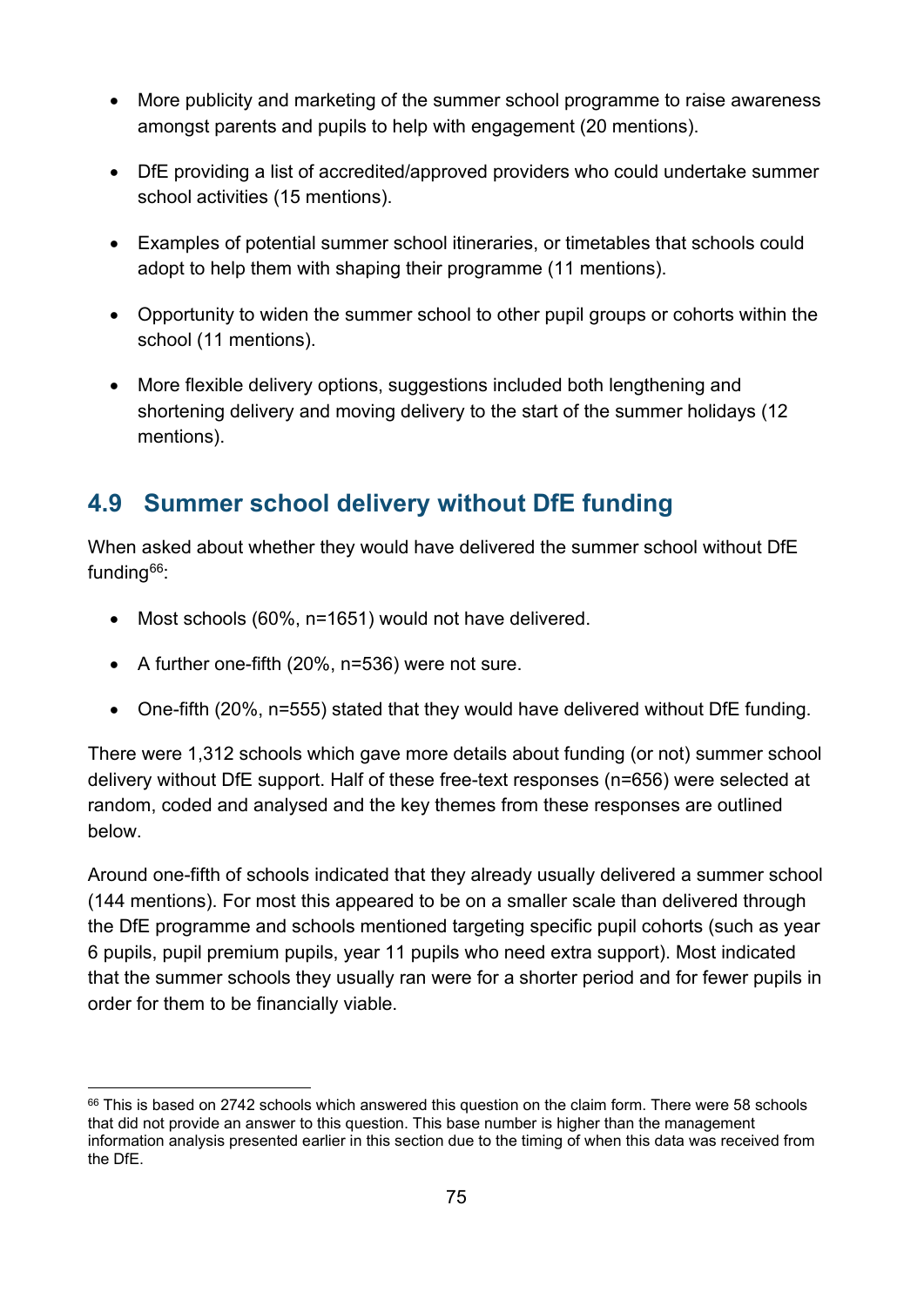There were other schools which indicated that they would have considered delivering a summer school (58 mentions) although with caveats that it would depend on funding (either provided externally, or through the school budget, if feasible). Most of these schools were positive about the benefits of the summer school programme but were less sure about their ability to replicate it without dedicated funding.

### **4.9.1 Concerns about funding**

Over one-third of schools (230 mentions) mentioned that they lacked the school budget to be able to finance a summer school themselves, mentioning being in a budget deficit and not being able to afford additional staffing costs or resources within their existing budget.

> Schools are struggling with the funding that they currently have to allocate for all spend. To have the additional cost of summer school included in the school budget would amount to a significant overspend. – *Academy, West Midlands*

There were a number of schools (37 mentions) which mentioned not being able to meet the staff costs needed to run the summer school without the additional funding. Schools felt that it was important that the programme was being run by high-quality staff and therefore, the remuneration for their time needed to reflect that. Schools commented that it was difficult to meet this requirement from the school budget.

> We would need to attract the correct number of quality staff with an offer of a daily rate comparable to their current salary (teachers) or significantly above (support staff). Summer school was hugely successful but we couldn't do that from our own funds annually – *Local authority maintained, East of England and North-East London.*

### **4.9.2 Delivery on a smaller scale**

Over one out of seven schools suggested that they would have considered delivering the summer school on a smaller scale (99 mentions). Schools mentioned providing a summer school over a shorter period (for fewer days), with fewer pupils, or with a less intensive or comprehensive programme of activities. A number of schools indicated that they would have delivered with fewer qualified staff (i.e., non-teaching staff), because of the cost of teachers' time. There were a few schools (18 mentions) which mentioned that they would have delivered for only certain pupils. Examples included pupil premium, vulnerable, disadvantaged, and pupils transitioning into secondary school.

A few schools raised concerns that there was a lack of staff interest in being involved and that it would be difficult to staff without financial incentive (25 mentions).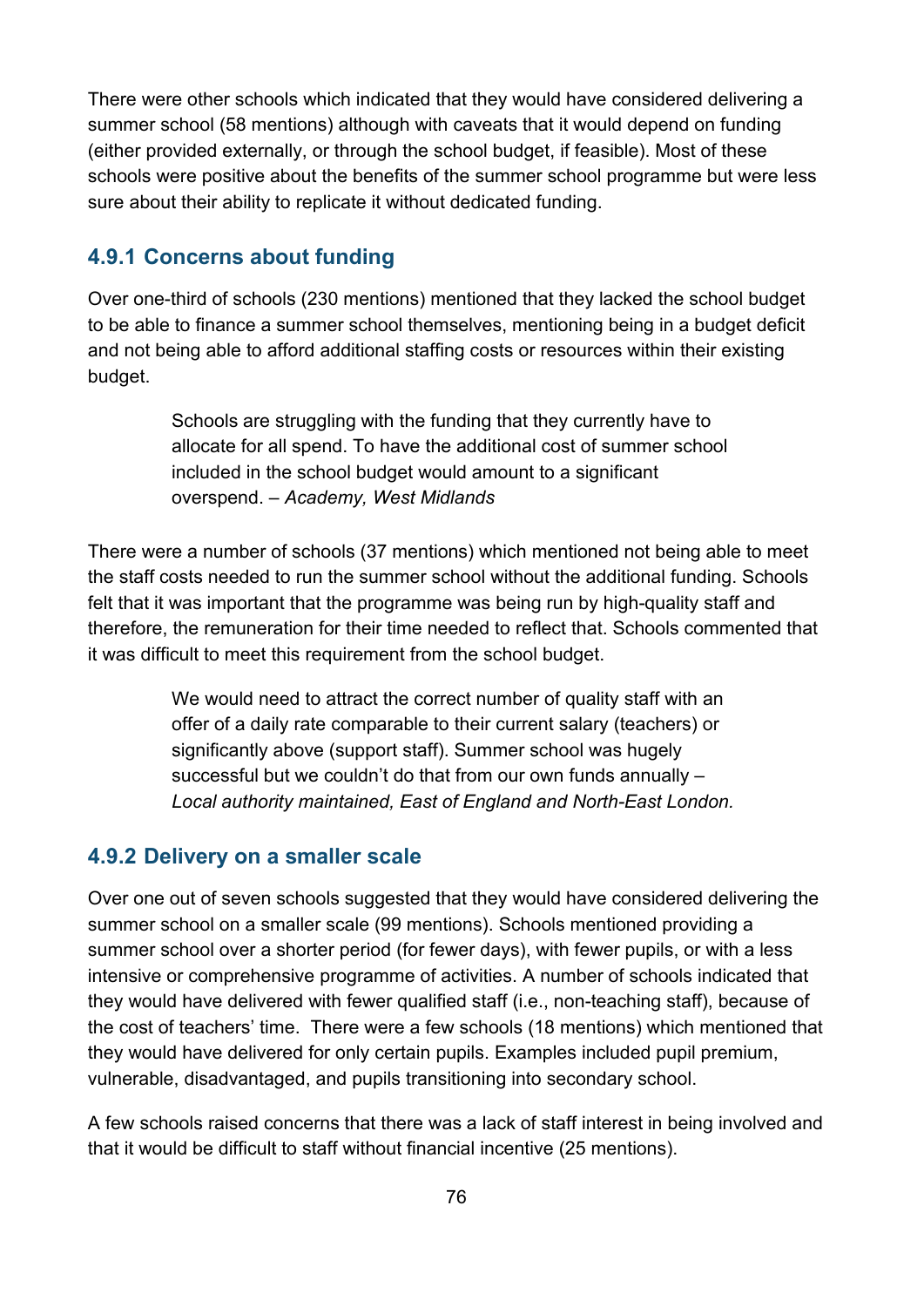#### **4.9.2.1 Parents' contribution**

There were mixed views as to whether parents could be asked to subsidise summer school delivery. Several schools mentioned that they had delivered summer schools previously and had asked parents to contribute to the cost (24 mentions). Other schools stated that if they were considering delivering a summer school without DfE funding, then they would have to charge parents to make it viable (36 mentions in total). Although some felt that it would not be appropriate to ask parents to contribute because of the affordability for their cohort due to the demographics of the area in which their families lived.

# **4.10 Plans for future delivery with existing funding sources**

When asked whether they would deliver a summer school in the future using existing funding sources $67$ :

- 16% (n=451) of schools stated that they would deliver a summer school in the future.
- Over two out of five schools (45%, n=1242) stated that they would 'maybe' deliver a summer school.
- $\bullet$  11% (n=309) were unsure.
- One-quarter of schools (27%, n=741) stated that they would not deliver a summer school in the future using existing funding sources.

There were 1,204 schools which gave more details about funding summer schools with existing funding sources. Half of these free-text responses (n=602) were coded and analysed and the key themes from these responses are outlined below.

## **4.10.1 Funding constraints**

A lack of funding was reported as the biggest challenge to schools being able to deliver a summer school in the future as many schools felt that it was not affordable within their existing school budget (94 mentions). Schools mentioned being in a budget deficit, or a summer school not being a priority, as reasons for not being able meet the cost within their existing school budget.

<span id="page-76-0"></span> $67$  This is based on 2743 schools which answered this question on the claim form. There were 57 schools that did not provide an answer to this question. This base number is higher than the management information analysis presented earlier in this section due to the timing of when this data was received from the DfE.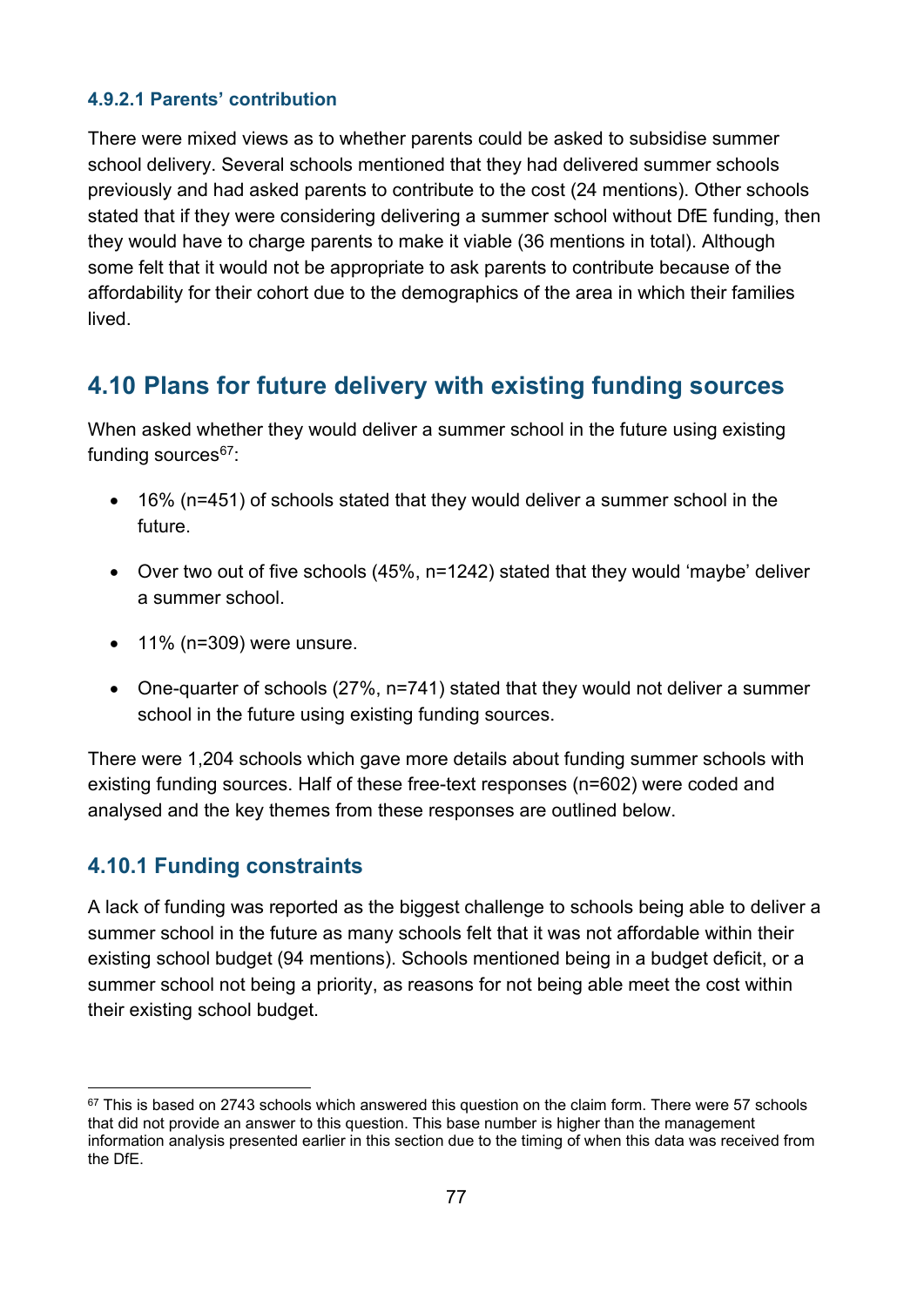Many schools (83 mentions) did not think it was possible to fund a summer school in future using pupil premium funding because their allocation was already committed within the academic year and could not be redirected to fund a summer school.

> We have a significantly above number of students who are pupil premium and SEND and we use every bit of their funding for supporting them during the academic year. We will not be able to redirect already stretched funds towards a summer school. – *Academy, North of England*

Other schools commented that the pupil premium allocation they received would not cover costs of delivering a summer school, or that there were insufficient pupil premium pupils to make a summer school viable.

## **4.10.2 Schools considering future delivery**

Where schools were considering delivering a summer school using existing funding sources in the future, it was clear that they lacked clarity at this stage as to how they would fund it. It was common for schools to comment that they felt they would need additional funding to support delivery but were less specific on where they felt this needed to come from. However, there were several schools which stated they would need Government funding to be able to deliver (66 mentions). Other considerations that schools would take into account when deciding whether to run a summer school in the future included:

- School priorities going forwards for catch-up and wider school interventions.
- Staff willingness to be involved and availability, and how the costs for their time would be covered.
- Viability and cost of only delivering for certain pupil groups, or for reduced numbers over a shorter time period.
- Whether it was possible to ask parents to subsidise costs, with schools only providing pupil premium places for free.
- Whether there would be the demand or need for it in a 'normal' school year, i.e., without the issues (lack of or constrained transition time, catch-up) caused by the Covid-19 pandemic.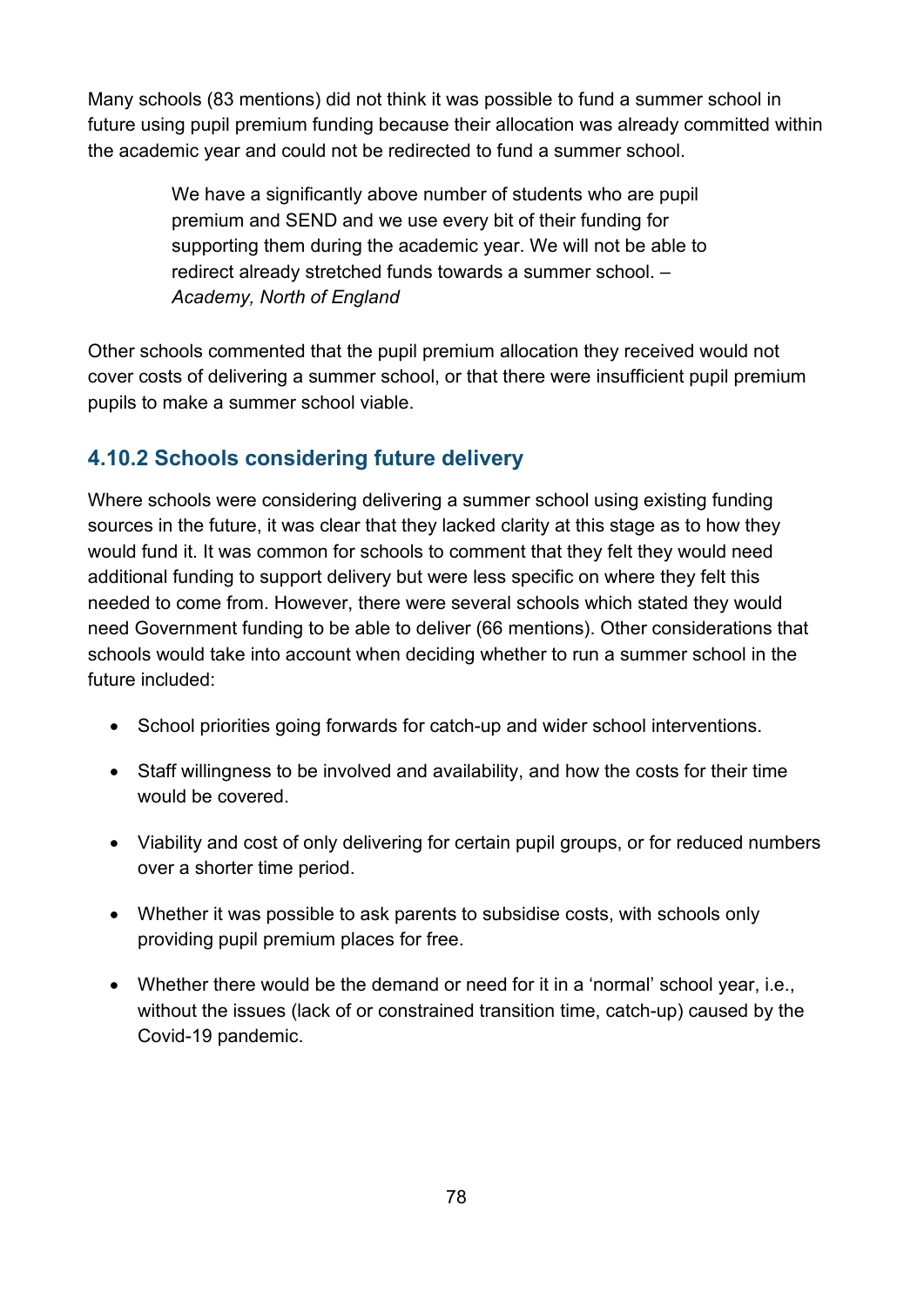# **5. Conclusions**

# **5.1 Reach**

The Management Information collected by the DfE, at the time of reporting, indicated that around 2,755 schools took part in the summer school programme. Across these schools 18,263 days of summer school activity were delivered with 336,195 pupils attending in total. The majority of schools delivered their summer school for up to five days (67%, n=1858) and over one-quarter (28%, n=775) had delivered for between six and ten days.

The evidence from all the school data sources suggests that the programme successfully increased the number of schools that were able to deliver transition activities and support to help pupils prepare for their next academic year. Whilst the focus was clearly on pupils transitioning into year 7, schools responding to the online survey indicated that half (51%) of summer schools were attended by other pupils, such as those transitioning into other year groups, vulnerable children, those identified as requiring additional educational or wellbeing support and high ability pupils, further highlighting the widened reach enabled by the programme.

# **5.2 Planning and delivery**

A number of factors emerged as important for schools' delivery of the summer school programme;

- School staff were important to the successful planning and delivery of summer schools, with their availability, skills and engagement being key factors.
- DfE funding was also critical for maximising the transition support schools could offer to pupils and the majority of schools (60%) indicated in their monitoring claim forms that they would not have delivered a summer school without it. Although costs influenced the planning of summer schools and the activities that schools could offer, it is positive to note that funding was cited as a challenge by only a small minority of schools, again suggesting the funding was an important and useful support.
- Restrictions due to Covid-19 continued to be a factor for many schools, therefore any Covid-19 guidelines should be an important consideration for future summer schools.
- Use of third-party organisations to deliver summer schools was fairly common and overall schools found them easy to find and engage with, although challenges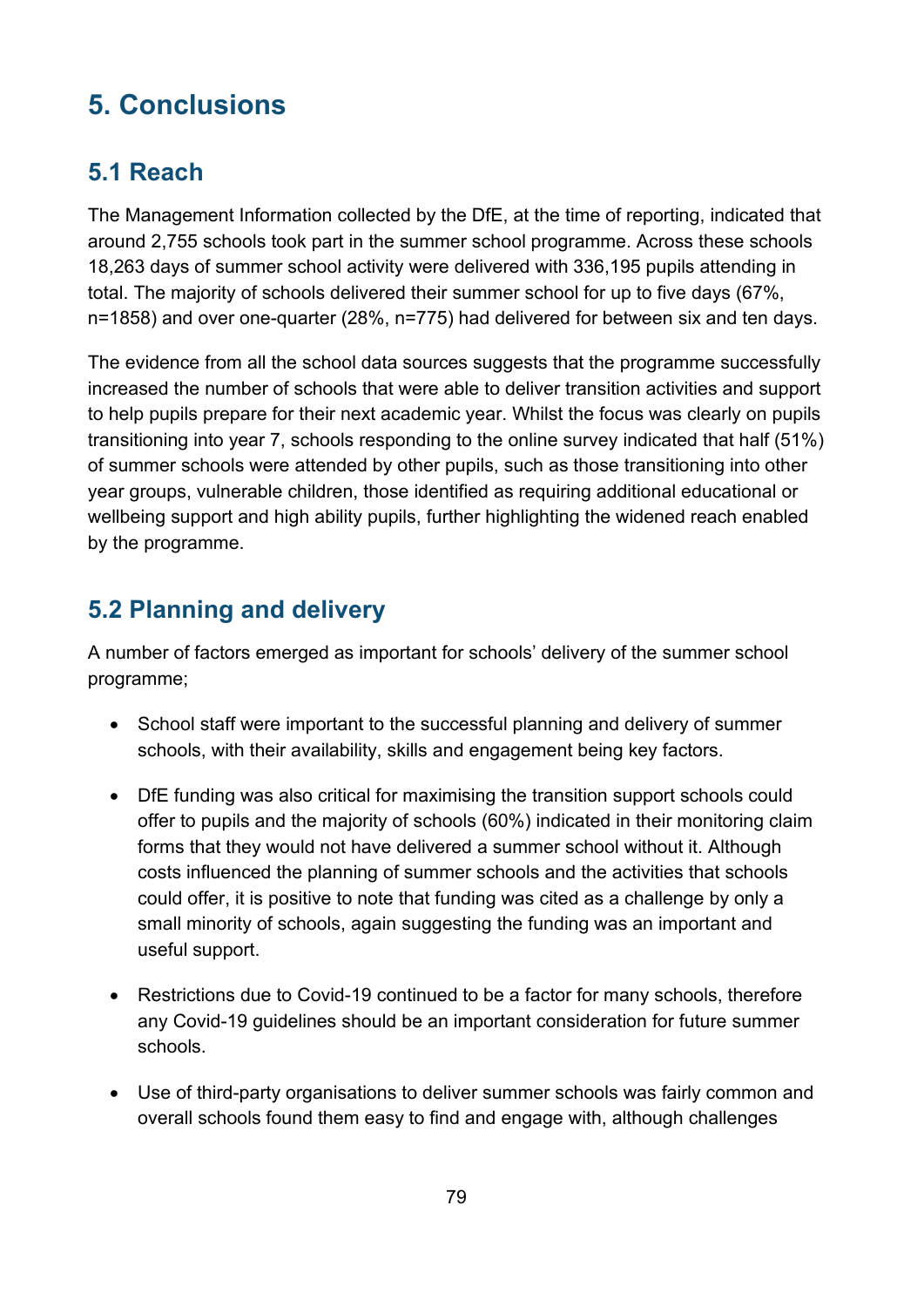appeared to be greater where schools engaged with more than one third-party organisation.

# **5.3 Expectations and experiences**

Pupils' expectations of summer school were generally matched by their experiences and pupils most enjoyed the opportunity to take part in activities and make new friends. For schools, although the monitoring claim form data indicated that majority provided additional academic support, the online survey findings suggest that schools were perhaps more focussed on pupil transition and wellbeing than academic attainment. This aligned well with what schools and pupils expected the main benefits of summer school would be, however there are indications that there could be an even greater focus on school familiarisation for year 7 pupils.

# **5.4 Impact on pupils' confidence and wellbeing**

Positively, pupils' confidence about starting the new academic year after attending summer school appeared to be significantly higher compared to the responses of pupils before attending. Conversely, the proportion of pupils who felt anxious on the previous day was significantly lower after attending summer school compared to those who responded before attending. Small increases were also seen in the proportion of pupils who were satisfied with their life, the extent to which they felt that things in their life are worthwhile and their happiness on the previous day. Furthermore, pupils who rated themselves more positively on the wellbeing measures were significantly more likely to say they felt confident about starting their next academic year, suggesting there is a potential link between wellbeing and transition confidence.

There are indications that there may have been an improvement in the wellbeing of pupils transitioning into year 7 after attending summer school compared to before attending, whereas the impact on pupils transitioning into other school years was more minimal. However, this should be interpreted with some caution due to the large differences in the base sizes of the pupil groups and lack of matched pre and post survey samples.

Whilst it is difficult to attribute a causal relationship to these differences, these findings indicate that summer schools may have a positive impact on pupil wellbeing and support their readiness for the next academic year, particularly for pupils transitioning into year 7. Direct impact on pupil attainment, however, was not explored within this research.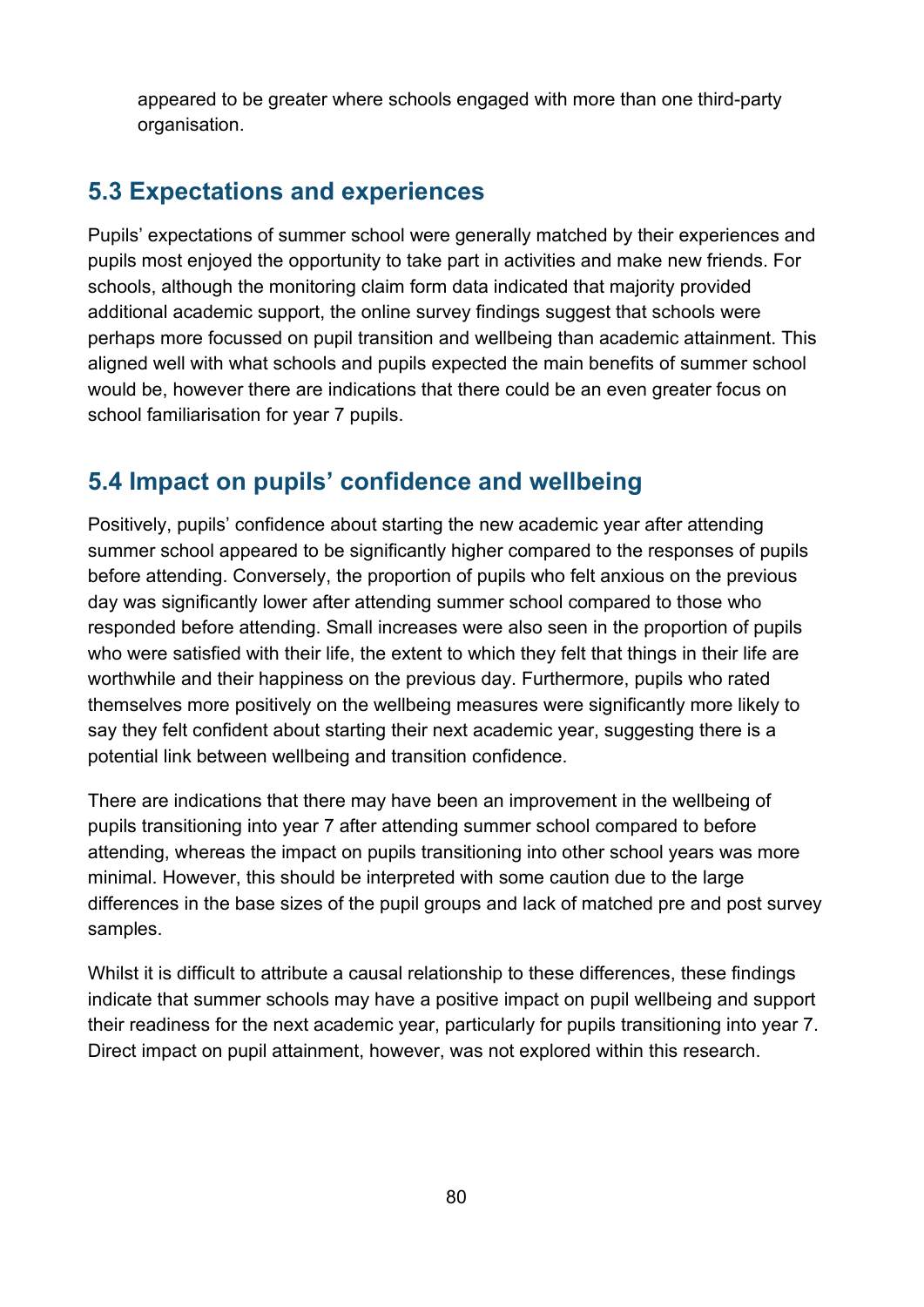# **5.5 Areas for future development**

- Schools would welcome earlier notification of funding, which would allow more time for them to plan and prepare for the delivery of their summer school around staff availability and site maintenance or improvements. Increased timescales may also provide an opportunity to consult with parents or carers on summer school activities.
- Greater clarity around funding arrangements for the programme would also be helpful and schools would appreciate the opportunity to claim some of the funding in advance to assist with budgeting.
- Advance notice of the reporting and claim requirements for the programme would increase efficiency and enable schools to collate the information in the required format.
- There is potential to include more activities focussed on school familiarisation, for pupils transitioning into year 7 in particular, as this was the area which did not meet pupils' expectations.
- Schools may benefit from guidance on the third-party organisations that could be engaged with, to support the delivery of future summer schools.
- Schools may also benefit from DfE guidance on measuring the effectiveness of their summer school, in particular the impact on pupil progress as this was unlikely to have been measured.
- However, given the expectations of schools and pupils were more focussed on pupil transition and wellbeing, consideration should be given to the extent to which academic improvements should, or can, be an aim of the summer schools programme.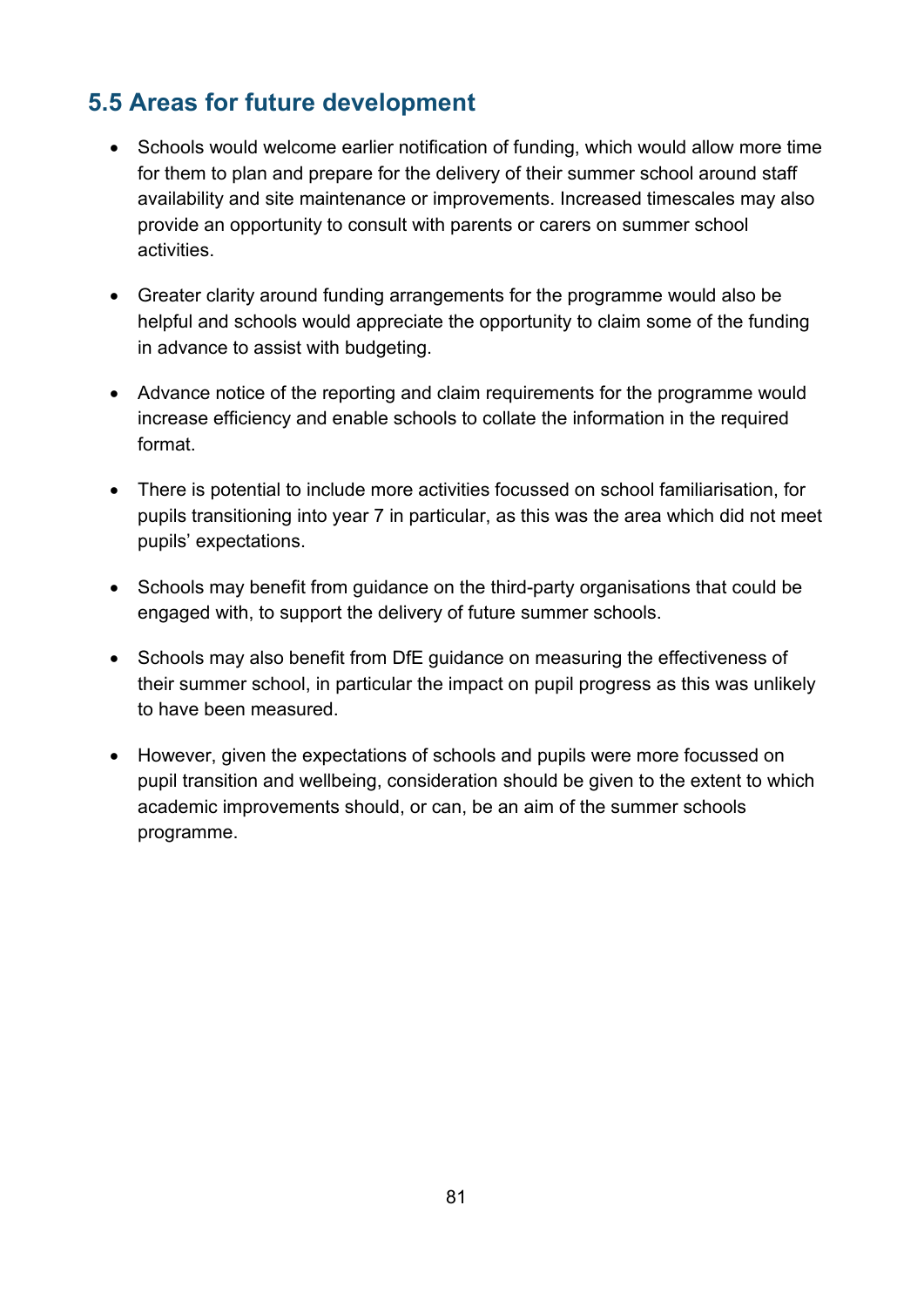# **6. Appendix: Additional data tables**

|                  | <b>Satisfaction</b><br>with life | <b>Extent to which</b><br>life is<br>worthwhile | <b>Happiness</b><br>yesterday | <b>Anxiousness</b><br>yesterday |
|------------------|----------------------------------|-------------------------------------------------|-------------------------------|---------------------------------|
| $1 - Not$ at all | $1\%$                            | 1%                                              | 2%                            | 26%                             |
| $\overline{2}$   | 1%                               | 1%                                              | 1%                            | 14%                             |
| 3                | 1%                               | 2%                                              | 2%                            | 10%                             |
| 4                | 2%                               | 3%                                              | 3%                            | 7%                              |
| 5                | 7%                               | 8%                                              | 7%                            | 9%                              |
| 6                | 8%                               | 9%                                              | 7%                            | 7%                              |
| $\overline{7}$   | 16%                              | 15%                                             | 12%                           | 7%                              |
| 8                | 21%                              | 20%                                             | 15%                           | 7%                              |
| 9                | 20%                              | 20%                                             | 21%                           | 5%                              |
| 10 - Completely  | 22%                              | 21%                                             | 30%                           | 7%                              |

### **Table 26: Pupils' feelings about aspects of their life (pre)**

Source: Pupil pre survey. Base: all respondents (5536)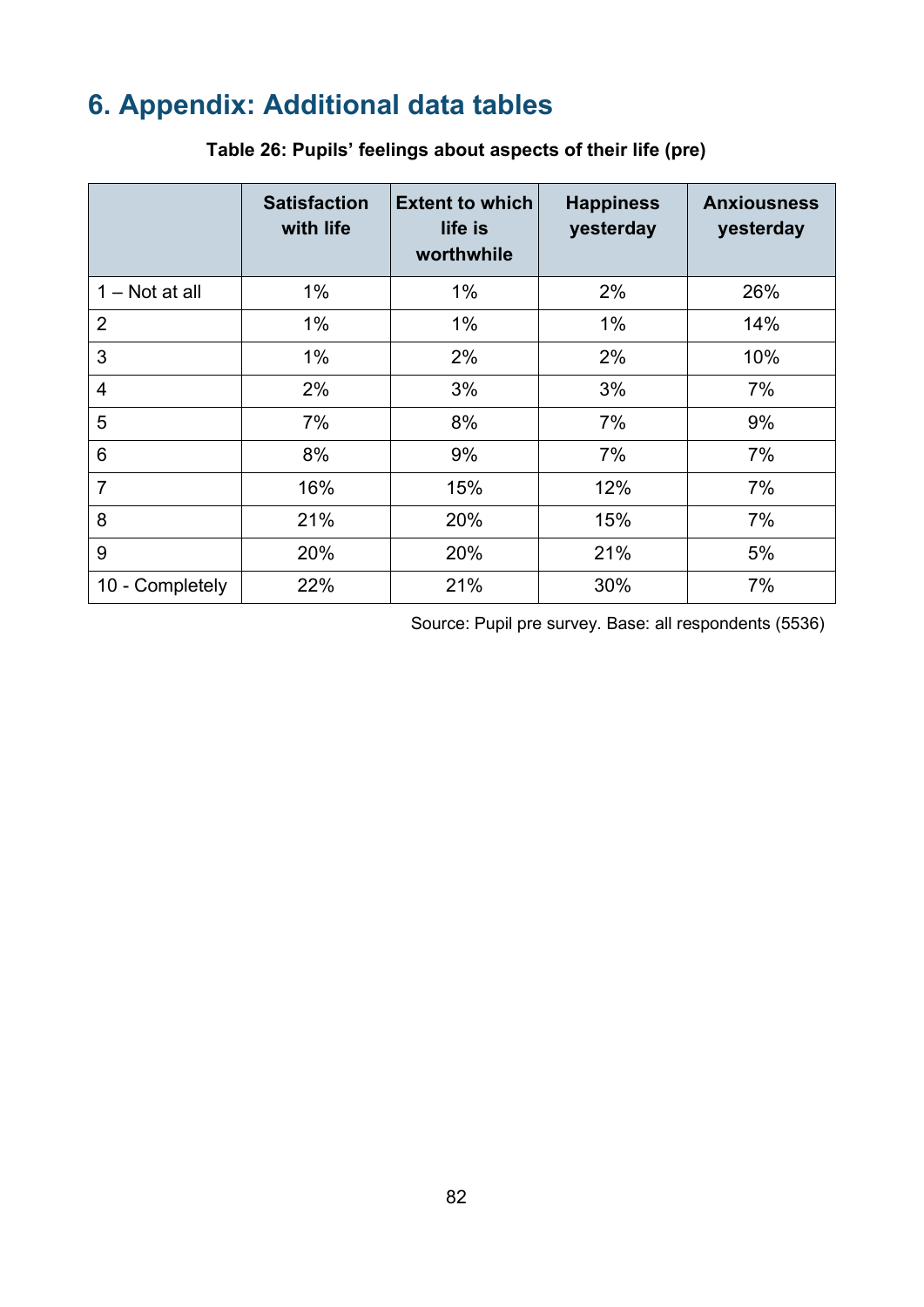|                 | <b>Satisfaction</b><br>with life | <b>Extent to which</b><br>things in life are<br>worthwhile | <b>Happiness</b><br>yesterday | <b>Anxiousness</b><br>yesterday |
|-----------------|----------------------------------|------------------------------------------------------------|-------------------------------|---------------------------------|
| 1 – Not at all  | 1%                               | $1\%$                                                      | $1\%$                         | 34%                             |
| $\overline{2}$  | 1%                               | $1\%$                                                      | $1\%$                         | 17%                             |
| 3               | 1%                               | 2%                                                         | 2%                            | 11%                             |
| 4               | 2%                               | 3%                                                         | 3%                            | 7%                              |
| 5               | 7%                               | 8%                                                         | 6%                            | 7%                              |
| 6               | 7%                               | 8%                                                         | 6%                            | 5%                              |
| $\overline{7}$  | 14%                              | 14%                                                        | 11%                           | 6%                              |
| 8               | 22%                              | 19%                                                        | 17%                           | 5%                              |
| 9               | 21%                              | 21%                                                        | 22%                           | 4%                              |
| 10 - Completely | 24%                              | 24%                                                        | 30%                           | 4%                              |

### **Table 27: Pupils' feelings about aspects of their life (post)[68](#page-82-0)**

Source: Pupil post survey. Base: all respondents (6410/6339/6360/6327)

#### **Table 28: School phase**

|                         | <b>Number</b> | Per cent |
|-------------------------|---------------|----------|
| Secondary               | 2312          | 84%      |
| All-through             | 121           | 4%       |
| Middle deemed secondary | 51            | 2%       |
| Not applicable          | 271           | 10%      |

Source: DfE summer school management information. Base (2755)

<span id="page-82-0"></span><sup>68</sup> Note: percentages for combined wellbeing scores (Section 2.5, Table 6) may not equal the sum of the individual percentages due to rounding of the data.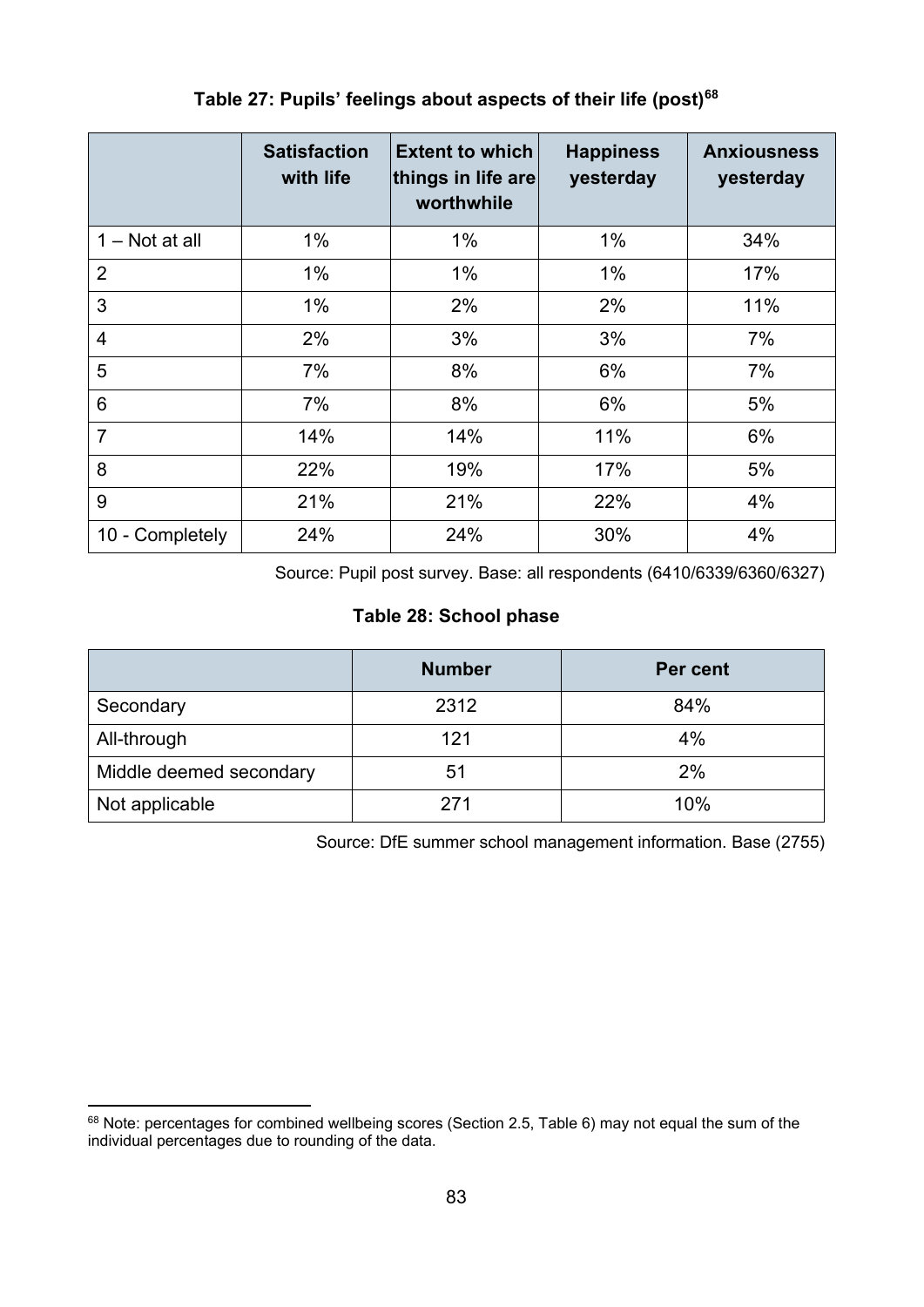#### **Table 29: Delivery days**

|                                  | <b>Number</b> |
|----------------------------------|---------------|
| Days in total delivered          | 18,263        |
| Average number of days delivered | 6.6           |
| Mode                             | 5             |
| Median                           | 5             |
| Range                            | $1 - 28$      |

Source: DfE summer school management information. Base (2755)

### **Table 30: Delivery days (banded) by school phase**

|                         | Up to 5 days | $6-10$ days | Over 10 days |
|-------------------------|--------------|-------------|--------------|
| Secondary               | 70%          | 26%         | 4%           |
| All through             | 64%          | 34%         | 2%           |
| Middle deemed secondary | 76%          | 24%         | -            |
| Not applicable          | 49%          | 41%         | 10%          |

Source: DfE Summer school management information. Base (2755)

#### **Table 31: Delivery days (banded) by school type[69](#page-83-0)**

|                                          | Up to 5 days | $6-10$ days | Over 10 days |
|------------------------------------------|--------------|-------------|--------------|
| Academies (1907)                         | 70%          | 26%         | 4%           |
| Local authority maintained schools (528) | 64%          | 32%         | 4%           |
| Free schools (183)                       | 66%          | 30%         | 4%           |
| Special schools (132)                    | 51%          | 40%         | 9%           |

Source: DfE Summer school management information. Base (2755)

<span id="page-83-0"></span> $69$  Data for independent schools not included due to low base (n=5).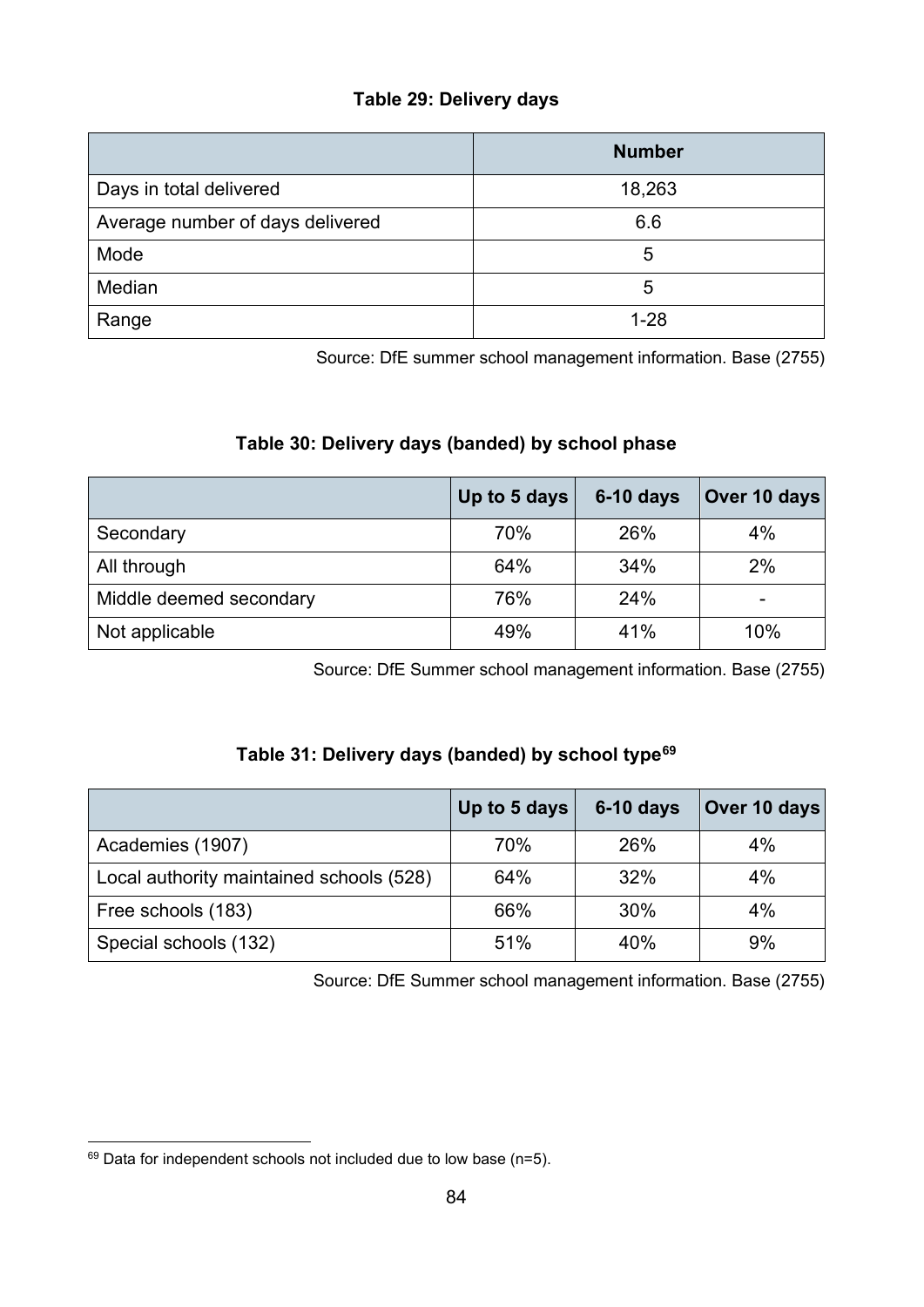|                                                | Up to 5<br>days | Up to 5<br>days | $6 - 10$<br>days | $6 - 10$<br>days | Over 10<br>days | Over <sub>10</sub><br>days |
|------------------------------------------------|-----------------|-----------------|------------------|------------------|-----------------|----------------------------|
|                                                | No.             | Per cent        | No.              | <b>Per cent</b>  | No.             | Per cent                   |
| East Midlands and the<br>Humber                | 225             | 75%             | 66               | 22%              | 11              | 4%                         |
| East of England and<br>North East London       | 198             | 62%             | 105              | 33%              | 15              | 5%                         |
| Lancashire and West<br>Yorkshire               | 277             | 61%             | 154              | 34%              | 24              | 5%                         |
| North of England                               | 119             | 62%             | 63               | 33%              | 11              | 6%                         |
| North-West London and<br>South-Central England | 277             | 68%             | 118              | 29%              | 14              | 3%                         |
| South-East England and<br>South London         | 323             | 70%             | 120              | 26%              | 19              | 4%                         |
| South-West England                             | 177             | 73%             | 54               | 22%              | 13              | 5%                         |
| <b>West Midlands</b>                           | 262             | 70%             | 95               | 26%              | 15              | 4%                         |

#### **Table 32: Delivery days (banded) by region**

Source: DfE summer school management information. Base (2755)

### **Table 33: Delivery days (banded) by school size (banded)**

|                                    | Up to 5<br>days<br>No. | Up to $5$<br>days<br>Per cent | $6 - 10$<br>days<br>No. | $6 - 10$<br>days<br><b>Per cent</b> | Over 10<br>days<br>No. | Over 10<br>days<br>Per cent |
|------------------------------------|------------------------|-------------------------------|-------------------------|-------------------------------------|------------------------|-----------------------------|
| Small secondary (1-813)            | 670                    | 67%                           | 272                     | 27%                                 | 55                     | 6%                          |
| Medium secondary<br>$(814 - 1155)$ | 579                    | 68%                           | 242                     | 29%                                 | 26                     | 3%                          |
| Large secondary (1156-<br>3012)    | 553                    | 67%                           | 234                     | 28%                                 | 39                     | 5%                          |

Source: DfE summer school management information. Base (2755)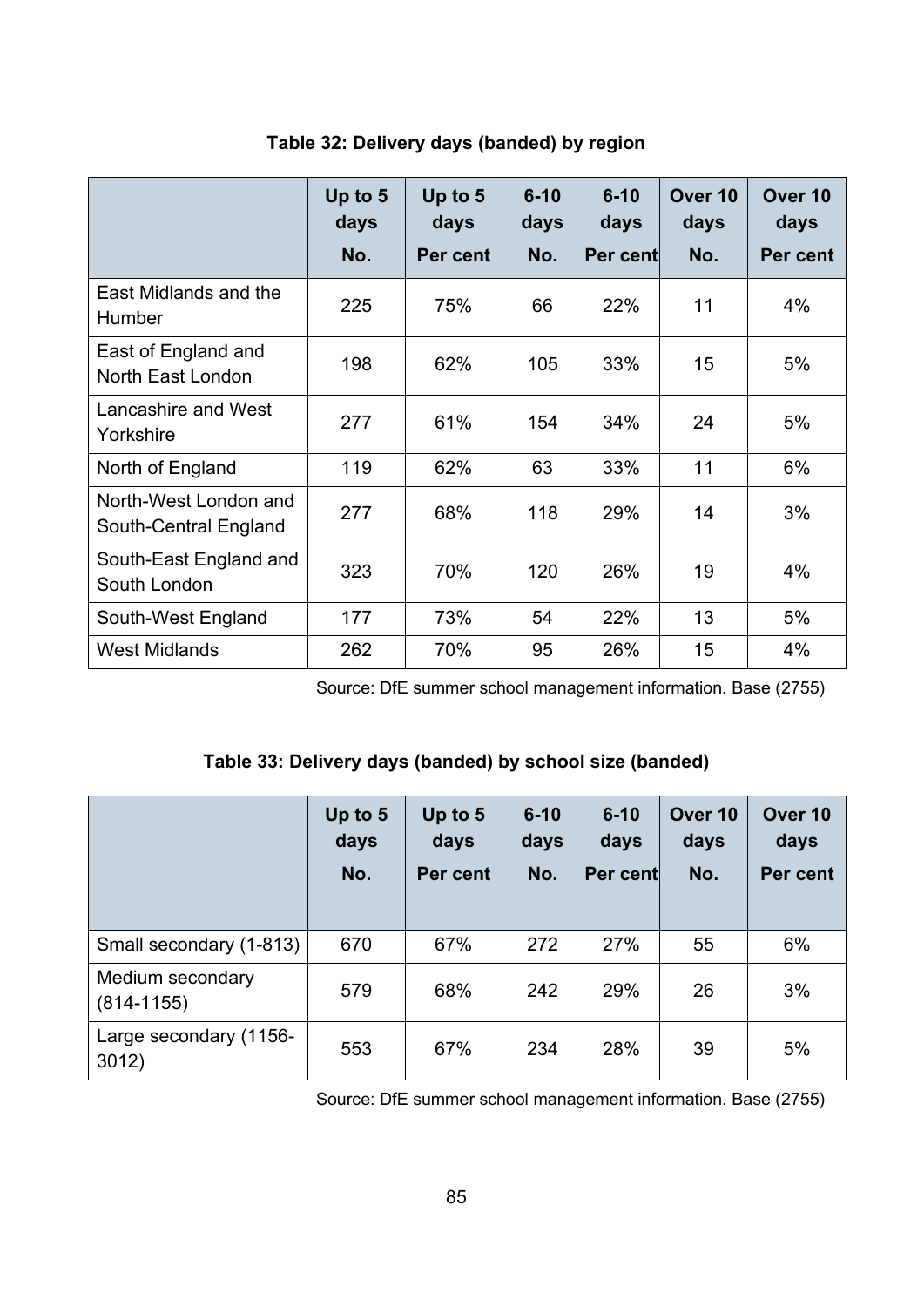|                                                                                | Up to 5<br>days<br>No. | Up to 5<br>days<br>Per cent | $6 - 10$<br>days<br>No. | $6 - 10$<br>days<br><b>Per cent</b> | Over 10<br>days<br>No. | Over <sub>10</sub><br>days<br>Per cent |
|--------------------------------------------------------------------------------|------------------------|-----------------------------|-------------------------|-------------------------------------|------------------------|----------------------------------------|
| Outstanding                                                                    | 252                    | 64%                         | 119                     | 30%                                 | 22                     | 6%                                     |
| Good                                                                           | 923                    | 66%                         | 414                     | 30%                                 | 62                     | 4%                                     |
| <b>Requires</b><br>improvement                                                 | 270                    | 68%                         | 109                     | 28%                                 | 16                     | 4%                                     |
| <b>Serious</b><br>weaknesses/<br>special measures/<br>inadequate <sup>70</sup> | 26                     | 63%                         | 13                      | $32\%$ *                            | $\overline{2}$         | 5%                                     |

**Table 34: Delivery days (banded) by Ofsted rating**

Source: DfE summer school management information. Base (2755)

<span id="page-85-0"></span><sup>70</sup> Combined categories due to low base number (41).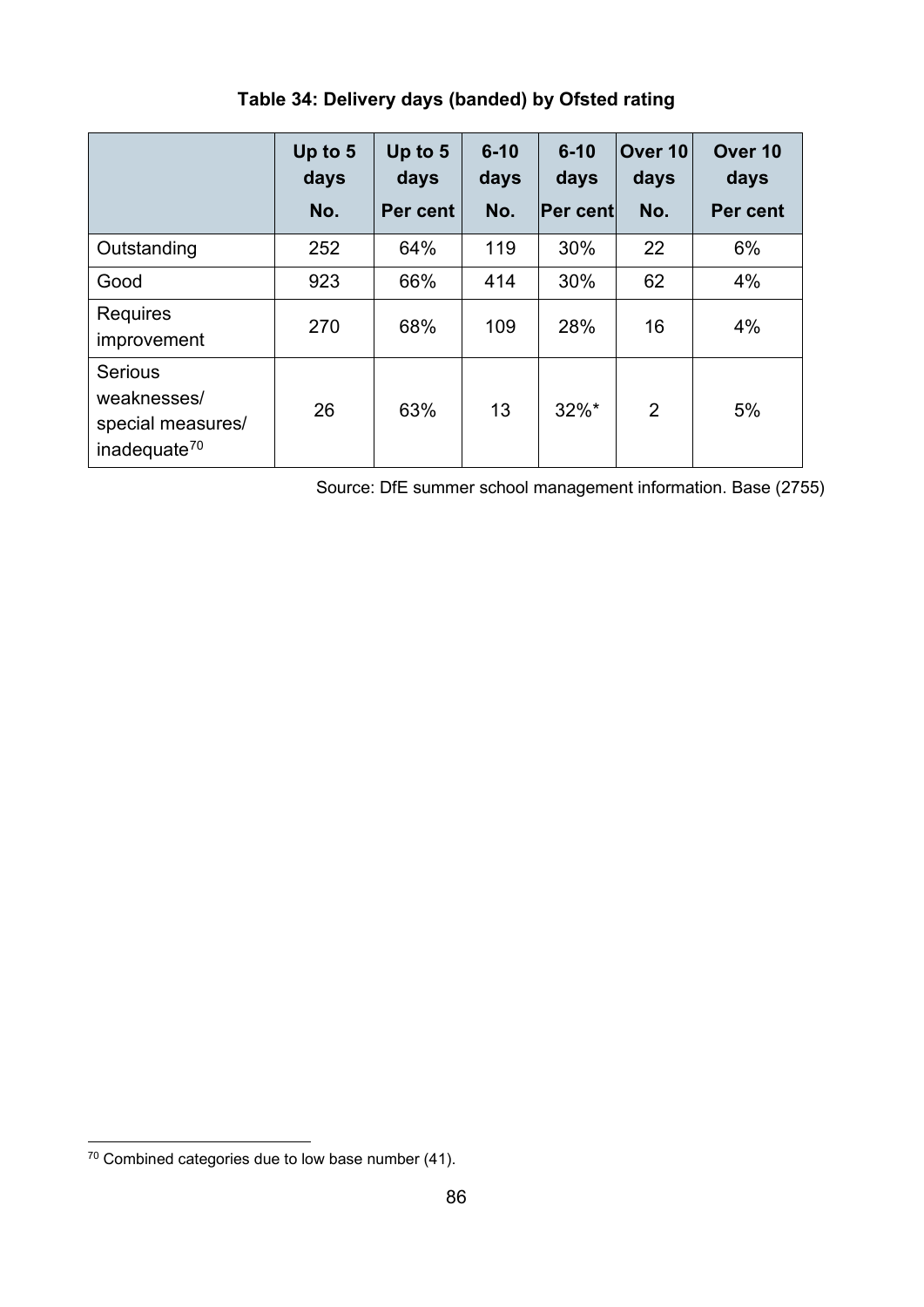|                  | <b>Small secondary</b><br>$(1 - 813)$ | <b>Medium secondary</b><br>$(814 - 1155)$ | Large secondary<br>$(1156 - 3012)$ |
|------------------|---------------------------------------|-------------------------------------------|------------------------------------|
| $1(0-11.1)$      | 11%                                   | 33%                                       | 56%                                |
| $2(11.2 - 15.4)$ | 22%                                   | 32%                                       | 46%                                |
| $3(15.5-18.9)$   | 24%                                   | 31%                                       | 45%                                |
| $4(19.0-23.4)$   | 30%                                   | 30%                                       | 40%                                |
| $5(23.5-27.9)$   | 34%                                   | 36%                                       | 31%                                |
| $6(28.0-32.6)$   | 33%                                   | 36%                                       | 31%                                |
| $7(32.7-38.5)$   | 41%                                   | 35%                                       | 24%                                |
| $8(38.6 - 46.3)$ | 44%                                   | 37%                                       | 19%                                |
| $9(46.4-56.5)$   | 58%                                   | 26%                                       | 17%                                |
| 10 (56.6-100)    | 69%                                   | 23%                                       | 8%                                 |

### **Table 35: Pupil premium deciles**

Source: DfE summer school management information. Base=2755

### **Table 36: Final DfE claim form data on participation (extracted 17 December 2021)**

|                                                                                     | <b>Number</b> |
|-------------------------------------------------------------------------------------|---------------|
| Number of schools that ran summer schools                                           | 2,774         |
| Number of pupils that participated                                                  | 338,703       |
| Number of pupils in Year 7                                                          | 225,241       |
| Number of pupils in other years                                                     | 113,462       |
| Number of disadvantaged pupils                                                      | 98,706        |
| Number of pupils identified as having special educational<br>needs and disabilities | 625           |